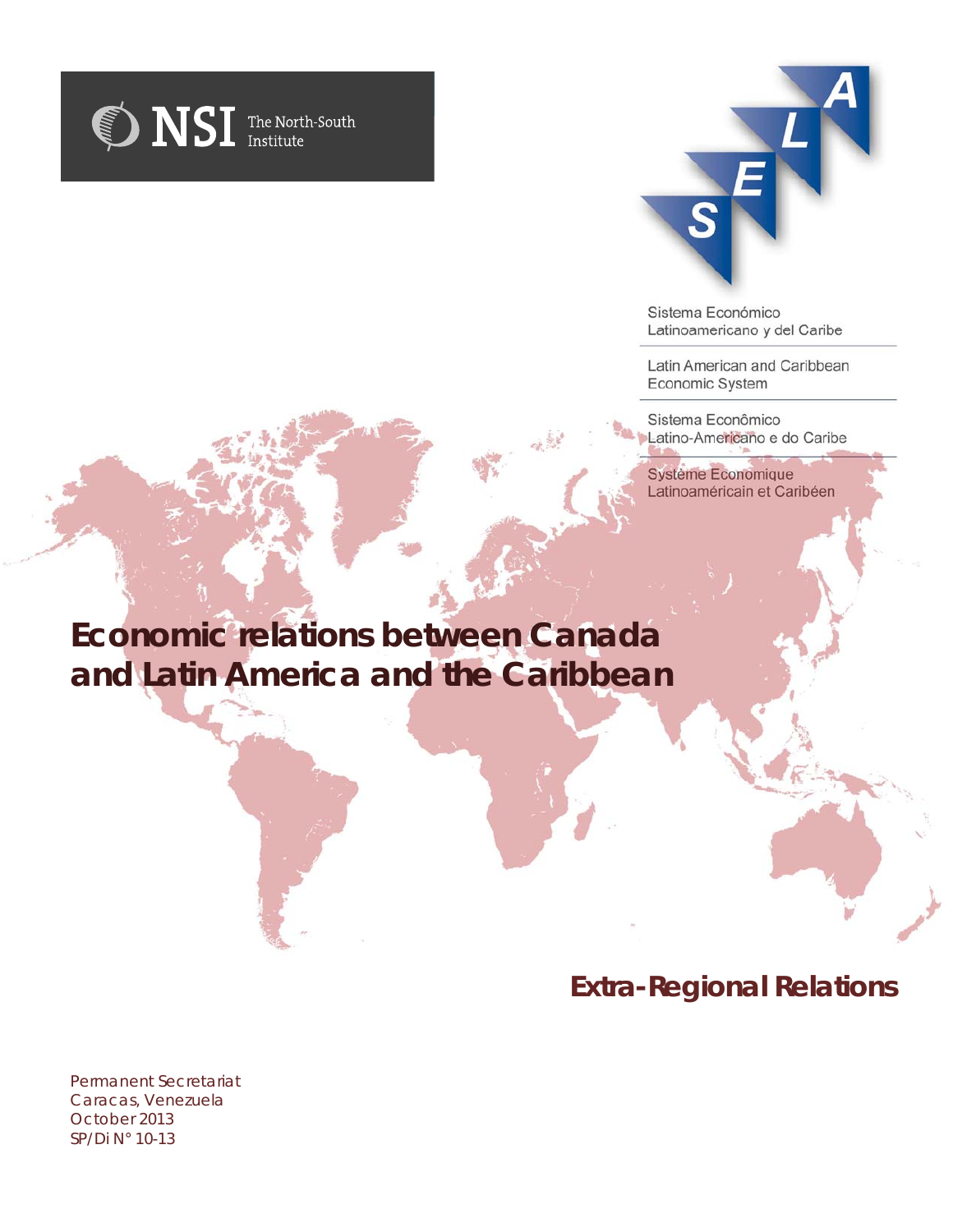Copyright © SELA, October 2013. All rights reserved. Printed in the Permanent Secretariat of SELA, Caracas, Venezuela.

The Press and Publications Department of the Permanent Secretariat of SELA must authorise reproduction of this document, whether totally or partially, through [sela@sela.org.](mailto:sela@sela.org) The Member States and their government institutions may reproduce this document without prior authorisation, provided that the source is mentioned and the Secretariat is aware of said reproduction.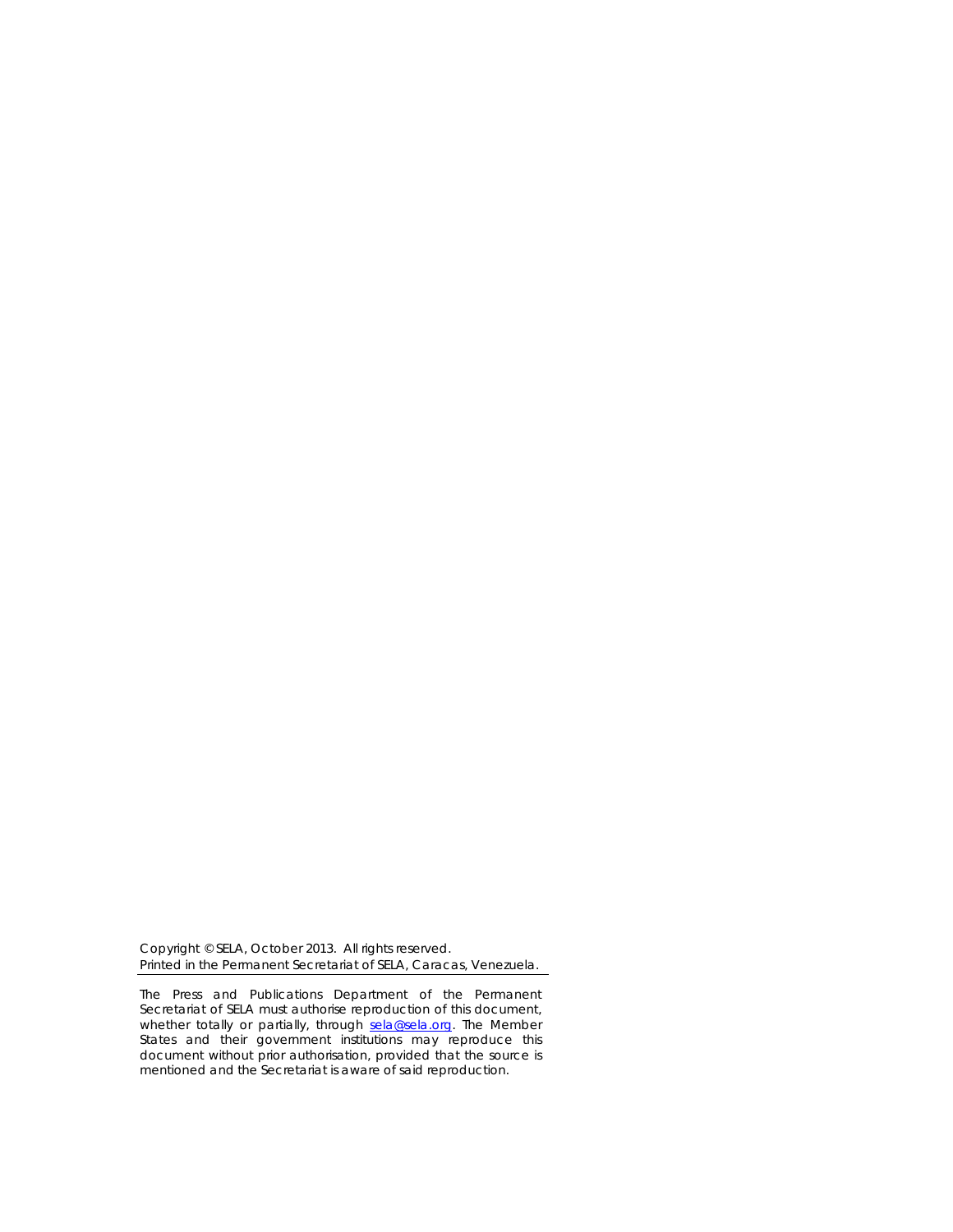# **C O N T E N T S**

#### **FOREWORD**

|                 | <b>EXECUTIVE SUMMARY</b>                                                                                                                                                                                    | 3                  |
|-----------------|-------------------------------------------------------------------------------------------------------------------------------------------------------------------------------------------------------------|--------------------|
| I.              | <b>INTRODUCTION</b>                                                                                                                                                                                         | 6                  |
| Ш.              | <b>CANADIAN AID AND FOREIGN POLICY</b><br>1. Canadian aid policy<br>2. RESOURCES FOR OFFICIAL DEVELOPMENT ASSISTANCE<br>3. Canada's stakeholders in international cooperation                               | 6<br>8<br>14<br>18 |
| III.            | <b>CANADA'S APPROACH TO LATIN AMERICA AND THE CARIBBEAN</b><br>1. Canada's Trade Relations with Latin America and the Caribbean<br>2. Canada's Foreign Direct Investment in Latin America and the Caribbean | 34<br>35<br>43     |
| IV.             | CANADA'S AID TO LATIN AMERICA AND THE CARIBBEAN                                                                                                                                                             | 47                 |
|                 | 1. Canada's bilateral cooperation witg focus countries in latin America<br>and the Caribbean<br>2. Inter-American Regional Program                                                                          | 54<br>57           |
| V.              | <b>CONCLUSIONS</b>                                                                                                                                                                                          | 67                 |
| <b>ANNEX I.</b> | List of Executor Agencies of Canadian Aid-Multilateral<br>Organizations                                                                                                                                     | 69                 |
|                 | ANNEX II. List of CIDA funded Canadian & Foreign CSOs Operating in LAC                                                                                                                                      | 73                 |
|                 | ANNEX III List of Canadian CSOs Operating in LAC without CIDA Support                                                                                                                                       | 79                 |
|                 | <b>ACRONYMS</b>                                                                                                                                                                                             | 83                 |
|                 | <b>BIBLIOGRAPHY</b>                                                                                                                                                                                         | 87                 |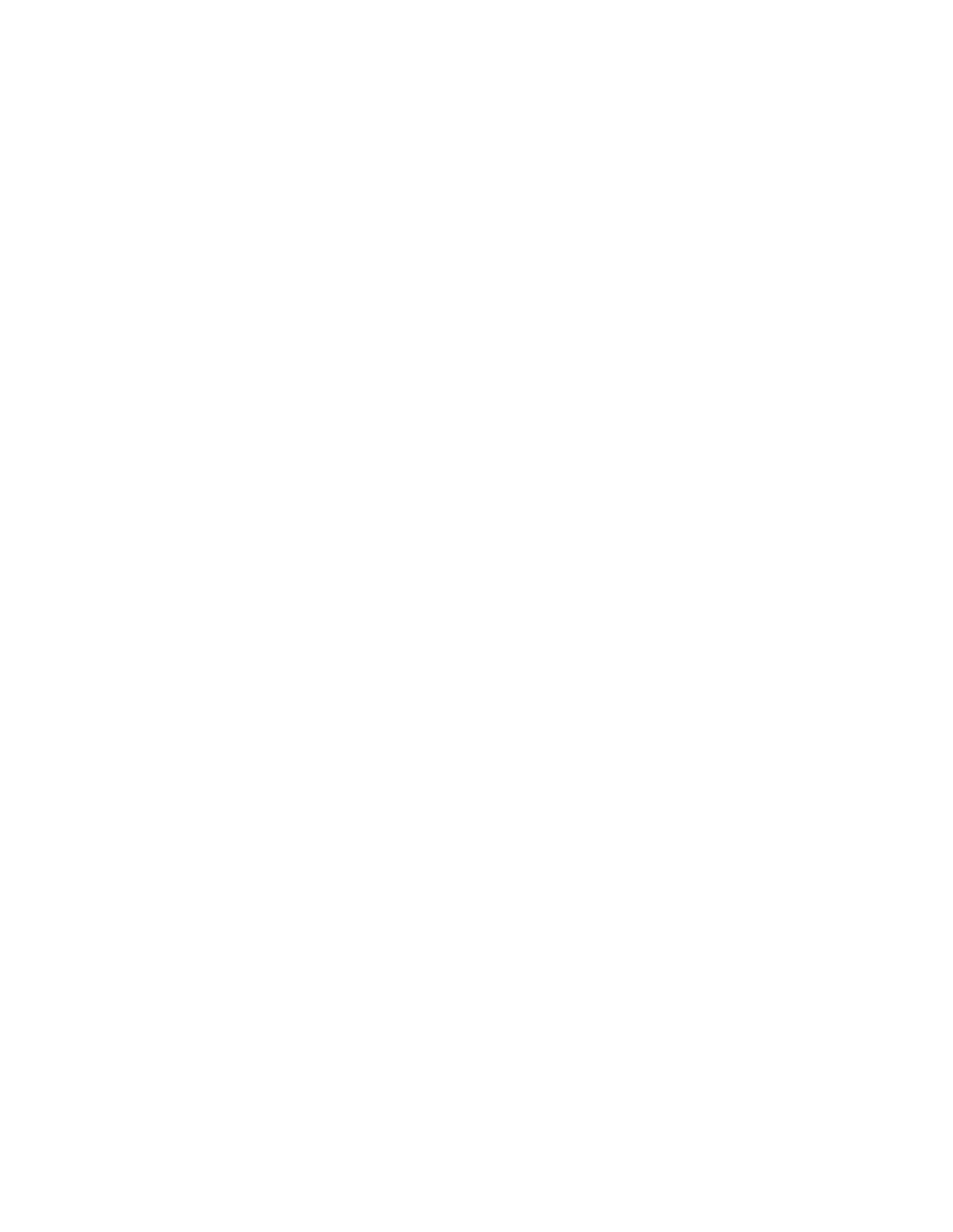#### *FOREWORD*

*This document was prepared in compliance with Activity III.1.2. of the Work Programme of the Permanent Secretariat of SELA for 2013, entitled: Analysis and monitoring of economic relations between Latin America and the Caribbean and Canada, with the support of the North-South Institute, a recognized Canadian research centre specializing in issues related to international development.* 

*After the introduction, the second chapter introduces the reader to Canada's assistance and foreign policies, analyzing its basic elements, namely: effectiveness of assistance, the priorities of Canadian international assistance and its main beneficiary countries. It also presents the distribution of official development assistance (ODA) and the main Canadian agencies that play a role in cooperation for development.* 

*The third chapter focuses on trade relations and investment between Canada and Latin American and Caribbean countries. The fourth chapter makes a thorough analysis of Canadian bilateral assistance to the region, highlighting the sectors where it is primarily aimed at. And the final chapter contains the conclusions of the study.* 

*The Permanent Secretariat wishes to thank researchers of the North-South Institute Pablo Heidrich and Shannon Kindornay, who counted on the assistance of Matthew Blundell, for their invaluable efforts in drafting this study.*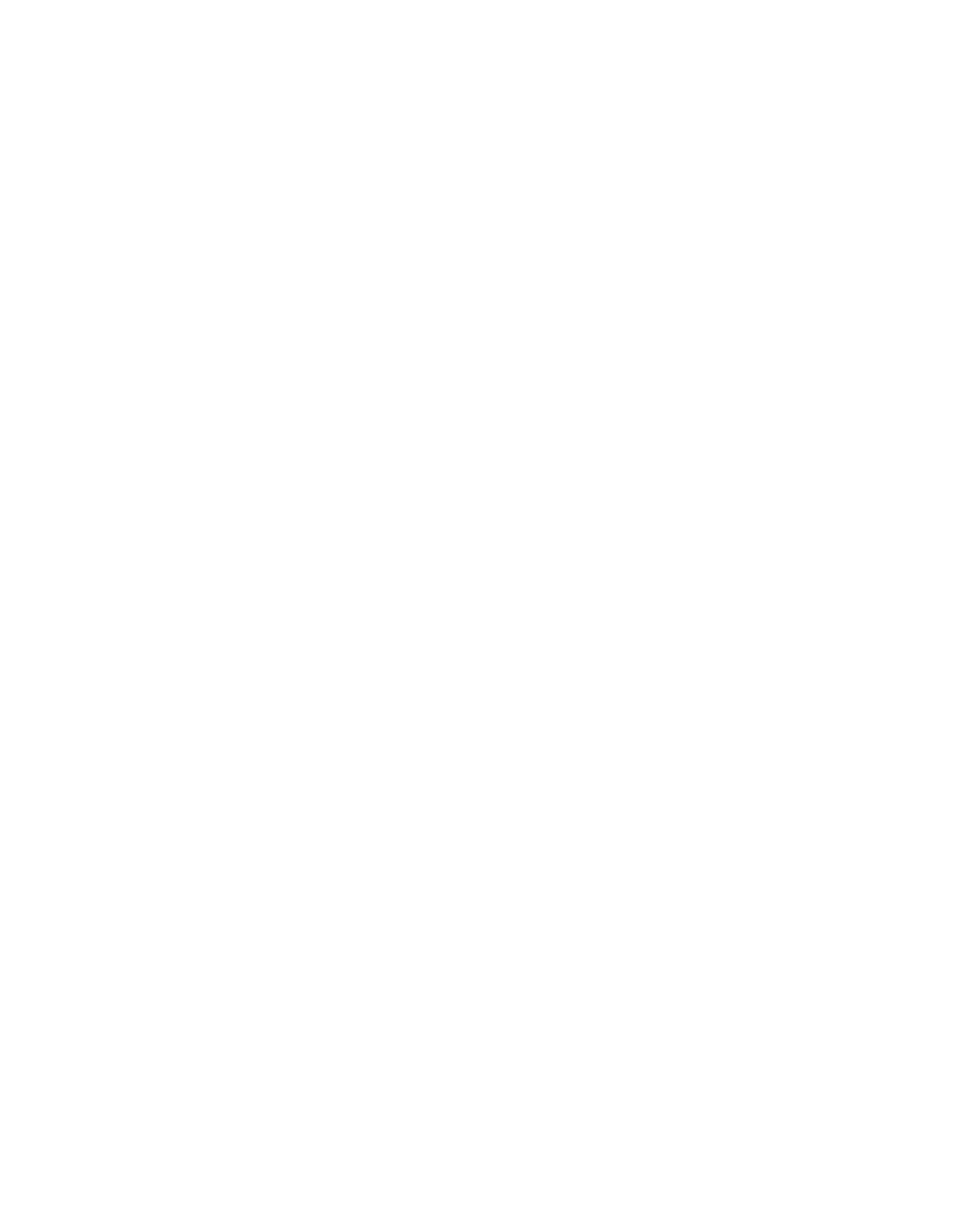#### **EXECUTIVE SUMMARY**

Canadian international cooperation with Latin America and the Caribbean is analyzed in this report, putting emphasis on the most recent state of the subject and exploring possible future trends in this relationship. In order to analyze Canadian cooperation with the region, this report first looks at Canada's foreign and aid policies more generally to the developing world in terms of official policy statements and actual policy executions. It then unpacks Canada's aid policy through the different channels used, and the pattern followed in each of them. Following that discussion, the report discusses Canada's available aid resources and key domestic stakeholders involved in the provision of that aid. Specific attention is given to the role of civil society organizations and provincial governments, besides the usual partners in other parts of the federal government with international agendas of their own.

One of the main findings of this report is that Canadian cooperation with Latin America and the Caribbean follows very specialized and explicitly foreign policy goals that the current Canadian government has in that region. In particular, stand to attention the linkages between cooperation efforts and the promotion of Canadian investments in large scale mining projects through the region. Two other clear motivations are the strengthening of the domestic security apparatuses of countries affected by the drug trade, that also affects Canadian society and its perception of security; and strengthening of parliaments and other forms of accountability on the executive arms of governments in Latin America and the Caribbean. That is expected to slow down the growth and pace of populist executives with agendas to reform the neoliberal policies instituted through the region in the 1980s and 1990s. Canadian investors greatly benefitted from those policies and do not want to see a backtracking in pro-market policies across the region.

Canada has historically seen aid as an important tool to pursue foreign policy interests through the developing world and has a substantial amount of experience in leveraging its cooperation efforts to achieve those goals in Africa, Asia and Latin America and the Caribbean. Canadian International Development Agency (CIDA) is the central actor in this effort but much of the long-term effectiveness and strategy comes from the Department of Foreign Affairs and International Trade (DFAIT), as well as the Department of Finance (also known as Finance Canada). Those two departments administer most of the relations with multilateral development agencies and international financial institutions that channel a great proportion of Canadian aid to Latin America and the Caribbean.

The most current Canadian international cooperation efforts are clearly explained along the lines of its recent parliament report, which states that Canada's official development assistance is given to advance Canada's foreign policy objectives: 1) increasing economic opportunity through international engagement; 2) mitigating security risks; and 3) promoting Canadian principles and values such as freedom, democracy, human rights and the rule of law. For Canada, development has largely been limited to aid and aid relationships (Bülles & Kindornay, 2013).

In terms of mechanism of delivery, the formal strategy is for aid policy is underpinned by a focus on aid effectiveness. That is in turn understood as improving predictability of aid and alignment with aid-recipient country program strategies. Canada is signatory to the 2005 Paris Declaration on Aid Effectiveness at the Second High Level Forum on Aid Effectiveness.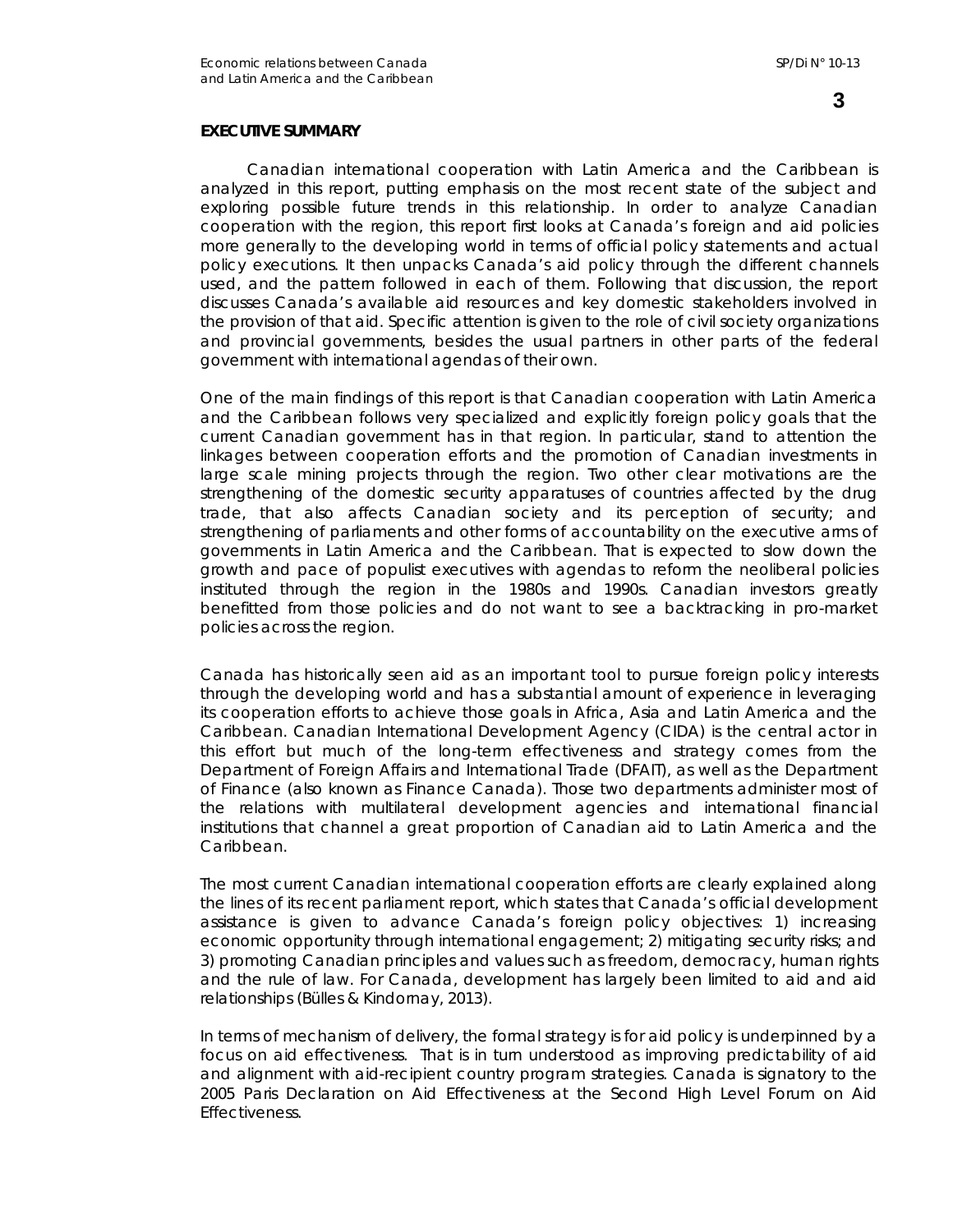However, and according to the OECD, Canada's approach to implement aid effectiveness has given rise to two major weaknesses in Canadian aid. First, Canada's action plan for that exclusively focuses on CIDA, rather than all ministries responsible for delivering Canadian aid. And in 2011, CIDA only delivered 68 percent of Canada's total official development assistance. Besides that partial implementation of the international principles on aid effectiveness, transparency has often been an issue for criticism of how aid is delivered from Canada and led to this subject becoming a major focus to improve aid policies in Ottawa.

Successive OECD (2007; 2012) reviews of Canada's cooperation policy have also criticized Canada's lack of a unified development cooperation policy – a policy that accounts for not only aid but also non-aid policies in relation to the developing world, such as trade, agriculture, and migration. In fact, Canada does the exact opposite by aligning its cooperation policy *in function of* its other developing country' related policies such as trade, investments and migration.

In order to address some of these criticisms; in 2009 the Canadian government announced that 80 percent of Canadian bilateral aid would focus on just 20 countries, including five in Latin America and the Caribbean: Honduras, Bolivia, Colombia, Peru and Haiti. The whole of the Caribbean was later added as another region of particular focus. That exercise has been perceived as a distancing from Sub-Saharan Africa, a traditional client of Canadian aid due to post-colonial linkages through the Commonwealth and the Francophonie, as a number of African states were no longer considered countries of focus. Some criticism has been made due to the fact that middle income countries such as some of those in Latin America were replacing low income countries from Africa, as well.

In terms of total volume of aid, Canada's contributions account for approximately CAD5,000 in 2012, representing much less than the international goal of allocating 0.7 percent of its gross national income to development. Civil society organizations (CSOs) in Canada continue to argue that the Canadian government should increase aid provision to meet the 0.7 percent target.

Out of that total, in 2012 Canadian CSOs accounted for 15.1 percent or CAD559 million in CIDA funded aid projects, down from 17.4 percent in 2011. Much of the rest was delivered by international consultant firms which do development projects for profit, and multilateral agencies and international organizations where Canada is a voting and financing member. A series of recent changes in policy by the Canadian government have substantially reduced the funding and the discretion to use that by CSOs. That is very much driven by fundamental disagreements between the current Conservative administration and the CSOs in issues of human rights, economic development and participation of the Canadian private sector in extractive industries in the developing world.

Canadian relations with Latin America and the Caribbean are fundamentally driven by international trade and direct investment flows. In 2012, Canada's total trade with the region reached USD56,282 million and different estimates of Canadian FDI reach approximately CAD80,000 million, or over half of all Canadian investments in the developing world. In contrast, immigration flows are not that significant, except for the Caribbean population, counted as a percentage of their totals in their countries of origin. The most important presence of immigrants from the region in Canada is from Haiti. That final data informs recent Canadian cooperation efforts in the region, where Haiti is the main recipient.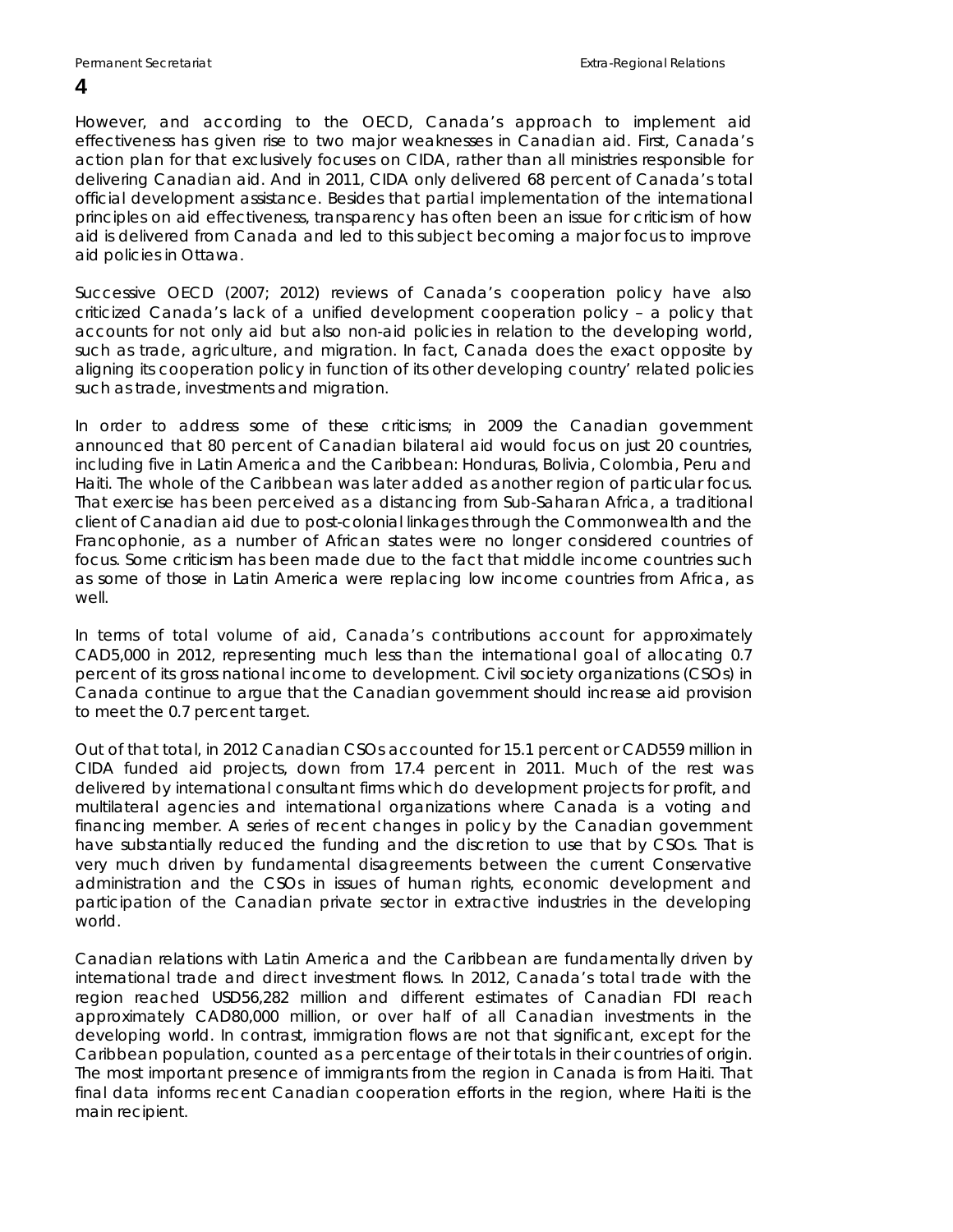In terms of geographical distribution of trade, investments and migration flows, the Canadian provinces of Ontario, Quebec, Alberta and British Columbia account for more of the relationship with the region. Saskatchewan is also significant but only in terms of trade flows.

The trade relations of Canada and Latin America plus the Caribbean have grown according to the systematic efforts done by mostly the former to sign bilateral trade agreements and foreign investment protection treaties since the 1990s and through the early 2000s. This policy, with strong bipartisan support from the main forces in Canadian politics, has and is using cooperation initiatives to back up negotiations via capacity building, and cooperation on regulatory frameworks, particularly for the mining and banking industries, two of the main interests of Canadian businesses in this region.

Given the relative shallowness of Canadian knowledge on the region, much of Canadian cooperation not directly linked to the signing of trade and investment deals, is channeled via multilateral institutions. The Inter-American Development Bank, Caribbean Development Bank, PAHO, and OAS are Canada's main partners in there, accounting for over half of all Canadian funds applied to cooperation with the region. CIDA's primary civil society partners for delivering aid in Latin America are the Canadian Red Cross (CAD59 Million), Oxfam Quebec (CAD9 million), CARE Canada (CAD8 million), World Vision Canada (CAD7.5 million), Save the Children Canada (CAD7.2 million), and CUSO-VSO (CAD6.4 Million).

Haiti, the main single recipient of Canadian aid in the last decade in the region, is however a separate case. Canada's aid has been motivated as a contribution to other international efforts to support the government of Haiti after the political instability of the 2000s there, and most recently, in response to the deadly earthquake that stroke that nation. In 2012 Canada committed CAD204 million compared to CAD353 million, CAD330 million, and CAD197 million in 2011, 2010, and 2009 respectively.

In terms of subject focus, Canada put most of its effort in Haiti on improving security and institutions. Given the scale of the initiative, Canada takes a whole-of-government approach to the provision of aid there. CIDA, DFAIT, the Royal Canadian Mounted Police (RCMP), Canada Immigration and Citizenship (CIC), Department of National Defense (DND) and other parts of the government are fully involved. CIDA remains as the key provider of support for development and humanitarian efforts there.

Based on current trends, it seems likely that Canada will continue to pursue a strong relationship with Latin America and the Caribbean through international cooperation, to accompany its trade and investment interests. There has been no indication by the Canadian government that it plans to change that current path. However, larger trends in fiscal expenditures in Canada

Recognizing that Canadian aid will be reduced in the coming years owing to the government's decision to freeze global aid spending since 2012, it is possible that the region will receive less aid in the coming years, with Haiti being the most affected recipient in proportional terms. However, the ongoing trade negotiations under way and increasing Canadian investments in the region indicate that LAC will remain a priority in Canadian foreign policy in the short and medium term.

Since this year, CIDA has been amalgamated with DFAIT, to create a new department named Foreign Affairs, Trade and Development or DFAT. The recent naming of new ministers, vice-ministers and secretaries in the recreated policy groups inside this ministry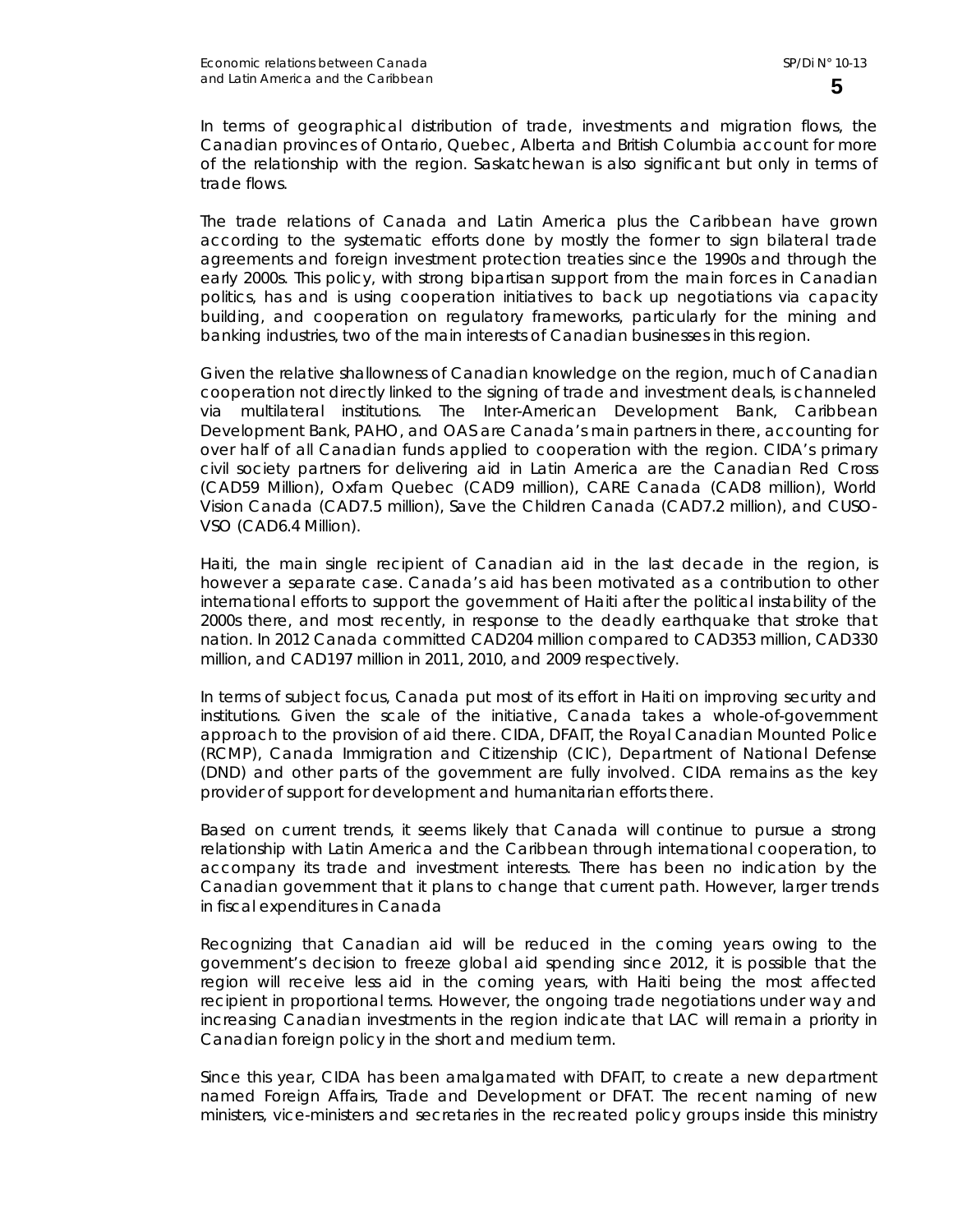imply that international cooperation will follow even closer and in more explicit manners the foreign policy and commercial interest of Canada in the region. Given the ascendance of Latin American and Caribbean countries in global political and economic affairs, Canadian cooperation will be responding accordingly.

#### **I. INTRODUCTION**

This report examines Canada's development cooperation with Latin America and the Caribbean (LAC) within the context of its broader foreign policy agenda towards that region and also in relation to its global cooperation efforts. It examines how Canada's policies towards LAC have evolved over the past five years, highlighting the increasing prominence LAC has played in this regard, and points to possible future areas of cooperation.

The report is broadly structured in two parts. The first looks at Canada's foreign and aid policies more generally. It provides a brief overview of how the role of aid has evolved in Canada's foreign policy, including a short discussion on the recent announcement by the Canadian government that it would be merging the Canadian International Development Agency (CIDA) into the Department of Foreign Affairs and International Trade (DFAIT) to create the Department of Foreign Affairs, Trade and Development (DFATD). It then unpacks Canada's aid policy. It provides an overview of the key officially guiding theme of Canadian aid –aid effectiveness – and synthesizes the main thematic and regional priorities under this aid program. Following that discussion, the report discusses Canada's available aid resources and key stakeholders involved in the provision of that foreign aid. Given that DFATD is still emerging, the analysis focuses on the role of CIDA in this context and references other departments responsible for the delivery of Canadian aid.

The second half of the report mirrors the first but specifically looks at Canada's relationship with Latin America and the Caribbean. It provides an overview of Canada's overall approach to the region, placing aid flows there in that wider context. This is followed by a detailed discussion of Canadian aid to LAC.

The report concludes with an assessment on where Canadian aid is likely to be heading in the next five years and the implications of this direction for LAC.

#### **II. CANADIAN AID AND FOREIGN POLICY**

The Canadian government sees aid as an important tool to pursue foreign policy interests (CIDA, 2012, p. 1). A recent report to parliament on Canada's 2011-12 international cooperation states that:

> Canada's official development assistance advances Canada's foreign policy objectives: 1) increasing economic opportunity through international engagement; 2) mitigating security risks; and 3) promoting Canadian principles and values such as freedom, democracy, human rights and the rule of law. Within the context of these foreign policy priorities, and with an overarching goal of reducing poverty, Canadian assistance focuses on five thematic priorities [food security, sustainable economic growth, children and youth, advancing democracy, and security and stability]. (CIDA, 2012, p. 1)

The 2013 federal budget sought to institutionalize this approach through the creation of DFATD, an amalgamation of CIDA and the DFAIT. It is unclear exactly what the new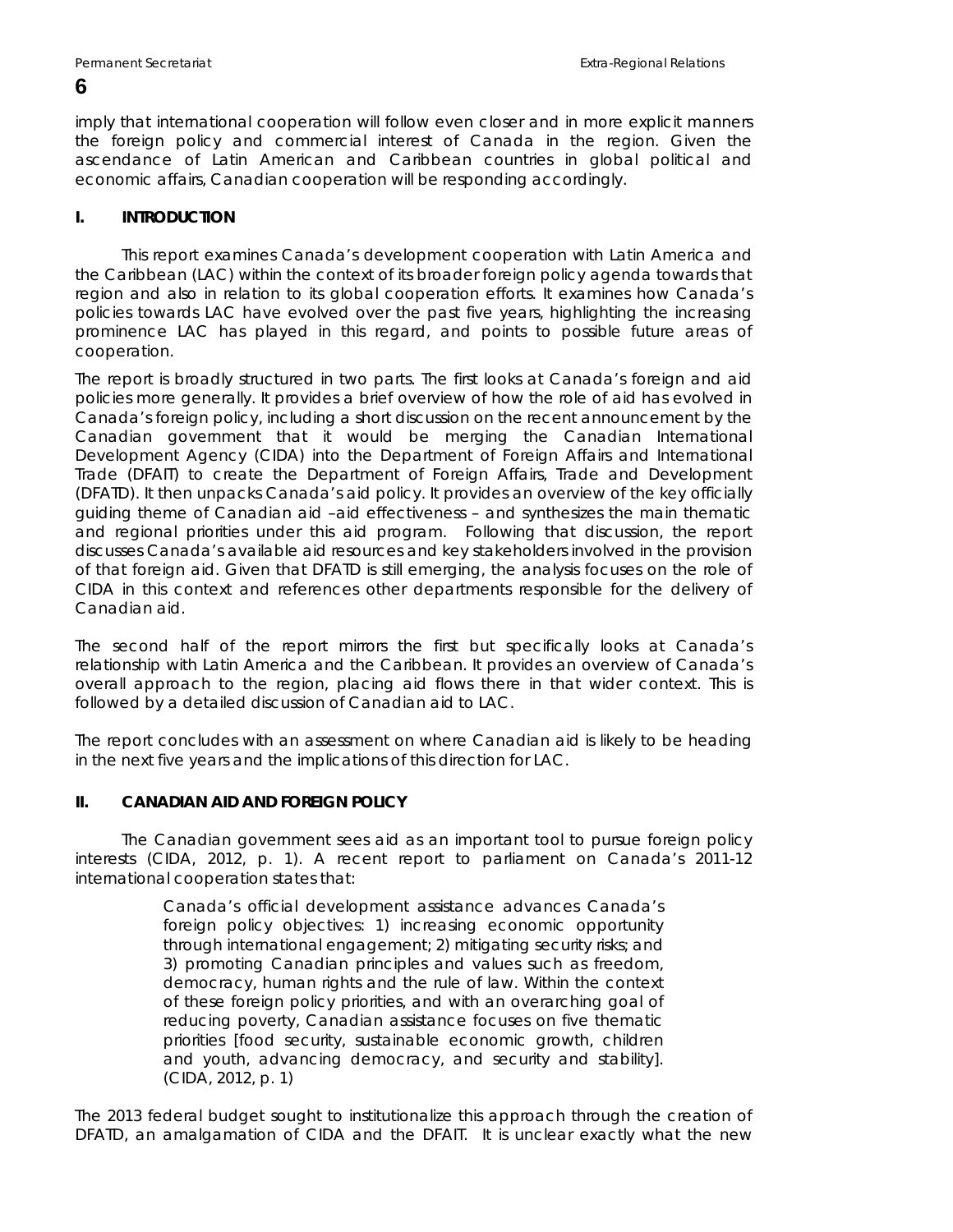$\overline{a}$ 

institutional structure will look like at this point; the 2013 budget implementation bill is still being debated in the House of Commons. Nevertheless, the first reading of the bill provides some insights (Canada, 2013a). The Minister of International Cooperation will be retained, now called the Minister for International Development. The President of the CIDA will hold office as the Deputy Minister for International Development. CIDA employees will also retain their jobs. But, as Fraser Reilly-King (2013) points out in his analysis of the CIDA-DFAIT merger, the bill provides very little detail on the merger including the institutional structures and priorities that will characterize DFATD going forward. There is no mention of how the new merged department will interpret and employ existing legislation for Canadian aid, which says that it should align with human rights, focus on poverty reduction and take into consideration the perspectives of the poor. The new bill also does not reference international norms and standards in areas such as aid effectiveness and principles for humanitarian interventions, and the government has rejected all suggested amendments to this effect.

It is important to understand that, historically, aid has been the central means by which Canada has approached development, less concerned with global development perspectives in the crafting of its national trade, investment and migration policies. In that sense, Canada is unlike several European donors who emphasize policy coherence for development – coherence between aid and non-aid polices that impact development outcomes – in their approach and much more similar to the United States or Japan. For Canada, development has largely been limited to aid and aid relationships (Bülles & Kindornay, 2013).

Canada has at times employed its aid and aid relationships to advance its foreign policy goals when approaching developing countries. In the times of the Cold War, Canada used aid flows to India to secure neutrality by that country in NATO<sup>[1](#page-10-0)</sup>-Soviet Union conflicts, topple NATO-unfriendly Indonesian government and support insurgents fighting civil wars against African states not aligned with the West (Gordon, 2010). In post-Cold War times, aid flows have been used to support Canada's intervention in Haiti in the 1990s, its project for a continental NAFTA-like free trade agreement (FTA) for the whole Western Hemisphere (1996-2005), and buy up local civilian support during its military occupation of Afghanistan between 2001 and 2011 (Engler, 2009).

What distinguishes Canada's new planned approach from the past is that aid is no longer primarily about development, but rather, mainly for the pursuit of foreign policy goals with the government providing little clarity on what development goals this aid policy might be able to carry in practice. While this new approach has been made clear through government reports and the latest federal budget, the Canadian government has yet to unpack the relationship between formal aid objectives—namely reducing poverty—and Canada's foreign policy goals more broadly, defined as pursuing economic opportunities for Canadian businesses (see Box 1 for an example), as well as security for Canada and Canadians abroad. This has led to significant criticism in Canada by the local development community concerned that development priorities are being sidelined by diplomatic, commercial and trade objectives (CBC, 2013). Others, however, point out that the institutional change makes sense, having the potential to bring some 'development voice' to the proverbial table on questions relating to foreign policy and Canadian international economic interests, thus ensuring greater policy coherence (Chapin, 2013; Paris, 2013). This latter view does not question the fundamental change in design that aid policy is to advance Canada's foreign policy goals, but just accepts that

<span id="page-10-0"></span><sup>1</sup> NATO refers to the North-American Treaty Organization, the main security alliance of Western countries during the Cold War period.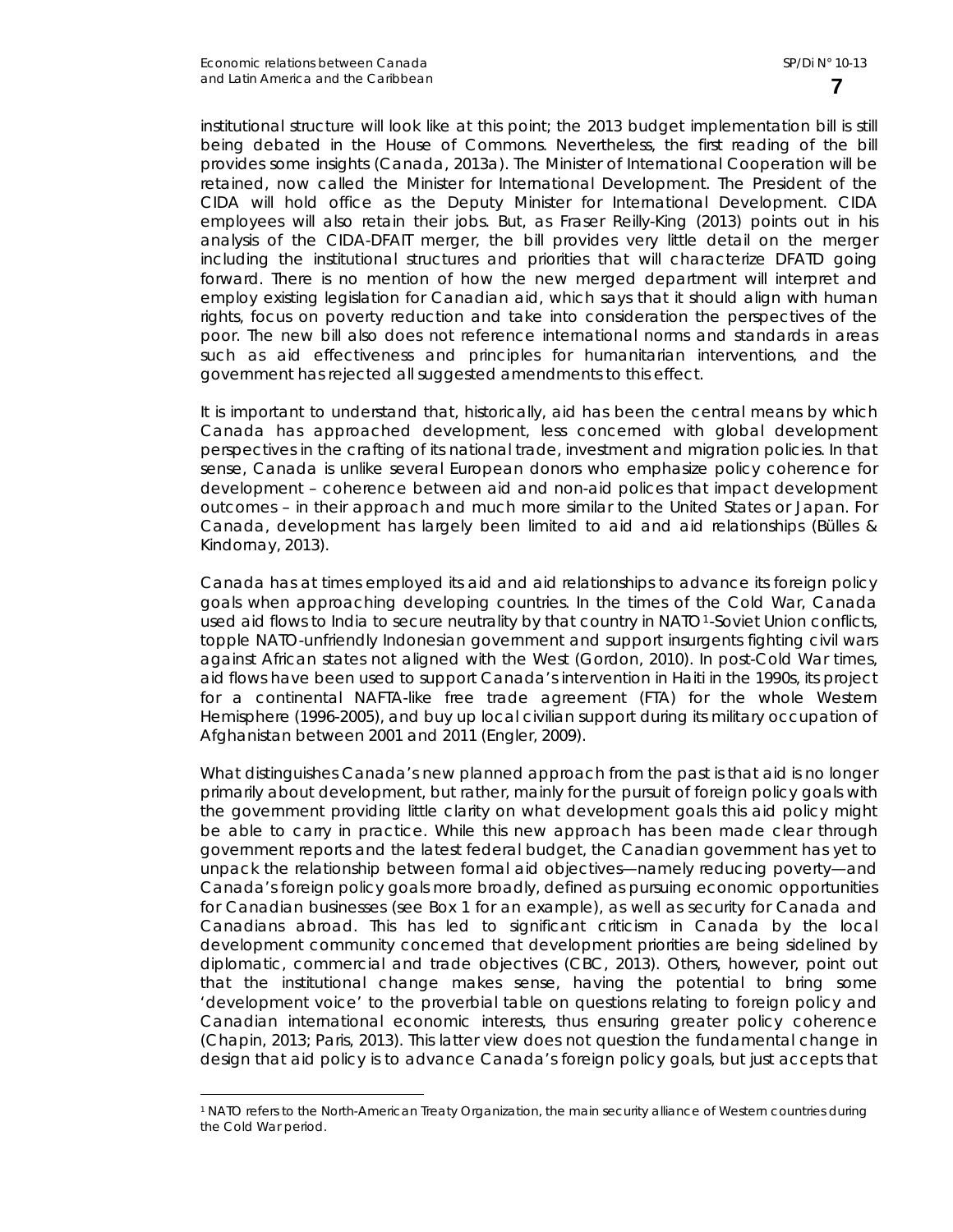in the current circumstances, no more than an institutionalized voice for development can be inserted in that aid-granting policy process.

#### **BOX 1 Canadian Aid and the Promotion of Canadian Mining**

In 2011, as part of CIDA's Sustainable Economic Growth Strategy and the government's Corporate Social Responsibility (CSR) Strategy, the Minister for International Cooperation announced that CIDA would be partnering with nongovernmental organizations (NGOs) and mining companies—spending CAD26.7 million—to support projects that are directed toward reducing poverty in Colombia, Peru, Bolivia, Ghana, and Burkina Faso (CIDA, 2011b).[2](#page-11-0) These projects involve the NGOs Plan Canada, World University Services of Canada, and World Vision Canada, which are partnering with mining companies IAMGOLD, Rio Tinto Alcan, and Barrick Gold, respectively (CIDA, 2011b).

While the government supports many private sector-led initiatives, CIDA's support for CSR initiatives, particularly those involving companies in the extractive sector, has led to a sustained public debate on the nature of how contracts have been awarded and the role of an aid agency in supporting CSR work, and Canada's commercial interests. The lack of transparency on how and who CIDA engages with, as well as clear policy and processes for selecting partners, has been a major target of criticism (CBC News, 2012). The OECD-DAC stated that Canada needs to ensure that development objectives and developing country ownership are reflected in the activities that CIDA takes on with the private sector (OECD 2012, p. 11).

#### **1. Canadian aid policy**

Canada's aid policy is formally underpinned by a focus on aid effectiveness. CIDA has come under pressure by successive Canadian governments over the past decade to produce quick and visible development results, while maintaining the quality of its aid (Brown, 2011, p. 480). As Bülles and Kindornay (2013) show, these commitments have been influenced by the Organisation for Economic Co-operation and Development – Development Assistance Committee (OECD-DAC) led international aid effectiveness agenda and successive Canadian government preoccupation with results as a means to justify aid spending. This pressure has translated into various commitments made to boost results, including focusing on aid effectiveness, and limiting thematic priorities and countries of focus.

#### **Aid Effectiveness: International Trends and Canada**

Canada has been no stranger to international trends related to aid and development, having signed onto the Millennium Development Goals (MDGs) arising from the United Nations Millennium Summit held in 2000 and successive declarations on aid effectiveness between 2003 and 2011.[3](#page-11-1)

The main guiding document for CIDA is its 2009–12 Aid Effectiveness Action Plan. Canada is committed to improvements in the efficiency of Canadian aid dollars (CIDA, 2010a, p.

<span id="page-11-0"></span> $\overline{a}$ 2 See Blackwell and Stewart (2012)for a critical review of CIDA's work with the mining sector.

<span id="page-11-1"></span><sup>3</sup> These include the Rome Declaration on Harmonisation (2003), Paris Declaration on Aid Effectiveness (2005), Accra Agenda for Action (2008) and the Busan Global Partnership for Effective Development Co-operation (2011).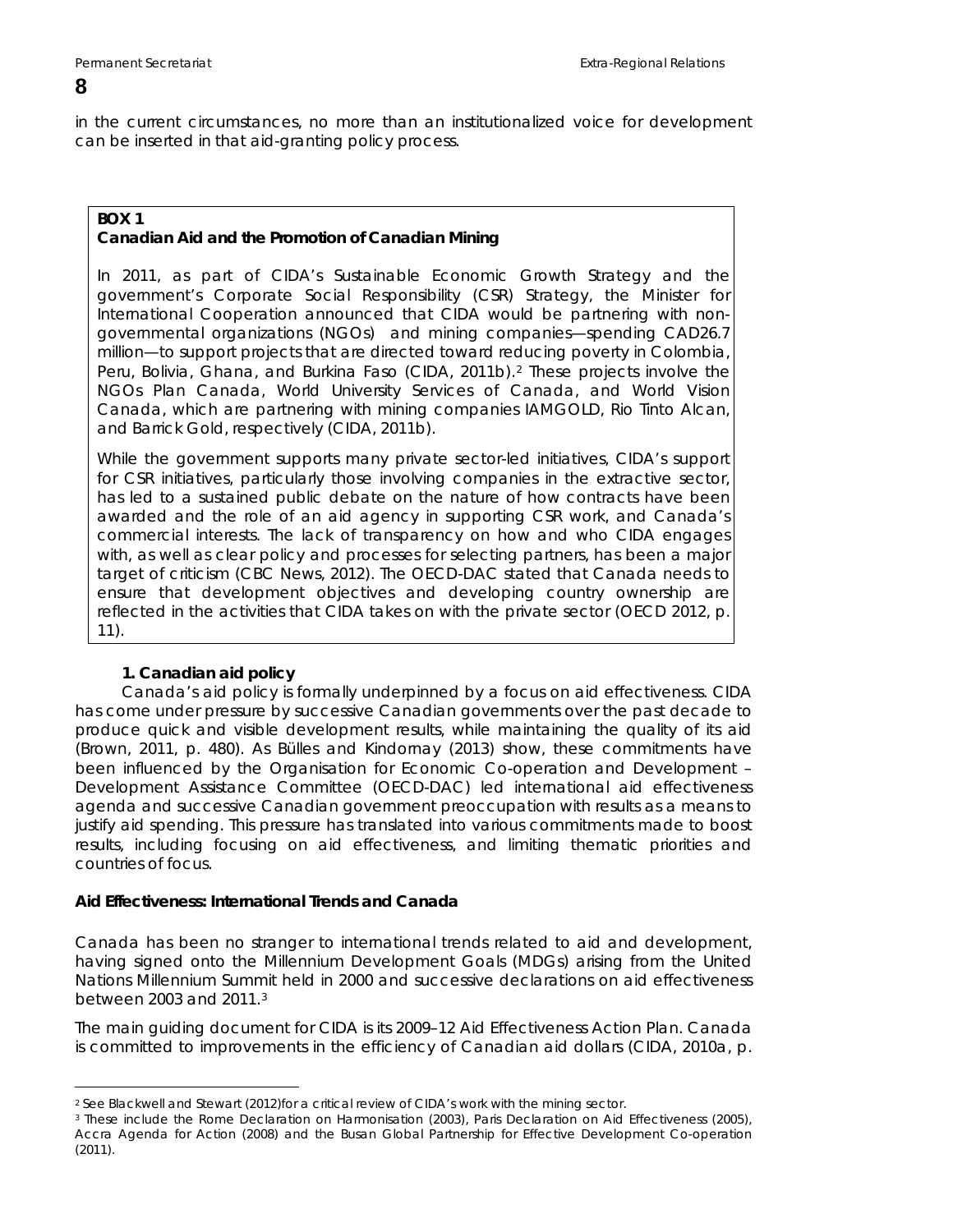1). CIDA has made effectiveness and accountability for development results the centre of its performance agenda. The plan sets out a number of actions and targets, including:

- focusing geographic and thematic priorities;
- improving efficiency by untying aid, increasing field presence, and improving coordination with other donors;
- applying an "aid effectiveness lens" to policies and procedures;
- improving accountability through better monitoring, evaluation, and reporting;
- I mproving predictability of aid;
- alignment with country program strategies;
- engaging in and supporting inclusive multi-stakeholder partnerships; and
- implementing integrated strategies in fragile states that take into consideration peace building, state building, and poverty reduction and support joint funding mechanisms that bridge short-term humanitarian concerns with longer-term development (CIDA, 2010a, pp. 1-6).

The OECD-DAC has commended Canada on its efforts to improve effectiveness, including its success in untying aid by 2012-13 (although it should be noted that, in practice, much aid is channeled through Canadian organizations) (OECD, 2012). However, the OECD-DAC's most recent peer review of Canada pointed out that a weakness in Canada's approach to aid effectiveness is that it "does not focus exclusively on implementing the Paris Declaration principles." The 2005 Paris Declaration on Aid Effectiveness was endorsed by over 100 countries, including Canada at the Second High Level Forum on Aid Effectiveness. The declaration included commitments to aid effectiveness among donors and recipients and outlined key principles for aid effectiveness: ownership, alignment, harmonization, mutual accountability, and management for results.[4](#page-12-0) In 2008 at the Third High Level Forum on Aid Effectiveness donors and recipients reaffirmed commitments from 2005 and made new commitments on predictability, aid untying, inclusive partnerships, and better use of country systems.5

According to the OECD, Canada's approach has given rise to two major weaknesses in Canadian aid. First, Canada's action plan focuses on CIDA, rather than all ministries responsible for delivering Canadian aid. In 2011, CIDA delivered 68 percent of Canada's total official development assistance (ODA) (OECD, 2012, p. 17). Second, this action plan intends to combine organizational efficiency and domestic accountability but it is doing so to the detriment of the Paris principles on donors' accountability to developing countries. It includes priorities aimed at improving organizational effectiveness, such as improving efficiency and focusing bilateral aid. According to the OECD-DAC, Canada is lagging behind in the implementation of international aid effectiveness principles (although this is the case for most donors), particularly on predictability. The OECD-DAC has claimed that this jeopardizes Canada's ability to align with partner countries (OECD, 2012, pp. 17–18). Indeed, CIDA has been criticized for its lack of consultation with recipient countries when establishing its aid priorities. Following a visit by Canada's Minister of International Cooperation to Haiti, the Haitian Prime Minister, Laurent Lamothe, stated that he wanted "the Canadian government to focus on the priorities of the Haitian government" emphasizing that more aid needs to go to Haitian institutions, rather than

<span id="page-12-0"></span> $\overline{a}$ 4 More specifically, donors and recipients agreed that recipients would set their own strategies, improve institutions, and tackle corruption. Donors would then align with these strategies and make greater use of country systems. Donors also agreed to coordinate with each other, simplify procedures, and share information. Both donors and recipients would focus on measuring development results and being accountable to one another for outcomes (OECD, 2005).

<sup>5</sup> See OECD (2008) for the full Accra Agenda for Action.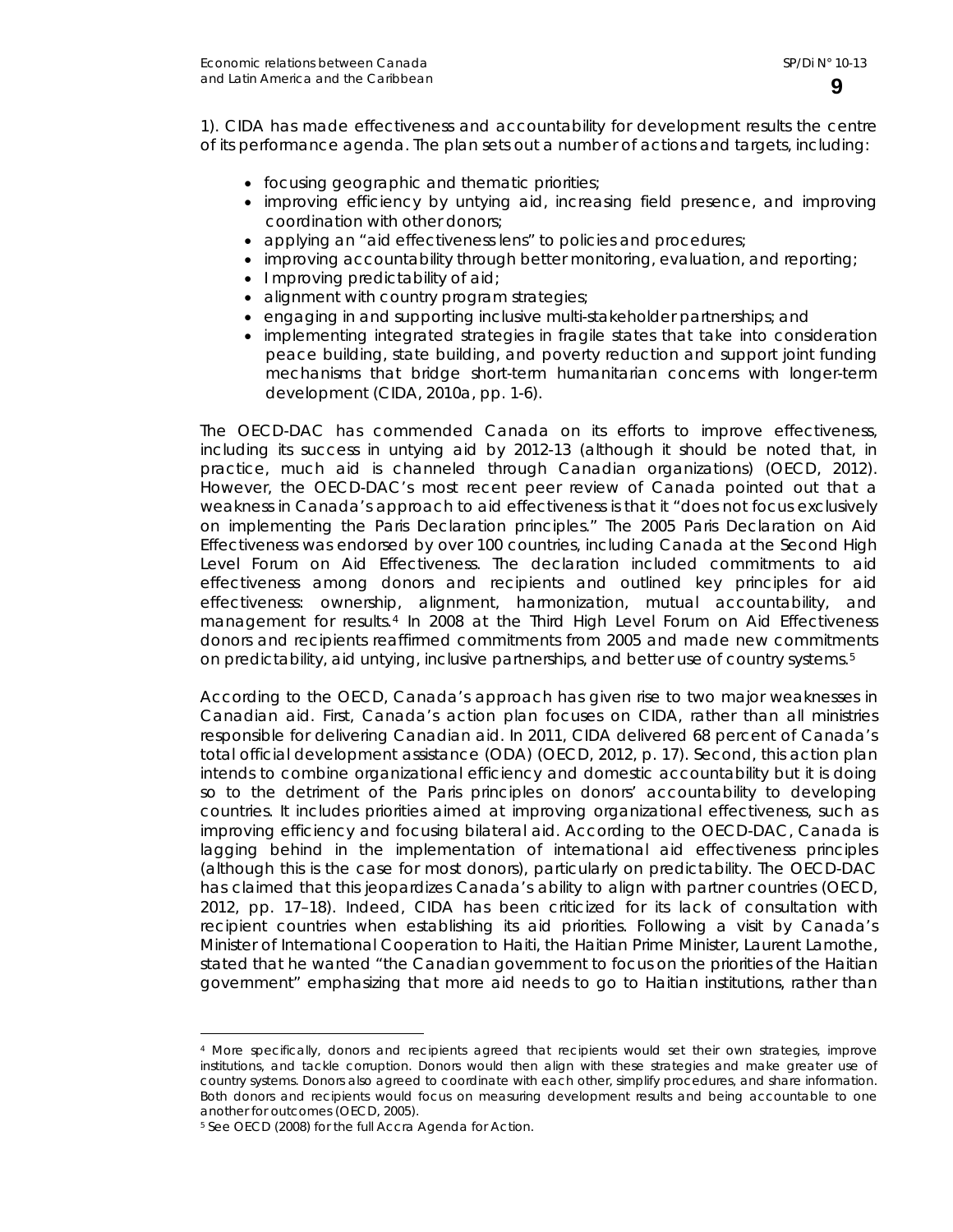non-governmental organizations (NGOs) to help develop their capacity (Blatchford 2013).

Figure 1 (Bülles and Kindornay, 2013) compares the international aid effectiveness agenda with Canada's 2009-12 Aid Effectiveness Action Plan.<sup>[6](#page-13-0)</sup> It shows areas of convergence and divergence.

#### **FIGURE 1**

#### **Comparison of Canada's Aid Effectiveness Plan and the International Aid Effectiveness Agenda**

(2005-08)



Source: Compiled by Bülles and Kindornay (2013) from CIDA (2010a) and OECD (2008; 2005)

Another important component of CIDA's aid program is transparency. Coinciding with international trends that emphasize the need for greater transparency in development cooperation as a means to improve accountability, the Minister for International Cooperation announced that the Canadian government and CIDA need to work together to improve transparency in 2010 (CIDA, 2010). At the Fourth High Level Forum on Aid Effectiveness in 2011, Canada announced that it would join the International Aid Transparency Initiative (IATI), which aims to make information on foreign assistance more accessible.[7](#page-13-1) Transparency has become a major part of Canada's aid effectiveness strategy.

<span id="page-13-0"></span> $\overline{a}$ 6 It compares Canada's agenda with the 2005 Paris Declaration and the 2008 Accra Agenda for Action, since the action plan predates last high level forum held in 2011.

<span id="page-13-1"></span><sup>7</sup> See IATI (2012) for more information on the initiative. See Bhushan and Higgins (2012) for a full review of Canada's various transparency initiatives.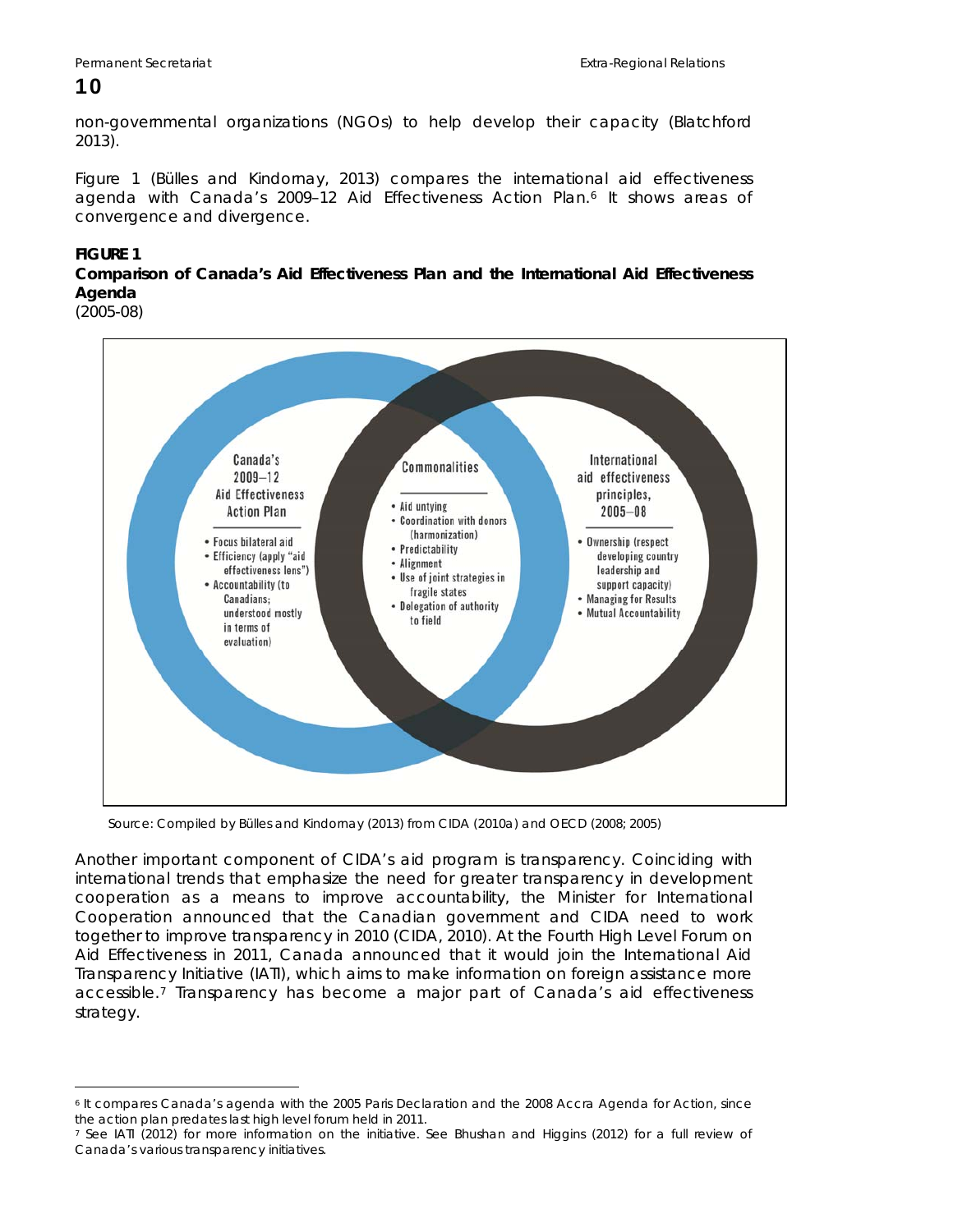The 2009-12 Aid Effectiveness Action Plan expired in 2012. The government has not released a new plan, and it is unclear what steps it is taking towards this end, especially in light of the uncertainty surrounding the CIDA-DFAIT merger.

#### **Priorities in Canadian Foreign Aid**

Successive OECD (2007; 2012) reviews of Canada's cooperation policy have criticized Canada's lack of a unified development cooperation policy – a policy that accounts for not only aid but also non-aid policies in relation to the developing world, such as trade, agriculture, and migration. Rather, views its approach to development through an aid lens, with the exception of activities carried out in fragile or conflict-affected states where the ministries responsible for foreign affairs and defence have been involved. It also has no overarching plan that identifies Canada's development priorities but rather a suite of policies that articulate thematic priorities, supplemented by the 2009-12 Aid Effectiveness Action Plan which focuses on how CIDA delivers aid. In 2007, and again in 2012, the OECD recommended that Canada develop a single cooperation policy with a clear focus on poverty in order to guide the work of ministries and other cooperation stakeholders.

While Canada does not have a formal development cooperation framework, $8$  it does have an Official Development Assistance (ODA) Accountability Act, passed in 2008, which is meant to guide Canadian aid efforts. The act indicates that all Canadian aid must focus on poverty reduction, be in line with international human rights, and take into consideration the perspectives of the poor. Official development aid for humanitarian efforts – such as post-disaster or post-conflict reconstruction – is exempted. The act requires that all departments report back to parliament on aid spending, making aid spending more accountable and transparent (OECD 2012, p. 9). This reporting is in addition to CIDA's annual report, *Development for Results,* which reports specifically on CIDA's activities. The act has led to standardized reporting by departments and agencies that administer aid funds (discussed below), however it has not featured prominently in foreign aid priorities. CIDA claims that its work already meets the requirements of the act but it has yet to develop mechanisms to evaluate the act's implementation or translate the components of the act into its core practices (Brown, 2012; Reilly-King, 2012).

According to the Auditor General of Canada, the lack of a formal plan has meant that Canada's aid priorities are determined by other "Government of Canada policy objectives, the priorities of the Minister of International Cooperation, and CIDA's own operational policies and strategies" (Office of the Auditor General of Canada, 2009). As mentioned however, the 2013 federal budget, promises to codify the role of Canada's Minister for International Cooperation through legislation going forward. It also states that poverty alleviation, development and humanitarian assistance will remain the goals of DFATD.

While the ODA Accountability Act has had little bearing on Canadian aid priorities, Canada has articulated its thematic and regional priorities as part of its aid effectiveness agenda. In 2009, the government announced that Canadian development efforts would focus on 5 key themes: 1) increasing food security; 2) securing the future of children and youth; 3) stimulating sustainable economic growth; 4) promoting democracy; and 5) ensuring security and stability. There are also three cross-cutting themes, namely increasing environmental sustainability, promoting gender equality and helping to strengthen governance institutions and practices. Prior to the merger, CIDA was

 $\overline{a}$ 

<span id="page-14-0"></span><sup>8</sup> See Bülles and Kindornay (2013) for a full review.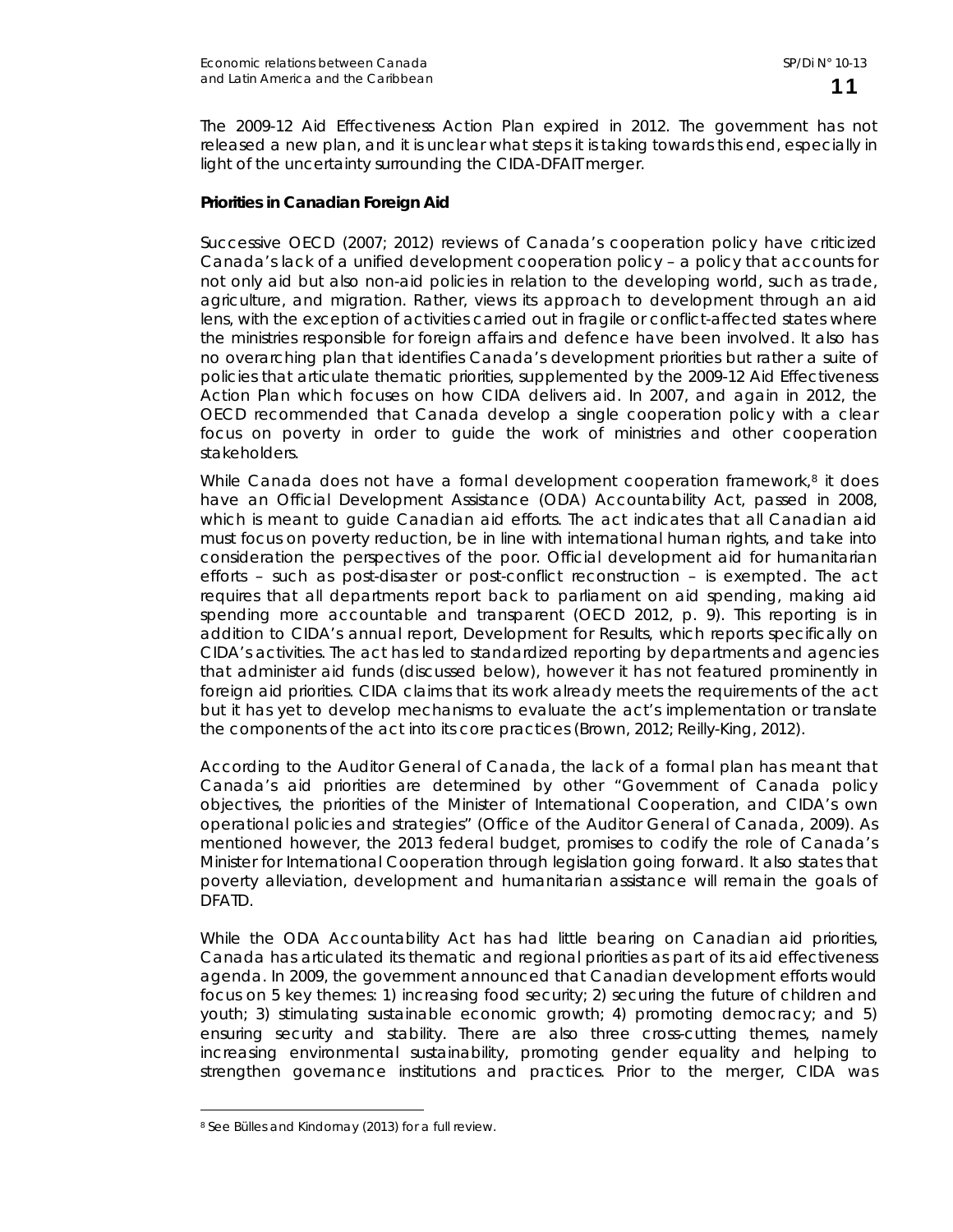responsible for the themes relating to food security, children and youth, and economic growth while DFAIT accounted for democracy promotion and ensuring security and stability.

In addition to the five themes above, at the 2010 G-8 Summit Prime Minister Harper announced a new priority area through the Muskoka Initiative to improve maternal, newborn and child health. Table 1 provides an overview of Canada's priority themes, the government department historically responsible, funding allocated in 2012, and the key components each theme covers.

### **TABLE 1**

#### **Canada's Development Priorities Prior to 2013 DFAIT-CIDA Merger**  (CAD million)

| Entity       | Priority                                           | <b>ODA Funding</b>                                                | Components                                                                                                                                                                                                                                                                                                                     |
|--------------|----------------------------------------------------|-------------------------------------------------------------------|--------------------------------------------------------------------------------------------------------------------------------------------------------------------------------------------------------------------------------------------------------------------------------------------------------------------------------|
| <b>CIDA</b>  | Increasing<br><b>Food Security</b>                 | 836.7                                                             | • support for food assistance and nutrition<br>· invest in sustainable agricultural development<br>• research and development                                                                                                                                                                                                  |
| <b>CIDA</b>  | Securing the<br>Future of<br>Children and<br>Youth | 1,138.7                                                           | • child survival (including maternal health)<br>access to quality education<br>• protection of human rights of children and<br>youth, ensuring safety and security                                                                                                                                                             |
| <b>CIDA</b>  | Stimulating<br>Sustainable<br>Economic<br>Growth   | 1,098.1                                                           | • strengthen institutions and legal/regulatory<br>frameworks<br>• support to businesses to increase productivity<br>and availability of financial services<br>• increased access to skills training, learning<br>initiatives and workplace learning<br>opportunities                                                           |
| <b>DFAIT</b> | Democracy<br>Promotion                             | 16.39                                                             | • support for democratic participation and civil<br>society, legal and judicial reforms, elections,<br>human rights, media and information flows,<br>and non-partisan support for legislatures and<br>political parties                                                                                                        |
| <b>DFAIT</b> | Ensuring<br>Security and<br>Stability              | 61.410                                                            | • support for the Stabilization and<br>Reconstruction Task Force which provides<br>assistance to in fragile and conflict-affected<br>states through whole-of-government<br>approaches and policy engagement<br>• Support for conflict prevention, crisis response,<br>peace building, civilian protection and<br>stabilization |
| <b>CIDA</b>  | Maternal,<br>Newborn and<br>Child Health           | Included in<br>Securing the<br>Future of<br>Children and<br>Youth | • strengthening health systems<br>• reducing burden of diseases through access<br>to medicine, vaccines and preventative<br>treatment<br>• improving nutrition<br>• focusing on 10 countries<br>partnerships with multilateral and Canadian<br>organizations                                                                   |

Source: Produced by Bülles and Kindornay (2013) using CIDA (2011; 2012).

 $\overline{a}$ 

<span id="page-15-0"></span><sup>&</sup>lt;sup>9</sup> CIDA contributed CAD154.4 million in 2012 to this theme.

<span id="page-15-1"></span><sup>10</sup> CIDA contributed CAD23.7 million to this theme in 2012.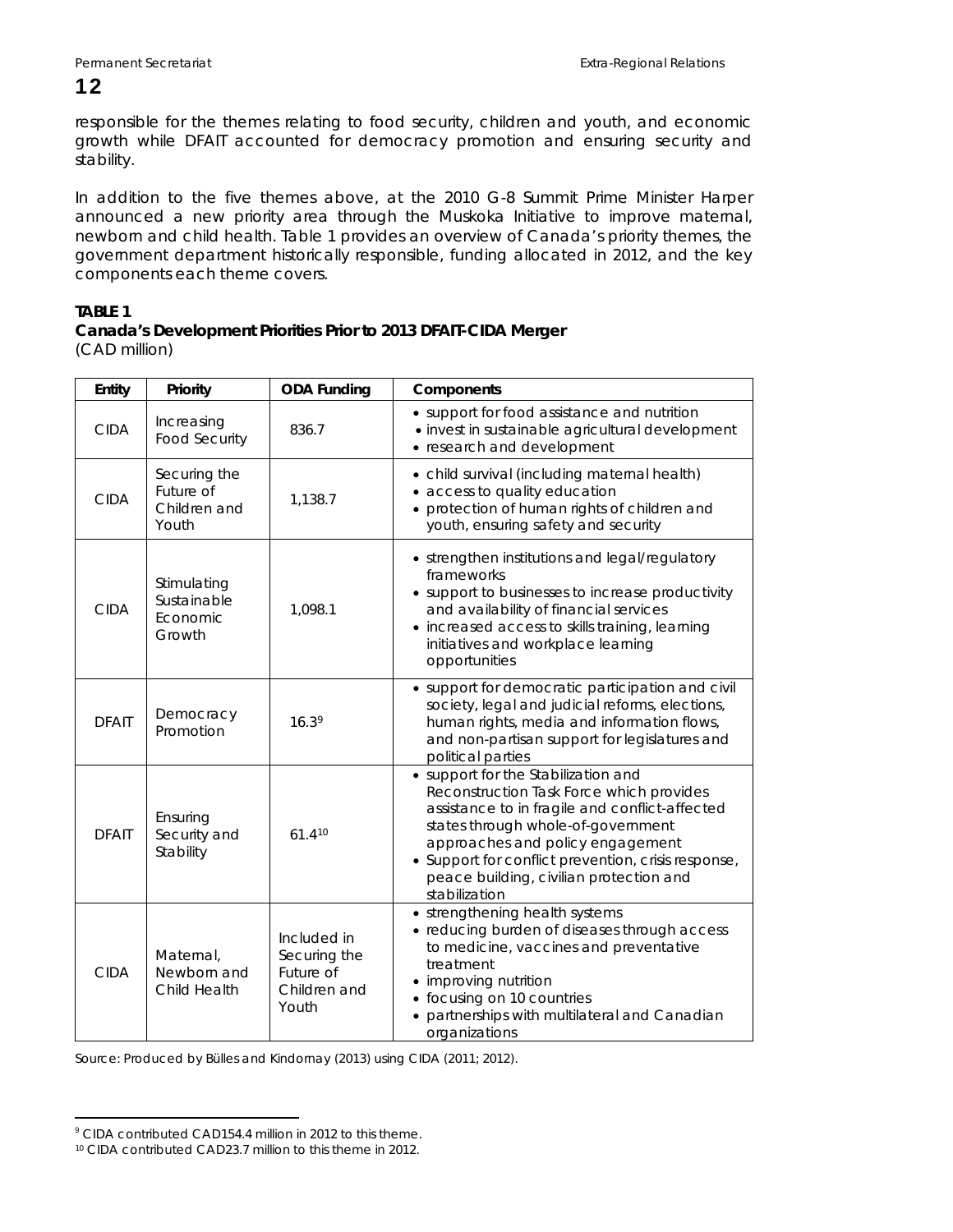Canada also provides international humanitarian aid for people stricken by natural disasters and conflict. It supports reconstruction efforts and peace building. In FY 2011-12, CIDA spent CAD293.2 million on humanitarian assistance as a result of "the continued impact of rising food and energy prices, new and ongoing conflicts, and the increasing frequency and intensity of natural disasters" (CIDA, 2012). Over FY 2011-12, CIDA responded to complex emergencies affecting 40 countries and 50 natural disasters, as well as provided humanitarian assistance for basic needs in Libya (CIDA, 2012c).

#### **Countries of Focus**

As part of its aid effectiveness agenda, in 2009 the Canadian government announced that 80 percent of Canadian bilateral ODA would focus on 20 countries. These countries were selected according to their needs, their ability to make use of ODA and their alignment with the priorities of the Canadian foreign policy. This decision was taken to make Canada's ODA more focused, more effective and more measurable, bearing in mind that the needs of partner countries should be consistent with the Canadian government interests.

Four out of these 20 countries are from LAC. The Caribbean itself is also classified as one of the 20 focus countries or regions. Figure 2 shows the proportion of funding allocated to each country over FY 2011-12.

#### **FIGURE 2**



(CAD, FY 2011-12)

**Aid Allocations to CIDA's 20 Focus Countries** 

Source: CIDP. 2013

The 20 countries that were announced meant a reduction in the number of African countries that had previously been focus countries from 14 to seven, which some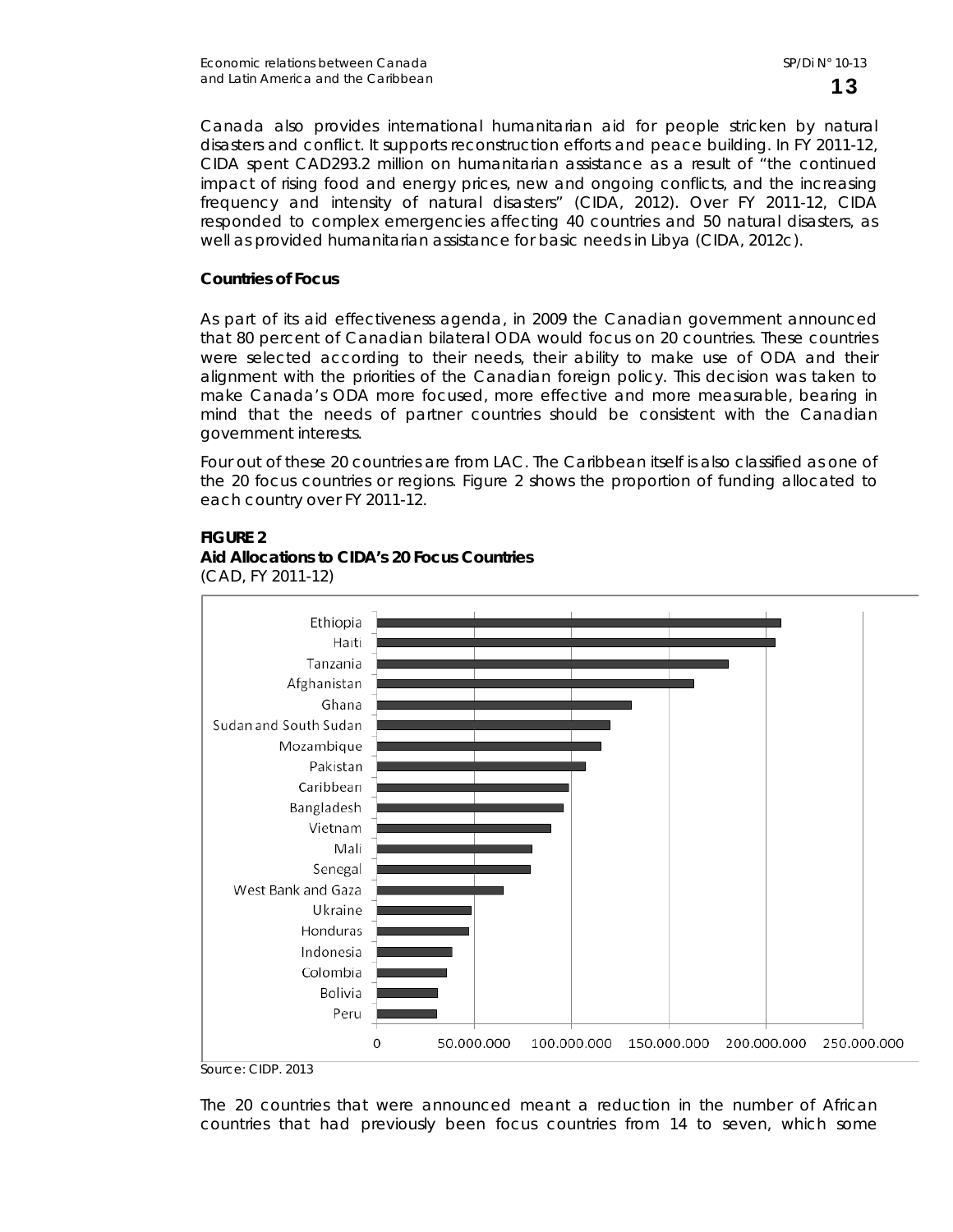observers interpreted as Canada abandoning the African continent where development challenges are the greatest (Cayo, 2009; Lupick, 2009). Members of the Canadian development community have argued that selection was driven by trade and strategic reasons, rather than based on needs. Critics have questioned Canadian support to middle-income focus countries such as Colombia, Peru, and Ukraine, where Canada has trade interests. While commending Canada on doubling aid to Africa over the 2007–12 period, the latest OECD-DAC peer review recommended that Canada prioritize sub-Saharan African countries, where needs are greatest. It also stated that this approach should be elaborated in a development cooperation strategy that is placed in context of Canada's foreign policy (OECD 2012, p. 10).

Despite critics' fears, the allocation of aid resources to Africa, as a region, has not diminished since the 2009 announcement. In fact, out of the top 10 recipients of Canadian aid, five are African countries and aid to Africa is remained relatively stable following the announcement.

#### **2**. **Resources for official development assistance**

Following the approval of the Millennium Declaration of 2000 by the United Nations General Assembly, Canada's ODA budget increased steadily (Figure 3).

#### **FIGURE 3**

**Total Canadian Assistance** 

(CAD, FY 2001-12)



Source: CIDP. 2013

The OECD-DAC defines ODA as all loans or grants to developing countries and multilateral agencies active in development programs with the main objective of promoting economic development

and well-being. Technical cooperation is included in this category. However, DAC members and other donors also provide development assistance, which is not included in the definition above. In Canada, the term international assistance is far broader than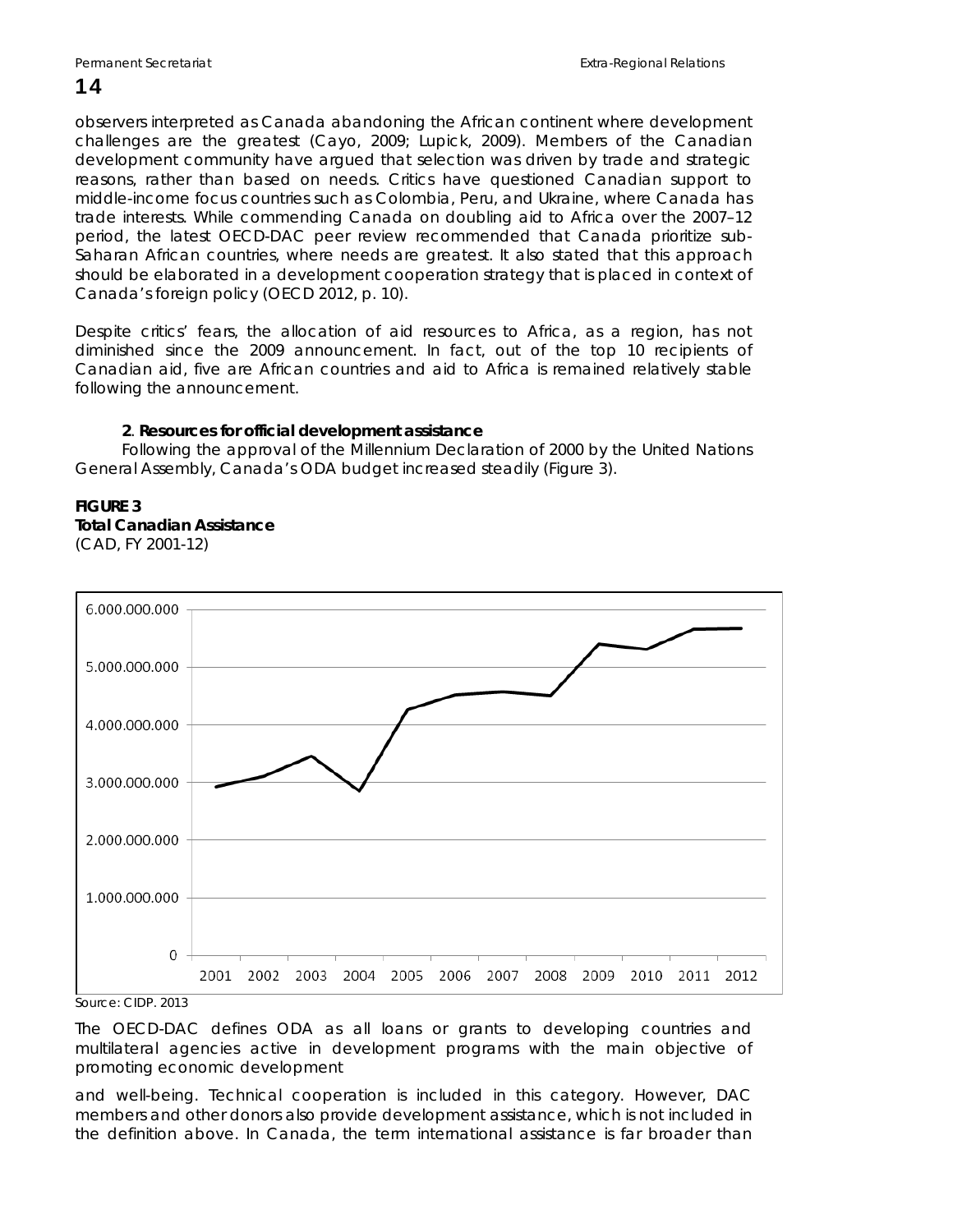ODA, and refers to the help included in the international assistance envelope (IAE) that contains the federal government budget allocations for international cooperation programs, including allocations to CIDA, DFAIT, and the Department of Finance, among others. CIDA accounts for the bulk of Canadian aid at roughly 69 percent over the 2011- 12 fiscal year<sup>[11](#page-18-0)</sup> (Figure 4; Figure 5).

### **FIGURE 4**

**Canada's International Assistance** 

(CAD millions, FY 2011-12)



Source: CIDA. 2012

 $\overline{a}$ 

It should be noted that not all components of the international assistance portfolio are included in the calculations of the ODA, and that ODA includes other disbursements, such as debt relief, contributions from provincial and municipal governments to development aid, and the costs of new refugees and students from developing countries in Canada (Figure 4). For example, the portfolio of international assistance for FY 2006-07

<span id="page-18-0"></span><sup>11</sup> The government of Canada's fiscal year runs from April to March.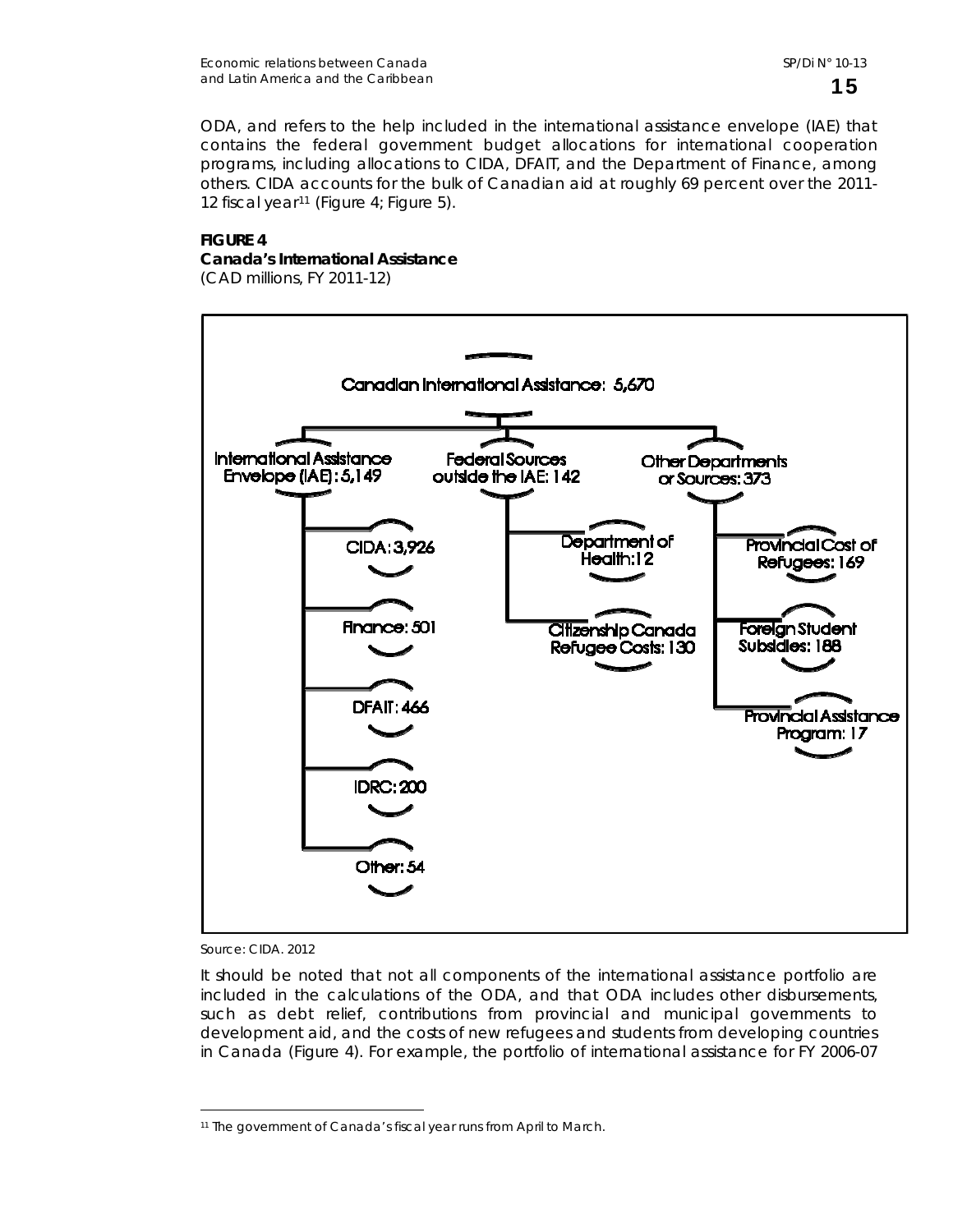amounted to CAD 3,870 million, but net ODA reached CAD4,230 million when other disbursements are factored in.

Canada's contributions to country programmable aid provides an even more accurate picture of the funds recipient countries actually receive. Country programmable aid is calculated by subtracting aid allocated for humanitarian emergencies, debt relief, administration costs, refugee resettlement, student subsidies, core funding to NGOs, equity investments, and aid that is not allocated by country from gross ODA. By this definition, total foreign aid from OECD-DAC donors in 2011 was only USD54.7 billion or 53 percent of total ODA (Bhushan, 2013, p. 4). For Canada, roughly 33 percent of bilateral aid (not including contributions to multilateral organizations) was country programmable in 2010 (as calculated by the CIDP [2013] using OECD-DAC data).

### **FIGURE 5 Canadian Aid by Source**



(CAD millions, 2001-12)

Source: CIDP. 2013

Traditionally, Canada has been a major provider of ODA, with a growing presence. In the 1970s, Canada disbursed CAD1,349 million, in the 1980s it grew to CAD1,795 million; in the 1990s to CAD1,965 million, and between 2000 and 2006 to CAD2,065 million. Between 2004 and 2006, Canada ranked seventh among the largest bilateral donors in the world with a net outlay of CAD2,452 million. In 2006, Canada moved to the 10<sup>th</sup> place among the donors of the OECD-DAC with a net disbursement of CAD2,531 million. By 2012, Canada became the 6th largest DAC donor in terms of aid volume, having seen increases to the aid budget over the intervening years.

However, like other donors, Canadian aid has been affected by the ongoing global financial crisis which has seen, with few exceptions, donors tightening their aid budgets. Total aid from OECD-DAC donors fell from USD133.7 billion to USD125.5 billion from 2011 to 2012, representing a four percent decline in aid in real terms (Bhushan, 2013). As a result of reduced aid globally, the average ODA to GNI (gross national income) ratio among OECD-DAC donors fell from 0.31 to 0.29. Canada's ODA/GNI ratio is just above this average at 0.32. Canada has never reached the international goal of allocating 0.7 percent of its GNI to development. Canada is ranked 14th among DAC donors on its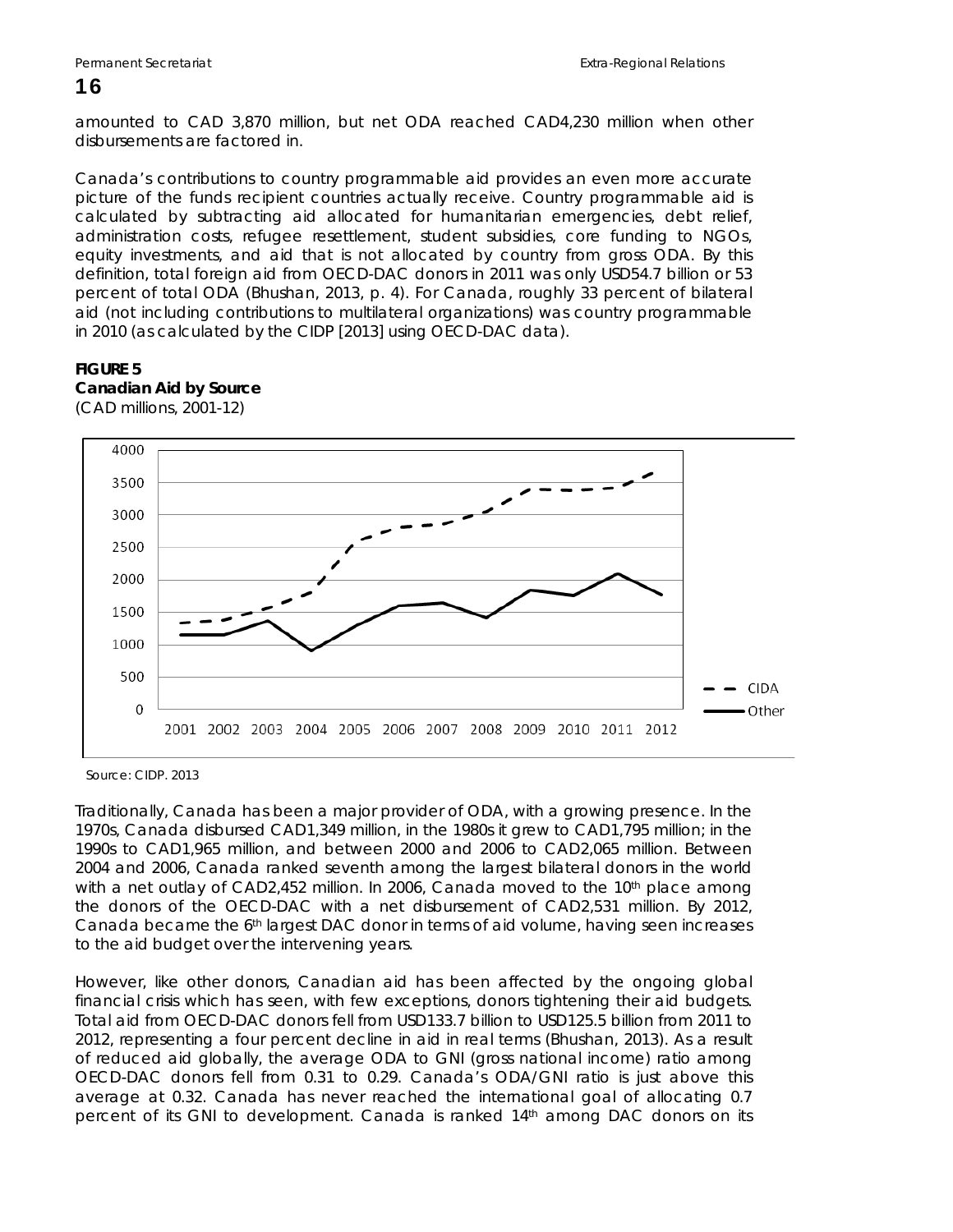ODI/GNI ratio. Civil society organizations (CSOs) in Canada continue to argue that the Canadian government should increase aid provision to meet the 0.7 percent target.

Canada saw an improvement in its ranking amongst DAC donors in terms of aid allocations in 2012. It moved from  $9<sup>th</sup>$  in 2011 to  $6<sup>th</sup>$  in 2012, and the Canadian aid budget increased by 4.1 percent in real terms in 2012 over 2011.[12](#page-20-0) In 2012, the Canadian government announced an "aid freeze" and cuts to the aid budget, representing a 9.7 percent cut over three years to the International Assistance Envelope, representing CAD377.6 million by 2014-15. The government was criticized for the cuts with commentators expressing concern for reductions in aid spending for poor countries (Berthiaume, 2012; Sheikh, 2012).





Source: CIDP. 2013

 $\overline{a}$ 

The full impact of cuts to Canadian aid has yet to take effect, however, CIDA will take the biggest hit, seeing a CAD319.2 million decline by FY 2014-15 (Shane, 2012), a decline that has presumably been assumed by DFATD. The cuts to the International Development Research Centre (IDRC) and DFAIT will be proportionate to their share of total Canadian

<span id="page-20-0"></span><sup>12</sup> It should be understood however that this improvement in ranking is due largely to declines from other donors (Netherlands and Sweden) who ranked above Canada in previous years (Bhushan, 2013).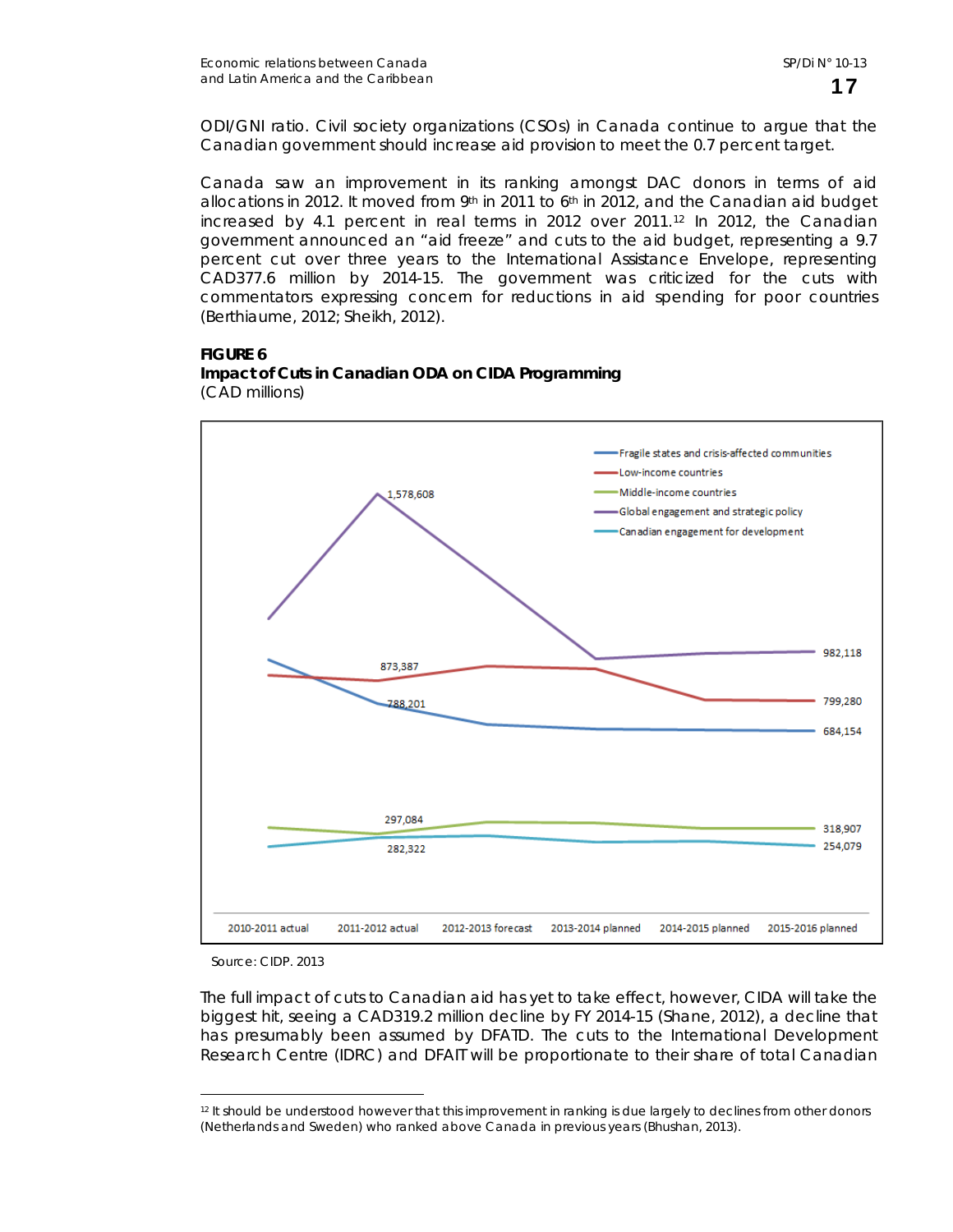aid (CCIC, 2012). The government is projecting a decline for CIDA's programming with planned expenditures down from CAD3.81 billion in actual expenditures for FY 2011-12 to CAD3.03 billion. According to Bhushan (2013) cuts will have an impact on all of CIDA's main programs, including support for fragile states and conflict affected communities, low-income countries, middle-income countries, global engagement and engagement with Canadians (Figure 6).

#### **Regional Distribution of Official Development Assistance**

In terms of countries or regions, ODA resources from Canada concentrated mainly on Sub-Saharan Africa, followed by Asia and the Americas, during fiscal year 2011-12 (Table 2).

#### **TABLE 2 Canadian Bilateral Aid by Recipient Region[13](#page-21-0)**

(Percent, 2009-12)

|                    | 2009-10 | 2010-11 | 2011-12 |
|--------------------|---------|---------|---------|
| África             | 48      |         |         |
| Américas           |         |         | 23      |
| Asia               | 25      |         | 20      |
| Eastern Europe     |         |         |         |
| <b>Middle East</b> |         |         |         |
| Global             |         |         |         |

Source: CIDA. 2012. 2011. 2010

 $\overline{a}$ 

The geographic distribution of Canadian aid has remained relatively stable in the past four years. Asia has seen a decline in aid from 25 percent in FY 2009-10 to 20 percent in FY 2011-12. Africa and the America's have seen slight increases in the 2 to 3 percent range over a three year period (Table 2). Eastern Europe saw a slight increase by one percent, while the Middle East saw a decline by the same amount.

#### **3. Canada's stakeholders in international cooperation**

Implementation of Canada's ODA is divided across different ministries, which cover various activities and sectors of said cooperation. Although the majority of Canada's aid budget has historically been managed by CIDA, the Department of Finance Canada and DFAIT are also involved in delivering international assistance. Other departments, including IDRC, Department of National Defence (DND), ministries responsible for health, environment, labour and industry, and the provinces and municipalities are also responsible. Figure 7 shows the allocations of key government departments involved in the delivery of Canadian ODA between 2001 and 2012. Table 3 provides a full list of disbursements by department for the 2011-12 fiscal year.

<span id="page-21-0"></span><sup>13</sup> Excludes administrative costs. Figures for 2011-12 are preliminary. Global contributions refer to costs that cannot be directly or indirectly attributed to a recipient country such as development-awareness programs, core funding for NGOs.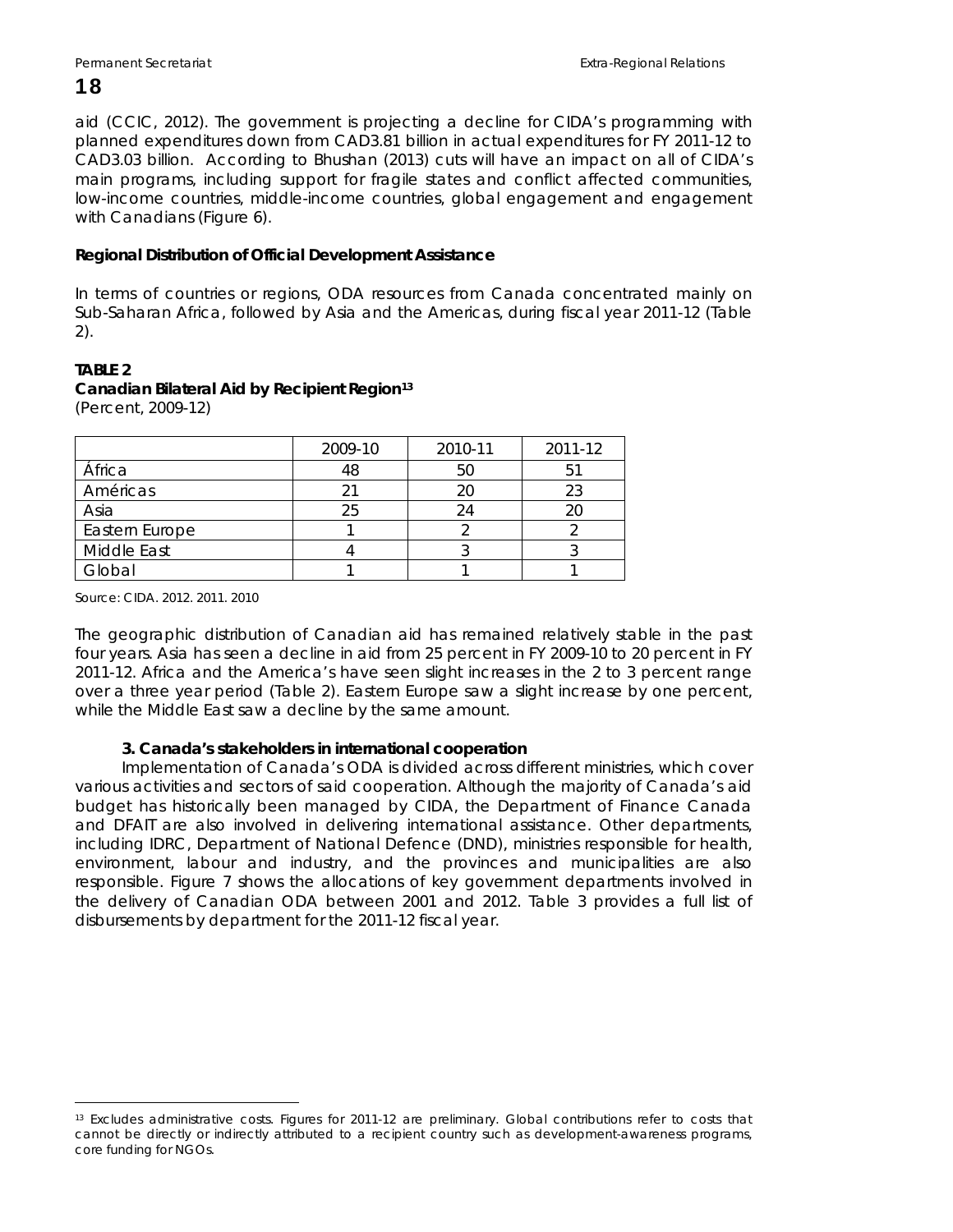#### **FIGURE 7 Canadian Aid by Source**

(CAD millions, FY 2001-12)



Source: (CIDP). 2013

#### **TABLE 3**

 $\overline{a}$ 

#### **Canadian ODA Disbursements by Department**

(CAD millions, FY 2011-12)

| Department                                        | <b>Disbursements</b> |
|---------------------------------------------------|----------------------|
| Canadian International Development Agency         | 3,931.57             |
| Department of Finance Canada                      | 503.65               |
| Foreign Affairs and International Trade Canada    | 280.55               |
| International Development Research Centre         | 199.90               |
| Citizenship and Immigration Canada                | 130.86               |
| Department of National Defence                    | 0.13                 |
| Royal Canadian Mounted Police                     | 38.69                |
| <b>Health Canada</b>                              | 12.38                |
| Environment Canada                                | 5.99                 |
| Labour Canada                                     | 1.67                 |
| Natural Resources Canada                          | 2.73                 |
| Industry Canada                                   | 1.16                 |
| Parks Canada                                      | 0.55                 |
| <b>Transport Canada</b>                           | 0.43                 |
| Sub-total                                         | 5,110.26             |
| Services supporting CIDA activities <sup>14</sup> | 24.76                |
| Total                                             | 5,135.02             |

Source: Reproduced from CIDA (2012)

<span id="page-22-0"></span><sup>14</sup> Refers to activities provided to CIDA by other federal departments without charge. These include Public Works and Government Services Canada, Justice Canada, Treasury Board Secretariat, and Human Resources and Skills Development Canada.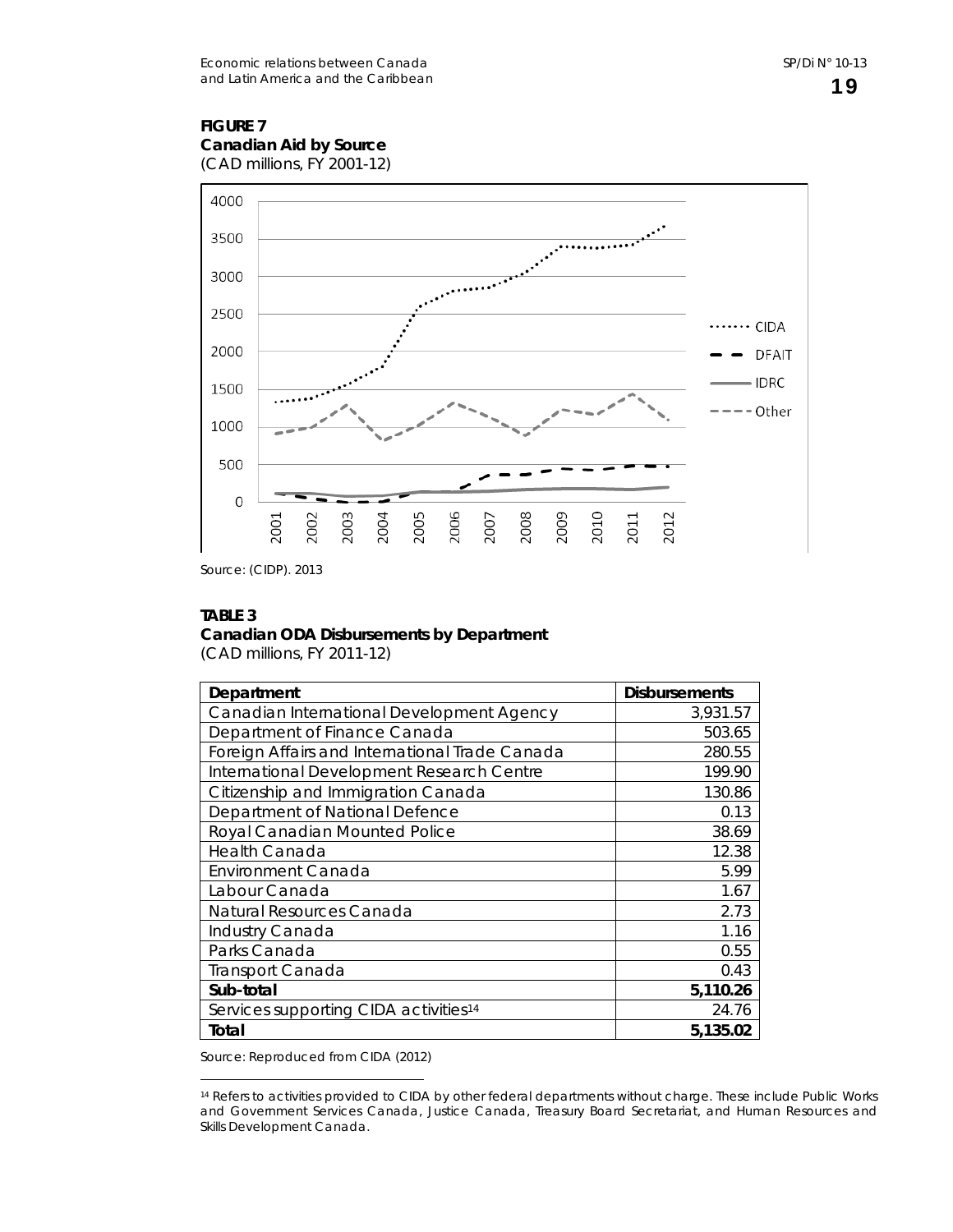Drawing from the 2012 report to parliament on Canadian ODA, the section that follows provides a brief explanation of the various departments historically responsible for delivering Canadian ODA. It does not provide an over of DFADT, although it is assumed that the responsibilities that currently fall under CIDA and DFAIT, as they relate to the provision of ODA, will continue under the DFADT.

#### **Canadian International Development Agency (CIDA)**

CIDA was created in 1968. It has historically been the main government department responsible for managing Canadian ODA. It is also responsible for coordinating international assistance. In this sense, its mission is to lead the Canadian effort to help in the struggle against poverty.

CIDA aims to support programs and projects that offer a high impact with tangible results for the population, with poverty reduction as a primary objective. It also participates in the development of policies, both in Canada and internationally, to support Canada's development goals consistently with the Canadian foreign policy.

CIDA provides aid through 4 main branches, including:

- Geographic Branch, responsible for the provision of bilateral aid;
- Multilateral and Global Programs Branch, which accounts for CIDA's relationships with multilateral development agencies, and the provision of aid therein;
- Strategic Policy and Programming Branch, which is responsible for policy development, including CIDA's engagement in international policymaking;
- Partnerships with Canadians Branch, which provides aid to Canadian organizations, including civil society, working on development.

CIDA plans its development aid programs in selected countries and regions eligible for Canadian ODA, focussed under its three thematic priorities. CIDA also coordinates with DND and the DFAIT for its work in fragile and conflict-affected states such as Haiti and Afghanistan where Canada employs a whole-of-government approach.

#### **Department of Finance Canada**

The Department of Finance of Canada uses its CAD503 million annual budget to represent Canada in international finance institutions, including the World Bank, International Monetary Fund and regional development banks. The funds administered by this department finance the annual quotas to belong to these multilateral institutions, and some specific funds that Canada chooses to support while at them.

For example, starting in FY 2011-12, Canada will provide CAD1.3 billion to the International Development Association, a lending facility of the World Bank, over three years for work in fragile states (CIDA, 2012, p. 13). Over the next five years, Canada will also provide a capital increase of CAD1.6 billion to the International Bank for Reconstruction and Development, another lending arm of the World Bank, to assist the bank in responding to the global financial crisis. Canada has also provided debt relief to developing countries and is a member of the Heavily Indebted Poor Country (HIPC) initiative, which cancels up to 90 percent of the foreign-held debt of countries that implement structural adjustment policies in order to assist them in achieving sustainable debt levels and with that, return to international debt markets on a stronger footing.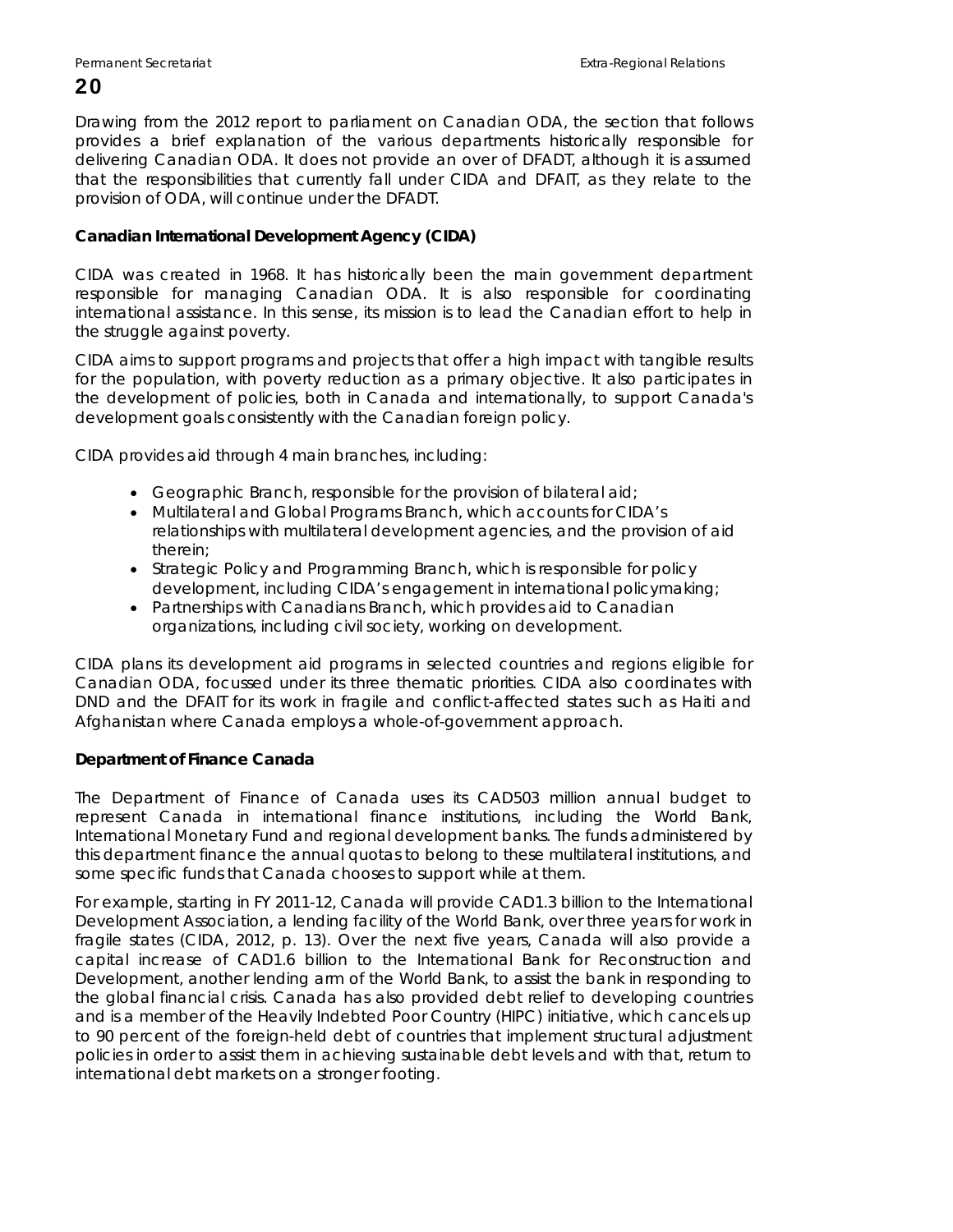$\overline{a}$ 

Through the Department of Finance, Canada is also participating in smaller and experimental initiatives such as AgResults, aimed at making use of pull mechanisms, such as advanced market commitments,[15](#page-24-0) to encourage private investment and innovation to address global agriculture challenges (CIDA, 2012, p. 14).

#### **Ministry of Foreign Affairs and International Trade (DFAIT)**

For the fiscal year 2011-12, DFAIT disbursed CAD 280.55 million in ODA, which accounted for roughly a quarter of its total annual budget. Figure 11 provides an overview of DFAIT's ODA spending. DFAIT supports four thematic priorities:

- security and stability, which provides dedicated resources for a timely response with respect to countries in crisis or at risk;
- advancing democracy through support to the Global Peace and Security Fund which supports activities relating to democratic participation, legal and judicial reforms, elections, human rights, media and information flows, and support for legislatures;
- children and youth through scholarships for higher education and advanced technical and managerial training;
- and sustainable economic growth through support for climate change related investments and the Investment Cooperation Program which provides support to Canadian businesses for development friendly investments abroad; (CIDA 2012, pp. 19-20).

DFAIT also provides support to international organizations for which Canada is a members, including, for example, the World Health Organization (WHO), the Commonwealth Foundation and the Organization of American States (OAS) (listed as assessed contributions in Figure 8). Finally, DFAIT classifies as ODA internal spending costs for services rendered abroad for Canada's diplomatic and consular missions. That includes the procurement of goods, services and property to support of its own missions abroad.

In analytical terms, most of the real emphasis of what DFAIT labels as aid-related expenses focuses on support to fragile states or countries facing security crises (22 percent or CAD61.4 million). The other three priorities received negligible funding in FY 2011-12, with a grand total of 12 percent or CAD33 million to cover all programming done around the world on democracy, human rights, educational exchanges and sustainable economic growth.

<span id="page-24-0"></span><sup>15</sup> Advanced market commitments are stimulations of demand by donors for a specific product for which there is a need (e.g., cheap vaccines, research on agriculture) but where the private sector may not see a profitable market. Funding may be pledged, though is only actually committed if the product is created.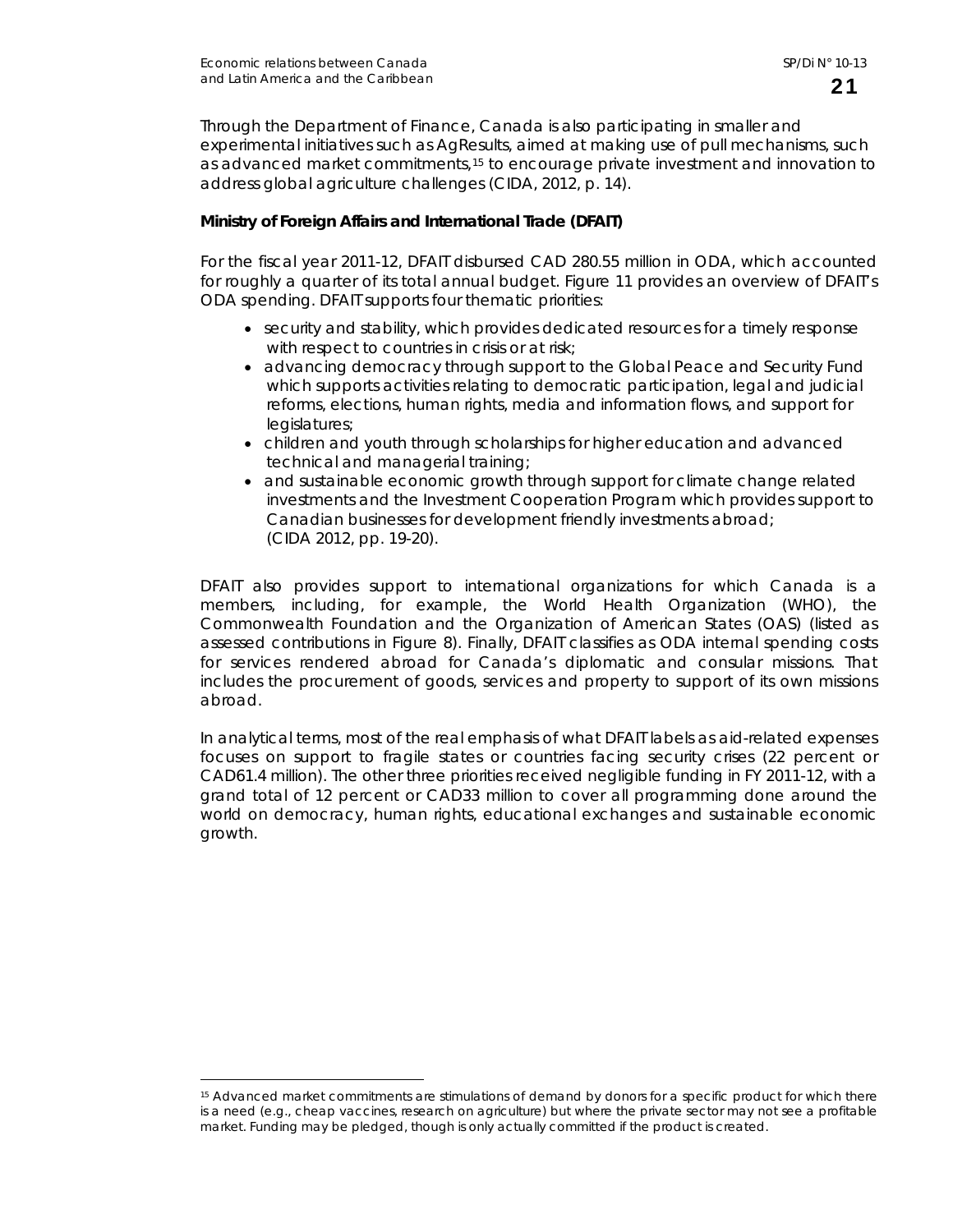### **FIGURE 8**

22

**DFAIT ODA, Thematic Priorities and Cross-Cutting Support[16](#page-25-0)** (Percent, FY 2011-12)



Source: DFAIT. 2012

International Development Research Centre (IDRC)

IDRC is a Canadian public corporation created in 1970 to support researchers in the developing world in their work to improve the lives of communities and reduce poverty. IDRC aims to help developing countries build research capabilities, innovative skills and the institutions necessary for resolving development challenges. In FY 2011-12, IDRC contributed roughly CAD242 million towards ODA. IDRC has four thematic priorities, including agriculture and the environment, global health policy, science and innovation, and social and economic policy.

In FY 2011-12, IDRC allocated just over CAD25 million to LAC, representing 17.8 percent of IDRC's allocations, and supported 135 research activities in the region. The IDRC regional office that covers LAC is located in Montevideo, Uruguay, and coordinates activities in 33 countries. IDRC's work in the region focuses on social and economic equity, including issues such as:

- inclusive economic growth, innovation and trade;
- equitable access to health and social services;
- ustainable use of natural resources; and
- civil security and development (IDRC, n.d).

Table 4 provides a list of IDRC's projects valued at over CAD300,000 in LAC for 2012.

<span id="page-25-0"></span> $\overline{a}$ 16 All figures in CAD: Services Rendered Abroad 77,471,400; Support to the Francophonie 6,961,000; Security and Stability 61,367,552; Advancing Democracy 16,299,278; Children and Youth 12,465,568; Sustainable Economic Growth 4,201,050, Assessed Contributions 101,788,000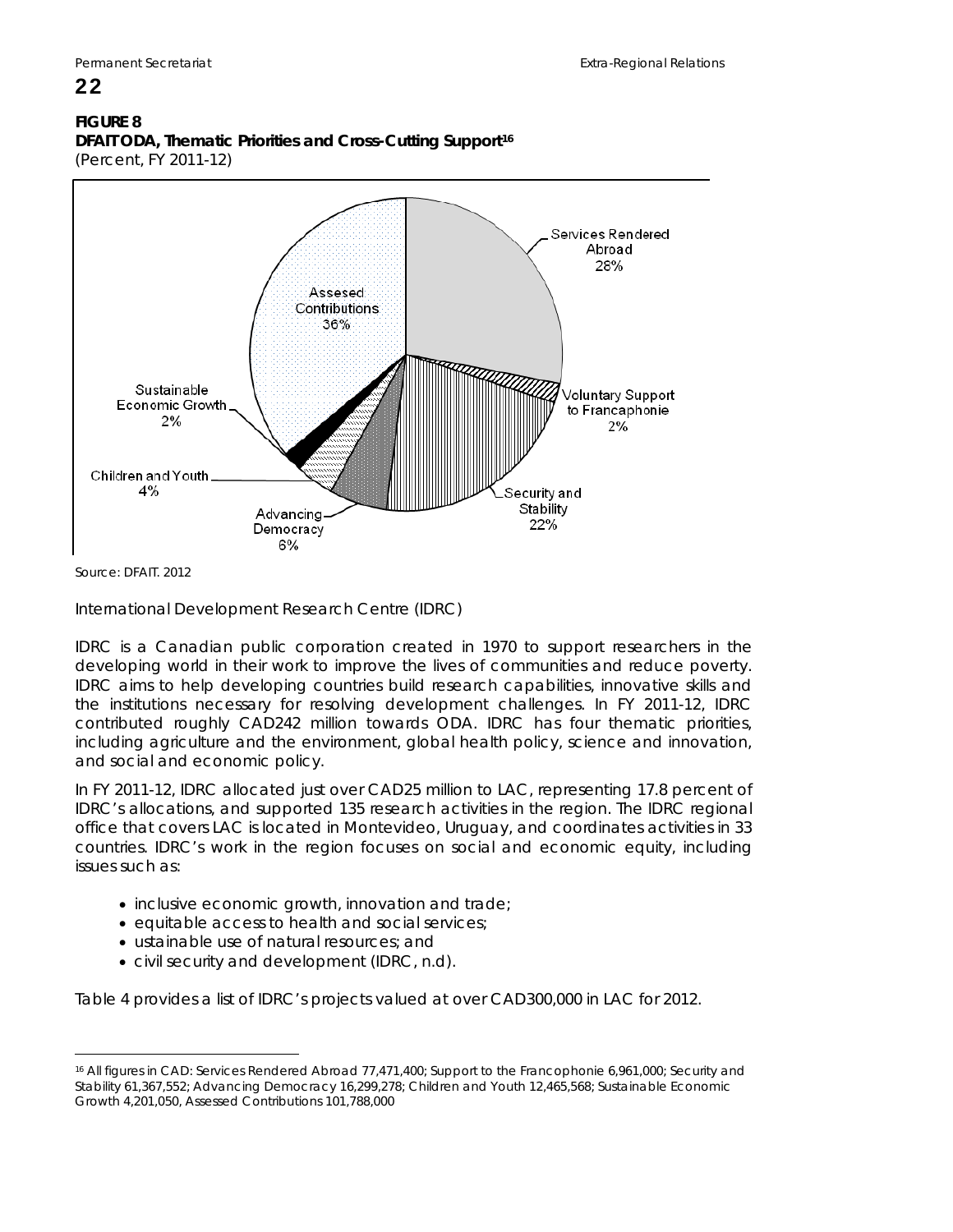#### Econ **TABLE 4** TABLE 4 **IDRC Projects in Latin America and the Caribbean Valued over CAD 300,000**  (2012)

| <b>Project Name</b>                                                                                                                                | Funding | Duration | Description                                                                                                                                                                                                                                                                                                                                                                                                                                                                                                                                                                                                                                                                                                                                                                                                                                                                                                                                 |
|----------------------------------------------------------------------------------------------------------------------------------------------------|---------|----------|---------------------------------------------------------------------------------------------------------------------------------------------------------------------------------------------------------------------------------------------------------------------------------------------------------------------------------------------------------------------------------------------------------------------------------------------------------------------------------------------------------------------------------------------------------------------------------------------------------------------------------------------------------------------------------------------------------------------------------------------------------------------------------------------------------------------------------------------------------------------------------------------------------------------------------------------|
|                                                                                                                                                    |         |          | Guatemala is among the most violent countries in the world. During the<br>first half of 2011 they registered 3,366 murders. Efforts to reform the<br>Judiciary and security sectors have proved fruitless, violence continues<br>and there is little chance of a perpetrator being punished.                                                                                                                                                                                                                                                                                                                                                                                                                                                                                                                                                                                                                                                |
| <b>Community Based</b><br>Crime Prevention in<br>Guatemala                                                                                         | 301,000 | 2012-14  | Researchers are attempting to strengthen state institutions and involve<br>civil society in an attempt to reduce violence. Researchers will<br>endeavour to strengthen crime prevention mechanisms in the<br>indigenous communities of San Cristóbal and Santa Cruz, department of<br>Alta Verapaz, and develop a model for crime prevention in other<br>municipalities in Guatemala.                                                                                                                                                                                                                                                                                                                                                                                                                                                                                                                                                       |
| <b>Global Administrative</b><br>Law: Improving Inter-<br>institutional<br>Connections in<br><b>Global and National</b><br>Regulatory<br>Governance | 833,600 | 2012-14  | Studying both the relation between national courts and regulatory<br>institutions and the relations between local and foreign institutions in the<br>enforcement of anti-corruption law, this research aims to foster<br>recognition that interactions between and among institutions are often<br>the crucial factor for understanding how they function and how they<br>drive regulatory reform and behaviour. Such interactions also help<br>explain how the interests of disadvantaged groups, or even certain<br>countries, can be disregarded or ill-considered, even to the point of<br>impeding equitable development.                                                                                                                                                                                                                                                                                                              |
| Enhancing<br>Participation of<br>Indigenous People to<br><b>Address</b><br>Discrimination and<br>Promote Equity in<br><b>Health Systems</b>        | 995,500 | 2012-15  | Geographic and language barriers, combined with ethnic and racial<br>discrimination, are some of the reasons why indigenous peoples<br>experience social exclusion. These factors impede their a<br>ccess to good health care. They also make it difficult for them to<br>participate in the public sphere, and then to influence health policies<br>and practices.<br>Researchers will share their knowledge to implement a rights-based<br>intervention in rural Guatemala. They will evaluate the intervention's<br>impact on discriminatory treatment in health facilities, with a focus on<br>providing communities with tools and strategies to monitor existing<br>public policies and healthcare services. The impact evaluation will then<br>help determine the effectiveness of the intervention in achieving better<br>community participation in health policies, and reducing discriminatory<br>practices in service delivery. |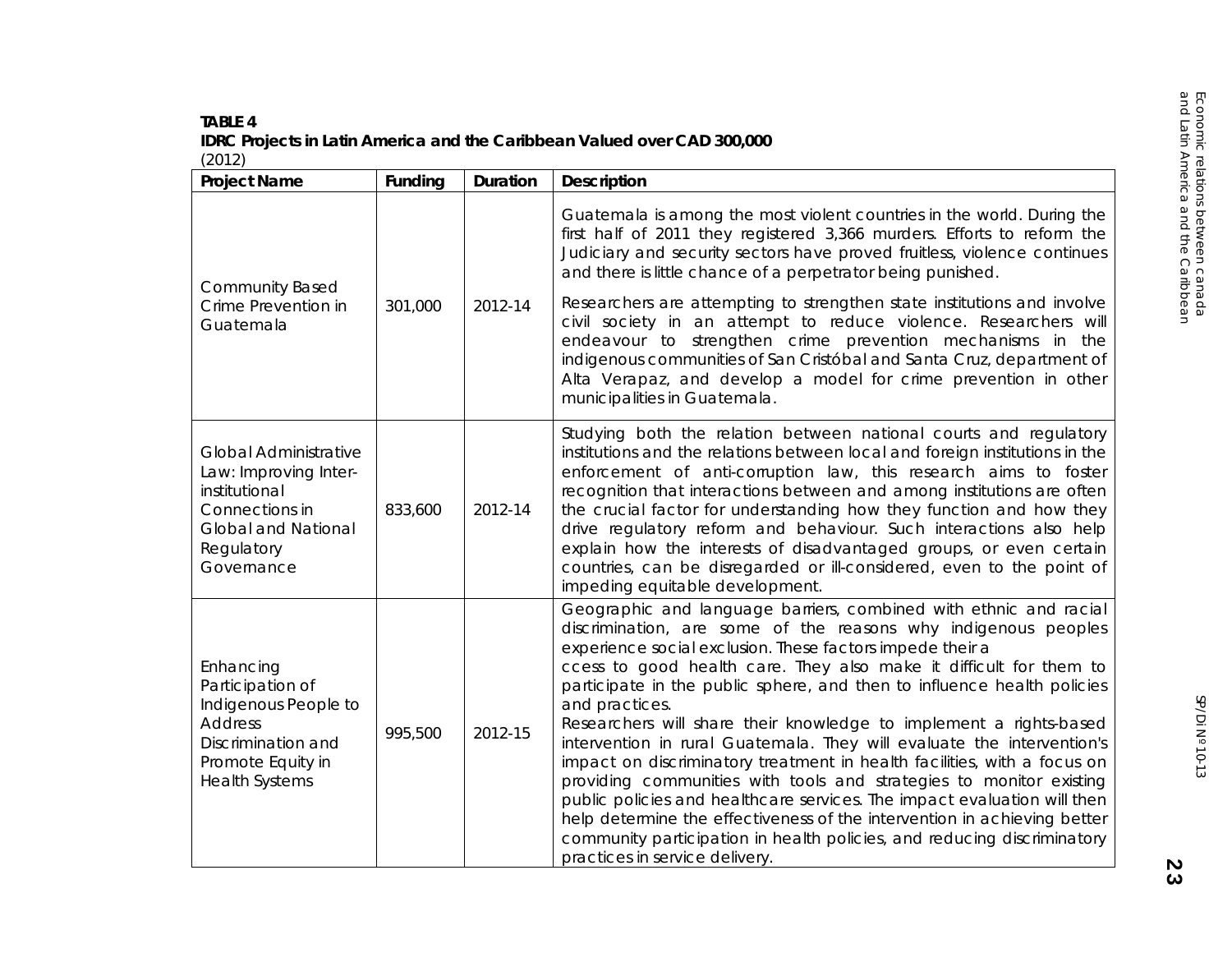| <b>Project Name</b>                                                                                  | Funding | <b>Duration</b> | <b>Description</b>                                                                                                                                                                                                                                                                                                                                                                                                                                                                                                                                                                                                                                                                                                                                                                                                                                                                                                                                                                                                          |
|------------------------------------------------------------------------------------------------------|---------|-----------------|-----------------------------------------------------------------------------------------------------------------------------------------------------------------------------------------------------------------------------------------------------------------------------------------------------------------------------------------------------------------------------------------------------------------------------------------------------------------------------------------------------------------------------------------------------------------------------------------------------------------------------------------------------------------------------------------------------------------------------------------------------------------------------------------------------------------------------------------------------------------------------------------------------------------------------------------------------------------------------------------------------------------------------|
| Promoting Innovation<br>in the Services Sector:<br><b>Toward Productivity</b><br>and Competitiveness | 426,700 | 2012-13         | Led by Centro de Investigaciones Económicas, the project will examine<br>the role of innovation in the services sector. It will do so by producing<br>case studies analyzing specific innovative strategies implemented by<br>various firms and then determining the impact of different policy<br>frameworks and interventions. The project is part of a larger initiative<br>looking at the innovation, competitiveness, and productivity of small<br>and medium enterprises (SMEs) in the region's services sector.<br>Researchers will engage and exchange knowledge with policymakers<br>responsible for promoting innovation and competitiveness in the region.<br>In addition to regular communication and meetings, the project will host<br>two workshops: one at the outset to get researchers and policymakers<br>to agree on areas for research that are relevant to policy, and the other<br>at the end of the project to share research findings and policy<br>recommendations with key actors in the sector. |
| Prediction and<br>Prevention of<br><b>Emerging Zoonotic</b><br>Diseases in Wildlife                  | 642,000 | 2012-15         | This grant will allow a research team from the University of São Paulo<br>(USP) and the New York-based Ecohealth Alliance to undertake active<br>surveillance of wild and domestic animal populations in the Atlantic<br>Forest (Pontal do Paranapanema, Mata Atlantica) to detect pathogens<br>that cause zoonotic diseases. At the same time, the team will monitor<br>human behaviour that brings people into direct or indirect contact with<br>wildlife populations, and track suspected zoonoses in the human<br>population. Then, the researchers will work with local communities and<br>the municipal government on strategies for disease prevention and<br>control.                                                                                                                                                                                                                                                                                                                                              |
| Making Local<br>Governance Work for<br>Women: Exploring<br>New Institutional<br><b>Possibilities</b> | 500,000 | 2012-14         | Despite two decades of legal and policy measures to promote gender<br>equality, women struggle to hold a legitimate place in government and<br>democracy in most developing countries. Most are marginalized by<br>poverty and traditional patriarchal societies. This often leaves them<br>subject to technocratic top-down development projects that fail to<br>build their collective identity or help them negotiate power.<br>The proposed research will take place over five local sites in three<br>countries: Brazil, India, and South Africa. It will use digital technologies to<br>enable marginalized women to negotiate their roles and to promote<br>more inclusive governance and secure active citizenship. Researchers<br>will use techno-social models - technological aids that influence the<br>way people interact with one another - across different developing<br>country contexts.                                                                                                                 |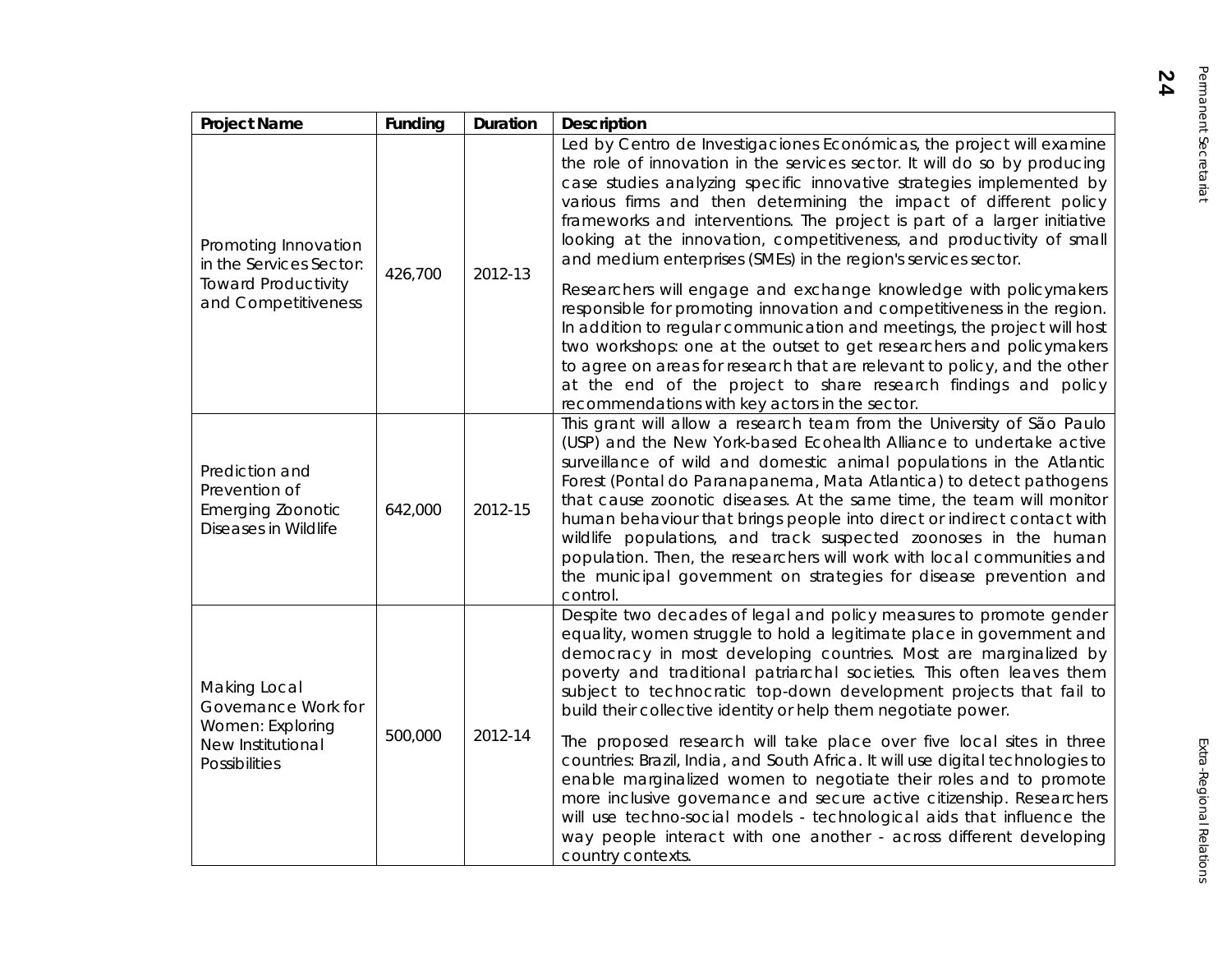| <b>Project Name</b>                                                                  | Funding | Duration | <b>Description</b>                                                                                                                                                                                                                                                                                                                                                                                                                                                                                                                                                                                                                                                                                                                                                                |
|--------------------------------------------------------------------------------------|---------|----------|-----------------------------------------------------------------------------------------------------------------------------------------------------------------------------------------------------------------------------------------------------------------------------------------------------------------------------------------------------------------------------------------------------------------------------------------------------------------------------------------------------------------------------------------------------------------------------------------------------------------------------------------------------------------------------------------------------------------------------------------------------------------------------------|
| <b>Addressing Youth</b><br>Violence in<br>Guatemala,<br>Honduras, and El<br>Salvador | 464,000 | 2012-14  | Murder rates in the northern triangle average 52 per 100,000 citizens;<br>more than double the rest of Latin America (25: 100,). Most of the victims<br>are young men aged 15 to 30 living in urban areas.<br>Increases in overall criminal activity in the region are linked to the drug<br>trade, arms smuggling, human trafficking, sexual exploitation, extortion<br>rackets, and robberies on public transportation. Although governments<br>attribute most of these offences to organized crime, youth gangs, and<br>common criminals, they have little evidence on which to base these<br>claims since their investigative capacity is extremely low. In fact, impunity<br>rates (no conviction registered for a crime) in Guatemala and El Salvador<br>sit at 98 percent. |
|                                                                                      |         |          | To effectively address this rise in criminal violence, methodologically<br>rigorous studies are needed to identify the multiple forms of violence that<br>youth are exposed to, and to document or propose effective strategies<br>to counter and prevent this violence.                                                                                                                                                                                                                                                                                                                                                                                                                                                                                                          |
| Assessing the Impact<br>of Current National<br>Policies to Reduce                    | 431,600 | 2012-15  | Cardiovascular disease causes about 100,000 deaths and 250,000 events<br>in Argentina each year. The cost to the country is more than CA\$1 billion.<br>The Ministry of Health has negotiated agreements with the food industry<br>and bakeries to reduce sodium in processed foods and bread. The<br>Codex Alimentarius, or international food safety standards, will also<br>decrease trans fatty acids (TFA) to less than 5 percent of total fat in<br>processed food by 2014.                                                                                                                                                                                                                                                                                                 |
| Salt and Trans Fatty<br>Acids in Argentina                                           |         |          | This project will develop a comprehensive approach to inform<br>stakeholders about the impact of current salt and TFA policies. Three<br>leading Argentinian institutions working in the area of cardiovascular<br>disease prevention will participate: the Institute for Clinical Effectiveness<br>and Health Policy; the Centro de Estudios de Estado y Sociedad; and, the<br>Fundación Interamericana del Corazón.                                                                                                                                                                                                                                                                                                                                                             |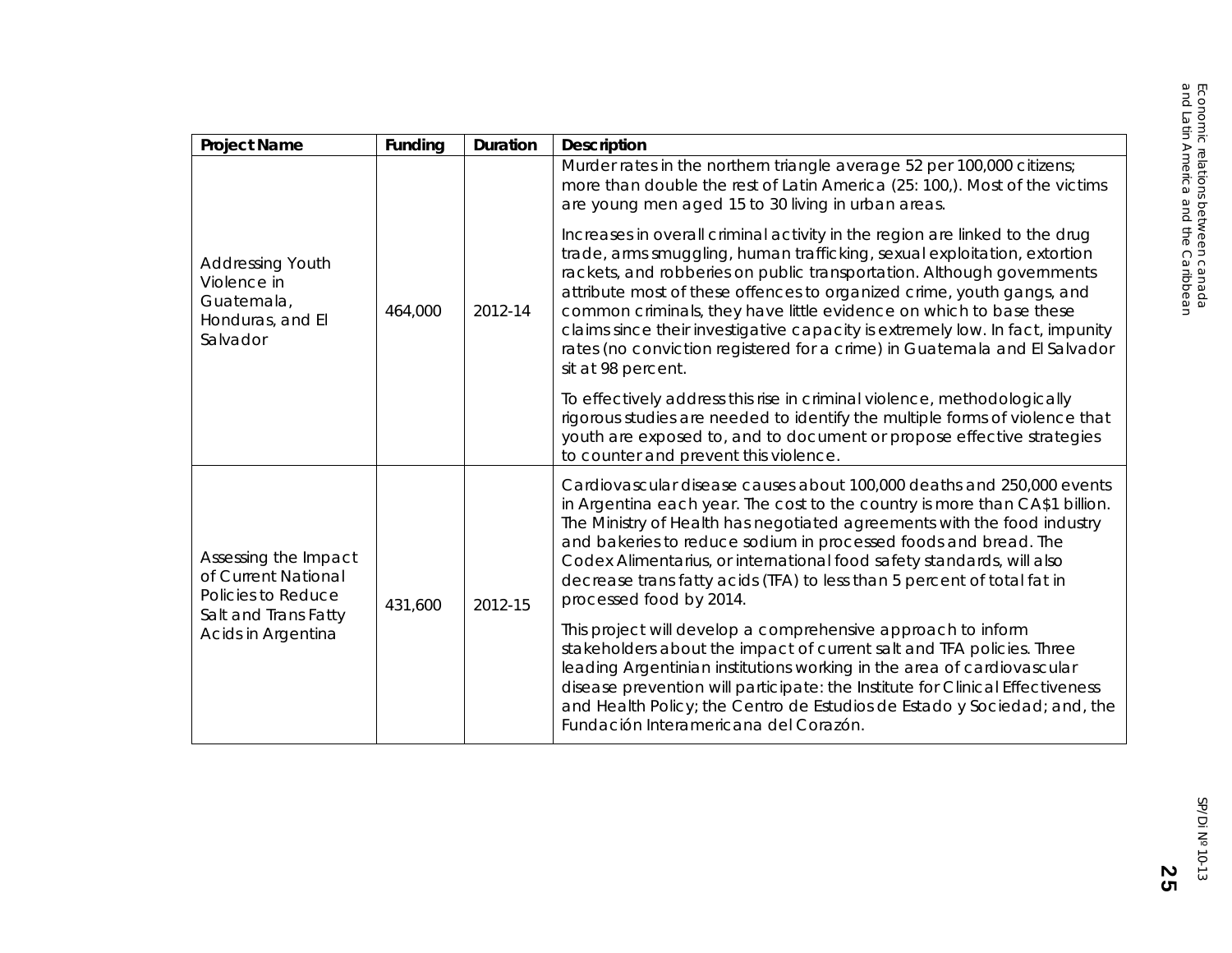| Delivering Healthy<br>Diets to Low-Income                                                            |         |         |                                                                                                                                                                                                                                                                                                                                                                                                                                                                                                                                                                                                                                               |
|------------------------------------------------------------------------------------------------------|---------|---------|-----------------------------------------------------------------------------------------------------------------------------------------------------------------------------------------------------------------------------------------------------------------------------------------------------------------------------------------------------------------------------------------------------------------------------------------------------------------------------------------------------------------------------------------------------------------------------------------------------------------------------------------------|
| Families through<br><b>Community Kitchens</b><br>in Peru                                             | 302,700 | 2012-14 | Non-communicable diseases (NCDs) are a major cause of death in Peru,<br>accounting for 60 percent of deaths in 2010. Unhealthy diet is one of the<br>four major risk factors for NCDs.<br>Researchers will explore ways to promote healthy dietary habits among<br>residents of Lima's poor urban communities who use the city's Comedores<br>Populares, or community kitchens. These kitchens provide more than<br>500,000 lunches to Peruvian families living in poverty.                                                                                                                                                                   |
| Latin American<br>Security, Drugs and<br>Democracy (LASDD)<br>Fellowship Program                     | 402,800 | 2012-15 | This grant will support a program of fellowships and workshops on the link<br>between security, organized crime, drugs and democracy in LAC. The<br>program is expected to help civil society and governments understand<br>organized crime and drug trafficking in the region so that they can take<br>evidence-based policy decisions to address it. The specific objectives are<br>to build regional research capacity, a strong knowledge base and an<br>interdisciplinary network of scholars committed to developing more<br>effective ways of dealing with drug trafficking and the growth of<br>transnational organized crime in LAC. |
| <b>Open Business</b><br>Models: New<br>Compensation<br>Mechanisms for<br>Creativity and<br>Inclusion | 830,530 | 2012-14 | This research aims to explore important new business models in the<br>networked society, their implications for the rights of consumers and<br>creators, and their role in increasing inclusion and cultural diversity. It will<br>also examine how the "click economy" (especially online ad-based<br>models that use micropayments) and the "sharing economy" (peer-to-<br>peer distribution of digital content) are transforming the developing<br>regions of the world.                                                                                                                                                                   |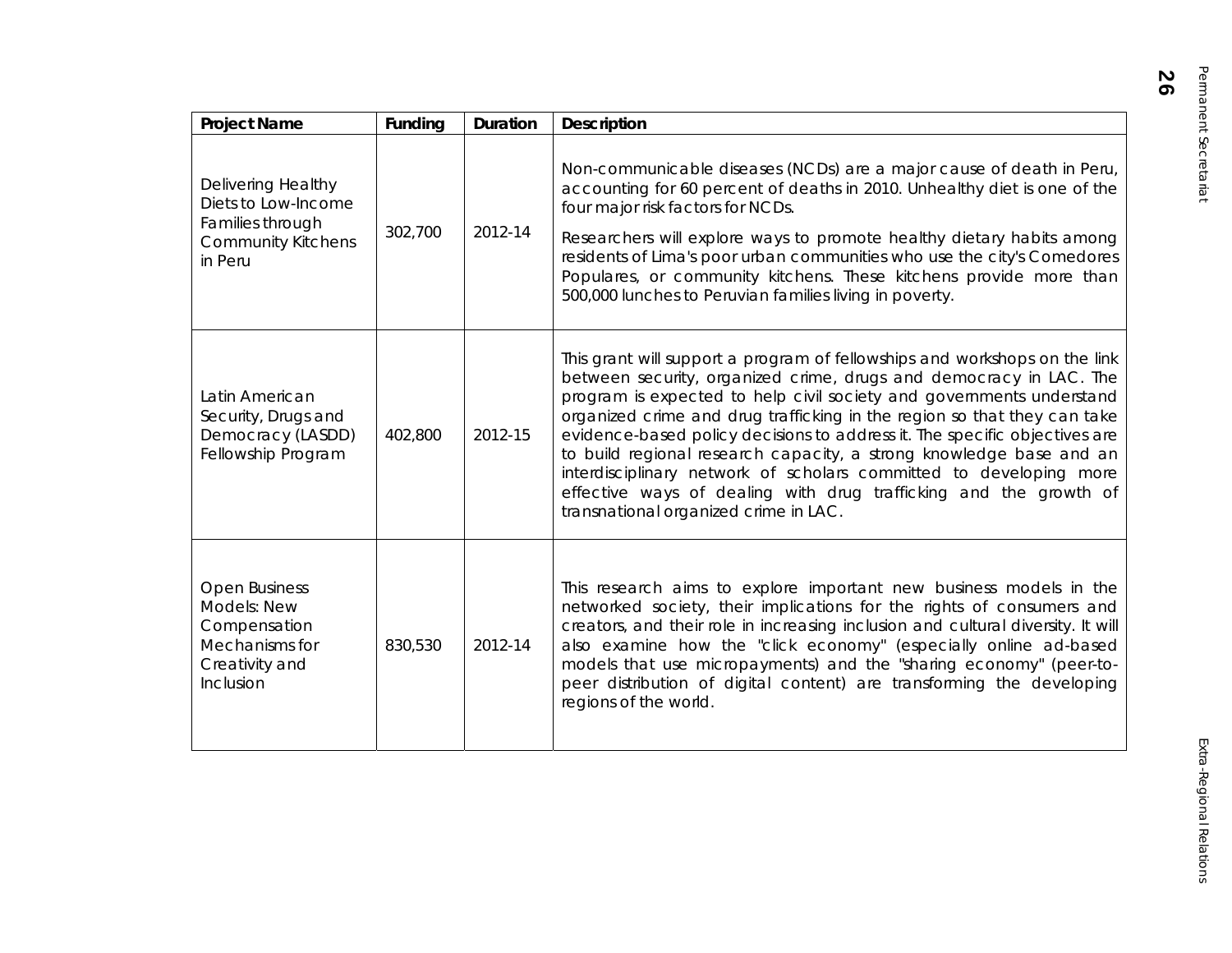| <b>Project Name</b>                                                                | Funding   | <b>Duration</b> | <b>Description</b>                                                                                                                                                                                                                                                                                                                                                                                                                                                                                                                                                                                                                                                                                                                                                                                                              |
|------------------------------------------------------------------------------------|-----------|-----------------|---------------------------------------------------------------------------------------------------------------------------------------------------------------------------------------------------------------------------------------------------------------------------------------------------------------------------------------------------------------------------------------------------------------------------------------------------------------------------------------------------------------------------------------------------------------------------------------------------------------------------------------------------------------------------------------------------------------------------------------------------------------------------------------------------------------------------------|
| Latin American and<br>Caribbean<br>Environmental<br>Economics Program<br>Phase III | 1,257,930 | 2012-15         | This grant for Phase 3 of IDRC support will help the network strategically<br>address some core recommendations from a recent evaluation. Among<br>the recommendations: LACEEP will undertake to address regional<br>disparities and priorities through its research grants program; widen its<br>outreach among academics and policymakers; and provide strong<br>technical support in the field of environmental economics and natural<br>resource management.<br>Expected outcomes include a solid body of empirical knowledge through<br>peer-reviewed publications, policy briefs, and a website to share<br>knowledge with a broader audience, including key decision-makers; a<br>consolidated network of practitioners and researchers in the region,<br>enhanced institutional capacity; and increased awareness among |
|                                                                                    |           |                 | policymakers about the role of economic analysis of environmental<br>problems.                                                                                                                                                                                                                                                                                                                                                                                                                                                                                                                                                                                                                                                                                                                                                  |

Source: IDRC. (no date)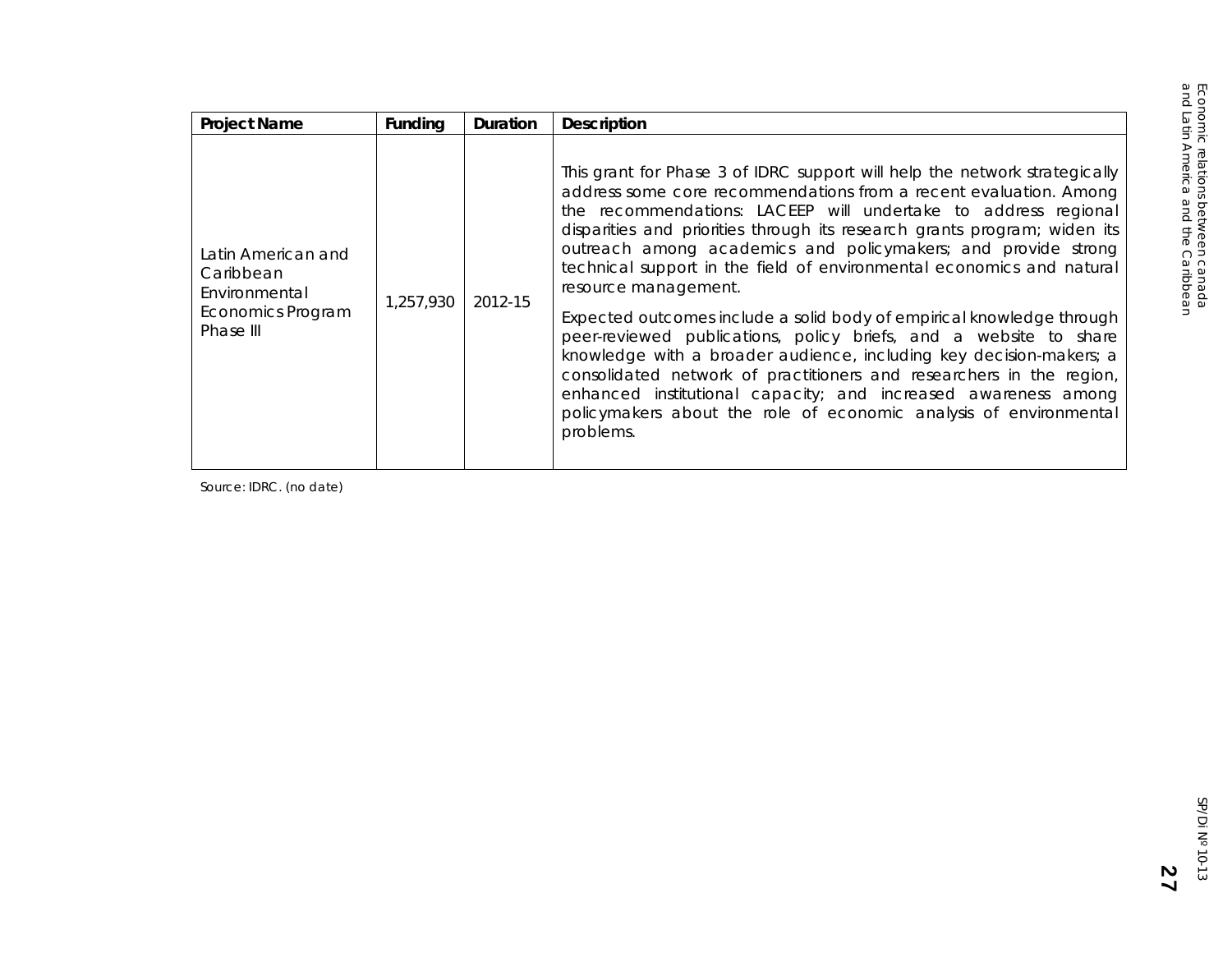#### **Department of National Defence (DND)**

In FY 2011-12, DNDs labelled as its ODA contribution a total of CAD 128,083, most of it spent in the military occupation of Afghanistan (CIDA, 2012, p. 27). Between 2005 and 2010, DND worked in Afghanistan, focused on its task of keeping control of the province of Kandahar for the NATO forces. Its non-military duties have been to strengthen the Afghan government in Kandahar, promote national government policies and priorities among the local authorities and facilitate the reform of local police forces. Canada pulled out almost all its military forces out of that country by the end of 2012.

#### **Royal Canadian Mounted Police (RCMP)**

The Royal Canadian Mounted Policy (RCMP) labelled over CAD38 million as ODA during FY 2011-12, spent through the deployment of its police officers abroad. The RCMP deploys forces to missions in developing countries where they assist with rebuilding or strengthening police services in countries that have experienced conflict or other forms of upheaval (CIDA, 2012, p. 28). In FY 2011-12, for example, Canadian police participated in training or capacity building missions in Afghanistan, Côte d'Ivoire, the Democratic Republic of Congo, Guatemala, Haiti, Kosovo, Kyrgyzstan, Sudan and South Sudan, Lebanon, and the West Bank.

#### **Citizenship and Immigration Canada (CIC)**

Citizenship and Immigration Canada (CIC) labeled just over CAD130 million as ODA in FY 2011-12 for support to refugees in their first 12 months in Canada. Canada has had since the 1970s an extensive refugee resettlement program that has been part of its managed immigration plan. OECD-DAC accounting rules allow member countries to inflate their aid numbers by among other things, counting as ODA budgets spent on providing basic services to refugees who have managed to reach the shores of the reporting nation. In the case of Canada, the resettlement program includes funding for services such as needs assessments, language training, employment counseling, community orientations, translation services and referrals to other programs. Refugees can also access basic health services. They receive income support for the first 12 months as well.

#### **Health Canada**

Health Canada provides funding to the Pan American Health Organization (PAHO),<sup>[17](#page-31-0)</sup> which amounted to just over CAD12.37 million in FY 2011-12 (approximately 4 percent of the total). Canada advances multilateral and bilateral relations in health through PAHO, WHO and others, as well as participates in technical cooperation and capacity building (CIDA, 2012, p. 30). Canadian technicians are regularly called on to participate in regional meetings and the development of projects. Small projects are also supported by the PAHO-Canada Biennial Workplan Budget which allows for partnerships between Canada and the Latin American and Caribbean region for advancing strategic health priorities through strengthening health systems, including health human resources, access to primary health care, medical devices, etc.

#### **Environment Canada**

 $\overline{a}$ 

Environment Canada labelled nearly CAD6 million in FY 2011-12 as ODA (CIDA, 2012, p. 31) out of its CAD1 billion budget (Environment Canada, 2011). It supports three types of

<span id="page-31-0"></span><sup>17</sup> The PAHO services as the Regional Office for the Americas of the WHO and the technical health agency of the OAS. Its mission is to lead strategic collaborative efforts among member states and other partners to promote equity in health, combat diseases, improve quality of life and extend the people's lives in the America.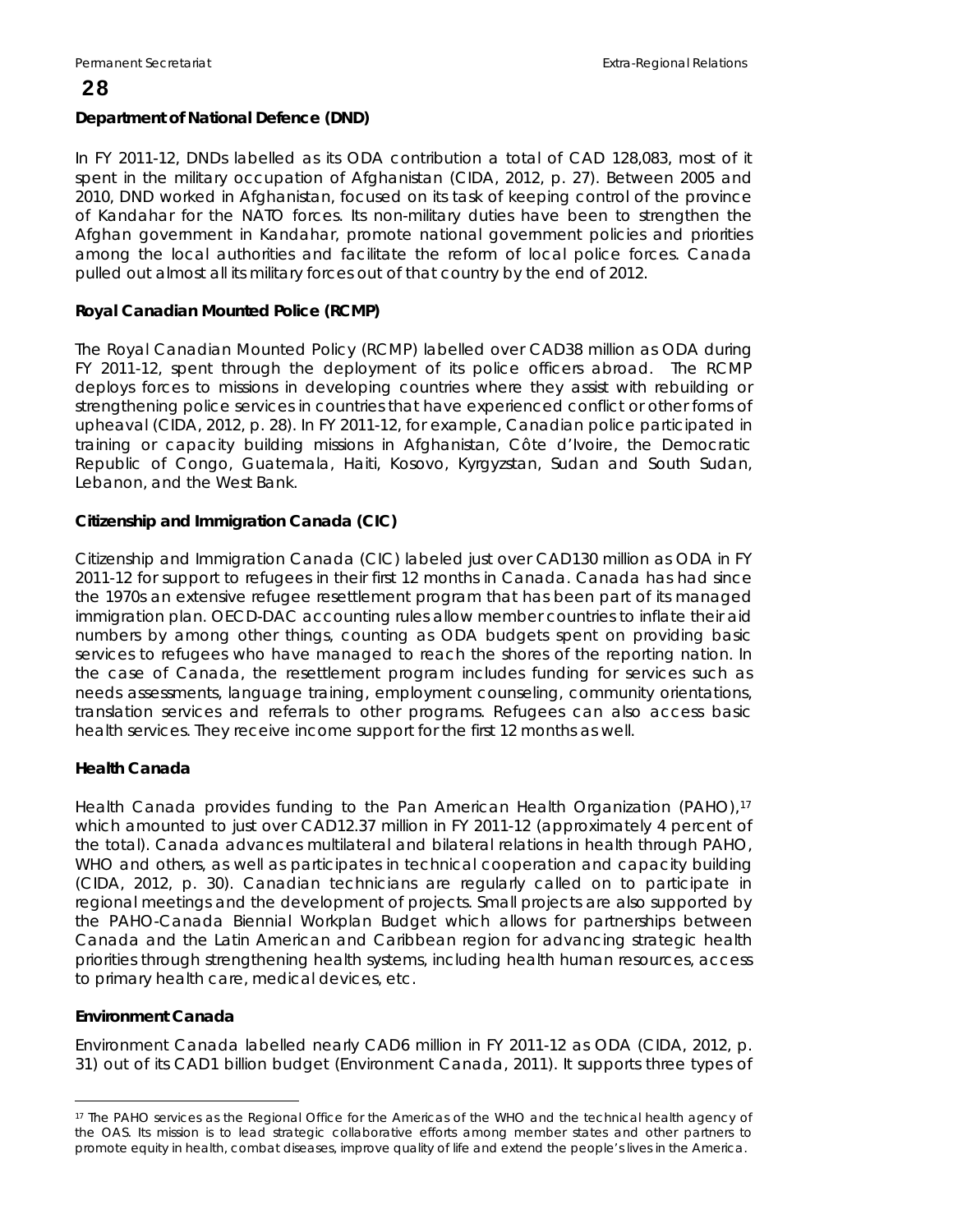activities: support to multilateral environmental organizations; climate change actions in developing countries supported by Canada's fast-start financing; and bilateral technical cooperation and capacity development with developing countries.

At the multilateral level, Environment Canada provides annual support to the United Nations Fund for the Implementation of the Montreal Protocol to help developing countries with the costs of eliminating ozone-depleting substances. It also supports specific-purpose funds relating to water quality managed by the United Nations Environment Program and the World Meteorological Organization for work aimed at supporting national meteorological and hydrological services in developing countries (CIDA, 2012, p. 31).

Canada offers technical cooperation and capacity development to several developing countries on environmental issues that directly affect the environment and well-being of the citizens of developing countries. In FY 2011-12, Canada provided bilateral technical support for international training events as well as capacity development support for countries in the Caribbean, Central and South America to enable long-term monitoring and conservation of water birds. Under bilateral environment agreements, Canada also worked with Chile and Peru. With Chile, this work centred on issues related to parks management, enforcement of wildlife trading regulations, pulp and paper effluent monitoring, and conservation of shared migratory birds. For Peru, Canada offered support for increased capacity and environmental protection on migratory birds and environmental enforcement (CIDA, 2012, p. 32).

#### **Labour Canada**

The Ministry of Labour negotiates and administers the Labour Cooperation Agreements of Canada, parallel agreements to the FTAs signed by Canada. The aim of these agreements is to improve working and living conditions in the signatory countries, and protect and promote the basic rights of workers. Labour Canada disbursed CAD1.67 million in ODA in FY 2011-12.

Labour Canada provides technical assistance to developing countries through training projects that support the modernization of the labour policy and administration, to promote better enforcement of the national labour law and a greater respect for the basic labour standards (CIDA, 2012, p. 33). Labour Canada also supports strengthening institutions of democratic governance, economic growth while respecting worker's rights and improved working conditions. It does this by working with the OAS, International Labour Organization and a Central American regional NGO, Fundación para la Paz y la Democracia (FUNDAPEM).

The ministry has provided CAD200,000 to the OAS to strengthen institutional and human capacity of labour ministries through knowledge sharing and CAD500,000 to FUNPADEM to improve the capacities within labour ministries in Honduras, Costa Rica, Panama and Dominican Republic to enforce labour laws (CIDA, 2012, p. 33).

#### **Provinces and Municipalities**

Canadian provinces do not have a coordinated, systematic, or significant presence in international cooperation. The only province with an independent aid agency is Quebec. Aid from other provinces is sporadic. For example, Manitoba gave money in 2010 but not in 2009 or 2011. In 2012 the grand total of aid from provinces and municipalities was CAD 3.71 million or 0.65 percent of total Canadian aid, according to the CIDA Annual Report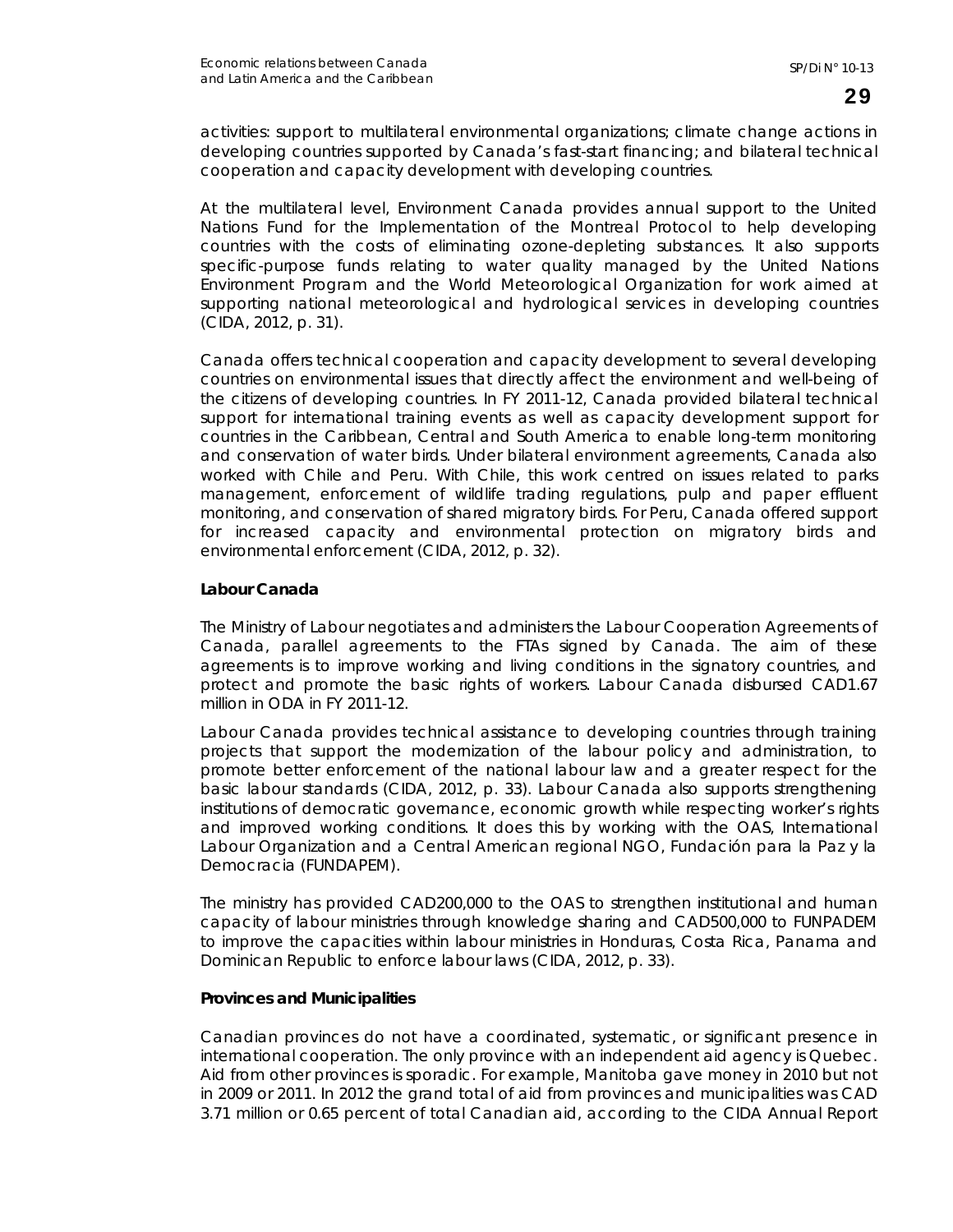#### FY 2011-12. Total aid from the provinces, as well as a breakdown by province since 2007, is illustrated in Figure 9.

#### **FIGURE 9**

**Aid from Canadian Provinces**  (CAD millions, 2007-12)



Source: CIDP. 2013

As shown in Figure 9, the only province that has a substantial international cooperation program is Quebec. Quebec's international solidarity program is divided into three parts: the Quebec Without Borders Program, the public awareness program, and the Quebec International Development Program.

- The Quebec Without Borders Program is a volunteer sending program; it provides financial support so people from Quebec can carry out internships with international cooperation organizations. Nearly 2,500 Quebeckers have completed internships in Latin America and the West Indies (Quebec Department of International Relations, 2013).
- The public awareness program is used to promote understanding of global development issues in Quebec. Since 1997 13 percent of Quebec's international cooperation budget has been spent to educate the population of Quebec about development issues.
- The Quebec International Development Program provides a regular development programming from Quebec, spending CAD35.9 million over 1997- 2010. The program focuses on development projects and emergency relief. Quebec operates in Latin America - primarily Haiti, Peru, Bolivia, and Nicaragua and Africa (see Box 2).

The Federation of Canadian Municipalities (FCM) provides the second largest amount of aid from non-federal donors. They partner with CIDA, which provides the majority of the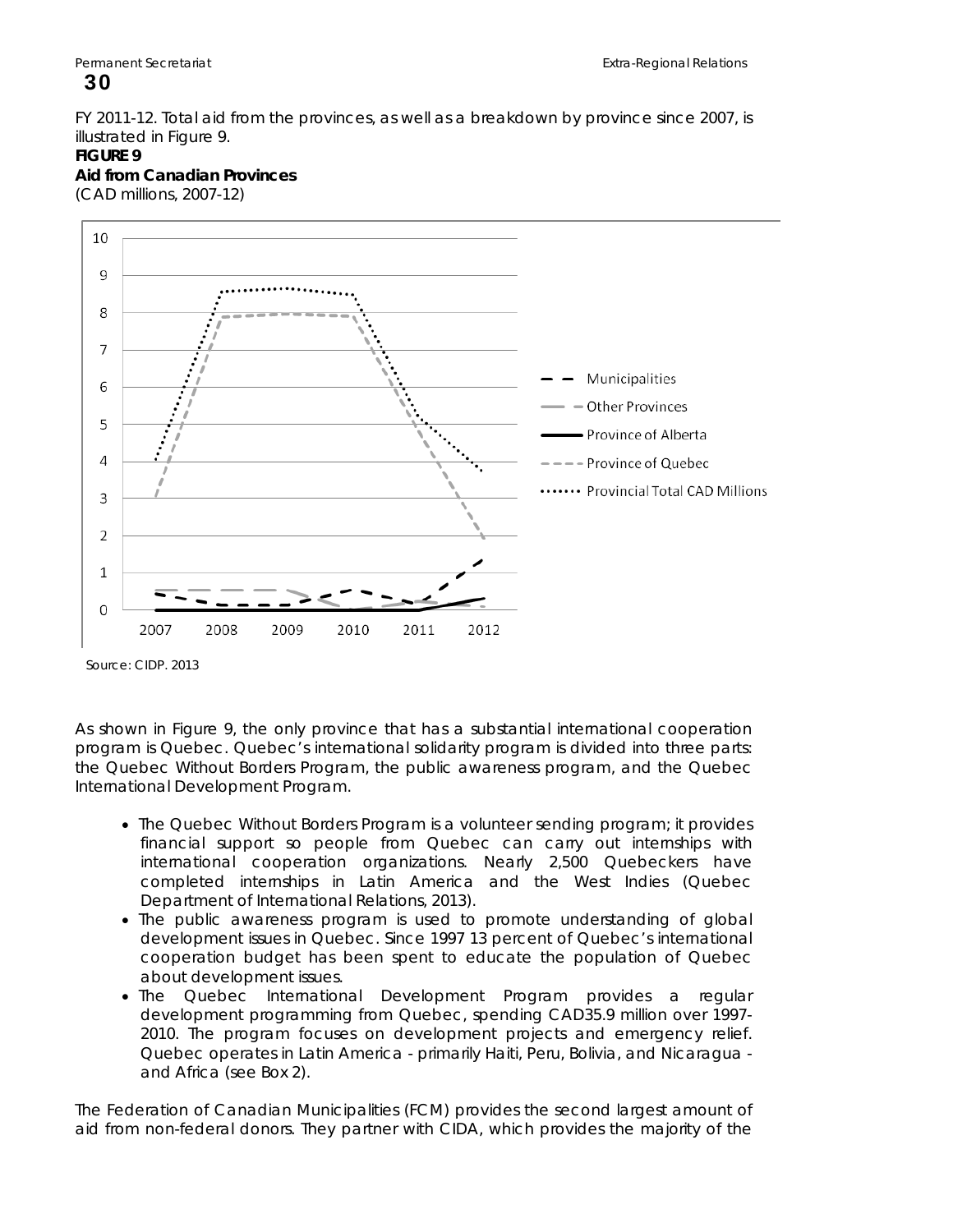funding for their programs. In addition to CIDA funding, the FCM provides in-kind technical assistance, though the FCM contribution is proportionately much smaller than CIDA's in general.

#### **BOX 2 Youth Employment Centres in Peru**

In 2009, two youth employment centers based on the model Quebec uses provincially were opened in Peru, funded by a CAD150,000 grant under Quebec's International Development Program. The Cusco Youth Employment Center offers vocational guidance, job search assistance, advice on launching a business and becoming self-employed. Another center opened in Lima, in partnership with the district of San Juan, and offers job search assistance, vocational guidance and business-launch guidance.

### **BOX 3**

#### **Caribbean Local Economic Development Program**

In partnership with fifty local governments across the Caribbean community, the FCM is implementing a six year CAD22.9 million dollar program aimed at stimulating sustainable local economic development in the Caribbean. The program is funded by CIDA and will support over 50 local governments and contribute to over 500 micro, small and medium sized enterprises throughout the Caribbean.

The FCM supports technical assistance by Canadian municipal experts in areas such as administration, engineering, urban planning, economic development, and intergovernmental relations. The FCM partners with other municipalities around the world to share expertise, provide technical assistance, and distribute funds from CIDA. It works to increase the capacity for sustainable local economic development with partners throughout Latin America, Africa, Asia and Eastern Europe (Federation of Canadian Municipalities, 2013). Box 3 provides an example of an FCM project from the Caribbean.

#### **Civil Society Stakeholders**

As Bhushan (2013, forthcoming) shows, a large share of Canadian aid is delivered through Canadian non-profit NGOs and international NGOs. However, CSOs have seen a decline in the proportion of Canadian aid delivered through them over the past few years (Figure 10). In 2012, Canadian CSOs accounted for 15.1 percent or CAD559 million in CIDA funded aid projects, down from 17.4 percent in 2011.

This decline in funding for Canadian CSOs is accounted for by important changes to CIDA's partnership programming. As part of CIDA's aid effectiveness agenda, the Canadian government announced a number of changes to how the agency engages with civil society partners. In July 2010, Minister of International Cooperation Bev Oda announced that CIDA would be overhauling its Canadian Partnerships Branch—renamed Partnerships with Canadians Branch—by establishing new funding guidelines for Canadian CSOs in a bid to streamline application processes and reduce administrative burdens for project applications on CSOs. The announcement – made without consultation with CSOs – led to a move from a more responsive funding mechanism to a competitive process based on calls for proposals. Canadian CSOs have seen a decline in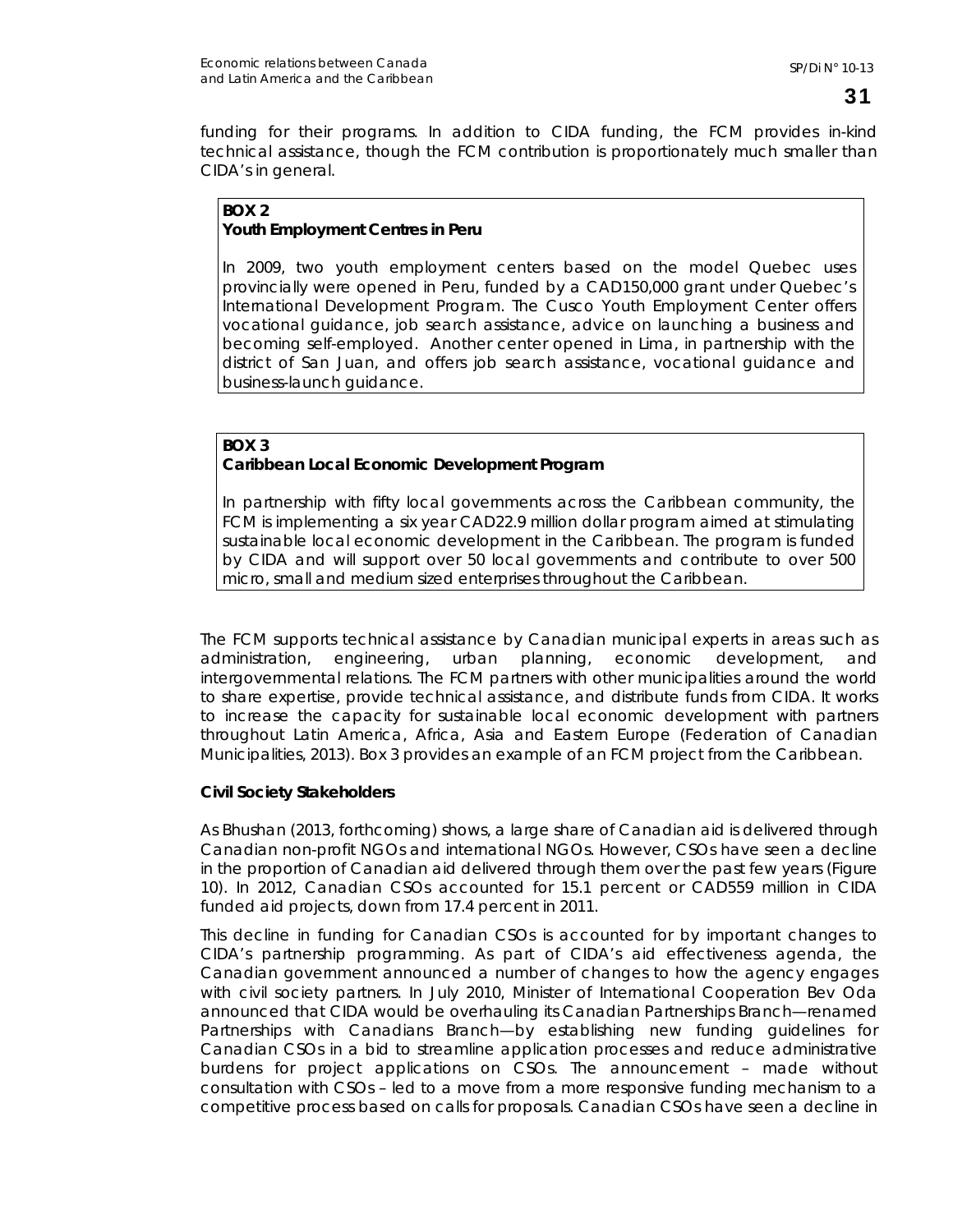their core funding over the past few years (Figure 10). In order to target Canada's development efforts, the Partnerships with Canadians Branch would ensure that half of partnership funding went to the 20 focus countries and 80 percent of partnership investments aligned with CIDA's priorities. Oda explained that "by introducing more transparency, timeliness, and predictability in partnership funding … [Canada's] efforts will have greater impact and sustainable results" (CIDA, 2010).

#### **FIGURE 10**

#### **Canadian ODA by Institution and Channel**

(CAD millions, 2005-10)



Source: Bhushan. 2012

The impact of these changes has been substantial on Canadian development CSOs, both in terms of their funding and their influence on Canadian aid policies. While new guidelines were being developed over 2010, CSO partners continued to submit requests for interim funding. However, longstanding CIDA partners that were critical of shifting government priorities in development did not receive funding. The nature of the funding cuts led to public debates about the transparency of the partner selection process with some suggesting that organizations who had outwardly criticized new aid policies were being targeted, despite their historic relationships with CIDA and track record on development.

Since announcing the changes to the partnership arm of CIDA, guidelines have been established for projects that CIDA supports under and over 2 million without formal consultation with CSOs. CIDA has completed 10 rounds of calls for proposals between 2010 to September 2012. While the specialized calls for proposals worked fairly well, the calls for under and over two million dollar proposals included serious delays in awarding contracts, which meant many Canadian CSOs were forced to lay off workers, shut down projects and delay work with developing country partners (Tomlinson, 2012). According to a survey conducted by the Canadian Council for International Co-operation (CCIC), which represents Canadian CSOs working in development, and its regional counterparts looking at CSOs' experiences, the new funding mechanism has, inter alia, undermined their credibility with partners owing to funding disruption, forced organisations to invest considerably in proposal development with no assurance of positive outcomes, restructure their organization and reduce or end to long-standing partnerships (Tomlinson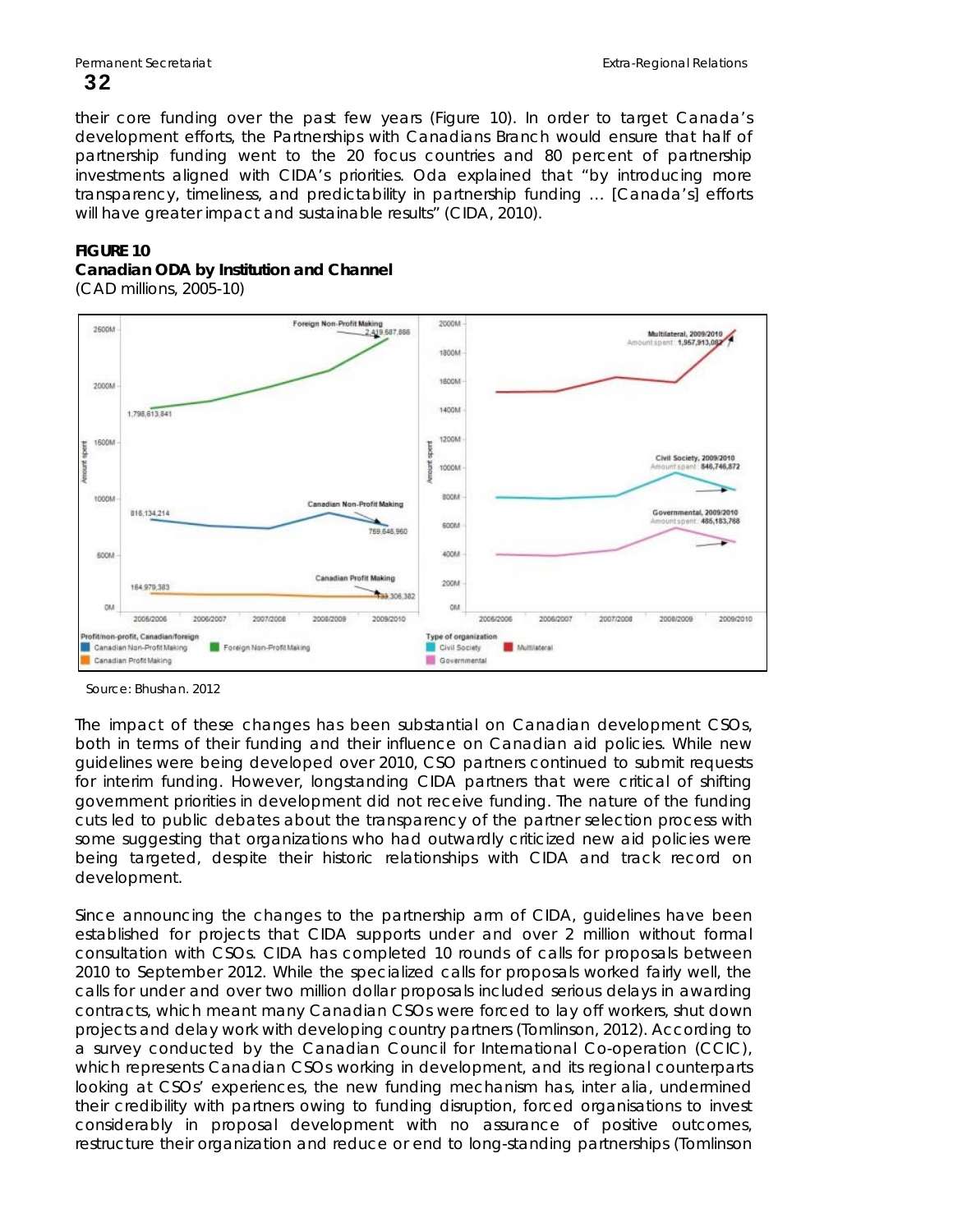2012, pp. 3-4). On the other hand, CSOs highlighted that the new mechanism has some benefits such as providing equal opportunities to apply, creating incentives to improve evaluation and developing new partnerships (Tomlinson, 2012, p. 4).



#### **FIGURE 11 Declining Core Funding to Civil Society Organizations**  (CAD millions, 2006-10)

Source: Bhushan (2012)

 $\overline{a}$ 

The survey also revealed that CSOs that have historically played a strong role in advocating for development issues in Canada are now limiting their advocacy efforts owing to a "perception that CIDA looks unfavourably on organizations that do policy and advocacy work" (Tomlinson, 2012, p. 4). The OECD-DAC claims that the lack of transparency and the delays in funding appear to be "adversely affecting the Agency's credibility and public support," although it commends CIDA on taking steps to tackle these issues (OECD, 2012, p. 29). Canadian CSOs see consultation with government officials as inadequate, especially in light of the spirit and requirements of the ODA Accountability Act, which includes provisions for consultation with governments, international agencies and Canadian CSOs at least once every two years (OECD, 2012, p. 31).

According to the 2012 OECD-DAC peer review, CIDA is currently working on a civil society effectiveness strategy. The OECD-DAC suggests that CIDA now has an opportunity to work with CSOs and that the strategy should offer a balance between respecting the autonomy of CSOs and steering them to deliver on Canada's development co-operation objectives (OECD 2012, p. 29).

From the perspective of policy influence, an important civil society group that works on LAC is the Americas Policy Group (APG), a working group of the CCIC.[18](#page-36-0) The APG works on Canadian policy towards LAC with a specific focus on issues relating to development

<span id="page-36-0"></span><sup>18</sup> Information on the APG obtained through personal communication with APG member as well as CCIC (n.d).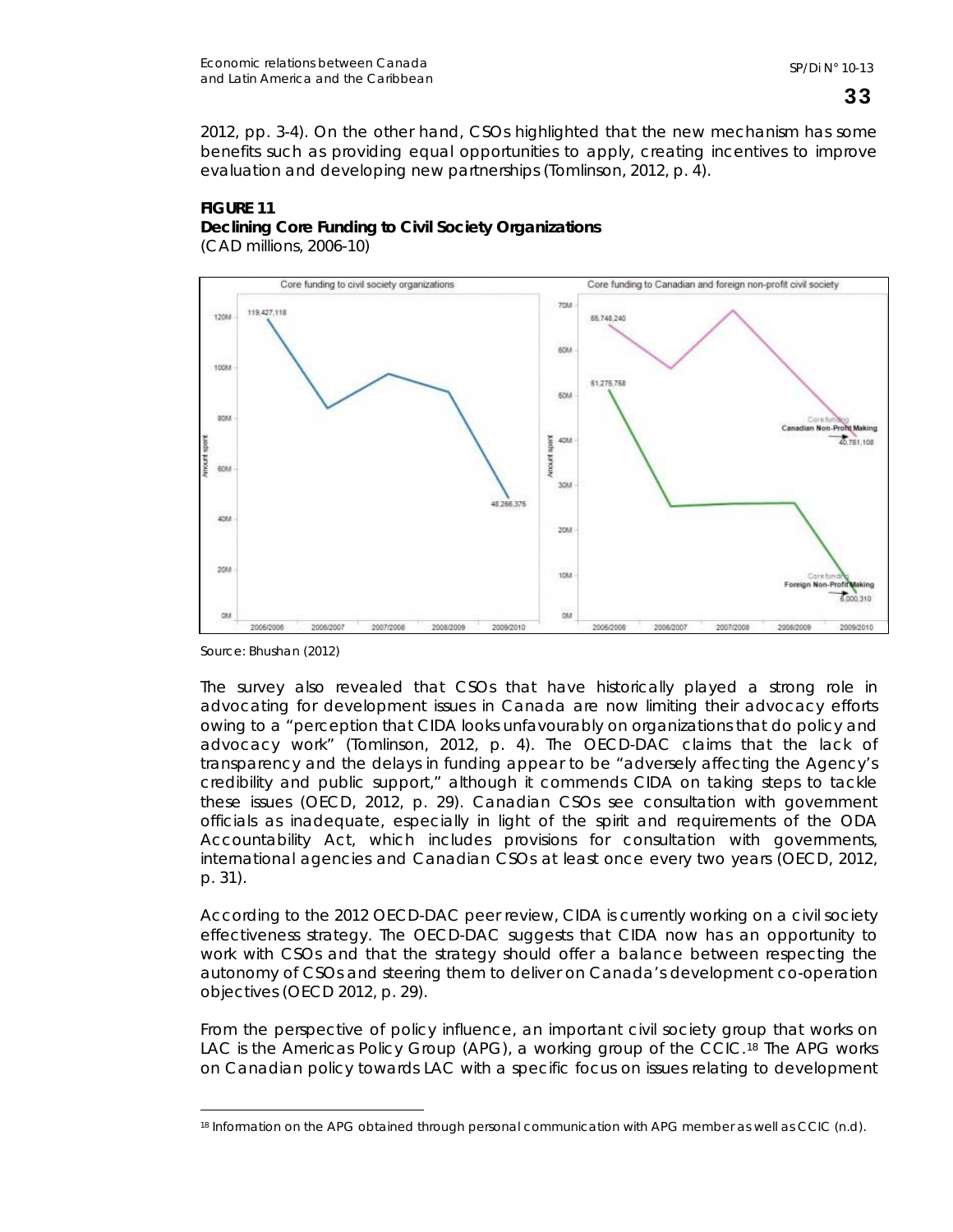and social justice (Box 4). Aid is not the main lens through which the group approaches issues relating to the region; rather, it focuses on Canada's overall foreign policy.

The APG responds to key issues as they arise but also has a longer term planned work agenda. The focus of its work for 2013 is corporate accountability and issues relating to free, prior and informed consent. In addition, the APG produces an annual report on the Canada-Colombia Free Trade Agreement Human Rights Impact Report. According to a member of the AGP, the group has been more influential on government policies in the past when Canada had a minority government. Since 2012, Canada has had a majority government, making this task more difficult.

## **BOX 4**

# **Mandate and Function of the Americas Policy Group**

The APG provides a space for Canadian CSOs to collectively coordinate their key policy and advocacy positions towards the Canadian government, as well as other governments and decision-making bodies. In order to fulfill its goals, the APG works to:

 -Monitor, share and document member and partner experience and analysis on development and human rights issues in LAC.

 -Enhance the capacity of members to undertake policy work concerning the Americas.

-Participate collectively in relevant international networks.

-Ensure dialogue and action on Americas policy issues at CCIC

The working group and its members also work collaboratively with CSOs in Central and South America. The membership is open to any organization with a policy or program interest in the Americas, though the majority of participants must be members of the CCIC. Currently the APG has 40 members.

The APG has three general meetings per year. It decides on a work plan, which includes sessions on substantive issues that are of interest to members and informing the APG's upcoming work. APG's advocacy work includes drafting letters to ministers and other decision makers within government, holding public events and engaging with the media.

Source: CCIC (no date); Personal communication with APG member

# **III. CANADA'S APPROACH TO LATIN AMERICA AND THE CARIBBEAN**

Canada's current approach to this region is framed by the government's "Strategy for the Americas," an overarching policy blueprint to strengthen economic and political relations (DFAIT, 2009). It is also significantly supported by ever increasing flows of trade and investment between this country and the region. In fact, in 2012 LAC accounted for USD129 billion of Canadian foreign direct investment (FDI), half of all Canadian FDI made in the developing world, and bilateral trade flows reached USD56 billion, after growing for the last decade at twice the pace of Canada's commerce with the rest of the world.

The following section summarizes these economic relations, providing details on which countries are the main partners for Canada in the region, which provinces are the main traders and what the commercial exchange entails. A similar subsection follows describing the main trends regarding Canada's FDI to the region.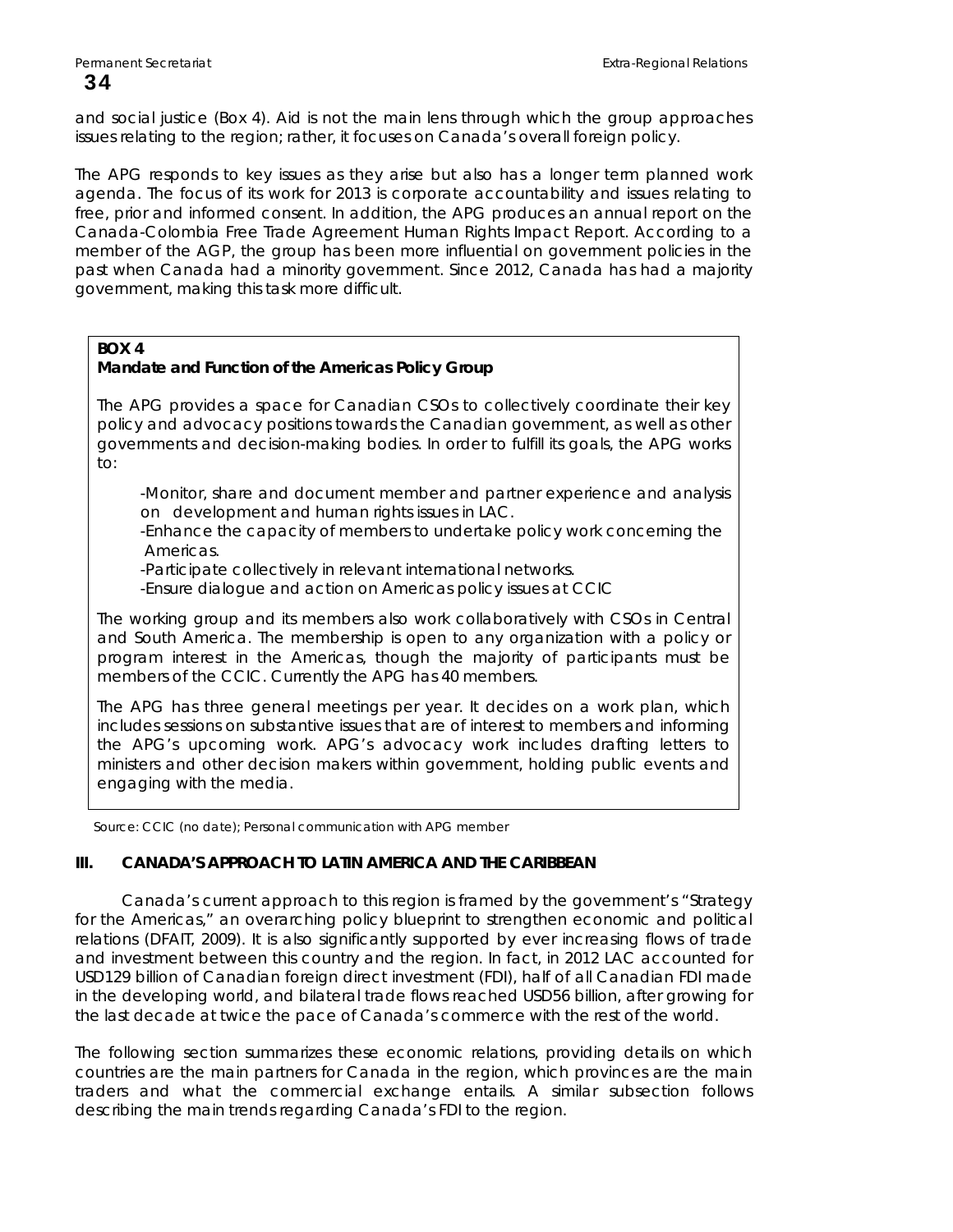# **1. Canada's Trade Relations with Latin America and the Caribbean**

In 2012, Canada's total trade with the region reached USD56,282 million. The exports from Canada to LAC totaled USD13,957 million in 2012, which accounted for 3.07 percent of total Canadian exports for that year. As for imports, LAC is now more relevant, accounting for 9.15 percent in 2012, with USD42,325 million. While that participation might not seem substantial, the particular reality of Canada - closely linked with the United States via NAFTA – means that over two thirds of its total trade is with its next-door Southern neighbor. In that context, the above numbers indicate that LAC is in fact a very important partner for the non-US-linked Canadian trade.

Figure 12 shows the main destinations for Canadian exports, which are Mexico, Brazil, and two countries with which Canada has already signed FTA- Colombia and Chile. Other important export markets are Venezuela, Peru, the Bahamas and Cuba. For the most part, this disaggregation by national markets for Canadian exports follows two clear logics: levels of trade preferences obtained via free trade agreements (Mexico, Chile, Colombia, Peru) and market size (Brazil, Mexico, Colombia).

# **FIGURE 12**

**Destinations for Canadian Exports in Latin American and the Caribbean**  (Percent, 2008-12)





After the impact of the global financial crisis of 2008-10, Canadian exports have recovered previous levels without a significant change in terms of its main regional destinations, as can be noted in Figure 13.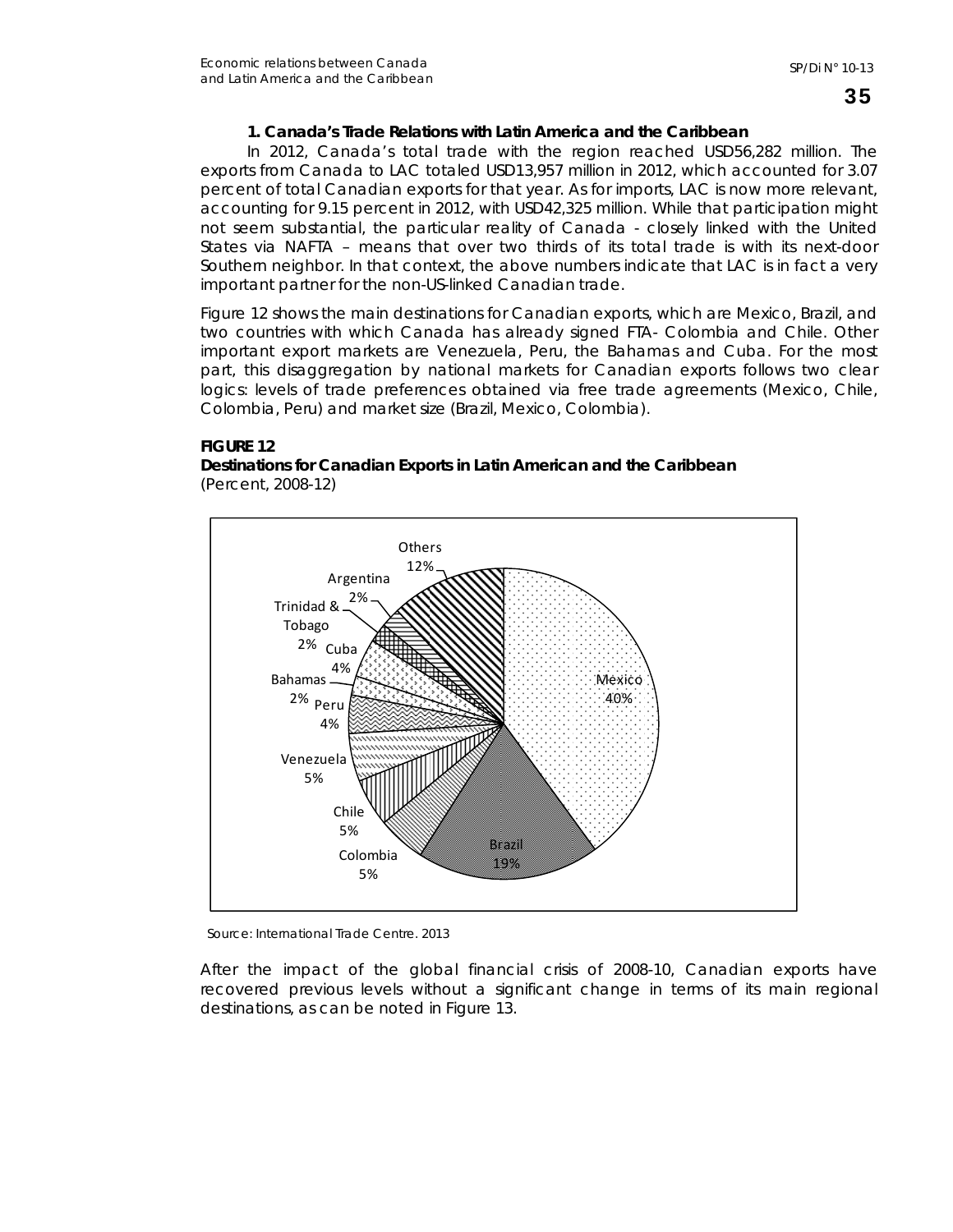# **FIGURE 13**



**Main Destinations for Canadian Exports in Latin America and the Caribbean**  (USD million, 2008-12)

Source: International Trade Centre. 2013

## **FIGURE 14**

**Fastest Growing Markets for Canadian Exports** 

(Percent, 2012)



Source: International Trade Centre. 2013

However, the fastest growing markets for Canadian exports to LAC are in the Caribbean and in Bolivia for the most recent year with data, 2012. This likely indicates that Canada is expanding its penetration of the region in the same types of commodities or goods exported, a topic returned to later in this section.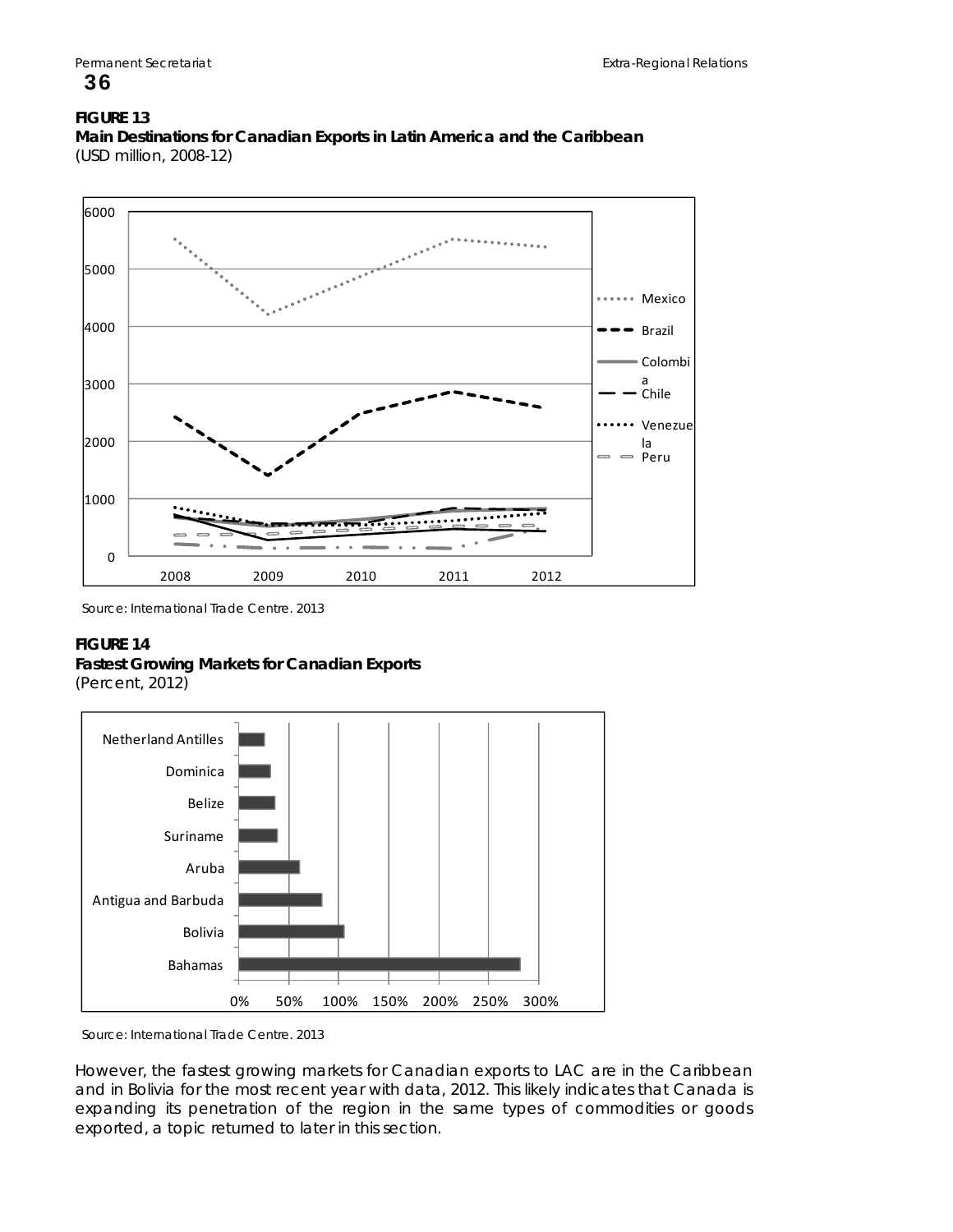Table 5 provides a clear snapshot of the relative importance of national markets for Canadian exports and imports in the LAC region. Only Brazil and Mexico are ranked in the top 10 destinations for Canadian goods and services, while the same countries plus Peru are among the top 15 among sources of imports to the Canadian market. Besides the United States, other more important trade partners for Canada are found in Western Europe and East Asia.

# **TABLE 5**

| LAC Countries as Importers to Canada and Markets for Canadian Exports |  |
|-----------------------------------------------------------------------|--|
| (Ranking by Ordinals, 2010)                                           |  |

|                        | As Market for<br>Canadian<br><b>Exports (at LAC</b><br>Level) | As Market for<br>Canadian<br>Exports (at<br>Global Level) | As Importer<br>to Canada<br>(LAC Level) | As Importer to<br>Canada<br>(Global Level) |
|------------------------|---------------------------------------------------------------|-----------------------------------------------------------|-----------------------------------------|--------------------------------------------|
| Mexico                 | $1^{\circ}$                                                   | $5^{\circ}$                                               | $1^{\circ}$                             | $3^{\rm o}$                                |
| <b>Brazil</b>          | $2^{\circ}$                                                   | 90                                                        | $3^{\rm o}$                             | $14^{\circ}$                               |
| Colombia               | $3^{\rm o}$                                                   | $29^\circ$                                                | $7^\circ$                               | 45°                                        |
| Chile                  | $4^{\rm o}$                                                   | $32^{\circ}$                                              | $4^{\circ}$                             | $25^{\circ}$                               |
| Venezuela              | $5^{\circ}$                                                   | $33^{\circ}$                                              | $6^{\circ}$                             | $44^{\circ}$                               |
| Peru                   | $6^{\circ}$                                                   | 35°                                                       | $2^{\circ}$                             | $12^{\circ}$                               |
| Cuba                   | $7^\circ$                                                     | $40^{\circ}$                                              | $8^{\circ}$                             | $49^\circ$                                 |
| Trinidad and<br>Tobago | $8^{\rm o}$                                                   | $47^\circ$                                                | $10^{\circ}$                            | $52^{\circ}$                               |
| Argentina              | 9º                                                            | 49°                                                       | $5^{\circ}$                             | $32^{\circ}$                               |
| Ecuador                | $10^{\circ}$                                                  | $50^{\circ}$                                              | $15^{\circ}$                            | $70^{\circ}$                               |
| Dominican<br>Republic  | $11^{\circ}$                                                  | $56^{\circ}$                                              | $18^{\circ}$                            | 75°                                        |
| Jamaica                | $13^{\circ}$                                                  | $66^\circ$                                                | $16^{\circ}$                            | $72^{\circ}$                               |
| Panama                 | $14^{\circ}$                                                  | $67^\circ$                                                | $21^{\circ}$                            | 86°                                        |
| Uruguay                | 15°                                                           | $72^{\circ}$                                              | $23^{\circ}$                            | 93°                                        |
| Costa Rica             | $16^{\circ}$                                                  | 75°                                                       | $11^{\circ}$                            | $54^{\circ}$                               |
| Guatemala              | $17^{\circ}$                                                  | 83°                                                       | $12^{\circ}$                            | $60^\circ$                                 |
| Bolivia                | $18^{\circ}$                                                  | 93°                                                       | 19°                                     | $76^\circ$                                 |
| Haiti                  | 19°                                                           | 95°                                                       | $24^{\circ}$                            | $\mathbb{L}^{\perp}$                       |
| Honduras               | $21^{\circ}$                                                  | 100°                                                      | $17^\circ$                              | $74^{\circ}$                               |
| Nicaragua              | $23^{\circ}$                                                  | 103°                                                      | $14^{\circ}$                            | $69^\circ$                                 |
| El Salvador            | $24^{\circ}$                                                  | 105°                                                      | $20^{\circ}$                            | 85°                                        |
| Guyana                 | $25^{\circ}$                                                  | 110°                                                      | 13 <sup>°</sup>                         | $64^\circ$                                 |
| Paraguay               | $29^\circ$                                                    | 128°                                                      | $26^{\circ}$                            | 121°                                       |
| Suriname               | $30^\circ$                                                    | 128°                                                      | 9°                                      | $50^{\circ}$                               |

Source: International Trade Centre. 2013

The countries of the Caribbean deserve a specific analysis given their smaller size compared to other countries of Latin America which implies a different scale of trade relation with Canada. Considering nations that are members of the Caribbean Community (CARICOM), the bilateral trade of goods between them and Canada reached a total of USD 2,271 million in 2012. Canada's exports of goods towards the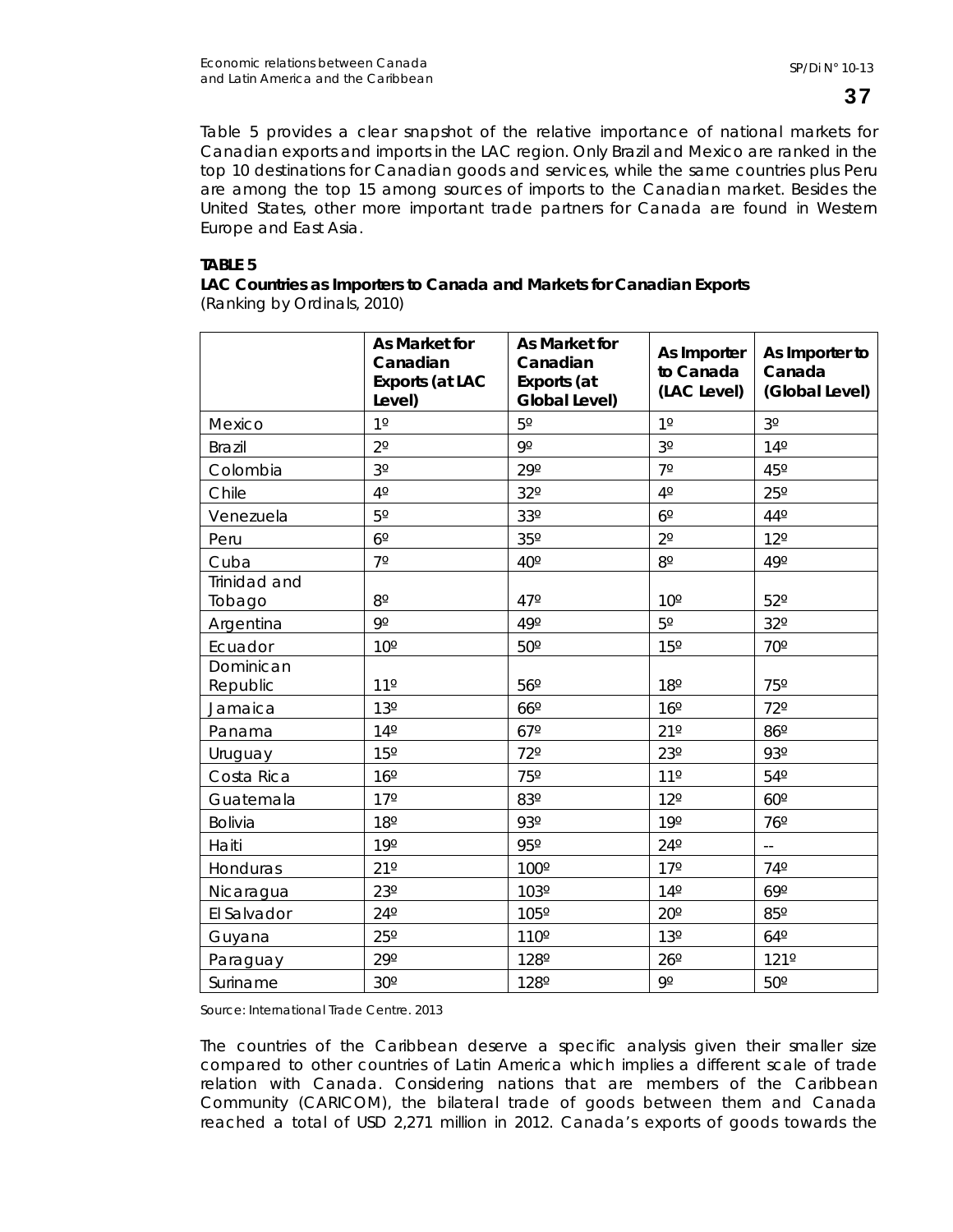region totaled USD 1,149 million including minerals, iron, cereals, machinery, meat, paper and cardboard, fish, equipment, electrical materials and equipment, wood, pharmaceuticals, vegetables, plastic, furniture and articles of iron and steel, among others. Canada's import of goods from CARICOM totaled USD1,122 million and included jewelry and precious metals, mineral fuels and oils, organic and inorganic chemical products, iron and steel smelting, alcoholic beverages, garments, fish, machinery and electronic appliances, fruits and vegetables, minerals, food preparations, among others.

# **TABLE 6**

# **Canada: Exports to CARICOM**

(USD millions, 2008-12)

| <b>Export Destination</b>           | 2008        | 2009        | 2010        | 2011        | 2012        |
|-------------------------------------|-------------|-------------|-------------|-------------|-------------|
| World                               | 455,632,184 | 315,176,831 | 386,579,900 | 450,430,008 | 453,380,895 |
| <b>CARICOM Aggregation</b>          | 854,591     | 656,991     | 782,438     | 778,211     | 1,175,768   |
| <b>Bahamas</b>                      | 217,402     | 132,374     | 151,166     | 132,148     | 503,937     |
| Trinidad and Tobago                 | 258,269     | 232,720     | 290,007     | 345,035     | 329,956     |
| Jamaica                             | 183,626     | 108,779     | 126,210     | 113,256     | 135,909     |
| <b>Barbados</b>                     | 46,741      | 50,758      | 39,077      | 49,011      | 61,382      |
| Haiti                               | 48,562      | 36,228      | 46,594      | 38,101      | 35,970      |
| Guyana                              | 20,419      | 25,241      | 28,483      | 38,123      | 26,776      |
| Suriname                            | 10,477      | 10,867      | 11,870      | 14,807      | 20,581      |
| Antigua and Barbuda                 | 21,218      | 18,581      | 19,512      | 10,337      | 18,986      |
| Saint Lucia                         | 13,009      | 9,558       | 35,370      | 9,524       | 10,062      |
| Belize                              | 6,919       | 5,565       | 6,482       | 6,173       | 8,397       |
| Saint Vincent and the<br>Grenadines | 7,845       | 10,652      | 11,039      | 7,580       | 6,830       |
| Grenada                             | 6,235       | 5,298       | 5,317       | 4,797       | 5,618       |
| Saint Kitts and Nevis               | 7,749       | 5,890       | 6,388       | 4,913       | 5,581       |
| Dominica                            | 5,744       | 4,219       | 4,700       | 4,078       | 5,400       |
| Montserrat                          | 376         | 261         | 223         | 328         | 383         |

Source: International Trade Centre. 2013

In contrast to the relatively lower importance of Canada as a market for most Latin American nations, it ranked fifth among the target countries for CARICOM exports in 2012, growing however by only 10.5 percent in the last decade. As shown in the following tables, Bahamas is the most important trading partner of Canada in the bloc, and its main importer, accounting for 27 percent of the total purchases the sub-region made from Canada between 2008 and 2012. Guyana is CARICOM's main exporter to Canada, accounting for 24 percent of the purchases made by this country in the sub-region.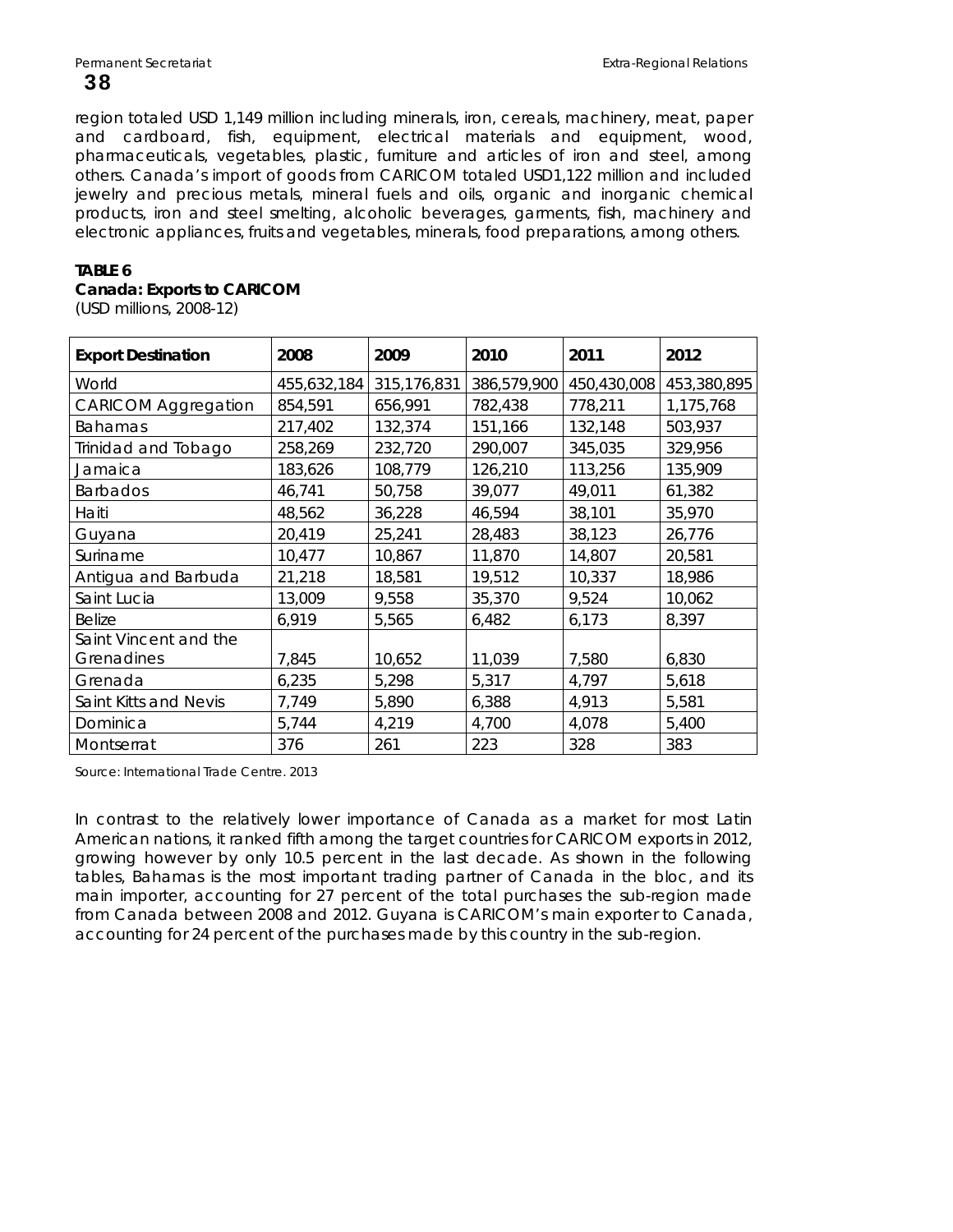#### **TABLE 7 Canada: Imports from CARICOM**  (USD millions, 2008-12)

| <b>Countries of Origin</b> | 2008        | 2009        | 2010        | 2011        | 2012        |
|----------------------------|-------------|-------------|-------------|-------------|-------------|
| World                      | 408,762,168 | 321,227,568 | 392,108,702 | 450,579,509 | 462,369,245 |
| <b>CARICOM Aggregation</b> | 1,531,254   | 1,226,233   | 1,570,512   | 1,400,718   | 1,124,508   |
| Guyana                     | 212,014     | 264,058     | 282,426     | 398,815     | 454,420     |
| Trinidad and Tobago        | 321,575     | 276,928     | 445,996     | 393,561     | 248,389     |
| <b>Bahamas</b>             | 69,249      | 27,253      | 53,539      | 22,111      | 146,698     |
| Suriname                   | 571,851     | 470,782     | 580,884     | 256,089     | 115,655     |
| Jamaica                    | 308,558     | 144,831     | 157,285     | 276,997     | 101,901     |
| Haiti                      | 18,161      | 19,101      | 25,314      | 26,018      | 30,202      |
| Saint Kitts and Nevis      | 4,932       | 6,184       | 7,860       | 9,263       | 9,609       |
| <b>Barbados</b>            | 8,003       | 7,606       | 9,403       | 6,993       | 9,552       |
| <b>Belize</b>              | 10,213      | 6,042       | 6,000       | 7,594       | 3,203       |
| Grenada                    | 826         | 447         | 583         | 1,736       | 2,283       |
| Antigua and Barbuda        | 5,150       | 392         | 408         | 419         | 1,740       |
| Saint Lucia                | 146         | 2,013       | 198         | 274         | 267         |
| Dominica                   | 317         | 343         | 141         | 292         | 222         |
| Montserrat                 | 131         | 61          | 318         | 294         | 197         |
| Saint Vincent & Grenadines | 128         | 192         | 157         | 262         | 170         |

Source: International Trade Centre. 2013

# **Provincial Trade**

Regarding trade between the different Canadian provinces and LAC, Ontario, Québec, Saskatchewan, and Alberta are the provinces that export the most to the region (Figure 15). Of the USD13,957 million that Canada exported to LAC in 2012, Ontario accounted for 29 percent of that amount, Quebec for 21 percent, Saskatchewan for 16 percent, and Alberta for 15 percent (Industry Canada, 2013).

Ontario's top export products to LAC include autos, motor vehicle parts, iron/non-alloy steel, machinery for working rubber and plastic, and telephone equipment (Government of Ontario, 2013). Quebec's exports include aircraft, aluminum and aluminum alloys, iron ores and concentrates (Government of Quebec , 2013). Among the products exported by Saskatchewan are mineral fuels and oil, fertilizers, canola oil, and cereals (Saskatchewan Trade and Export Partnership, 2011). Alberta's exports to LAC include oil, mining, and gas field manufacturing machinery as well as raw materials such as wheat, crude oil and natural gas (Brickman, 2008). This sourcing of goods is similar to the exporting profile of Canada to the rest of the world, probably indicating that the pattern of trade of this country with LAC is therefore not differentiated by any specific production chain developed bilaterally.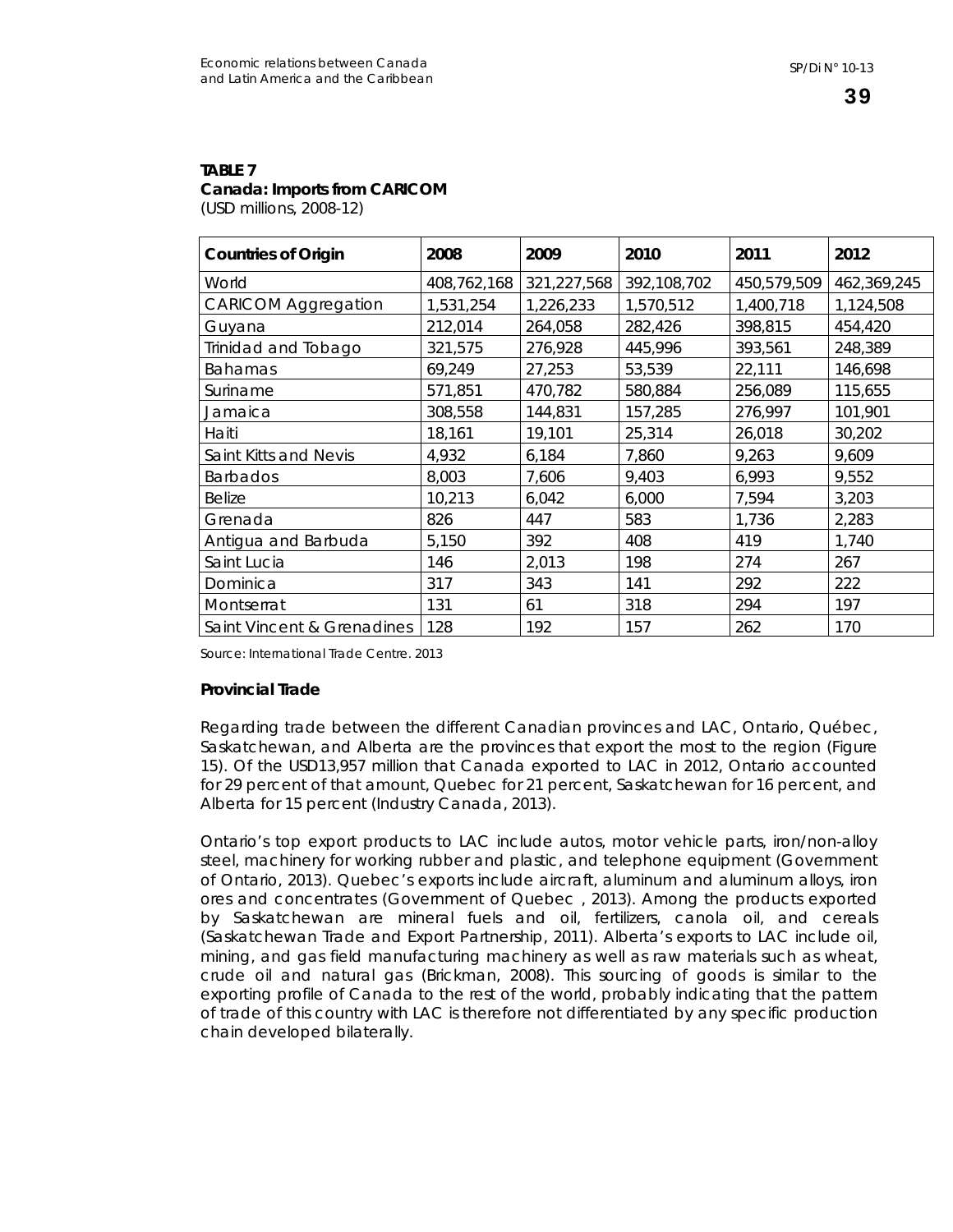#### **FIGURE 15 Canadian Provinces' Share of Canadian Exports to LAC**  (Percent, 2012)



Source: Industry Canada. 2013

As shown in Figure 16, the provinces' trade relations with Latin America and their exports (in USD million) to the region have experienced some changes during the last 10 years, most significantly by the growth of Saskatchewan since 2009, now surpassing Alberta. However, those variations have not altered for the most part the provinces' relative share of Canada's exports to LAC, indicated by their percentage in the country's exports to the region. Ontario remains the leading province of origin, with 28 percent, Quebec follows with 21 percent, while Saskatchewan and Alberta account for approximately 16-15 percent each. All other provinces bring in the remaining 25 percent.

With respect to the provinces' share of Canada's imports from LAC, Ontario is by far the province that imports the most from LAC, accounting for 69 percent of the USD42,325 million imported from the region in 2012 (Figure 17). The top products imported by Ontario from LAC are gold, transport vehicles, autos, motor vehicle parts, television receivers, and telephone equipment (Government of Ontario, 2013). Quebec ranks second with 11 percent, its top imported products being conventional crude oil, cars, and motor gasoline (Government of Quebec , 2013). British Columbia, which comes in third place with 7 percent, imports copper, nickel, lead and zinc ore mining, non-citrus fruit and tree nut farming. In this case, the provincial disaggregation of imports only provides insight as to where the goods are offloaded from freight ships or planes, and not necessarily where they are consumed.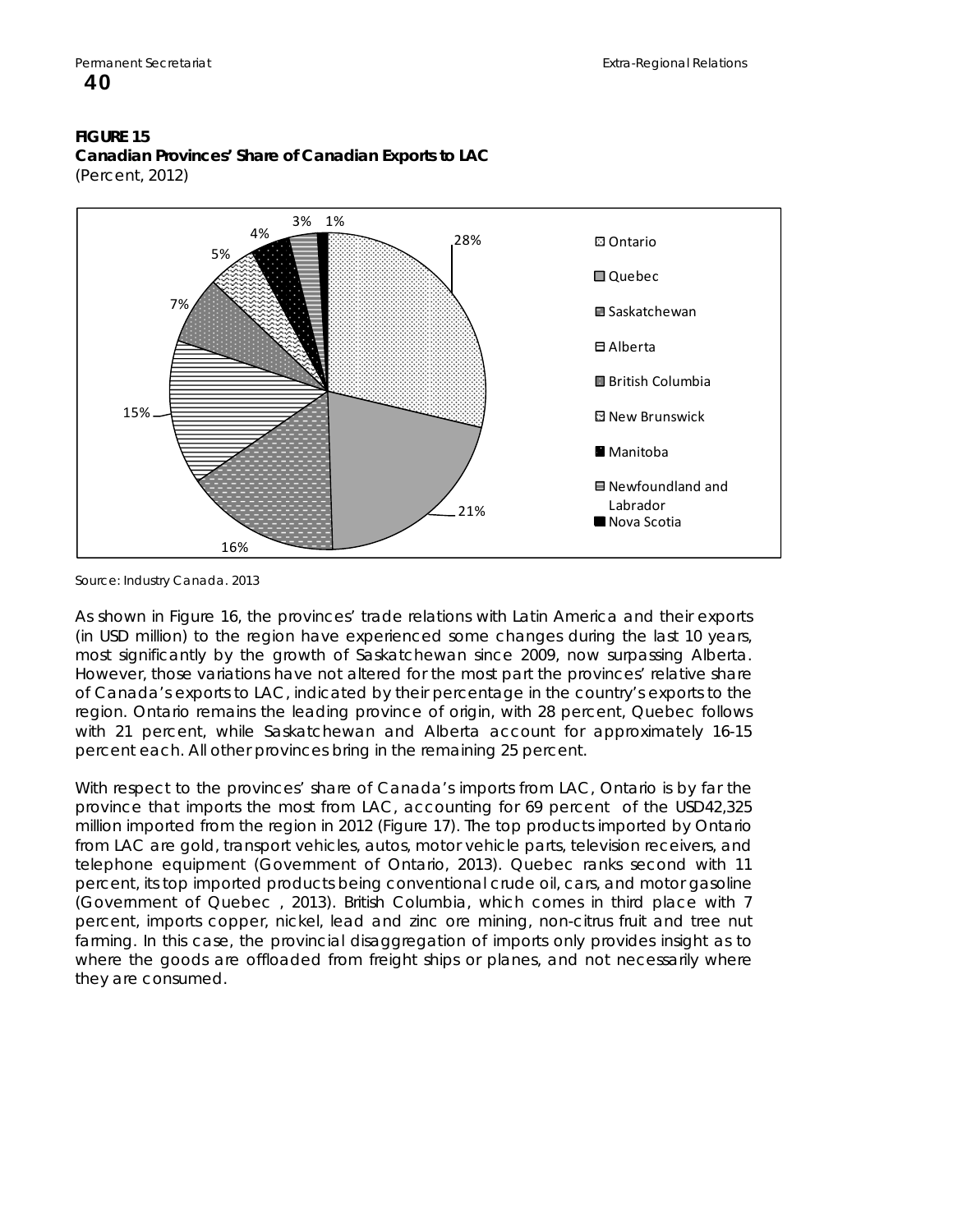#### **FIGURE 16 Canada's Exports to LAC, by Province**  (USD millions, 2003-12)



Source: Industry Canada. 2013

# **FIGURE 17**

#### **Canadian Provinces' Share of Canada's Imports from LAC**  (Percent, 2012)



Source: Industry Canada. 2013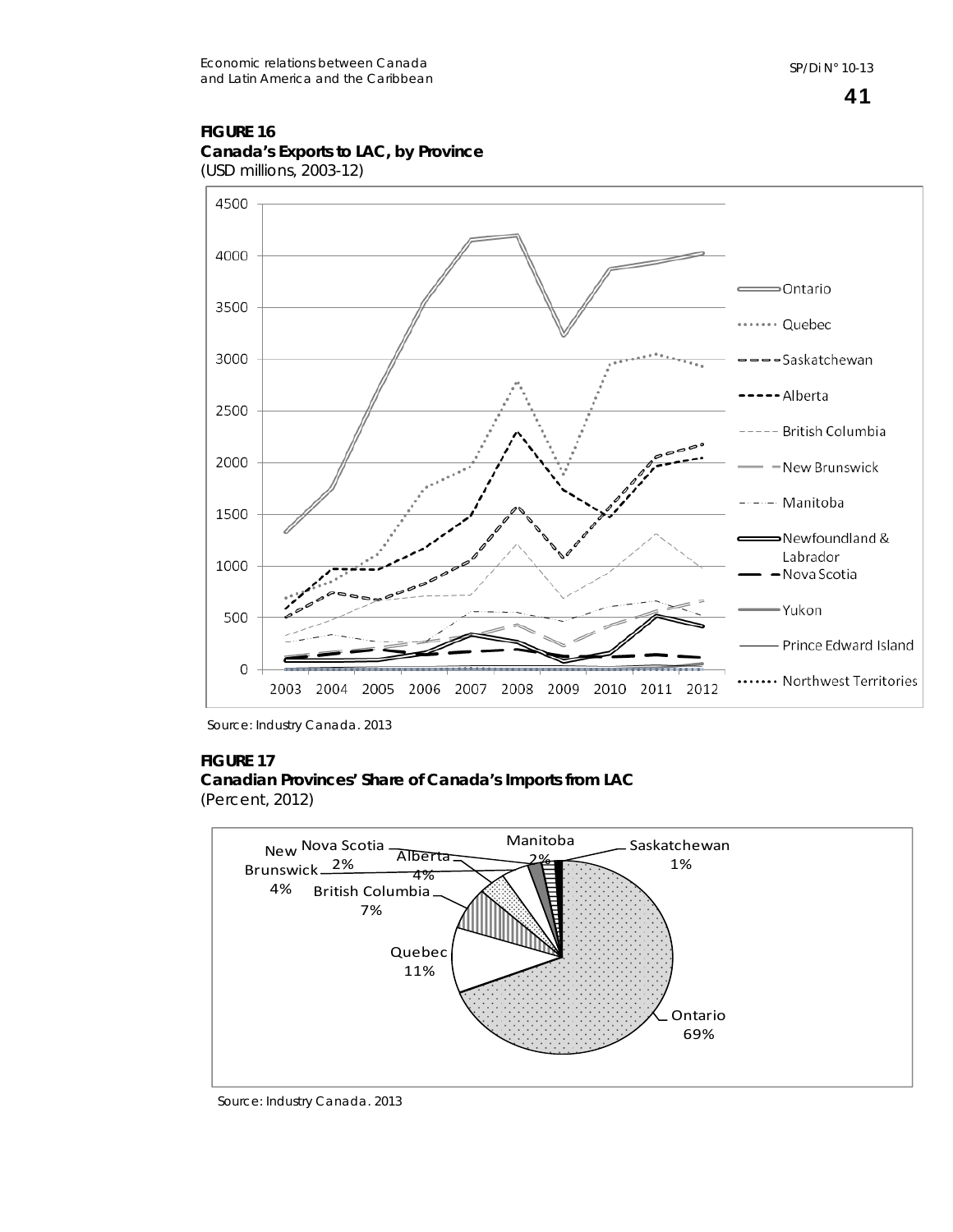#### **Trade Negotiations Agenda**

Canada's agenda has been establishing a systematic economic rapprochement towards LAC since the early 1990s with a strong bipartisan domestic agreement to carry that forward. This long-term strategy has been anchored on the negotiation of FTAs and investment protection agreements throughout the region, especially once the Free Trade Area for Americas (FTAA) negotiation capsized in 2005. In terms of FTAs, Canada currently has six in force with Mexico (NAFTA), Chile, Colombia, Costa Rica, Panama, and Peru. It is negotiating several more in order to replicate for itself what it was not able to achieve through the FTAA initiative before.

The treaties in negotiation are important to gain insight on the drivers of Canadian cooperation in the region. The most relevant ones are currently with Central America countries, and another with the Caribbean nations grouped in CARICOM. These are dealt with in detail below.

#### **TABLE 8**

#### **Free Trade Agreements between Canada and LAC Countries**  (Dates)

| Partner    | Signing date     | Entry into force |
|------------|------------------|------------------|
| Chile      | 05 December 1996 | 05 July 1997     |
| Colombia   | 21 November 2008 | 15 August 2011   |
| Costa Rica | 23 April 2001    | 01 November 2002 |
| Mexico     | 17 December 1992 | 01 January 1994  |
| Panama     | 14 May 2010      | 01 April 2013    |
| Peru       | 29 May 2008      | 01 August 2009   |

Source: Organization of American States. 2013

On 28 September 2000, Canada began negotiations for an FTA with Guatemala, Honduras, El Salvador, and Nicaragua within the framework of the Canada-Central America Summit held in Guatemala. Canada agreed to a request by the leaders of the Central American Four Countries (CA4) - Honduras, Guatemala, El Salvador, and Nicaragua - to pursue negotiations in order to reach FTAs. Such negotiations were formally launched on 21 November 2001, along with negotiations on parallel agreements on labour and environmental cooperation.

After 10 negotiation rounds, Canada concluded in March 2010 that, among the CA4 countries, Honduras offered the best opportunity to conclude a FTA in the short-term. Thus, in October 2010, Canada and Honduras decided to concentrate on bilateral negotiations. On 12 August 2011, the negotiations among them were concluded. Guatemala expects to obtain labour benefits similar to those obtained by Honduras, which includes in addition to usual trade and investment concessions, an annual quota to send 25 000 temporary workers (Department of International Trade, 2013a). In parallel to this development, Canada has also been holding FTA negotiations with the Dominican Republic since 2007. Albeit with slow progress so far, these talks are ongoing (Department of International Trade, 2013b).

In addition, on 11 August 2011, Prime Minister Stephen Harper and the President of Costa Rica, Laura Chinchilla, announced the beginning of negotiations to modernize the existing FTA between Canada and Costa Rica, which is a first-generation agreement mainly focused on the trading of goods, and does not include substantial provisions in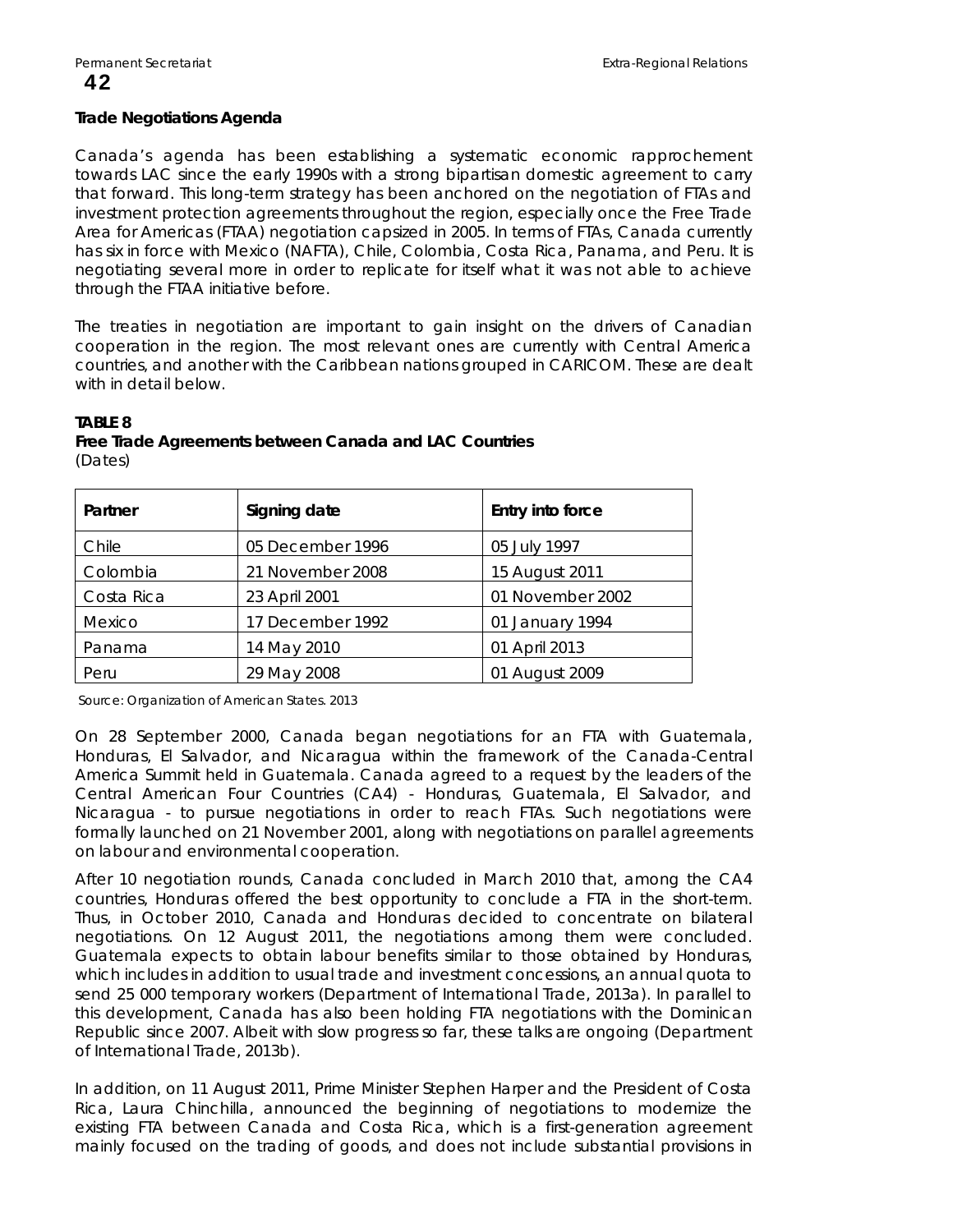areas such as cross-border trade in services, investments or government procurement. At the same time, the parallel labour and environmental agreements will also be updated (Department of International Trade, 2012).

Concerning the free trade negotiations with CARICOM, the proposal for a Canada-CARICOM FTA was first announced during the Canada-CARICOM Summit held in Jamaica in 2002. After four rounds of exploratory conversations, on 19 July 2007, Canada and CARICOM began negotiations towards a FTA. This initiative, which fosters free trade as a path to prosperity, is part of Canada's proposals for strengthening the historic relationships with the members of CARICOM. Up to the present, three rounds of negotiations have been completed (November 2009, March 2010, and April 2011). This negotiation will take into account the differing levels of development, asymmetries and vulnerabilities associated with island states and the need for developing trade-related capacities. Negotiations will cover a wide range of issues, including trade in goods, rules of origin, customs procedures, trade facilitation, non-tariff barriers, cross-border trade in services, temporary entry, investment, government procurement, and dispute settlement and institutional provisions. The social dimensions of economic integration are also included, through the negotiation of provisions on labour and the environment.

#### **2. Canada's Foreign Direct Investment in Latin America and the Caribbean**

Canada is a key player among investors worldwide. Canada's FDI outflows reached USD39 billion in 2010 and increased to USD46 billion in 2011. The country's foreign owned assets (stock FDI) accounted for USD711 billion in 2012. Of that total, Canada's stock of FDI in LAC totaled USD169 billion in 2012, representing 24 percent of the nation's FDI. Latin America and the Caribbean has gained greater relevance as a destination for Canadian investment since the 1990s – when the larger economies of the region opened up further to foreign capital – and has risen in recent years after accounting for as low as just 8 percent in 1987.

# **FIGURE 18 Canada's FDI (stock) in Latin America and the Caribbean**

(USD millions, 1987-2012)



Source: DFAIT. 2013

From official Canadian statistics, the LAC countries where Canada had most foreign owned assets in 2012 were Barbados, Cayman Islands and Bermuda, followed by Chile,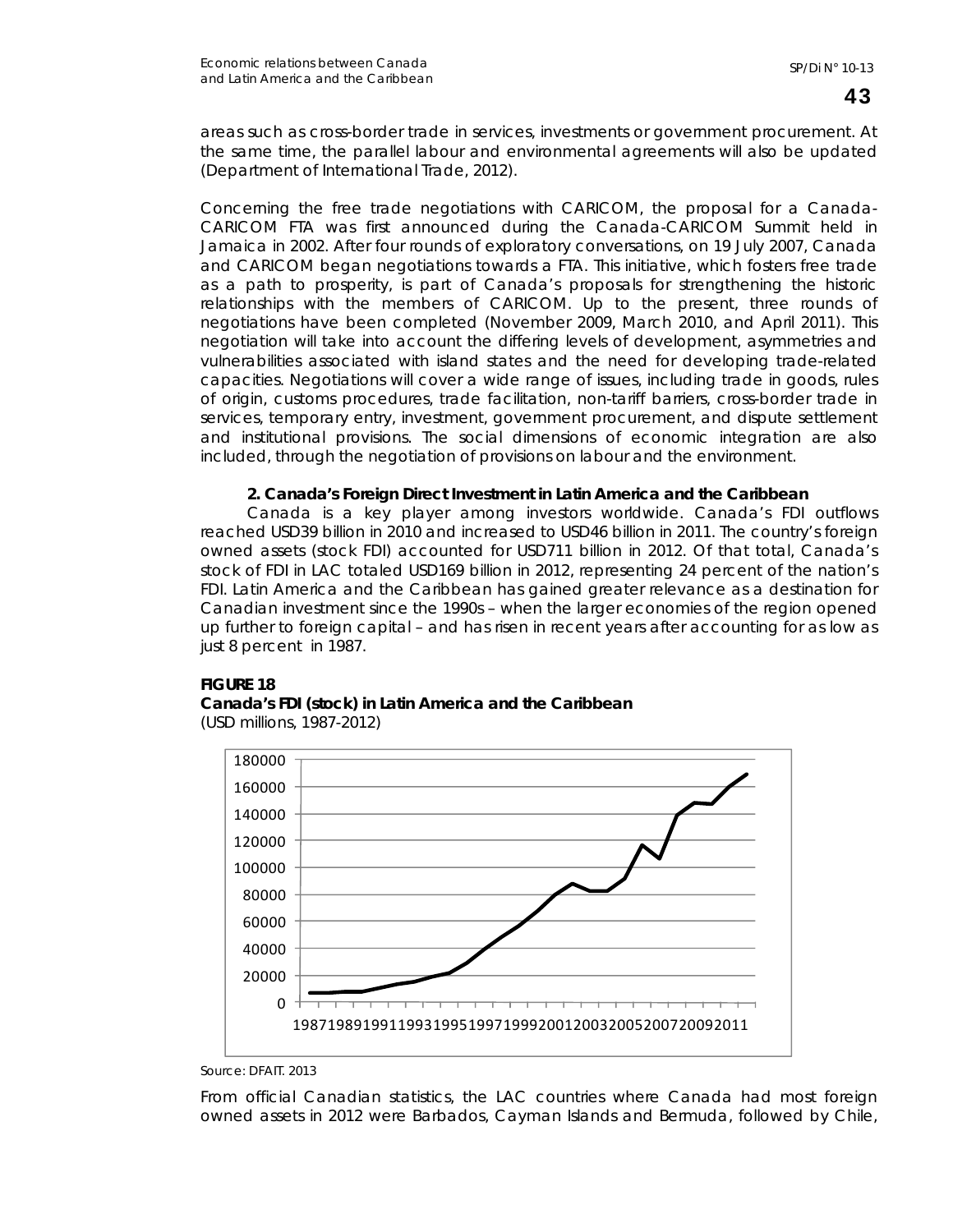#### Brazil and Peru. The first three countries are well-known financial paradises, or jurisdictions with low taxation and high levels of secrecy, and therefore most Canadian investment there is in fact capital flight to avoid higher tax rates on corporations and wealthy individuals in Canada. However, most of the real FDI is located in Latin America, where Canadian firms own material assets such as mines, utilities and banks.

# **FIGURE 19**

**Distribution of Canadian Stock of Outward FDI in Latin America and the Caribbean**  (Percent, 2012)



Source: DFAIT. 2013

Canada's outward FDI has been increasingly oriented to services since the mid-2000s, particularly the finance and insurance industry, which represented the largest component of Canadian direct investment abroad in 2011, comprising 39.7 percent of the total stock. Once capital flight and tax avoidance maneuvers are discounted, financial investment still accounts for a very substantial but approximate 20 percent of total FDI to LAC. The mining, oil, and gas extraction industry comes after, with an also significant share of 18.8 percent. The share of investment in management of companies, referring to funding for real estate developments and shares in privatized public utilities, was 12 percent in 2011. In comparison, manufacturing accounted for a fast decreasing 11.2 percent, down from over 30 percent in the year 2000. These changes in relative participation of economic sectors in the Canadian FDI towards LAC reflect the mutations taking place in Canada itself, where rapid deindustrialization and specialization in extractive industries and finance are also taking place.

In the financial sector, the main Canadian investors in LAC are Scotiabank, which controls banks in [Belize](http://www.scotiabank.com/bz/cda/index/0,,LIDen,00.html), [Brazil,](http://www.scotiabank.com/ca/en/0,,2709,00.html) [Chile](http://www.scotiabank.cl/index.shtml), [Colombia](http://www.scotiabank.com/ca/en/0,,2714,00.html), [Costa Rica,](http://www.scotiabankcr.com/index_ing.shtml) [El Salvador](http://www.scotiabank.com.sv/), [Guatemala,](http://www.scotiabank.com/ca/en/0,,2710,00.html) [Guyana,](http://www.scotiabank.com/gy/cda/index/0,,LIDen,00.html) Mexico, [Panama,](http://www.scotiabank.com/pa/cda/index/0,,LIDes,00.html) [Peru](http://www.scotiabank.com.pe/), [Uruguay,](http://www.scotiabank.com/ca/en/0,,5337,00.html) [Venezuela](http://www.bancaribe.com.ve/) and most of the rest of the Caribbean;[19](#page-47-0) the Royal Bank of Canada (RBC) owning banks in Antigua, Bahamas, Barbados, Cayman Islands, and Trinidad and Tobago; and the Canadian Imperial Bank of Commerce (CIBC), with banks in Antigua, Barbados, Jamaica, St Lucia, and St. Vincent. Of the three investing banks, Scotiabank is by far the largest player, having invested a total of over USD10 billion in the last 15 years in the region to purchase financial firms. This bank owns

<span id="page-47-0"></span> $\overline{a}$ 19 Scotiabank has offices in [Anguilla,](http://www.scotiabank.com/ai/cda/index/0,,LIDen,00.html) [Antigua & Barbuda,](http://www.scotiabank.com/ag/cda/index/0,,LIDen,00.html) [Aruba](http://www.mcb-bank.com/), [The Bahamas](http://www.scotiabank.com/bs/cda/index/0,,LIDen,00.html), [Barbados,](http://www.scotiabank.com/bb/cda/index/0,,LIDen,00.html) [British Virgin Islands](http://www.scotiabank.com/vg/cda/index/0,,LIDen,00.html), [Cayman Islands](http://www.scotiabank.com/ky/cda/index/0,,LIDen,00.html), [Dominica,](http://www.scotiabank.com/dm/cda/index/0,,LIDen,00.html) [Dominican Republic,](http://www.scotiabank.com/do/cda/index/0,,LIDes,00.html) [Grenada,](http://www.scotiabank.com/gd/cda/index/0,,LIDen,00.html) [Haiti](http://www.scotiabank.com/ht/cda/index/0,,LIDfr,00.html), [Jamaica,](http://www.scotiabank.com/jm/cda/index/0,,LIDen,00.html) [Netherlands Antilles,](http://www.mcb-bank.com/) [Puerto Rico](http://www.scotiabankpr.com/), [St.](http://www.scotiabank.com/lc/cda/index/0,,LIDen,00.html)  [Lucia](http://www.scotiabank.com/lc/cda/index/0,,LIDen,00.html), [St. Kitts and Nevis,](http://www.scotiabank.com/kn/cda/index/0,,LIDen,00.html) [St. Maarten](http://www.scotiabank.com/ansma/cda/index/0,,LIDen,00.html), [St. Vincent & the Grenadines](http://www.scotiabank.com/vc/cda/index/0,,LIDen,00.html), [Trinidad & Tobago,](http://www.scotiabank.com/tt/cda/index/0,,LIDen,00.html) [Turks & Caicos Islands](http://www.scotiabank.com/tc/cda/index/0,,LIDen,00.html), [U.S. Virgin Islands](http://www.scotiabank.com/vi/cda/index/0,,LIDen,00.html).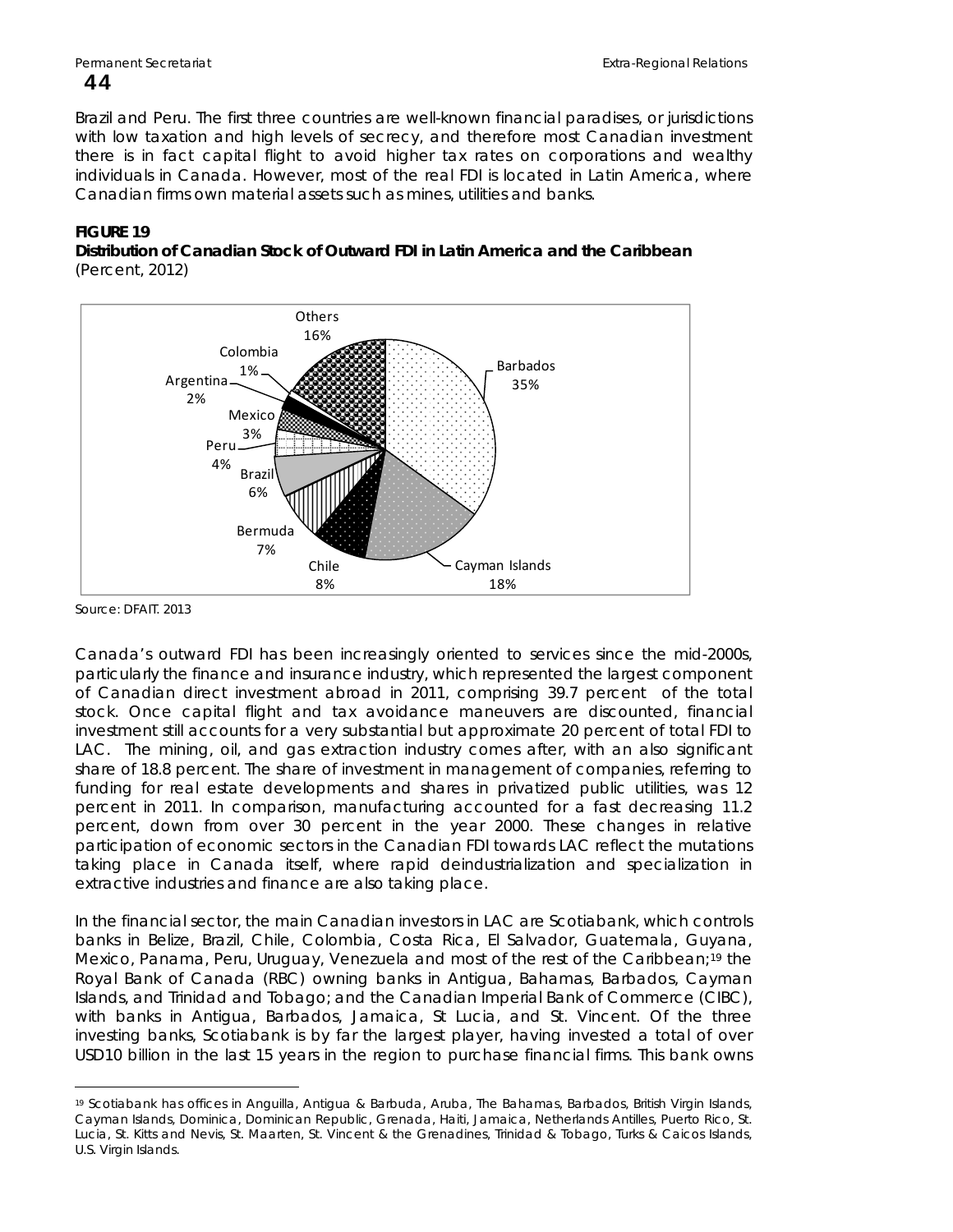the 3<sup>rd</sup> largest bank in Peru, 4<sup>th</sup> in Chile and Colombia, and 6<sup>th</sup> in Mexico. It has more customers and employees in Latin America than in Canada itself. RBC and CIBC, in contrast, have decidedly smaller operations as they are in the Caribbean focusing on serving the diaspora from those countries in Canada, Canadian emigrants living in the region (retirees, mostly) and supporting off-shore financial operations for other Canadian companies.

# **FIGURE 20 Canadian Stock of Outward FDI by Industry in LAC**





Source: Statistics Canada

The Canadian mining sector is the second industry in which Canada has a strong external investment presence. Canadian mining assets abroad reached USD146.2 billion in 2011 with more than half of that going to LAC (Figure 21). The countries where Canadian companies held the most value are Mexico (13 percent), Chile (13 percent), the United States (12 percent), and Argentina (8 percent) (Natural Resources Canada, 2013). The main companies from Canada with investments there are Barrick Gold, Yamana Gold, Teck Resources and Goldcorp. In fact, over 50 Canadian companies have mines in operation there, and close to 750 have exploration projects to prospect for minerals and eventually develop other mines. By 2012, there were a further 20 mines in construction from Canadian firms in the region. Investment in mining has been one of the main drivers of recent Canadian policy towards the region, with international cooperation projects designed to support the interests of mining firms, as detailed in this report. Besides that, a great deal of diplomatic activities by Canadian embassies in the region has been related to lobbying for this industry to maintain or obtain favourable legislation, and to reduce or neutralize local conflicts.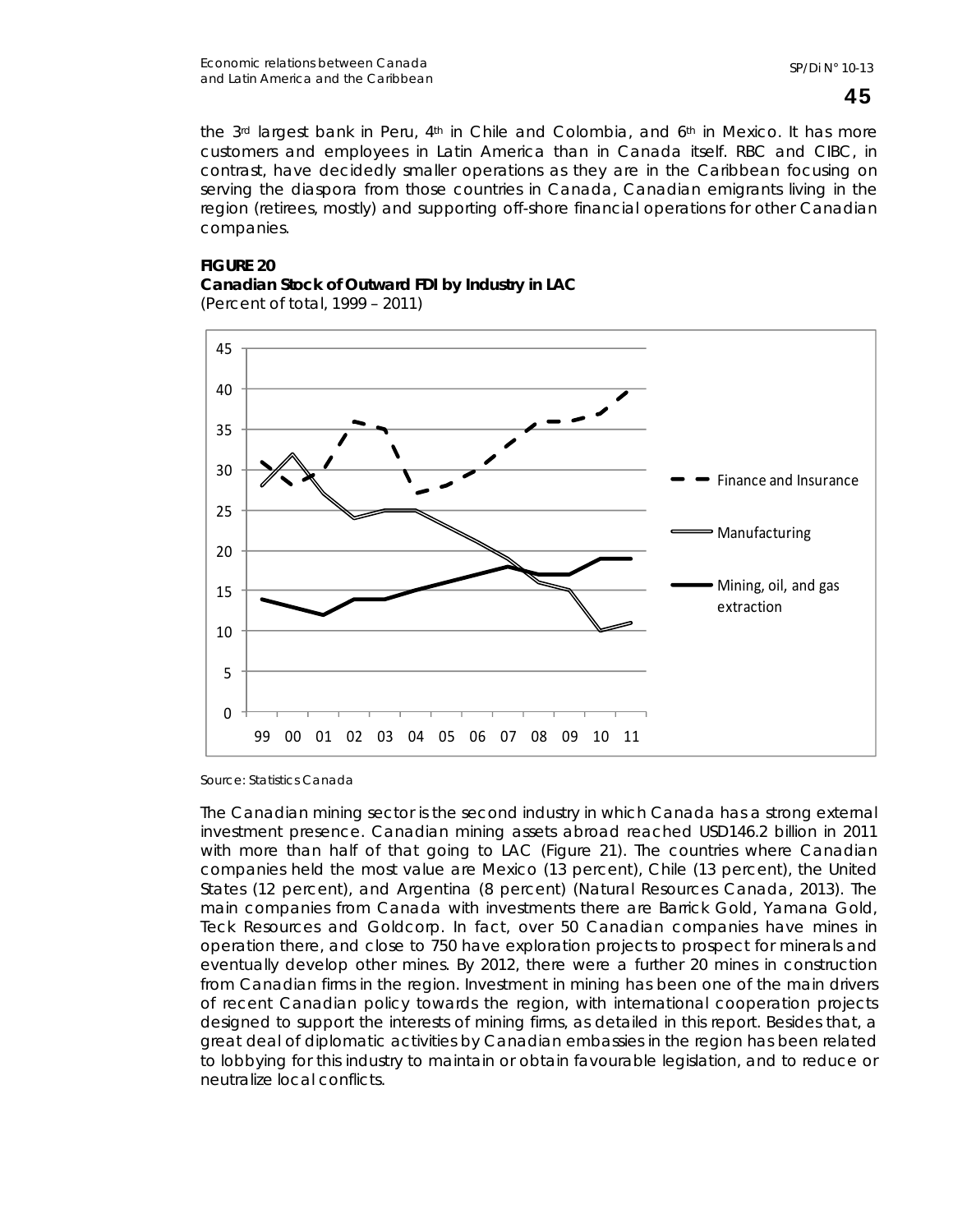#### **FIGURE 21 Percentage of Canadian Mining Assets Abroad by Country**  (Percent, 2011)



Source: Natural Resources Canada. 2013

Given the rapidly increasing weight of banking, investment in privatized public utilities and mining in Canadian FDI to LAC, the Canadian government has deployed a strong system to protect the interests and profit rates of these industries there through mechanisms that will insure the continuation of the current set of regulations that benefit them. The chosen path has been a series of already ten Foreign Investment Protection Agreements (FIPAs), which employ similar clauses to those contained in the investment chapters of the bilateral FTAs that Canada has with six other countries in the region (see Table 9).

# **TABLE 9**

# **Foreign Investment Protection Agreements between Canada and LAC countries**  (Dates)

| Country             | Date of signing   | Entry into force  |
|---------------------|-------------------|-------------------|
| Argentina           | 05 November 1991  | 29 April 1993     |
| Barbados            | 29 May 1996       | 17 January 1997   |
| Costa Rica          | 18 March 1998     | 29 September 1999 |
| Ecuador             | 29 April 1996     | 06 June 1997      |
| El Salvador         | 06 June 1999      | n/a               |
| Panama              | 12 September 1996 | 13 February 1998  |
| Peru                | 14 November 2006  | 29 June 2007      |
| Trinidad and Tobago | 11 September 1995 | 08 July 1996      |
| Uruguay             | 29 October 1997   | 02 June 1999      |
| Venezuela           | 01 July 1996      | 28 January 1998   |

Source: Organization of American States. 2013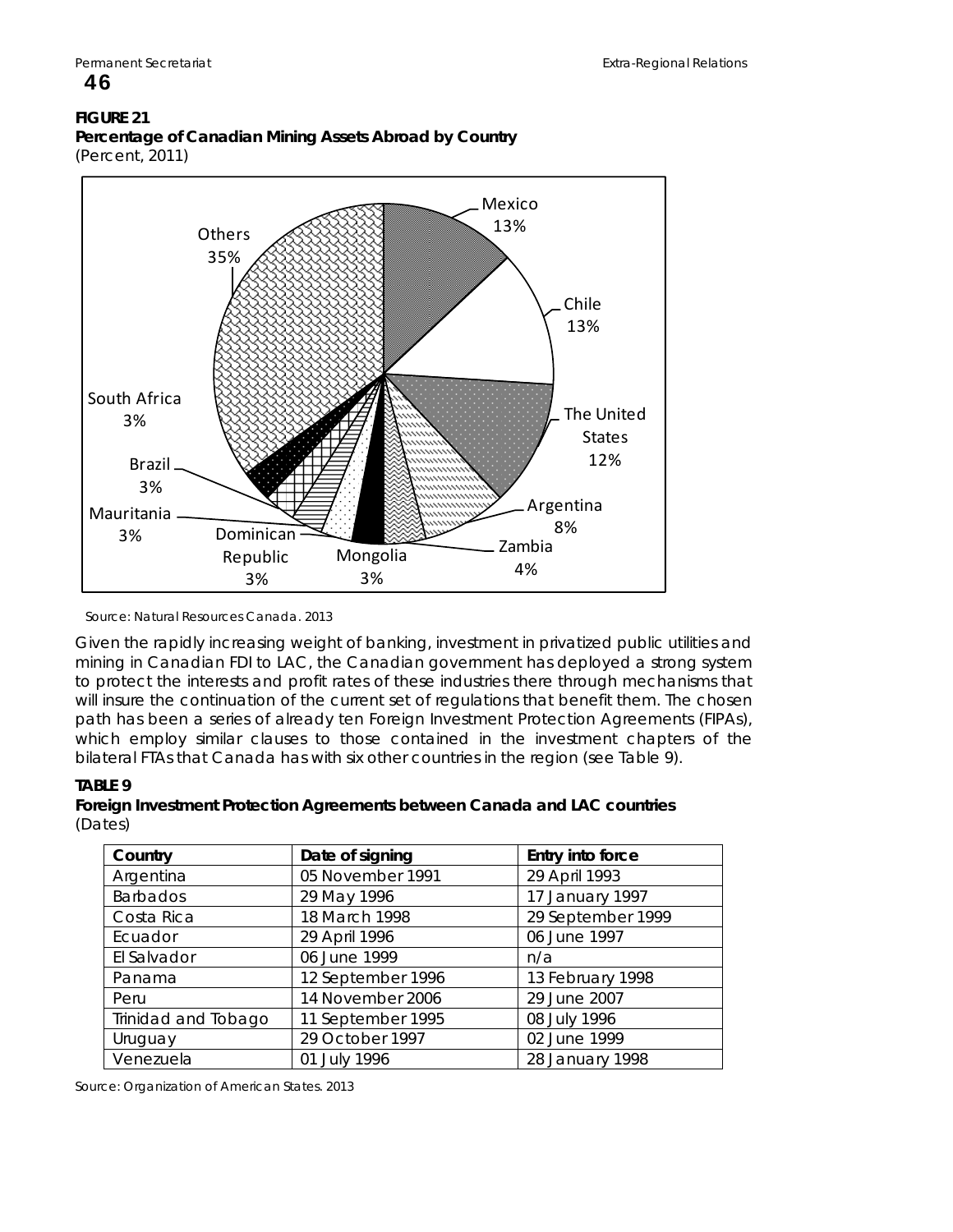# **IV. CANADA'S AID TO LATIN AMERICA AND THE CARIBBEAN**

Canada has a long history of cooperation with LAC. Cooperation has occurred among government actors at the federal and provincial level, CSOs, state and privately owned companies, academic institutions, and the immigrants of various LAC countries. More than 500 academic agreements link Canada to the Americas.

In 2007, Canada refocused its engagement with the Americas and declared three goals:

- increasing economic opportunity,
- strengthening security and institutions,
- and fostering lasting relationships.

As detailed in the previous section, Canada has concluded FTAs with seven countries in the region and bilateral trade between Canada and LA has increased 32 percent since 2007. Canada has also invested in security and governance by mentoring thousands of police, military, and justice officials. Governance has been improved by investing in increased democratic representation in Haiti and initiatives to augment government revenue in Bolivia.

In terms of aid priorities in that region, Canada is focused on helping vulnerable populations - namely, children, youth, and women, increasing food security - and growing the capacity to effectively govern natural resource development. Aid to the region has grown over the past few years (Figure 22). Canadian aid to LAC has increased both in terms of the percentage and amount the region receives. In 2012, Latin America and the Caribbean received CAD986 million or 17.3 percent of the total ODA compared to just CAD534 million or 11.7 percent of ODA in 2006.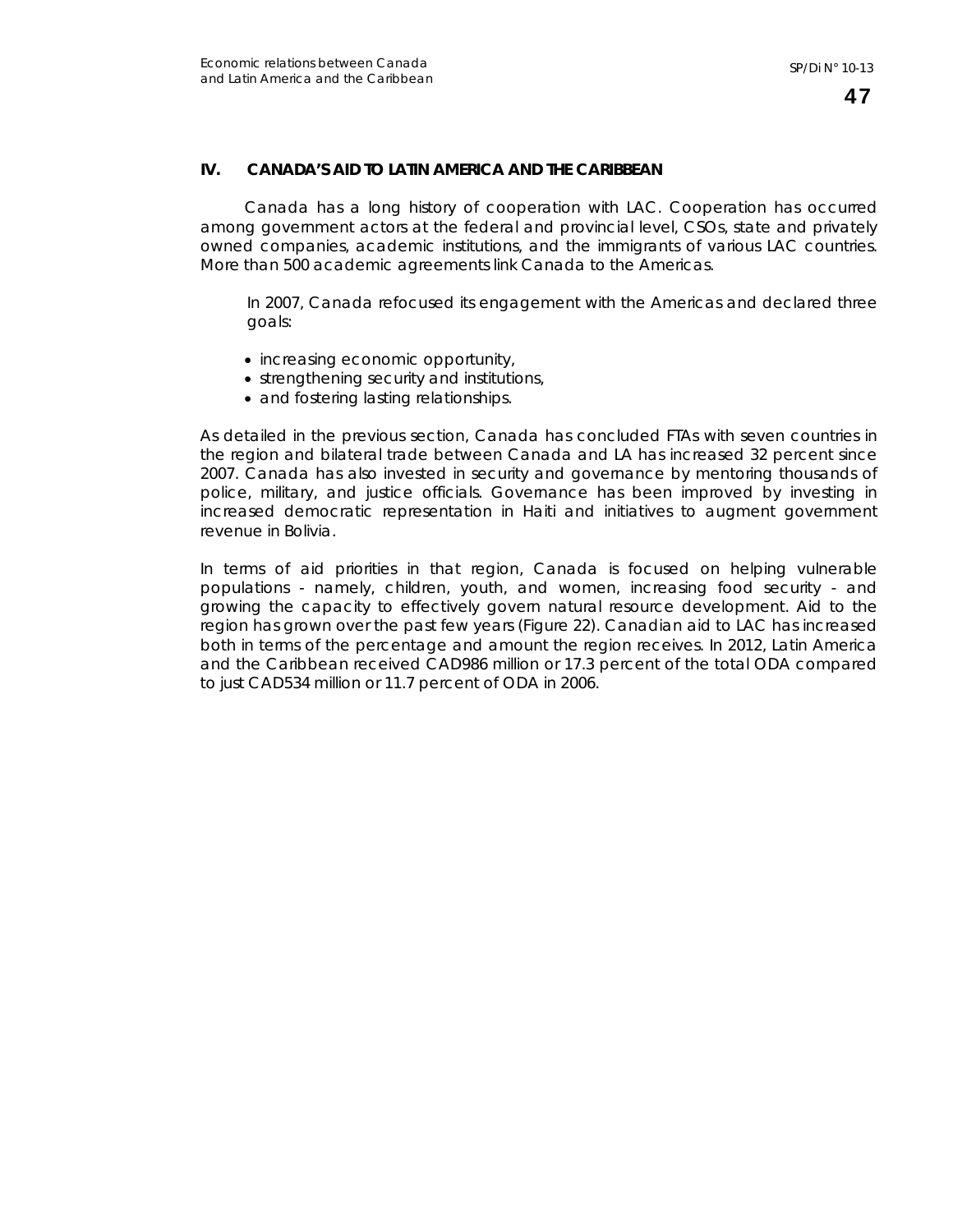# **FIGURE 22 Canadian Aid Allocations by Region**





Source: CIDP. 2013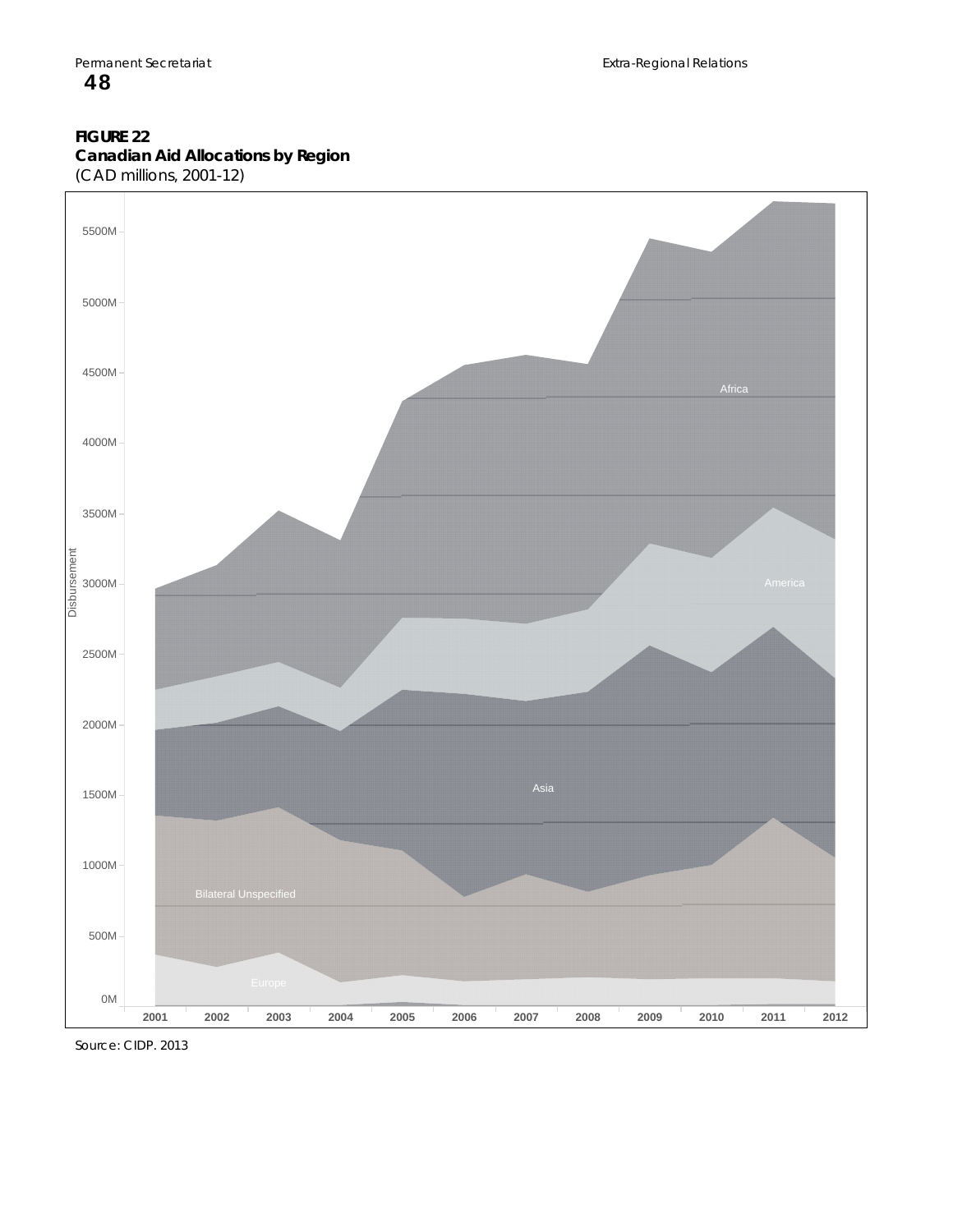Figure 23 shows growth in Canadian aid to LAC. The region has seen steady increases since 2004.



# **FIGURE 23 Growth in Canadian Aid to LAC**

Source: CIDP. 2013

The bulk of Canadian aid is provided on the regional level, followed by allocations to subregions, namely the Caribbean and South America (Figure 24; Figure 25)

# **FIGURE 24**

# **Canadian Aid by Sub-region in LAC**

(Percent, 2001-12)

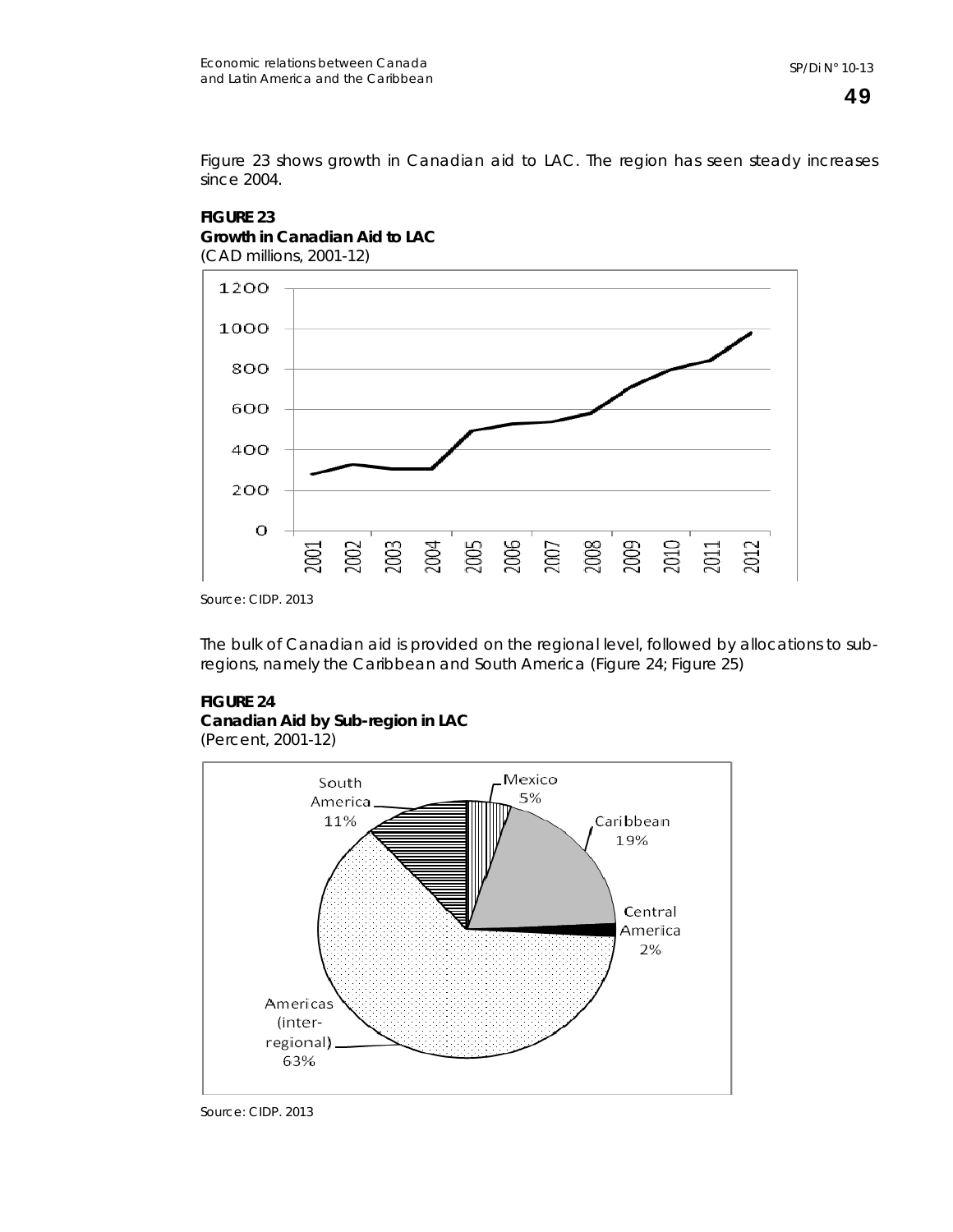#### **FIGURE 25 Canadian Aid by Sub-region in LAC**  (CAD, 2001-12)



Source: CIDP. 2013

Separating out Canada's allocations to focus countries within the region shows that they receive the bulk of Canadian aid (Figure 26).

#### **FIGURE 26**



(CAD millions, 2001-12)



Source: (CIDP, 2013). 2013.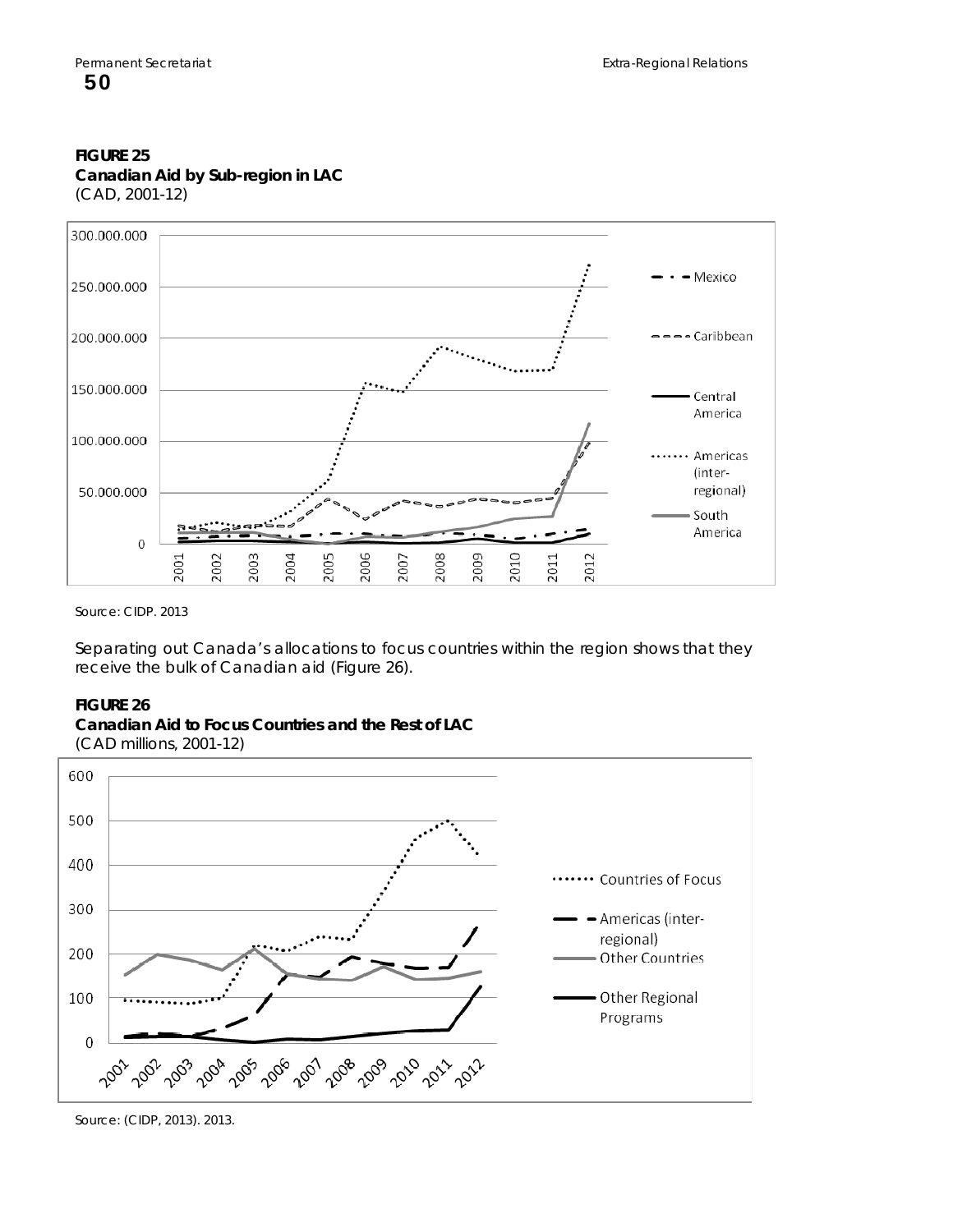Canada's focus countries in Latin America include Bolivia, Colombia, Haiti, Honduras, Peru, and the Caribbean. Haiti is the largest receiver of Canadian aid for the region (Figure 27; Box 5). Figure 28 provides an overview of aid to all countries in the region.

# **FIGURE 27 Canadian Aid to Focus Countries in LAC**  (CAD millions, 2001-12)

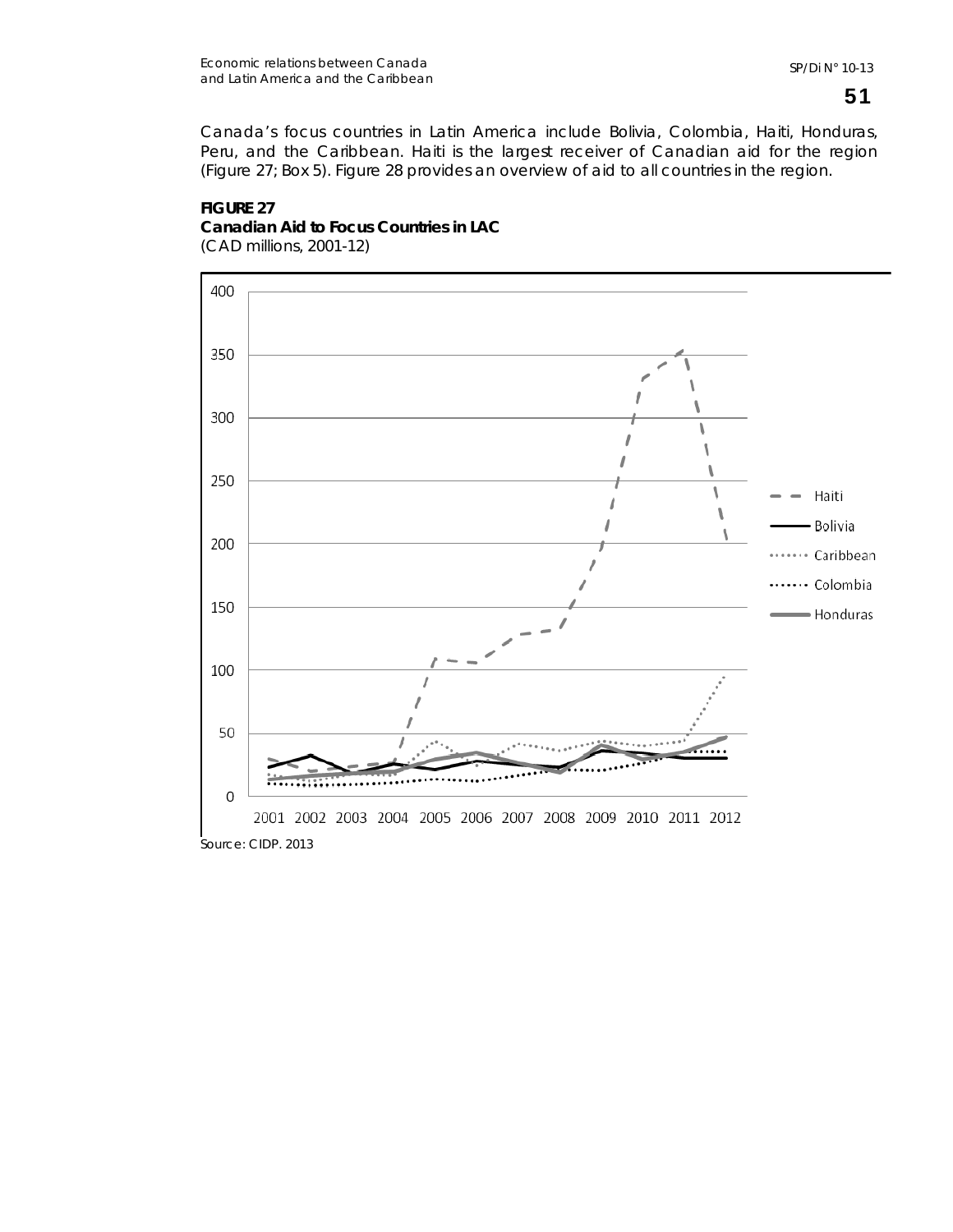## **BOX 5 Canadian Aid to Haiti**

Haiti is the largest recipient of Canadian aid in LAC. Canada's support for Haiti began to rise substantially when it was made a focus-country in 2005. Canada focussed its efforts on improving security and institutions in Haiti. The 2007 policy outlined contributions to rule of law, economic opportunity, and long-term development in Haiti (DFAIT, 2013). Between 2006 and 2012, Canada committed more than CAD1 billion to Haiti in areas including security and rule of law, economic development, children and youth, governance and responses to humanitarian crises (DFAIT, 2013). The spike in aid to Haiti in FY 2010-11 reflects support following the earthquake in 2010 under which Canada committed CAD400 million for reconstruction efforts.

Canada takes a whole-of-government approach to the provision of aid in Haiti. CIDA, DFAIT, the RCMP, CIC, DND and other departments are involved (Canada, 2013b). CIDA provides support for development and humanitarian efforts. The RCMP contributes by providing advice to the Haitian National Police, while Correctional Service of Canada collaborates with the international community and Haitians on reform of the justice system. CIC provides immigration services, while DND supports security and stability by contributing to strengthening democracy and human rights.

However, in 2013, the Minister of International Cooperation called for a funding review of aid to Haiti following his visit to the country in late 2012. He suggested that progress towards becoming self-sustaining has been limited in Haiti. As such, no new allocations will be made to the region pending the review.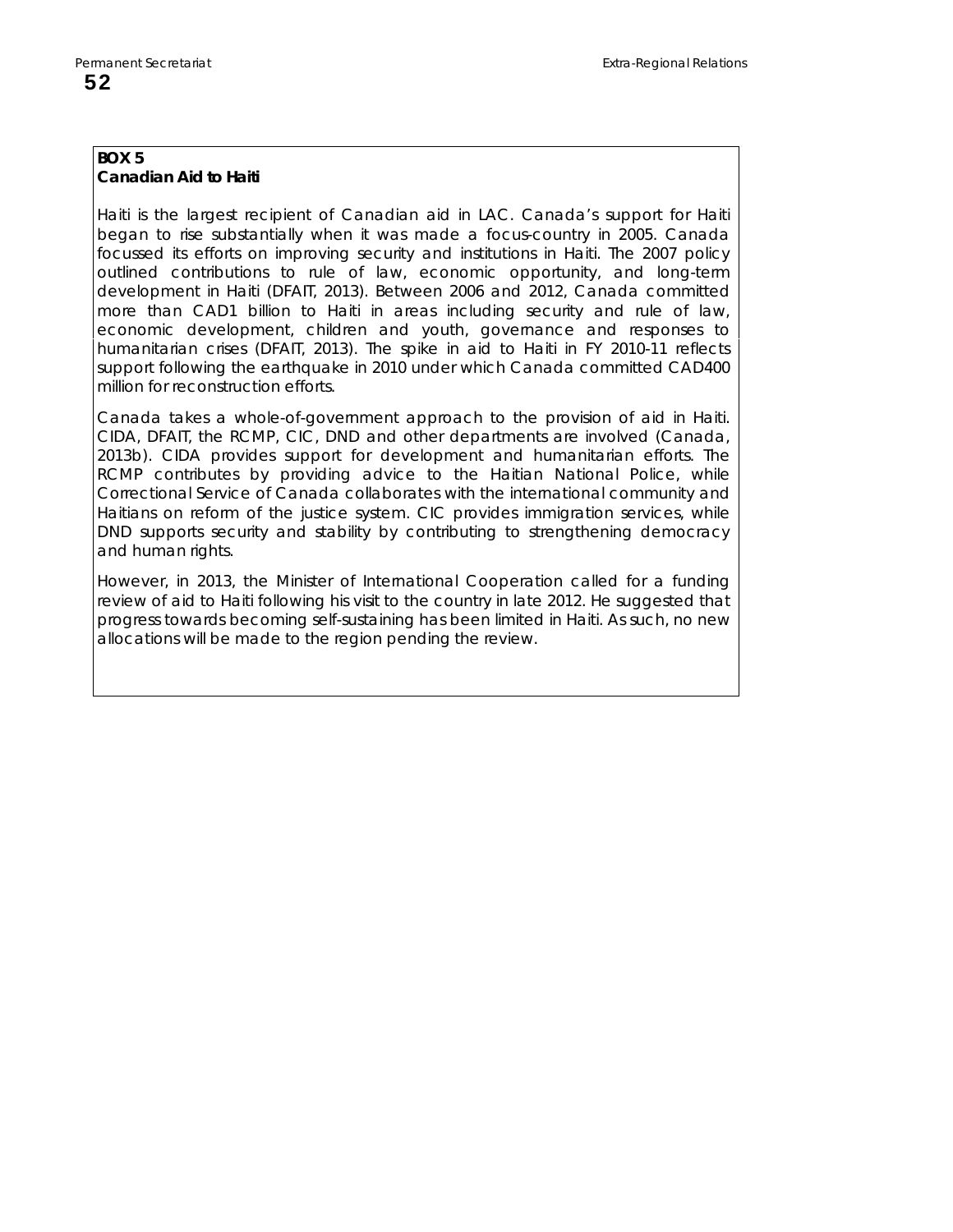#### **FIGURE 28 Canadian Aid to Countries in Latin America and the Caribbean**  (CAD millions)



Source: CIDP. 2013

At the project level much of Canada's funding is channelled through multilateral organizations (as reflected by the significant proportion of aid allocated at the regional level). The Inter-American Development Bank, Caribbean Development Bank, PAHO, and OAS are Canada's main multilateral partners in the region. Canada's also partners with regional and national governments, and various NGOs and charities. CIDA's primary civil society partners for delivering aid in Latin America are the Canadian Red Cross (CAD59 Million), Oxfam Quebec (CAD9 million), CARE Canada (CAD8 million), World Vision Canada (CAD7.5 million), Save the Children Canada (CAD7.2 million), and CUSO-VSO (CAD6.4 Million) (Blouin, Giral, & Bhushan, 2013). This report provides a list of multilateral organizations (Annex 1) and CSOs (Annex 2) working in the region funded by CIDA. Annex 3 includes a list of CSOs that are members of CCIC and work in the region but are not funded by CIDA.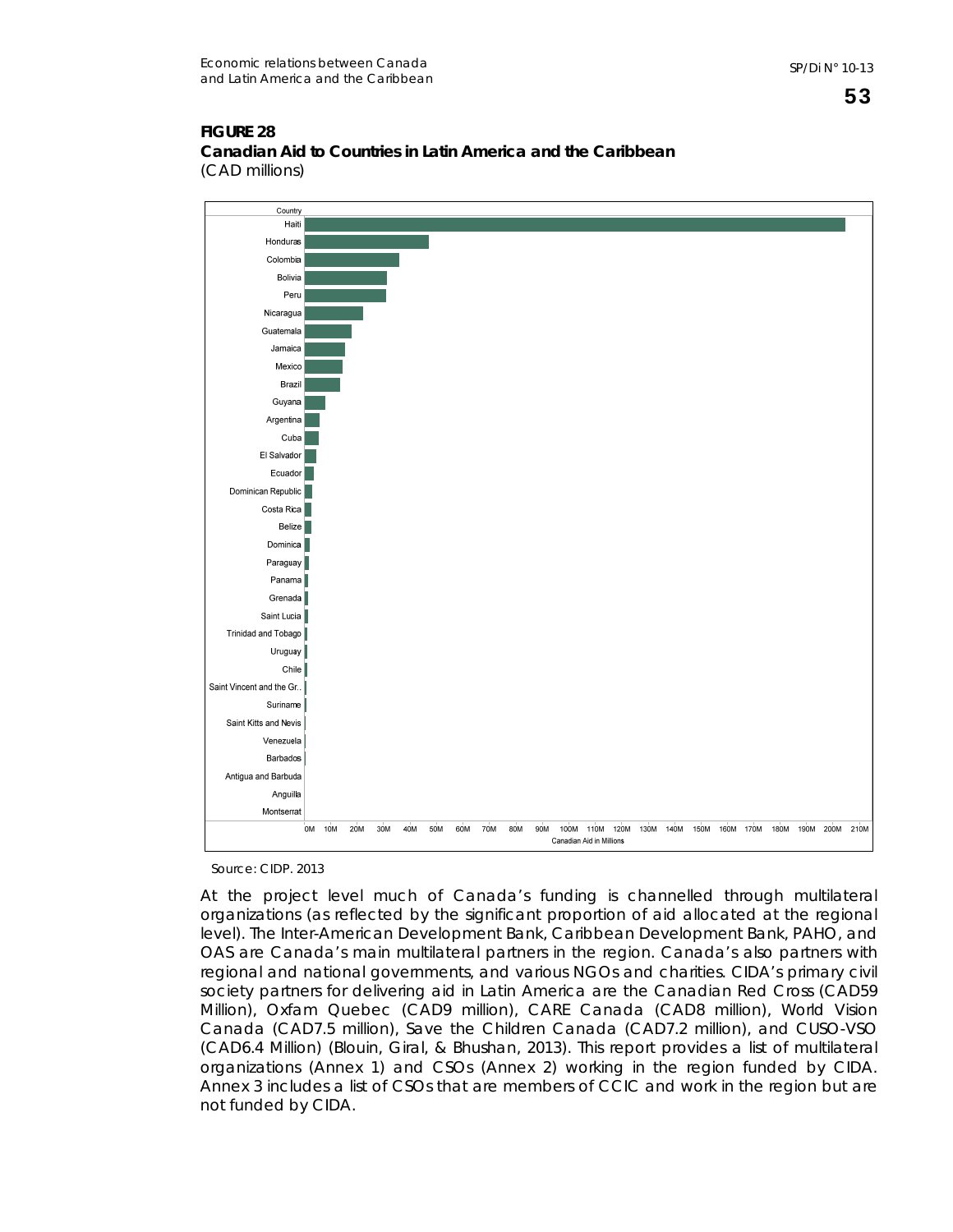# 54

## **1. Canada's bilateral cooperation with focus countries in latin america and the caribbean**

Canada selected five countries/regions of focus in the Americas. Canadian programs in these areas and within the Inter-American program are examined below.

## **Bolivia**

Bolivia<sup>[20](#page-57-0)</sup> is the poorest country in South America with a lack of infrastructure and healthcare being two of the main challenges to its development. However, poverty is declining in large part due to a well performing oil, gas, and minerals sector. Canada's main focus in Bolivia is to improve outcomes for youth and other vulnerable groups, strengthen democratic organizations, and manage environmental challenges. Canada's aid is closely aligned with Bolivia's national development plan to help create an equitable, just, and economically vigorous society.

In 2012, Canada spent CAD31.17 million in Bolivia, which compares to 31.0 million in 2011, 34.6 million in 2010, and 36.3 million in 2009.

Canada helped Bolivia achieve the following results in improving outcomes for children: reduced deaths from severe malnutrition by 53 percent in children under age 5 (from 749 in 2008 to 350 in 2010); increased the number of children receiving micronutrient supplements by 33 percent from 145,000 in 2009 to 192,000 in 2010; increased Bolivian capacity to produce key micronutrients domestically. In addition to that, Canadian aid is helping over 10,000 children gain access to fresh water; increase the percent of children receiving iron supplements from 52 percent to 91 percent; and increase coverage of the pentavalent vaccine to 96 percent.

Canada also assists in the area of economic development. Canada implemented the Bolivian Hydrocarbon Regulatory Assistance program which led to the creation of a new law governing the energy sector which makes investment easier and has helped in the collection of USD2.3 billion in taxes from the sector since 2005. This money has been used to fund a variety of social programs. Canada also helped women gain access to higher education and technical training.

# **Colombia**

 $\overline{a}$ 

A decades-long conflict fuelled by the illicit drug trade actively hinders Colombia's development and impedes any attempt to reduce poverty and inequality.[21](#page-57-1) Ongoing conflict and violence prevents the expansion of social programs into some areas of the country. Resulting from the conflict, Colombia has the world's second largest population, almost 4 million, of internally displaced people. That said, in the areas under government control, Colombia has solid institutions, a functioning democracy, diversified economy, progressive laws, and an abundance of natural resources.

Despite economic growth, inequality continues with 7.4 million individuals living on less than USD1.25 a day. Children and youth, which represent 57 percent of the poor and 42 percent of the population, are particularly vulnerable to inequality, poverty, and conflict. Almost two million children, most of them in rural areas, fall outside the education system. To help address these problems Canada gave CAD36 million in 2012. This compares to CAD35.8 million in 2011, CAD26.4 million in 2010, and CAD21.2 million in 2009.

<span id="page-57-0"></span><sup>20</sup> Information on CIDA's work in Bolivia is available at CIDA (2013a).

<span id="page-57-1"></span><sup>21</sup> Information on CIDA's work in Colombia is available at CIDA (2013b).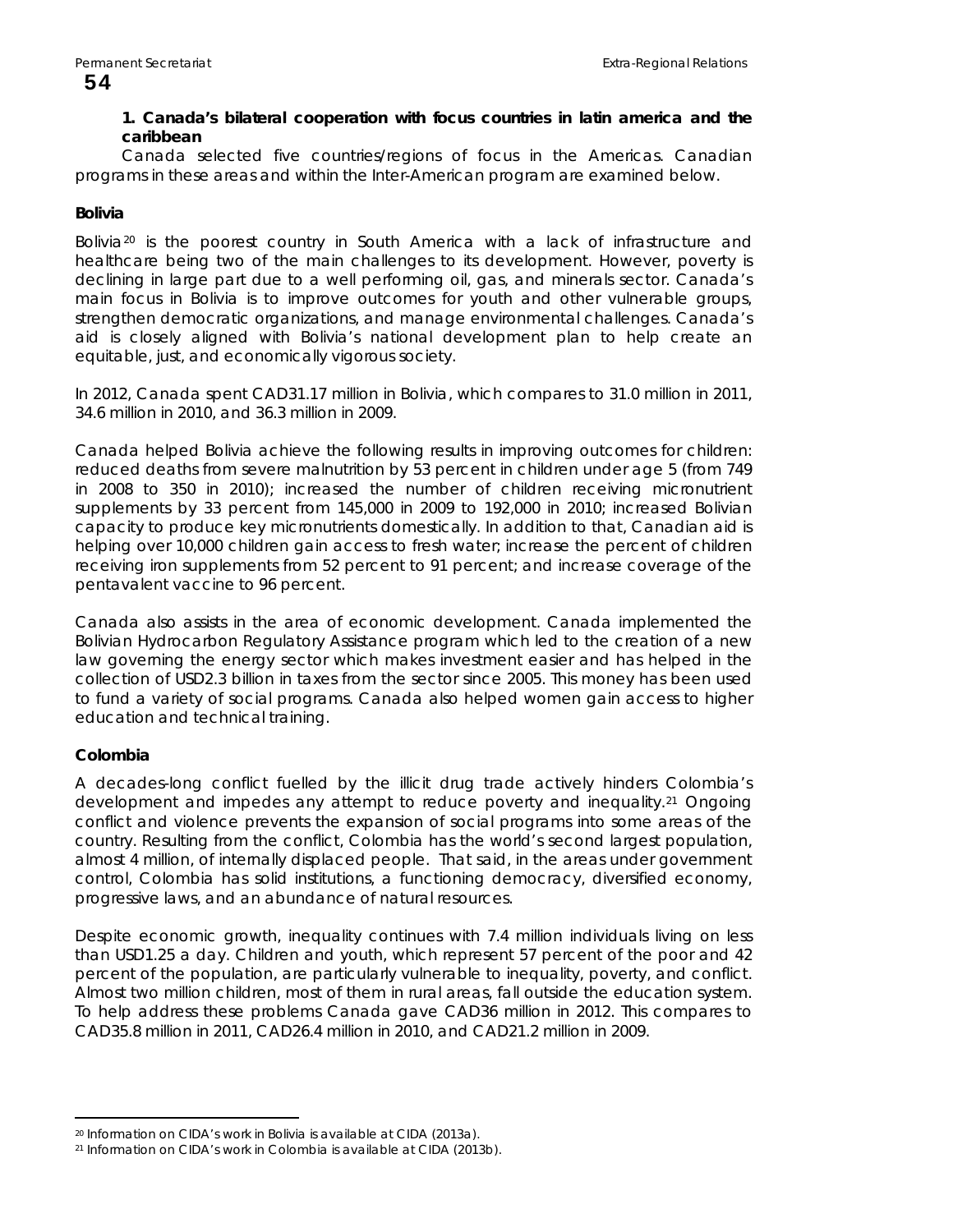CIDA's goal is to break the cycle of violence ensnaring children and youth, and to drive the Colombian economy towards legal activities. CIDA supports the government of Colombia in its development plan.

Anticipated results include increasing education in conflict resolution skills for children and youth in rural areas, developing programs and policies for internally displaced children and youth, and increasing access to early childhood education. Furthermore, CIDA is trying to implement community-level sustainable development projects involving extractive companies, regional and national governments, and NGO's. They are also trying to teach the skills necessary to develop and implement lawful sustainable economic development projects as an alternative to cocoa production.

Key accomplishments in 2012 include: training army and law enforcement personnel on humanitarian law; helping nearly 3,000 people gain access to alternative education; training over 1,750 teachers on new teaching practices; providing training on how to increase children's rights and decrease sexual abuse; and providing training to over 500 youth on legal income generating activity.

In 2011, accomplishments included: providing 2,250 children with permanent access to a balanced, nutritional diet; training nearly 1,000 teachers in flexible education methods designed to reach vulnerable and displaced children; and providing educational and health access in 10 communities.

## **Haiti**

 $\overline{a}$ 

Haiti [22](#page-58-0) is the poorest country in the Americas and the second largest recipient of Canada's aid (Ethiopia is the first). The 2010 earthquake and the subsequent cholera epidemic have been disastrous to Haiti's development efforts. The earthquake killed 230,000 people and displaced 1.3 million as well as destroying infrastructure and disrupting basic services and economic activity.

Three years after the earthquake the need remains enormous. Canada has been a major donor in the past and will continue to play a major role in the future, notwithstanding the current review of aid to Haiti. CIDA works closely with the government of Haiti and other donors to ensure that its aid is aligned with Haiti's priorities and harmonized with other donors. Between 2006 and 2012 Canada committed more than CAD1 billion dollars towards Haiti. In 2012 Canada committed CAD204 million compared to CAD353 million, CAD330 million, and CAD197 million in 2011, 2010, and 2009 respectively. Canadian focus in Haiti is on children and youth, maternal and newborn health, economic growth, food security, governance, and humanitarian assistance.

CIDA anticipates the following results: more women and children with access to free healthcare; more schools rebuilt and more children with access to school; increased sustainable economic activities with emphasis on women in target communities; and more Haitians with access to microcredit.

In maternal and child health, achievements in 2012 included: assisting 35,000 children (50 percent girls) to attend school; providing school kits to another 35,000 children; increased access to free obstetric care for approximately 330,000 women; and, working through the UN, curing 60 percent of Haiti's tuberculosis cases. In food security Canada helped local farmers increase yields by about 25 percent and provided training, tools, seeds and

<span id="page-58-0"></span><sup>22</sup>Information on CIDA's work in Haiti is Available at CIDA, (2013c)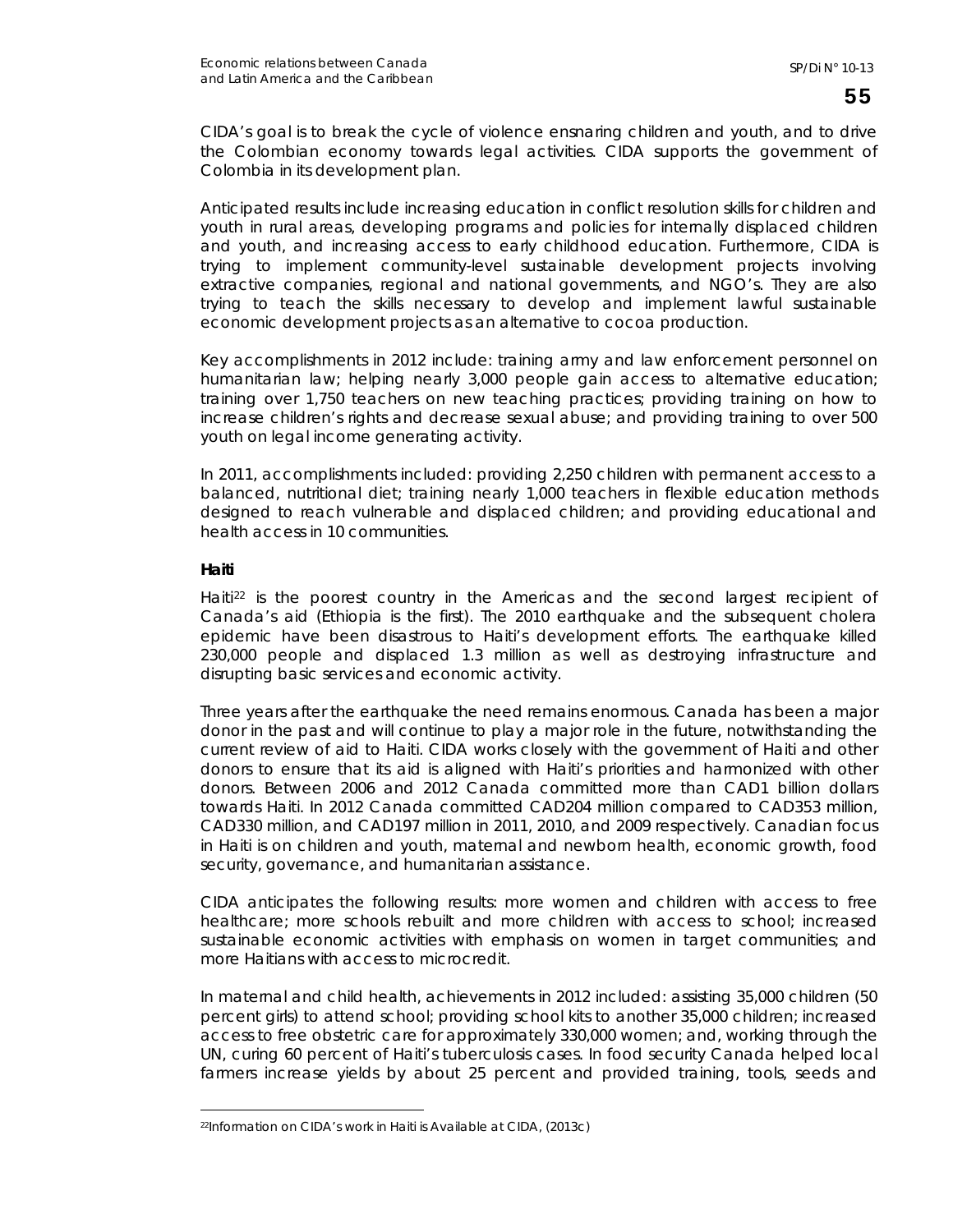livestock to nearly 14,000 families. In terms of governance and economic growth, Canada assisted with registering 200,000 adults into the civil registry which now includes 90 percent of adults in Haiti; and improving financial services for over 400,000 Haitians. On the humanitarian front, Canada provided over 800,000 people with primary medical care and improved conditions in camps while helping people move into better living situations.

Canada works with the UN, the Haiti reconstruction fund and various other agencies to accomplish its goals.

#### **Honduras**

Honduras[23](#page-59-0) remains one of the poorest countries in Latin America; poverty is concentrated among the rural population. Eighteen percent of the population lives on less than USD1.25 a day. A young and growing population along with decreasing remittances and falling exports has made it difficult for the government to deliver social services.

Food security and organised crime are major concerns for the Honduran government. Honduras is a net importer of food and rising food prices have negatively impacted the poverty rate.

CIDA aligns its aid with the Honduran government's national development strategy. In 2012, Canada gave CAD47.3 million compared to CAD35.5, 30.21, and 41.4million in 2011, 2010, and 2009 respectively.

Canada's expertise has been sought by the Honduran government to address specific needs in health, education, and agriculture. CIDA is working in a consultative manner with the government and with local and Canadian partners on its aid program in Honduras.

Key anticipated results include: reducing malnutrition, reducing preventable illness, improving the quality of high value and traditional crops, developing gender neutral and climate sensitive natural resource management plans to increase food security, and increasing access to nutritious food.

Key accomplishments in 2011included: training over 4,000 health volunteers, improving sanitary conditions, helping women and children gain access to healthcare, helping build water systems to deliver clean water to 12,000 people, increasing agricultural productivity, and providing meals to nearly 150,000 children.

#### **Peru**

 $\overline{a}$ 

Peru<sup>[24](#page-59-1)</sup> has benefitted from high energy and mineral prices and has one of the best performing economies in Latin America. Eight percent of Peru's population, or 2.2 million people, live below USD1.25 a day. Targeting the rural population for social programs and improving education are the biggest challenges facing the Peruvian government.

Canada aligns its aid with Peru's development plan. In 2012, Canada gave CAD31 million, compared to CAD26 million in 2011 and 2010 and CAD16 million in 2009.

Some key anticipated results are: increasing the quality of education, better incorporating SMEs into the economy, improving the management and resolution of

<span id="page-59-0"></span><sup>23</sup>Information on CIDA's work in Honduras is available at CIDA (2013d).

<span id="page-59-1"></span><sup>24</sup> Information on CIDA's work in Peru is available at CIDA (2013f).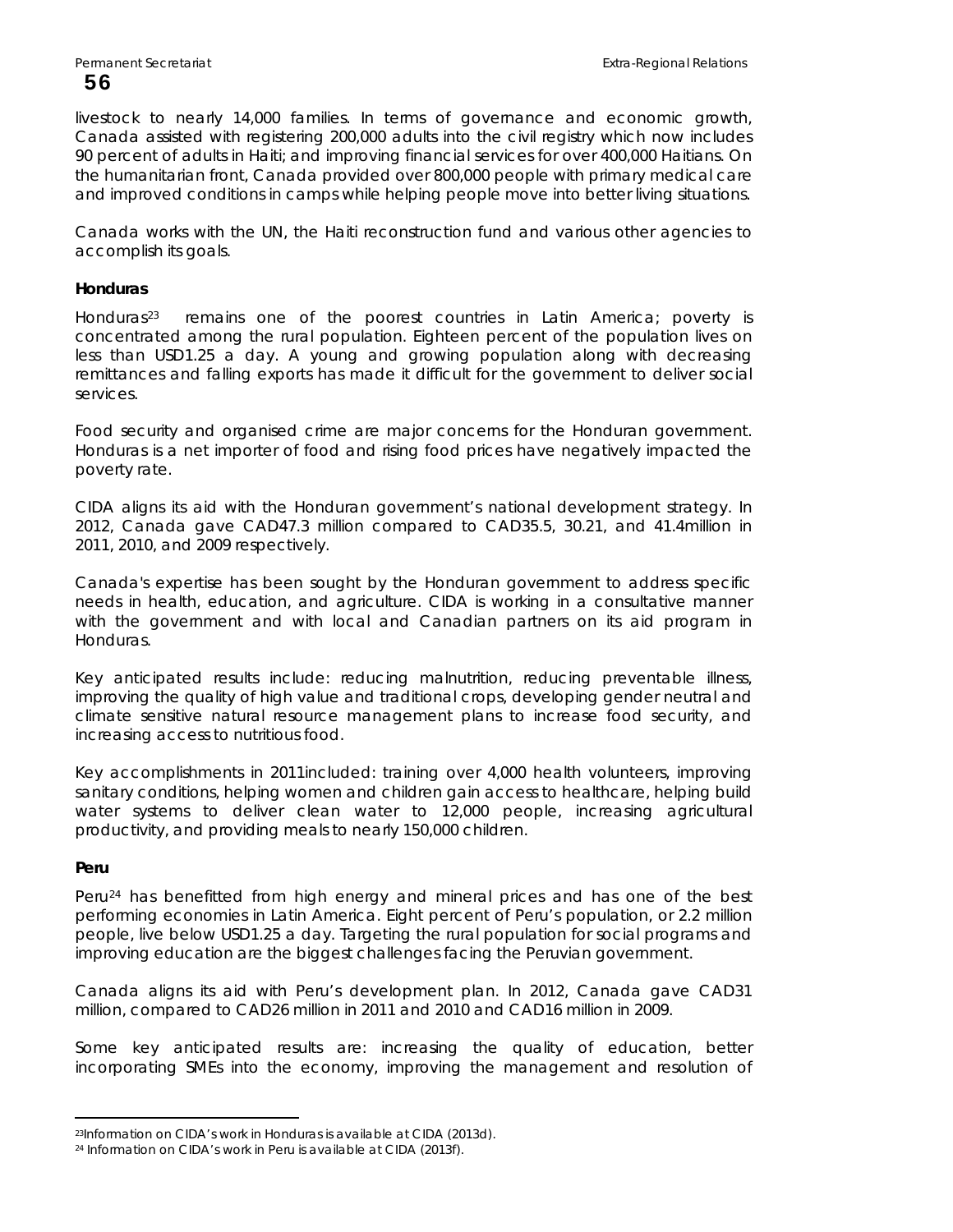conflicts in areas affected by extractive industries, and implementing community-level sustainable development projects with extractive companies, government, and NGOs.

In 2012, key results included: supporting a 16 percent decrease in chronic childhood malnutrition, providing 1800 teachers with mentors, translating 41 textbooks into the mother tongue of indigenous peoples, increasing safety for miners, and increasing the governing capacity by training local officials.

In 2011, key accomplishments included: training teachers, distributing text books, assisting the department of mines to better engage the public, supporting the ombudsman office, and helping increase the efficiency of local governments.

#### **The Caribbean**

 $\overline{a}$ 

Fourteen countries are supported by Canada's Caribbean<sup>[25](#page-60-0)</sup> program: 11 island states (Antigua and Barbuda, Bahamas, Barbados, Dominica, Grenada, Jamaica, Montserrat, Saint Kitts & Nevis, Saint Lucia, Saint Vincent & the Grenadines, Trinidad & Tobago) and 3 continental ones (Belize, Guyana, and Suriname).

These nations face a series of challenges, the region is both seismically active and in a hurricane belt leading to a propensity for natural disasters 12 times higher than the world average. On top of this, two major sources of income, remittances and tourism, have fallen in recent years leading to a debt to gross domestic product (GDP) ratio of 85 percent.

While the region has taken steps to establish the CARICOM single market, the process is not yet complete. However, when finished it should provide the region with a better basis for investment, economic growth, and development.

CIDA's long term goal in the region is to establish a prosperous, integrated Caribbean community. To achieve this, CIDA focuses on creating an environment that is more beneficial to the private sector by fostering rule of law and strengthening the capacity of the public sector to respond to citizens' needs. CIDA is also increasing the capacity of the Caribbean region to respond to natural disasters.

In 2012, Canada gave CAD98.6 million compared to CAD44.8, 40.4, and 44.5 million for 2011, 2010, and 2009 respectively.

Key results in 2012 included: helping four countries reduce their debt to GDP ratio through better financial management; providing training to deal with post disaster mental health problems; increasing first aid and midwifery skills; helping fight AIDS, tuberculosis and malaria; and helping over 40,000 students in the region through better schools and teachers.

## **2. Inter-American Regional Program**

The Inter-American Regional Program<sup>[26](#page-60-1)</sup> supports regional activities in most of the 33 countries in LAC. CIDA's Inter-American Regional Program supports donor harmonization and coordination at the regional level. Canada is the second largest donor to the OAS and the third largest-donor to PAHO. CIDA also encourages its regional partners to apply and promote the principles of aid effectiveness with their country members. Canada's

<span id="page-60-0"></span><sup>25</sup> Information on CIDA's work in the Caribbean is available at CIDA (2013g).

<span id="page-60-1"></span><sup>26</sup>Information on CIDA's Inter-America Program is available at CIDA (2013e).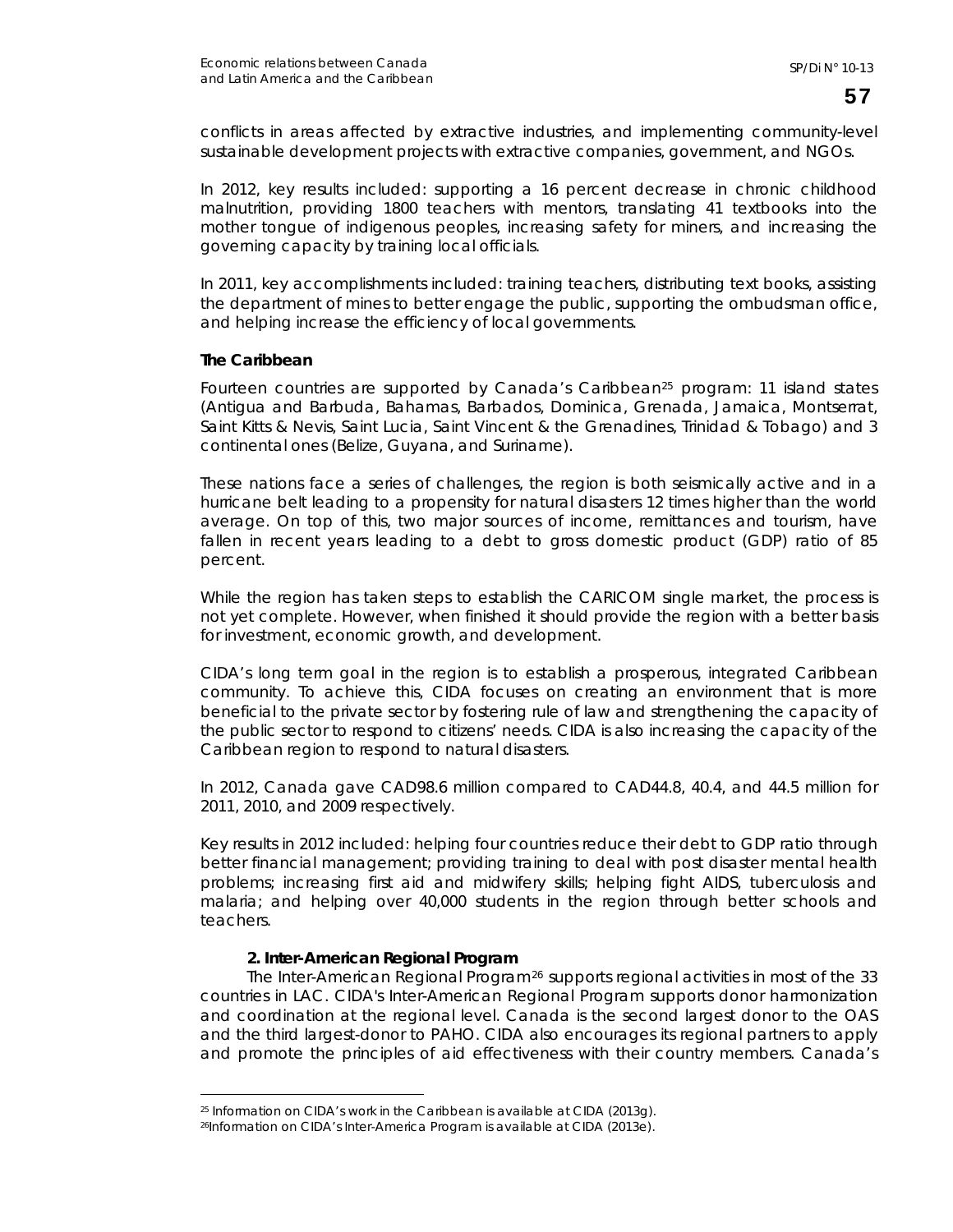thematic focus in the Inter-American Program is economic growth and the health of vulnerable groups.

CIDA tries to stimulate economic growth by helping the private sector connect to global markets by standardizing taxation policy and regulatory frameworks, and by strengthening public sector management. Expected results include increasing efficiency in customs, taxation, and administration; and increasing trade among the region and with Canada. In the area of health, Canada plans to reach over 750 communities in hard to reach areas and achieve 95 percent immunization rates benefitting over 7 million children. It also plans to help 17 countries improve their health services.

Under the Inter-American Program, there are 21 projects that are either in operation or in the process of shutting down. In total they are worth CAD163.4 million. Canadian aid is very focused on health, governance, and trade. There are four projects in health accounting for CAD58.8 million in funding. These projects are focused on getting aid to vulnerable groups such as women, children, and indigenous people. Immunization is a major focus, followed by general health and malnutrition. In governance, there are ten projects worth a total of CAD58.5 million. These projects focus on strengthening democratic representation and human rights, creating an environment in which the private sector can flourish, and making the public sector more efficient. Only one project specifically mentions trade in its title, but it is worth CAD18 million and is designed to help American States bring their products to the Canadian market. Several other projects have components aimed at either reducing barriers to trade, such as customs, or helping firms access regional and global markets. Table 10 lists the projects currently under way.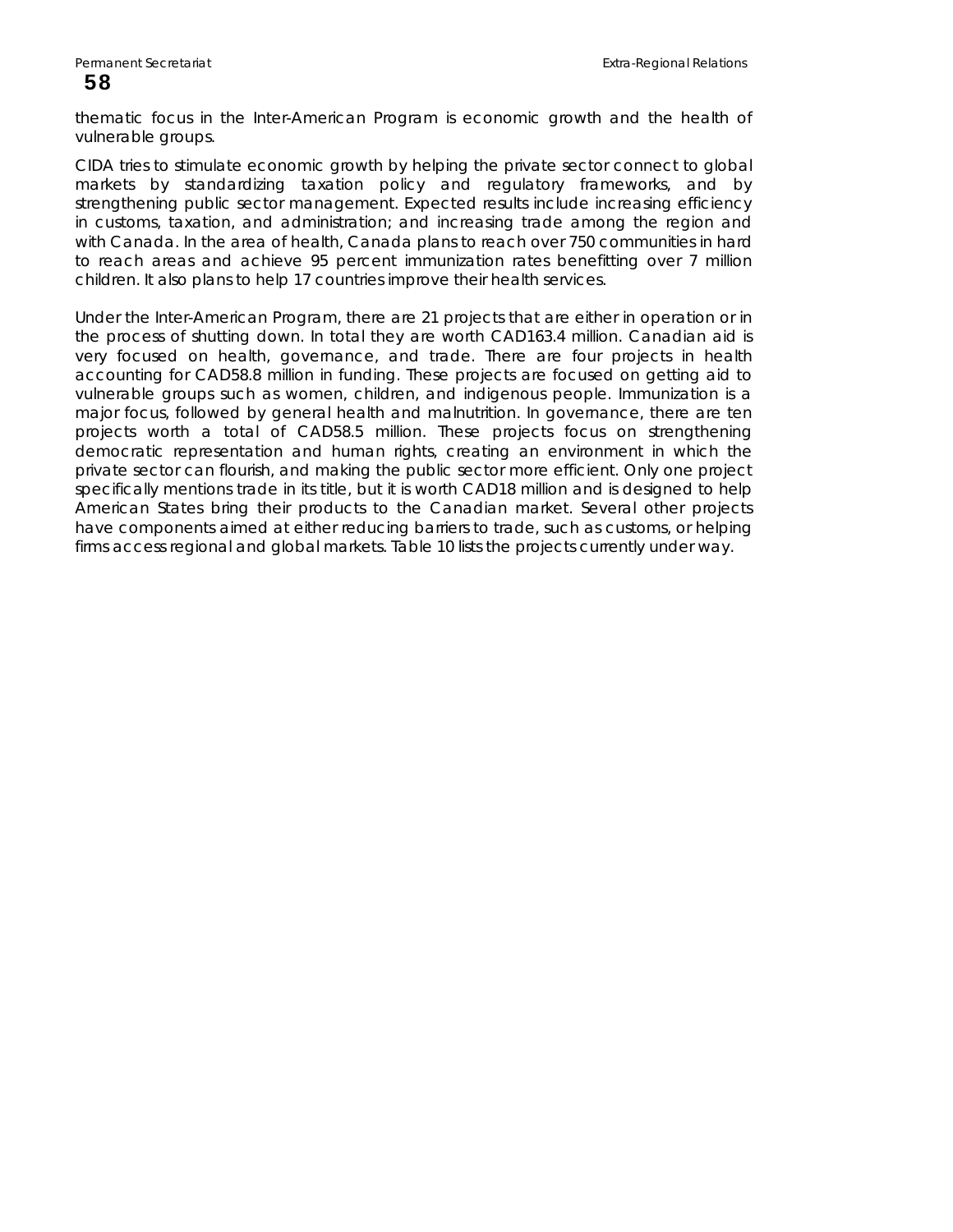# **TABLE 10**

| Project                                                            | Partner                                                         | <b>CIDA</b><br>Total<br>Contribution<br>(CAD) | Period                                                                                                                                                                                                     | Objective                                                                                                                                                                                                                                                                                                                                                                                                                                                                                                                                                |
|--------------------------------------------------------------------|-----------------------------------------------------------------|-----------------------------------------------|------------------------------------------------------------------------------------------------------------------------------------------------------------------------------------------------------------|----------------------------------------------------------------------------------------------------------------------------------------------------------------------------------------------------------------------------------------------------------------------------------------------------------------------------------------------------------------------------------------------------------------------------------------------------------------------------------------------------------------------------------------------------------|
| Canada-Americas<br><b>Business</b><br>Environment                  | International<br>Finance                                        | 11,000,000                                    | 2012-17                                                                                                                                                                                                    | • This project supports reform programs of<br>selected governments that help improve<br>the business climate through improved<br>regulatory conditions.<br>Key activities include technical assistance<br>$\bullet$<br>and designing a one stop tax service<br>center for small business.                                                                                                                                                                                                                                                                |
| Reform<br>Corporation (IFC)<br>(CANAMBER)                          |                                                                 |                                               | • Anticipated<br>results<br>include:<br>improved<br>regulatory<br>frameworks,<br>increased<br>transparency in business entry procedures,<br>and a more effective tax regime in<br>participating countries. |                                                                                                                                                                                                                                                                                                                                                                                                                                                                                                                                                          |
| Organization<br>Of<br>America<br><b>States</b><br>Cooperation Plan | Organization<br><b>of</b><br>American<br><b>States</b><br>(OAS) | 19,500,000                                    | 2012-15                                                                                                                                                                                                    | • This Program supports OAS programming in<br>electoral<br>sustainable<br>governance,<br>economic growth, and human rights policy<br>The Cooperation Plan is designed to:<br>$\bullet$<br>strengthen national electoral systems,<br>improve standardized and harmonized<br>policies and regulatory frameworks related<br>to the business environment, improve<br>regional and global market<br>access,<br>strengthen the application of human rights<br>instruments related to gender equality, and<br>improve the institutional capacity of the<br>OAS. |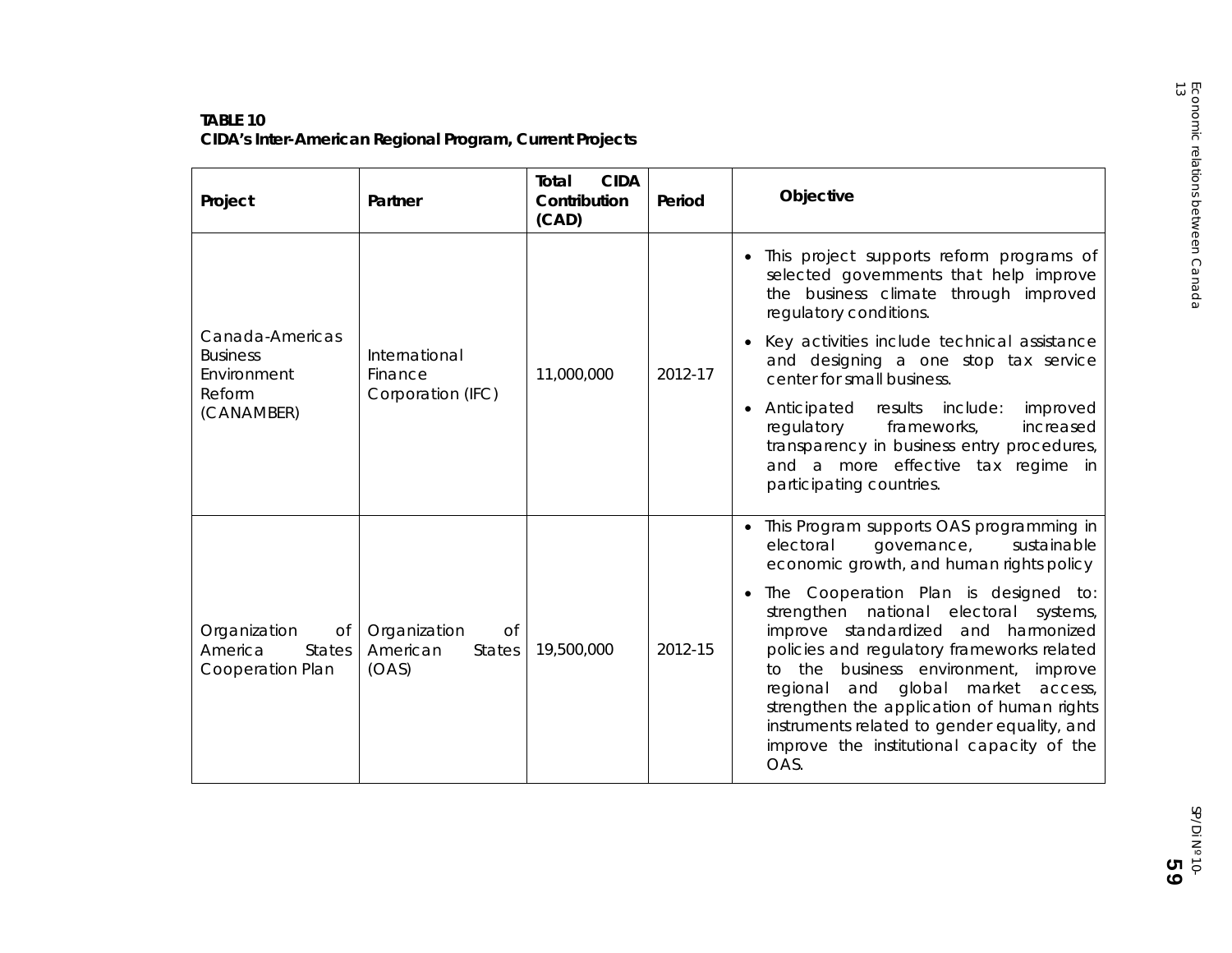| Project                                                                                                             | Partner                                                 | <b>CIDA</b><br>Total<br>Contribution<br>(CAD) | Period  | Objective                                                                                                                                                                                                                                                                                                                                                                                                                                                       |
|---------------------------------------------------------------------------------------------------------------------|---------------------------------------------------------|-----------------------------------------------|---------|-----------------------------------------------------------------------------------------------------------------------------------------------------------------------------------------------------------------------------------------------------------------------------------------------------------------------------------------------------------------------------------------------------------------------------------------------------------------|
| Sustainable Energy<br>Access for the Latin<br>American<br>and<br>Caribbean Region                                   | Latin<br>American<br>Energy<br>Organization<br>(OLADE)  | 9,550,000                                     | 2012-17 | • This project supports access to sustainable<br>energy.<br>• Expected outcomes include improved<br>planning and management of the energy<br>sector by governments and increasing use<br>CSR best practises in the energy sector.                                                                                                                                                                                                                               |
| Improved<br>Health<br>Women,<br>for<br>Children, and Other<br>Marginalised<br>Groups                                | Pan<br>American<br><b>Health Organization</b><br>(PAHO) | 18,000,000                                    | 2011-14 | • This program focuses on three components:<br>strengthening<br>health<br>service<br>delivery<br>through integration, implementing health<br>information systems through technical<br>assistance, and improving monitoring and<br>evaluation of health programs.<br>• This program focuses on 11 countries in LAC<br>where health needs are greatest.                                                                                                           |
| Support to Regional<br>Routine<br>Immunization<br>Program                                                           | PAHO                                                    | 10,500,000                                    | 2010-13 | • The program focuses on: improving the<br>quality of vaccines and syringes used in<br>national<br>immunization<br>programs,<br>supporting innovative approaches that<br>improves immunization uptake among<br>hard-to-reach<br>strengthening<br>groups,<br>laboratory capacity for the diagnosis of<br>vaccine-preventable childhood diseases,<br>and developing surveillance systems for the<br>detection and management of vaccine-<br>preventable diseases. |
| Strengthening<br>the<br>Role of Parliaments<br>Democratic<br>in.<br>Governance<br>and<br>Sustainable<br>Development | Parliamentary<br>Center                                 | 2,777,263                                     | 2010-15 | • The purpose of the program is to improve<br>the quality and relevance of inter-<br>parliamentary<br>policy<br>dialogue<br>on<br>democratic governance, gender equality,<br>and sustainable development issues in the<br>region.                                                                                                                                                                                                                               |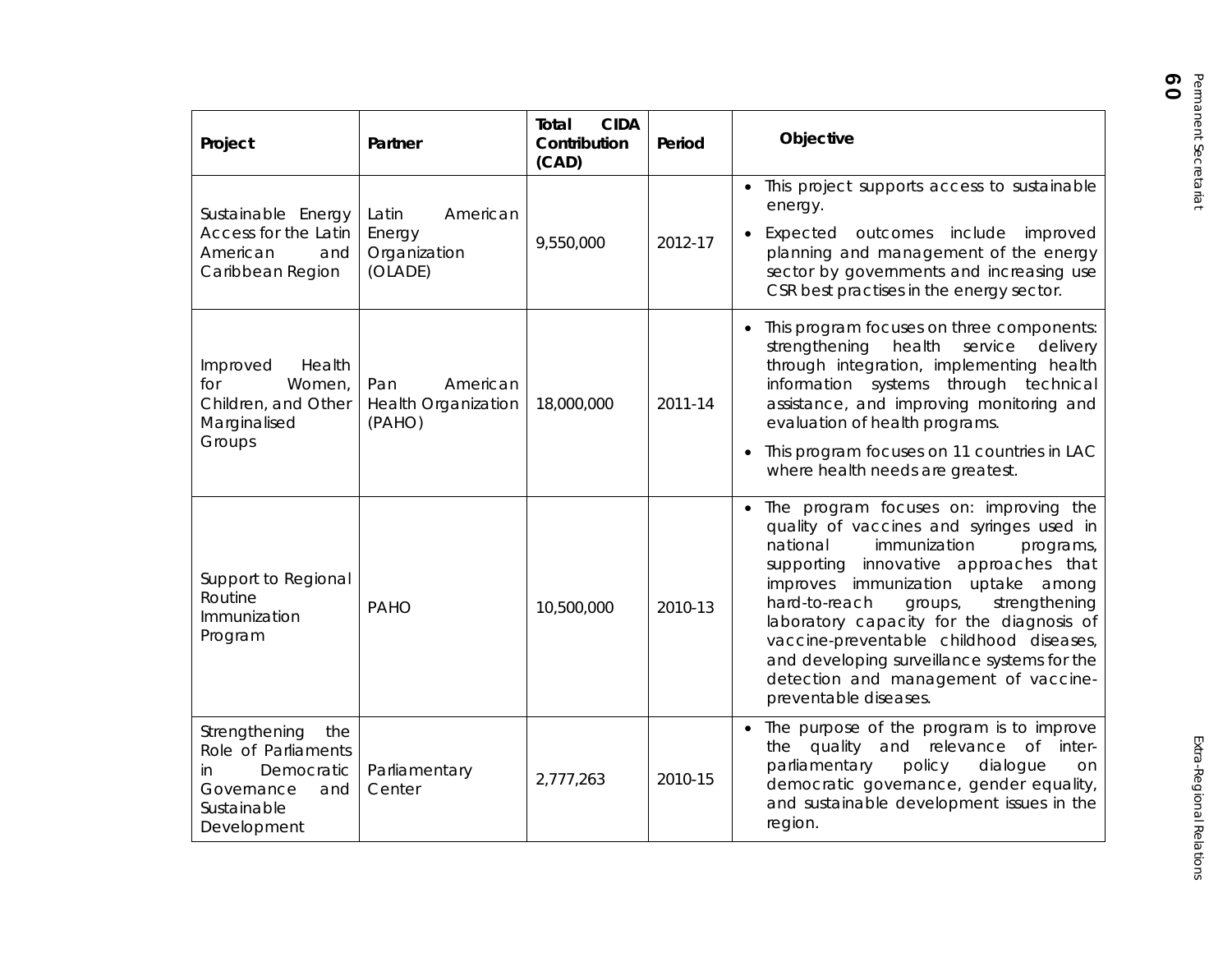| Project                                                                        | Partner                                                               | <b>CIDA</b><br>Total<br>Contribution<br>(CAD) | Period  | Objective                                                                                                                                                                                                                                                                                                                                                                                 |
|--------------------------------------------------------------------------------|-----------------------------------------------------------------------|-----------------------------------------------|---------|-------------------------------------------------------------------------------------------------------------------------------------------------------------------------------------------------------------------------------------------------------------------------------------------------------------------------------------------------------------------------------------------|
| Regional Technical<br><b>Assistance Center</b>                                 | International<br>Monetary Fund<br>(IMF)                               | 5,000,000                                     | 2009-14 | • This project provides support in order to<br>establish a regional technical assistance<br>center in Guatemala. The center aims to<br>improve governance in the area of macro-<br>economic, fiscal, and monetary policies<br>and practices, as a basis for improved<br>economic growth and poverty reduction in<br>the regions of Central America, Panama<br>and the Dominican Republic. |
| Canada Americas<br><b>Trade Related</b><br>Technical<br>Assistance<br>(CATRTA) | Conference Board<br>of Canada                                         | 18,000,000                                    | 2009-16 | • This program provides aid for trade to LAC.<br>provides<br>trade<br>related<br>It<br>technical<br>assistance to countries that either have<br>negotiated or are negotiated a FTA with<br>Canada.                                                                                                                                                                                        |
| International<br>Program for<br>Professional Labour<br>Administration          | <b>Human Resources</b><br>and Skills<br>Development<br>Canada (HRSDC) | 4,632,494                                     | 2009-13 | • This program seeks to improve capacities<br>within labour ministries in the Southern<br>hemisphere. The project provides trade<br>related technical assistance, and improves<br>labour codes, health and safety inspection<br>systems, and conflict resolution services.                                                                                                                |
| International<br>Program for<br>Professional Labour<br>Administration          | <b>HRSDC</b>                                                          | 1,326,700                                     | 2009-12 | $\bullet$ Same as above                                                                                                                                                                                                                                                                                                                                                                   |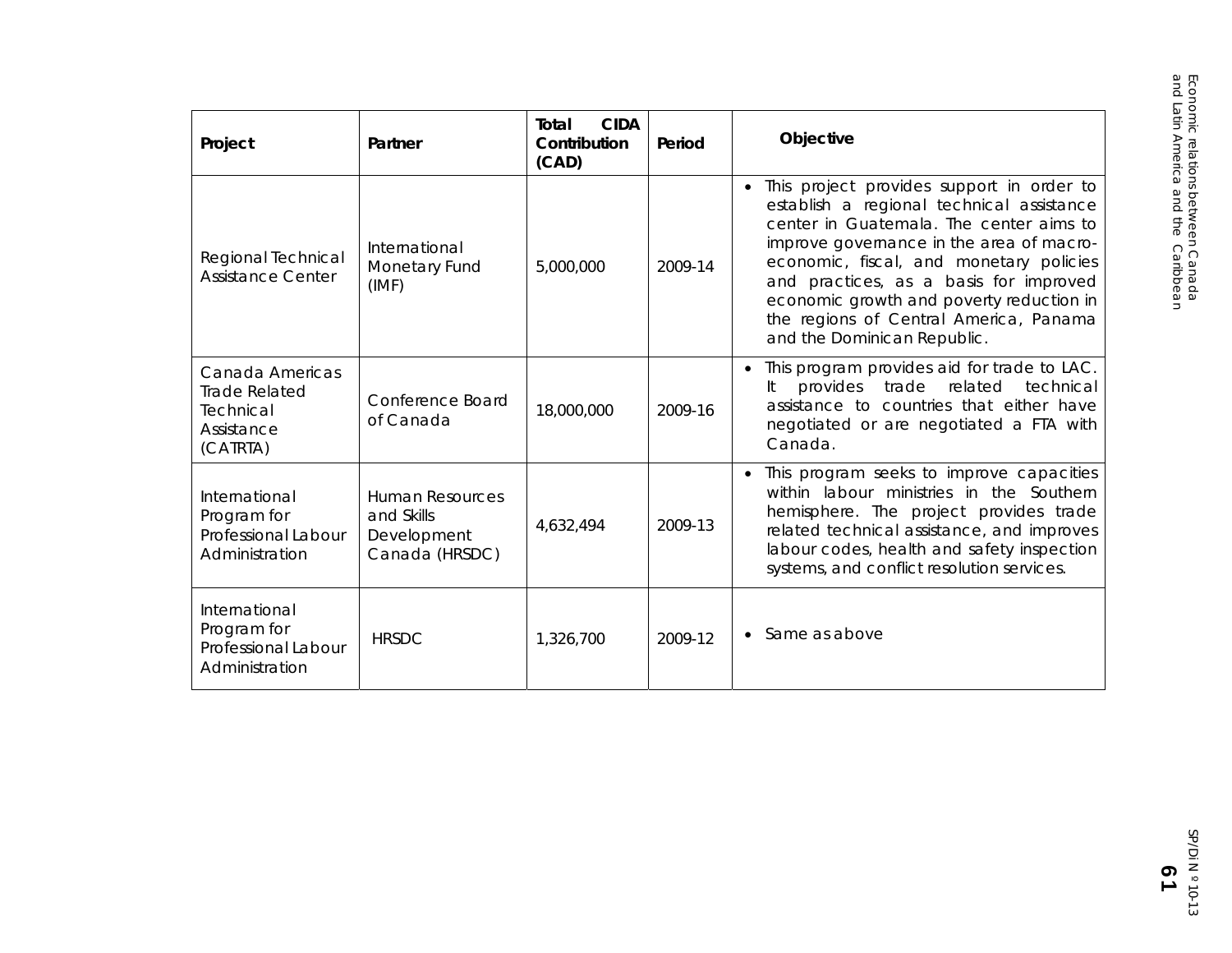| Project                                                                                               | Partner                                                    | <b>CIDA</b><br>Total<br>Contribution<br>(CAD) | Period  | Objective                                                                                                                                                                                                                                                                                                                                                                                                                                                                                                                                                                                                                                                                                                                                                                                                                                                                                           |
|-------------------------------------------------------------------------------------------------------|------------------------------------------------------------|-----------------------------------------------|---------|-----------------------------------------------------------------------------------------------------------------------------------------------------------------------------------------------------------------------------------------------------------------------------------------------------------------------------------------------------------------------------------------------------------------------------------------------------------------------------------------------------------------------------------------------------------------------------------------------------------------------------------------------------------------------------------------------------------------------------------------------------------------------------------------------------------------------------------------------------------------------------------------------------|
| Capacity<br>Strengthening of<br>the Commission<br>and Institute of<br>Human Rights in the<br>Americas | OAS                                                        | 3,200,000                                     | 2008-13 | $\bullet$ This<br>project<br>aims<br>increase<br>the<br>to<br><b>of</b><br>effectiveness<br>the<br>Inter-American<br>Commission on Human Rights (IACHR) by<br>providing support to reduce the backlog of<br>cases and by establishing mechanisms for a<br>more efficient processing of cases. It is<br>expected that a communications unit will<br>be established to disseminate information<br>on reports and decisions by the Commission<br>and to provide training to public sector<br>professionals and civil society in the region<br>through the Inter-American Institute of<br>Human Rights.                                                                                                                                                                                                                                                                                                 |
| Governance with<br><b>ARPEL</b>                                                                       | Environmental<br>Services Association<br>of Alberta (ESAA) | 4,900,000                                     | 2007-13 | $\bullet$ This<br>governance<br>project<br>involves<br>strengthening the capabilities<br>of the<br>Regional Association of Oil and Natural Gas<br>Companies in Latin America and the<br>Caribbean (ARPEL) member companies to<br>deal with key governance issues in the oil<br>and gas sector in Latin America including<br>social issues such as CSR, relations/conflicts<br>with<br>people/communities,<br>indigenous<br>ethics,<br>transparency<br>gender,<br>and<br>accountability, community development,<br>and human rights.<br>• The goal of this initiative is to promote good<br>governance practices in the oil and gas<br>sector in the LAC. Government, industry<br>and civil society personnel are trained on<br>good governance practices and are<br>to<br>successful<br>international<br>exposed<br>experiences and models. The outcomes<br>include<br>ARPEL<br>member<br>companies |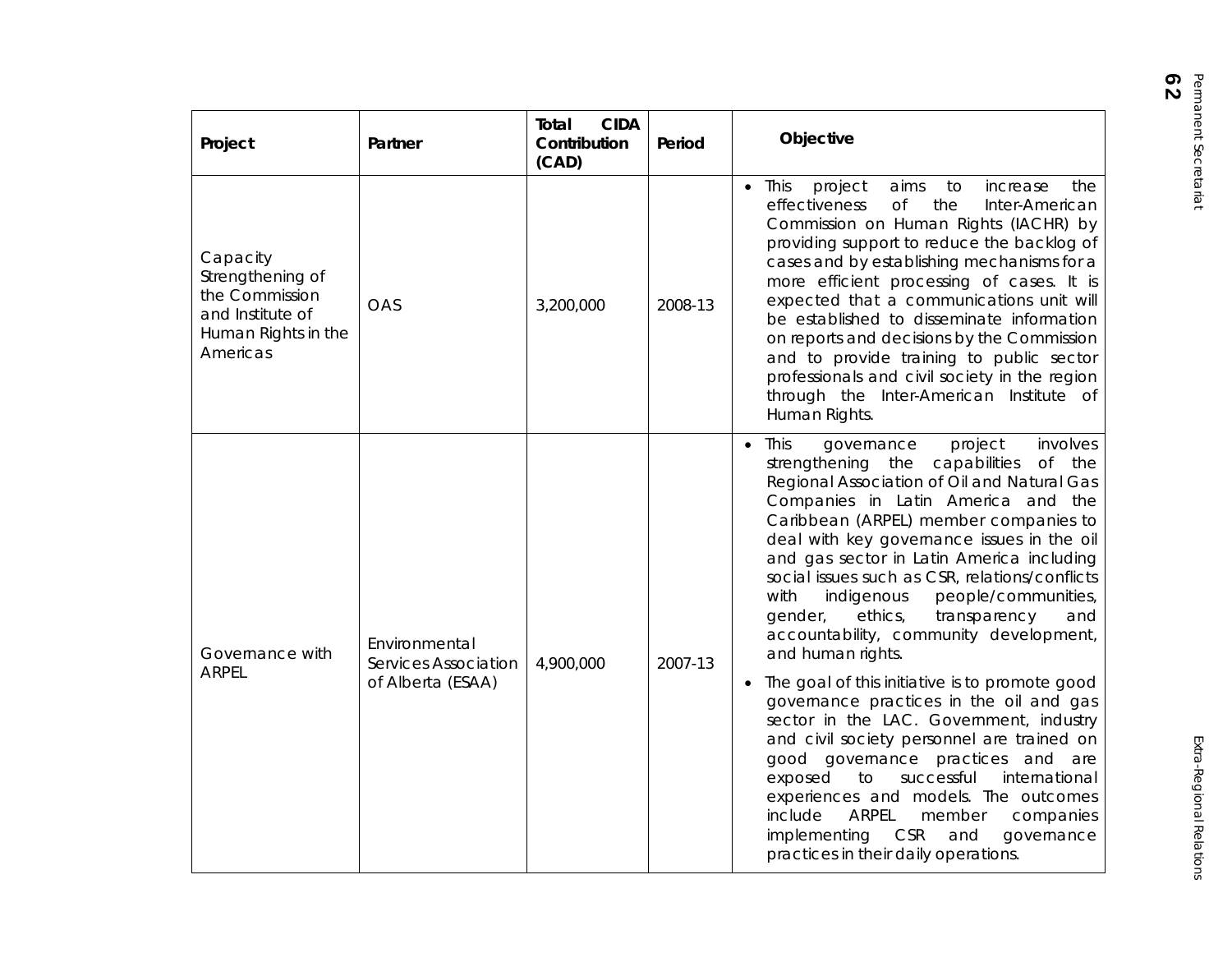| Project                                                                                                                          | Partner | <b>CIDA</b><br>Total<br>Contribution<br>(CAD) | Period                                                                                                                                                                                                                                                                                                                                                                                                                              | Objective                                                                                                                                                                                                                                                                                                                                                                                                                                                                                                                                                                                                                                                                         |
|----------------------------------------------------------------------------------------------------------------------------------|---------|-----------------------------------------------|-------------------------------------------------------------------------------------------------------------------------------------------------------------------------------------------------------------------------------------------------------------------------------------------------------------------------------------------------------------------------------------------------------------------------------------|-----------------------------------------------------------------------------------------------------------------------------------------------------------------------------------------------------------------------------------------------------------------------------------------------------------------------------------------------------------------------------------------------------------------------------------------------------------------------------------------------------------------------------------------------------------------------------------------------------------------------------------------------------------------------------------|
| <b>Justice Studies</b><br>Improvements of<br>Center of the<br>4,950,000<br>Justice System in<br>Latin America<br>Americas (JSCA) |         | 2007-13                                       | • The goal of this project is to contribute to<br>changing the practices of criminal justice<br>systems in Latin America in order to achieve<br>greater transparency and efficiency, as<br>well as better conditions for the respect of<br>human rights. The<br>project<br>promotes<br>innovative solutions for solving concrete<br>problems in implementing criminal justice<br>reforms in selected countries of Latin<br>America. |                                                                                                                                                                                                                                                                                                                                                                                                                                                                                                                                                                                                                                                                                   |
|                                                                                                                                  |         |                                               | • Activities include: training programs (on-site<br>and distance learning), internships, the<br>publication of evaluation studies on judicial<br>in<br>Latin<br>America,<br>systems<br>local<br>educational/outreach activities on criminal<br>justice topics, and the development of<br>online information for use by stakeholders in<br>the region.                                                                               |                                                                                                                                                                                                                                                                                                                                                                                                                                                                                                                                                                                                                                                                                   |
| Policy and<br>Programing Fund                                                                                                    | OAS     | 500,000                                       | 2006-13                                                                                                                                                                                                                                                                                                                                                                                                                             | This<br>provides<br>Inter-American<br>project<br>$\bullet$<br>organizations with expertise to undertake a<br>range of knowledge building and learning<br>activities pertaining to health, governance,<br>civil<br>society,<br>gender<br>equality,<br>and<br>vulnerable populations.<br>Specific<br>issues,<br>topics, and activities may include: the<br>relationship between the OAS and CIDA,<br>facilitating the development of synergies<br>and strategic regional partnerships and<br>and<br>evaluation,<br>programs, monitoring<br>studies,<br>gender<br>scoping<br>equality,<br>governance, civil society capacity building,<br>and strategic public health interventions. |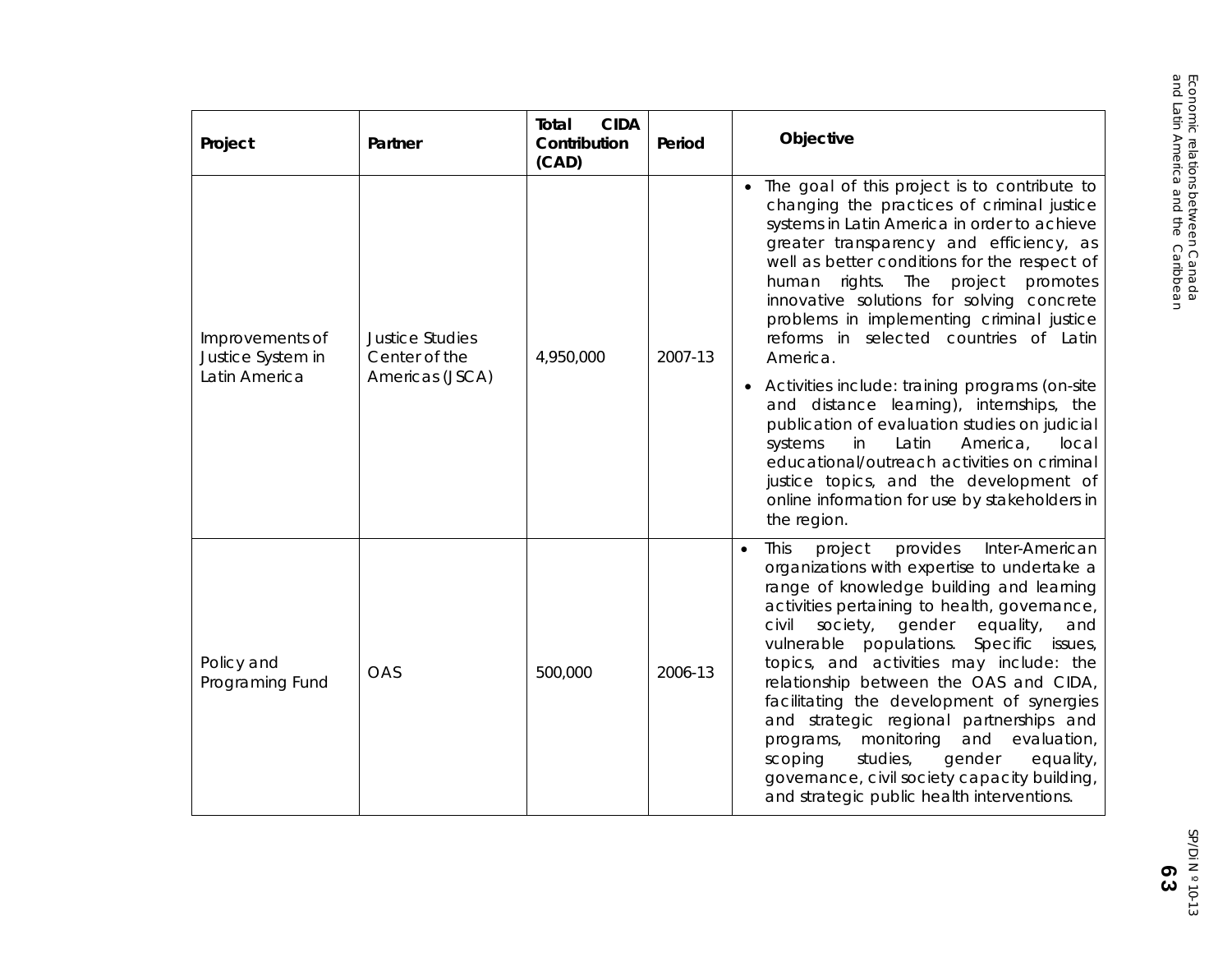| Project                                                            | Partner                                                       | <b>CIDA</b><br>Total<br>Contribution<br>(CAD) | Period  | Objective                                                                                                                                                                                                                                                                                                                                                                                                                     |                                                                                                                                                                                                                                                                                                                                                                                                                                                                                                                      |
|--------------------------------------------------------------------|---------------------------------------------------------------|-----------------------------------------------|---------|-------------------------------------------------------------------------------------------------------------------------------------------------------------------------------------------------------------------------------------------------------------------------------------------------------------------------------------------------------------------------------------------------------------------------------|----------------------------------------------------------------------------------------------------------------------------------------------------------------------------------------------------------------------------------------------------------------------------------------------------------------------------------------------------------------------------------------------------------------------------------------------------------------------------------------------------------------------|
|                                                                    |                                                               |                                               |         | The aim of this project is to develop and<br>$\bullet$<br>deploy<br>resource<br>management<br>a<br>framework to modernize the budget and<br>financial systems of the OAS.                                                                                                                                                                                                                                                     |                                                                                                                                                                                                                                                                                                                                                                                                                                                                                                                      |
| Modernization of<br><b>Budgets and</b><br><b>Financial Systems</b> | <b>OAS</b><br>2007-11<br>1,200,000                            |                                               |         |                                                                                                                                                                                                                                                                                                                                                                                                                               | The project has four key components:<br>adjust and modernize current financial and<br>budgetary policies in support of the OAS<br>strategic organizational objectives; adjust<br>and modernize current business processes;<br>modernize and transform current financial<br>systems and tools; and develop and<br>implement a plan to carry out the<br>recommendations for transformation and<br>$\circ$ f<br>modernization<br>the<br>financial<br>and<br>accounting systems proposed in the first<br>two components. |
|                                                                    |                                                               |                                               |         | This<br>project<br>promotes<br>three<br>things:<br>$\bullet$<br>improved governance in the Americas<br>(particularly with respect to democracy,<br>human rights, and fighting corruption); the<br>participation of women in public policy<br>development; and the rights of indigenous<br>peoples.                                                                                                                            |                                                                                                                                                                                                                                                                                                                                                                                                                                                                                                                      |
| <b>Support to Colleges</b><br>of the Americas                      | Inter-American<br>Organization for<br><b>Higher Education</b> | 4,950,000                                     | 2006-12 | To achieve these objectives, the project<br>supports the College of the Americas<br>(COLAM) in developing quality educational<br>courses relating to these issues, which are<br>delivered through academic networks<br>involving universities throughout LAC. The<br>courses are designed for public sector<br>officials, the staff of NGOs, justice officials,<br>and others who work on governance issues<br>in the region. |                                                                                                                                                                                                                                                                                                                                                                                                                                                                                                                      |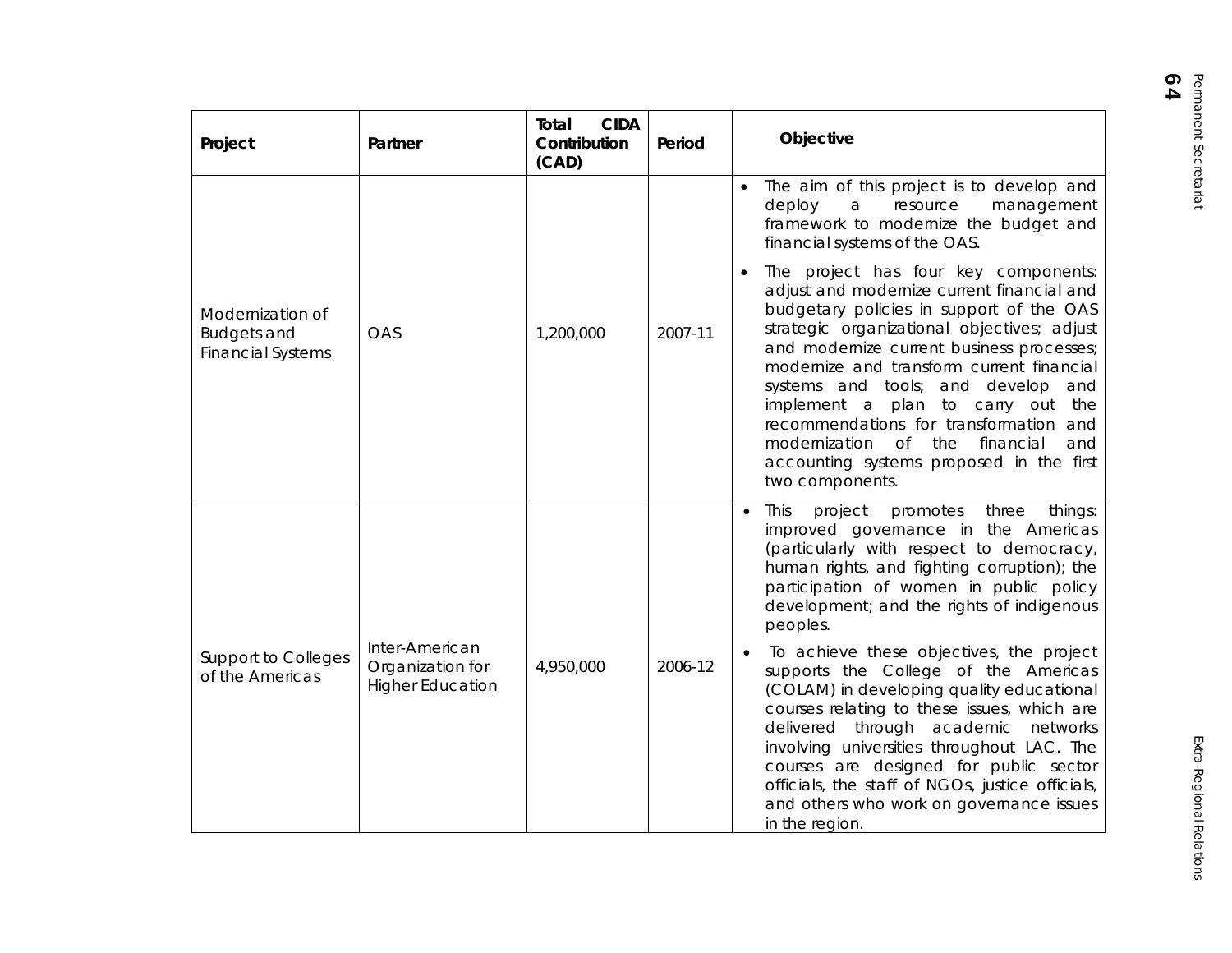| Project                                                       | Partner                                                    | <b>CIDA</b><br>Total<br>Contribution<br>(CAD) | Period  | Objective                                                                                                                                                                                                                                                                                                                                                                                                                                                                                                                                                                                                                                                                                                                                                                                                                                                                                                                                                                                                                                                                                                                                                                                                                                   |
|---------------------------------------------------------------|------------------------------------------------------------|-----------------------------------------------|---------|---------------------------------------------------------------------------------------------------------------------------------------------------------------------------------------------------------------------------------------------------------------------------------------------------------------------------------------------------------------------------------------------------------------------------------------------------------------------------------------------------------------------------------------------------------------------------------------------------------------------------------------------------------------------------------------------------------------------------------------------------------------------------------------------------------------------------------------------------------------------------------------------------------------------------------------------------------------------------------------------------------------------------------------------------------------------------------------------------------------------------------------------------------------------------------------------------------------------------------------------|
| Combatting<br>Hidden Hunger in<br>Latin America               | International<br>Center for Tropical<br>Agriculture (CIAT) | 20,000,000                                    | 2004-11 | • In the Americas, 94 million people are iron<br>deficient and 16 million are Vitamin A<br>deficient. The results of these deficiencies<br>are lower immunity to diseases, lower<br>cognitive ability, and premature death.<br>Through this project, the staple food crops<br>of rice, corn, beans, cassava, and sweet<br>potato are being bred to increase their iron,<br>zinc, Vitamin A (beta carotene), and<br>protein content. The resulting bio-fortified<br>crops are distributed to rural poor through<br>the national agricultural services of the<br>targeted countries: Brazil, Bolivia, Colombia,<br>the Dominican Republic, Guatemala, Haiti,<br>Honduras, Mexico, Nicaragua, and Peru.<br>The objectives of the project are to double<br>the iron and zinc content of both beans<br>and rice; to raise the protein content of<br>corn to 12 percent, with higher levels of<br>beta carotene in yellow corn varieties; and<br>to increase the beta carotene content of<br>orange-fleshed<br>sweet<br>potatoes<br>and<br>cassava, while at the same time potentially<br>raising the protein content of cassava. Post-<br>harvest processing and industrialization of<br>also<br>developed<br>cassava<br>are<br>and<br>deployed. |
| Canadian<br>International<br>Immunization<br>Initiative (CII) | <b>PAHO</b>                                                | 10,300,000                                    | 2003-10 | . The CII works with partners to provide basic<br>childhood<br>immunizations<br>and<br>system<br>strengthening.<br>. CIDA's investment has contributed to the<br>PAHO's Strategic Plan for Immunization and to<br>progress in achieving a 95 percent coverage<br>rate in all countries of the hemisphere.                                                                                                                                                                                                                                                                                                                                                                                                                                                                                                                                                                                                                                                                                                                                                                                                                                                                                                                                   |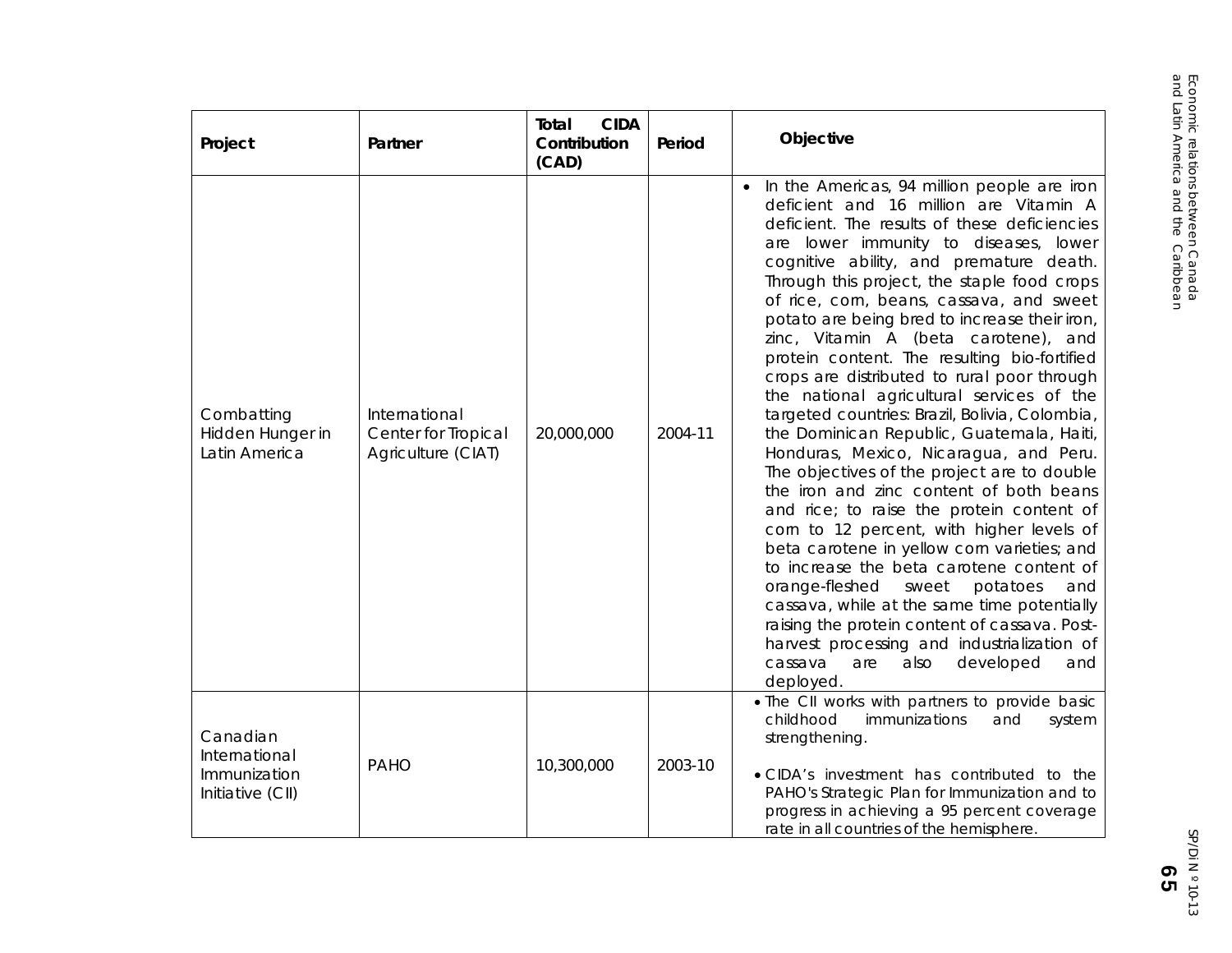|                   | C<br>٢ |
|-------------------|--------|
|                   |        |
|                   |        |
|                   |        |
| lefining a new    |        |
| t cooperation     |        |
| horizontal<br>d l |        |
| nber states of    |        |
| periences and     |        |
| ew information    |        |
| nnologies. The    |        |

| Project                                               | Partner    | <b>CIDA</b><br>Total<br>Contribution<br>(CAD) | Period  | Objective                                                                                                                                                                                                                                                                                                                                                                                                                                                                                                                                                                                                                                                                                                                                                                                                |
|-------------------------------------------------------|------------|-----------------------------------------------|---------|----------------------------------------------------------------------------------------------------------------------------------------------------------------------------------------------------------------------------------------------------------------------------------------------------------------------------------------------------------------------------------------------------------------------------------------------------------------------------------------------------------------------------------------------------------------------------------------------------------------------------------------------------------------------------------------------------------------------------------------------------------------------------------------------------------|
| New Programming<br>Approaches                         | OAS        | 5,000,000                                     | 2003-12 | . This project contributes to defining a new<br>approach to development cooperation<br>includes<br>increased<br>horizontal<br>that<br>cooperation between member states of<br>the OAS, the sharing of experiences and<br>expertise, and the use of new information<br>and communications technologies. The<br><b>of</b><br>project<br>consists<br>10<br>sub-projects<br>implemented at the regional level and in<br>specific countries in the Americas. The sub-<br>projects are: CSR, Best Practices Forum of<br>the Americas, Municipal Efficiency and<br>Transparency (MuNet), Computers for<br>Schools and Communities, E-Government<br>Service Centres, Education for Democratic<br>Citizenship in the Caribbean, CapaciNet,<br>MuNet Cadastre, MuNet E-Gov, and Small<br>and Medium E-Enterprises. |
| Inter-American<br>Council for Integral<br>Development | <b>OAS</b> | 8,000,000                                     | 2003-11 | . This project provides support to multilateral<br>projects in LAC through the OAS Special<br>Multilateral Fund for Integral Development<br>(FEMCIDI). The Fund currently finances<br>projects in<br>eight<br>areas:<br>education;<br>economic diversification, integration and<br>trade liberalization; democratic institutions;<br>sustainable development and environment;<br>social development and employment;<br>science<br>and<br>technology;<br>sustainable<br>tourism; and culture.                                                                                                                                                                                                                                                                                                             |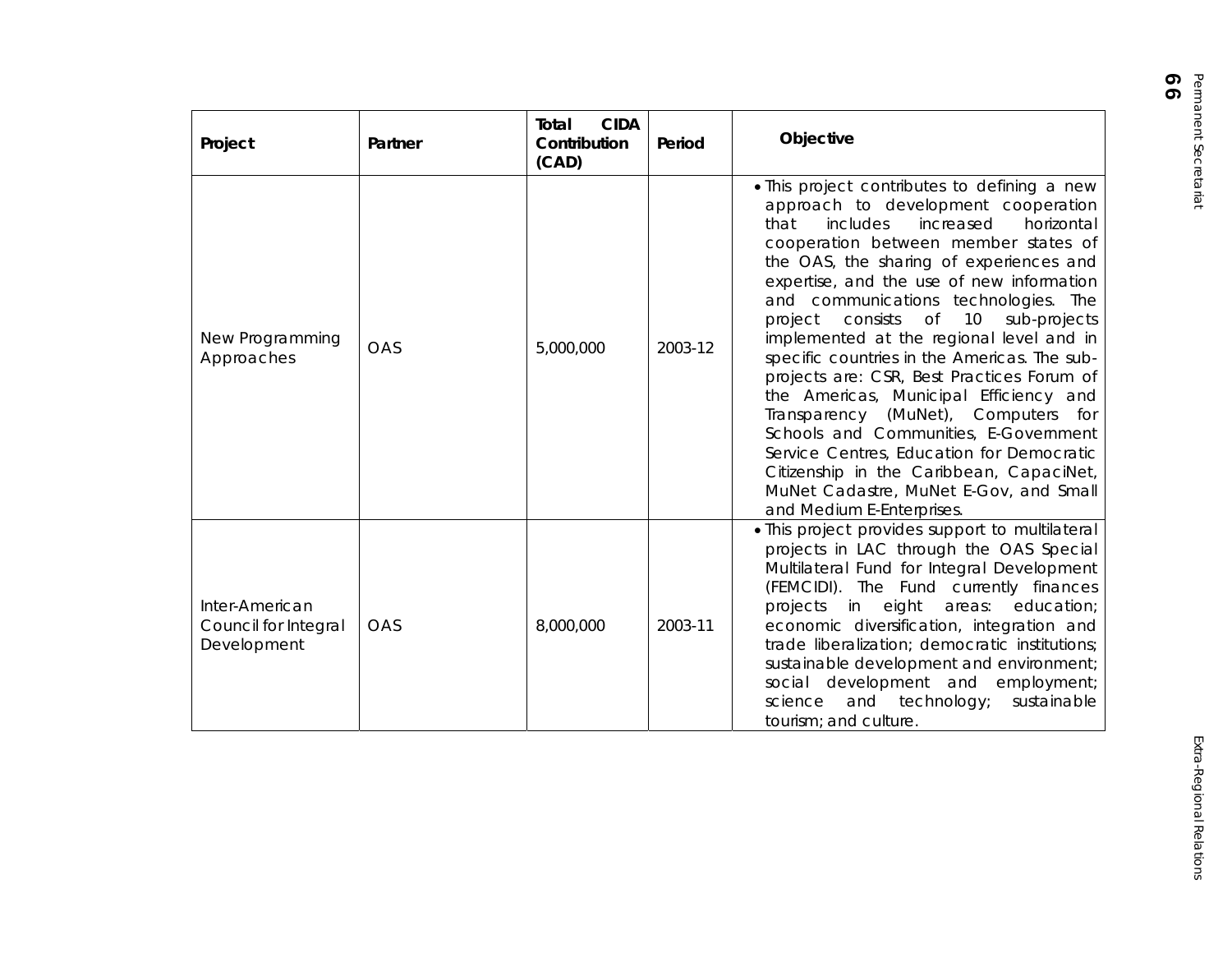# **V. CONCLUSIONS**

.

Canada's foreign policy towards LAC has been characterized by a focus on establishing and improving trade relationships, increasing opportunities for Canadian investment and the provision of more aid to the region. Trade has grown substantially with the signing of FTAs between Canada and several LAC countries. Canada has significant investments in the region in the financial sector and mining. Canadian aid to LAC has increased in absolute terms and in proportion to other regions.

Canada's approach to development cooperation has been situated within its broader foreign policy objectives – namely pursuing economic opportunities, securing peace and security, and promoting Canadian values. CIDA's major programs in LAC countries aim to meet these objectives, as well as CIDA's own objectives relating to improving food security, supporting children and youth, and promoting economic growth.

This report highlighted the recent announcement by the Canadian government regarding the merger of CIDA with DFAIT. The structure of DFATD is still emerging, yet the government has said that it will play a critical role in ensuring that Canada's foreign and aid policies are more coherent. In the case of LAC, however, Canadian aid, trade and investment reflect the Canadian government's goal of building more lasting relationships with the region – all three have grown recently.

Based on current trends, it seems likely that Canada will continue to pursue a strong relationship with LAC through aid, trade and investment. There has been no indication by the Canadian government that it plans to change its current path (notwithstanding the freezing of aid to Haiti). Recognizing that Canadian aid will be reduced in the coming years owing to the government's decision to freeze aid spending in 2012, it is likely that the region will receive less aid in the coming years. However, the ongoing trade negotiations under way and increasing Canadian investments in the region indicate that LAC will remain a priority in Canadian foreign policy in the short and medium term.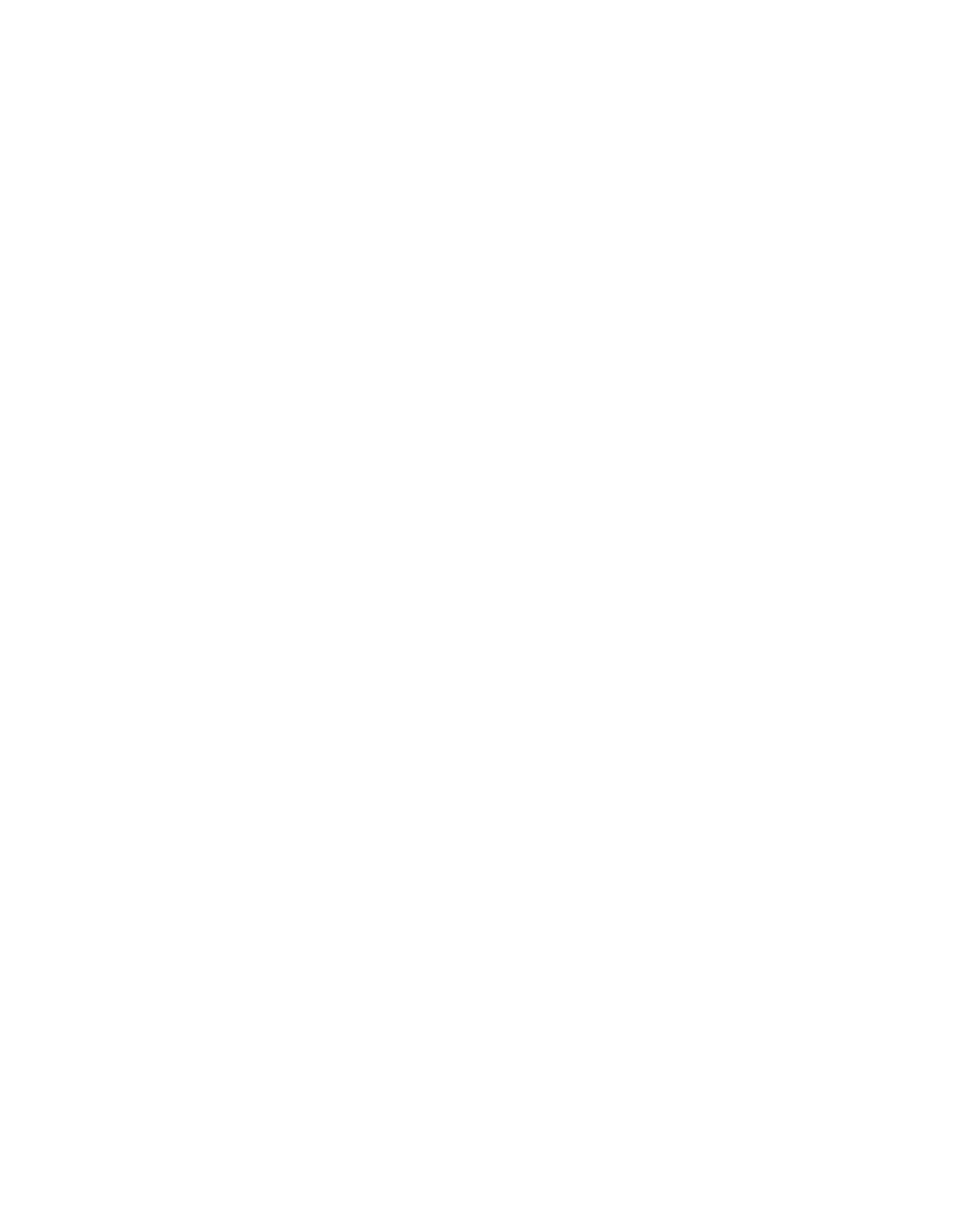*A N N E X I* 

**List of Executor Agencies of Canadian Aid Multilateral Organizations**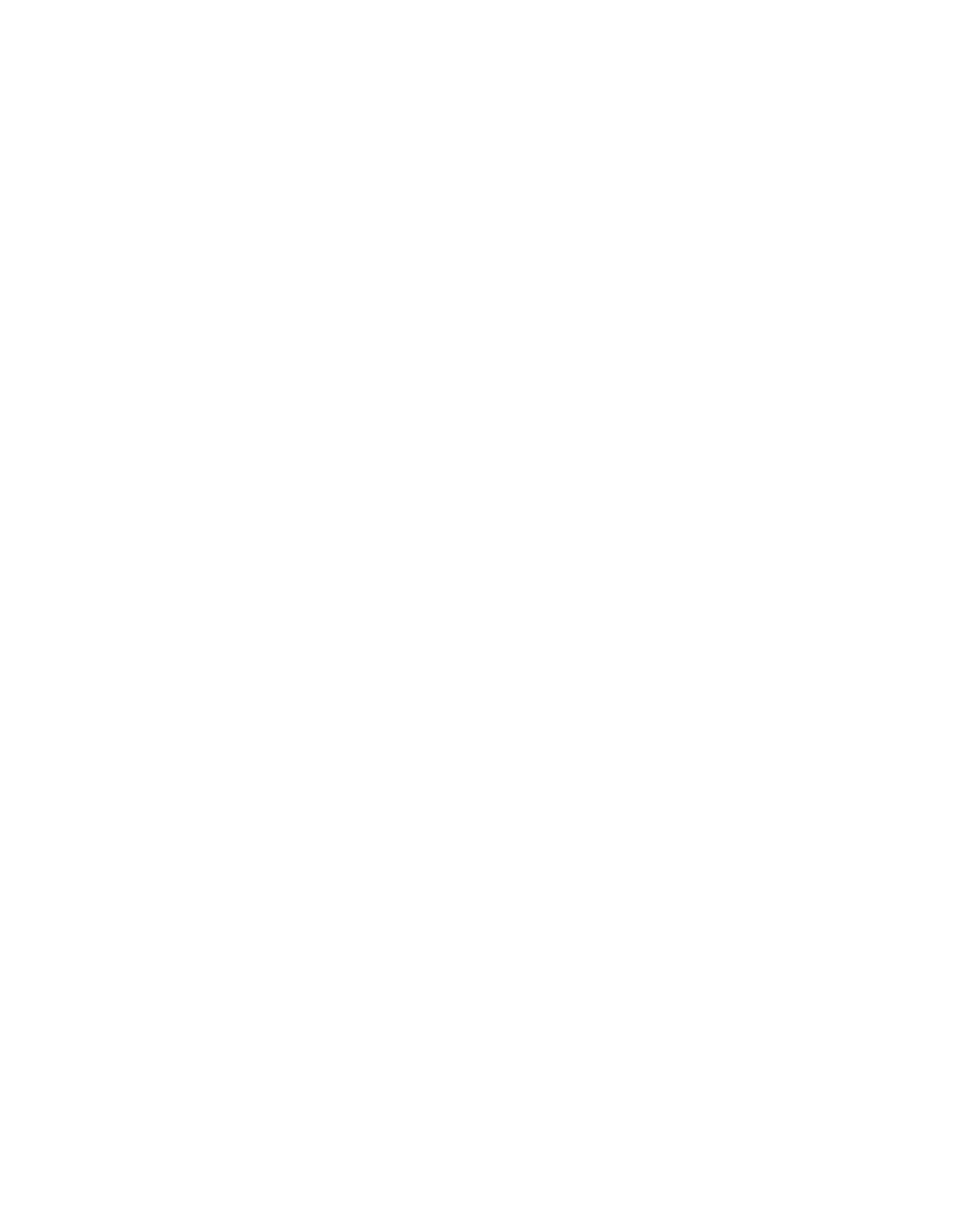71

### **Multilateral Organizations**

World Bank

World Health Organization

Pan American Health Organization

Organization of Eastern Caribbean States

Caribbean Development Bank

Inter-American Development Bank

World Food Program

United Nations Office for the Coordination of Humanitarian Affairs

UNICEF

United Nations High Commission for refugees

UNDP

United Nations Office for the High Commissioner for Human Rights IMF

Organization of American States

Joint Office for Commonwealth Permanent Mission to the UN

United Nations Office for Project Services

UNE

United Nations Population Fund

Conference of education ministers Using French as a common language

International Organization for migration

**CONFEJES** 

Food and Agriculture Organization of the United Nations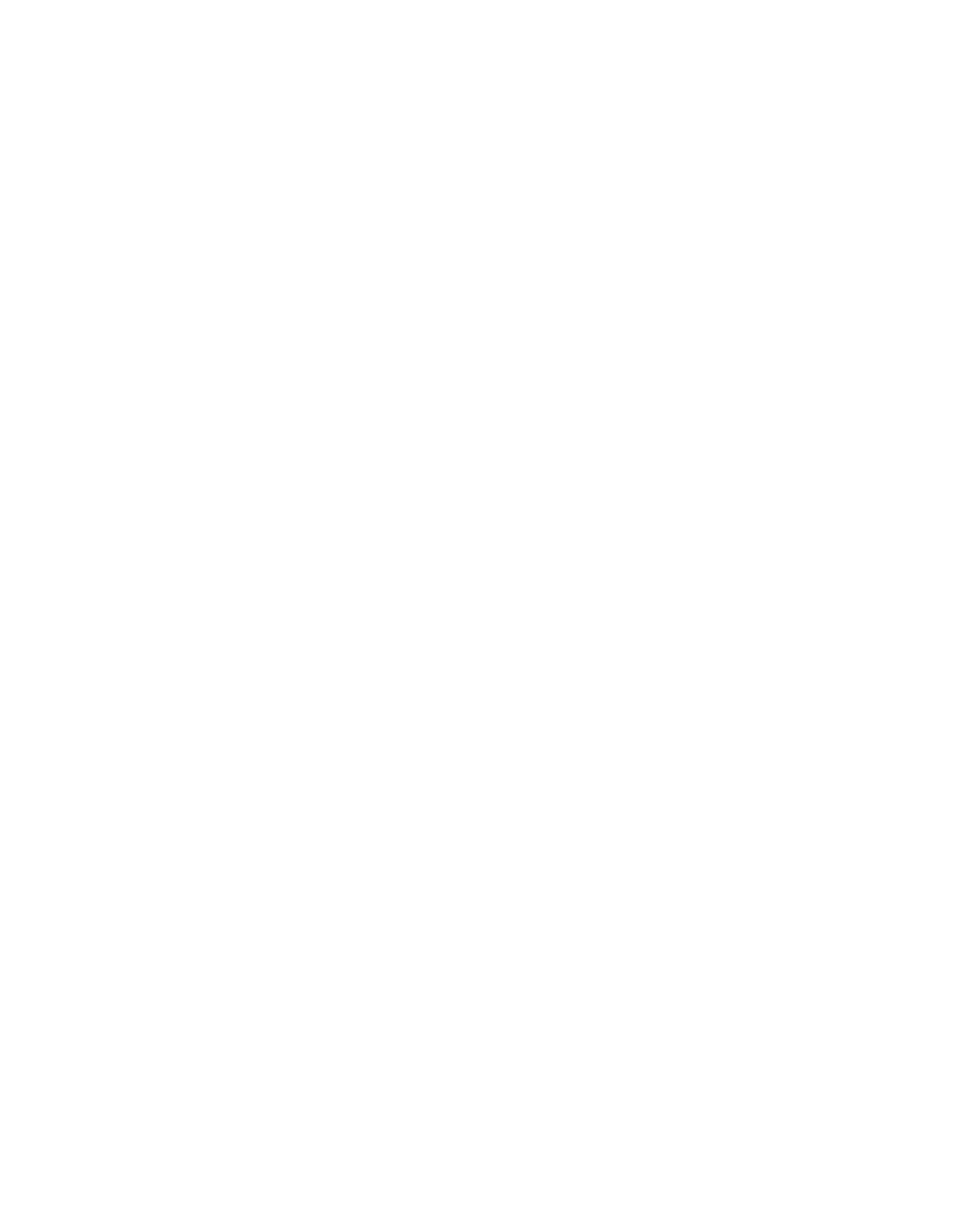*A N N E X I I* 

**List of CIDA Funded Canadian & Foreign CSOs Operating in LAC**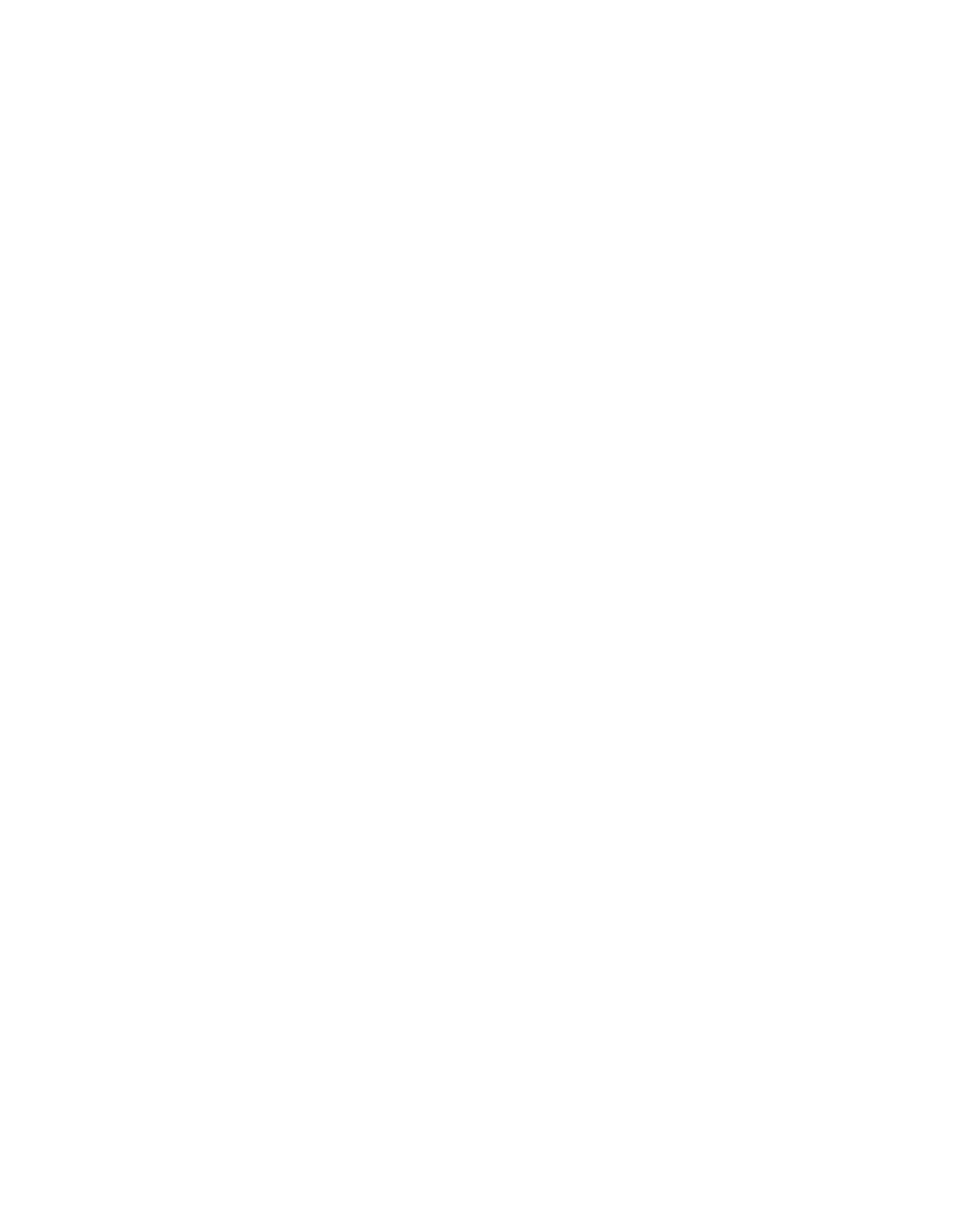## **CIDA funded Canadian CSOs**

Federation of Canadian Municipalities Ottawa-Carleton District School Boards Canada School of Public Service Association of Canadian Community Colleges Commonwealth of Learning Environmental Service Association of Alberta Niagara College Canadian Red Cross Association of Colleges and Universities of Canada Dalhousie University International Research and Development Canadian Rotary Collaboration for International Development IBM Canada Groupe Conseil CAC International INC Canadian Cooperation society for international Development Université de Quebec à Montreal Micro Nutrient Initiative The Sovereign Military Order of Malta Plan International – Canada World Association for Christian Communication St. Francis University Canadian Lutheran World Relief Oxfam Quebec World University Service of Canada Canadian Executive Service Organization Canadian Cross Roads International Canada World Youth United Church of Canada Canadian Institute of Planners USC Canada Consortium SOCODEVI/CECI Save the Children Canada Health Bridge Foundation of Canada Trade Facilitation Office of Canada Collège Montmorency University of Prince Edward Island Co-Development Canada Canadian Bar Association Inter Pares Mines Action Canada Human Rights Internet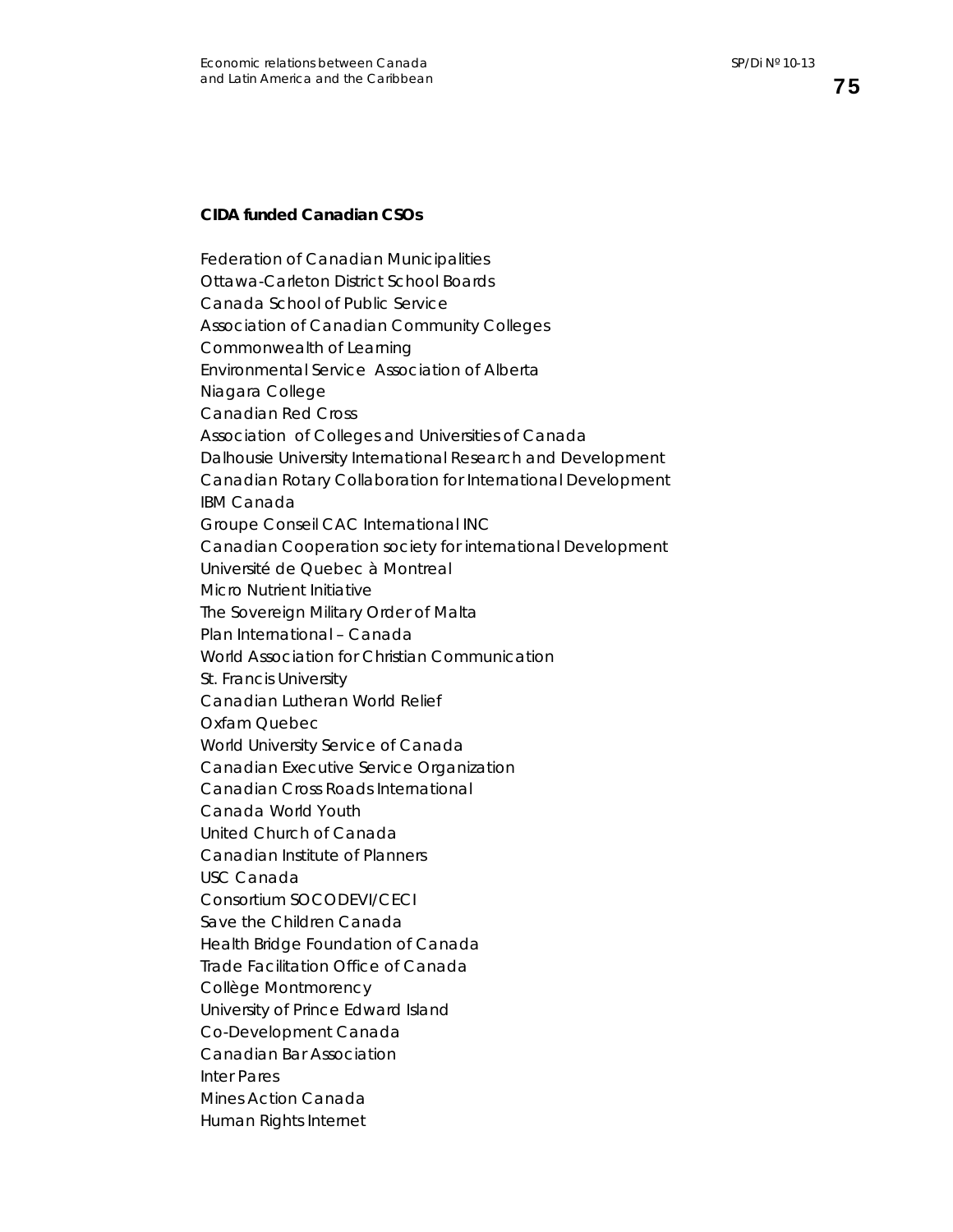# 76

### **CIDA funded Canadian CSOs**

YMCA Canada Canadian Cooperative Organization Handicap International Canada Medecin du Monde Canada Action Against Hunger Service d'aide aux jeune enterprises Horizons of Friendship Falls Brook Center OXFAM Canada Nature Canada Université de Sherbrooke John Roper and Associates Northern Alberta Institute of Technology Cowater International Carrefour de Solidarité internationale Hincks-Dellcrest Center Justice education Society of British Colombia Calgary Roman Catholic School District #1 Collaboration Santé International Canadian Association of General Surgeons Natural Resources Canada New Era Consulting Development and Peace Terre Sans Frontier Geo Tactic Inc Mennonite Central Committee of Canada L'oeuvre Leger International Child Care Canada Development international Desjardin University Montreal Agriteam Canada Inter-American institute for Cooperation on agriculture Canada Border Services Agency Elections Canada Foundation Haiti Partage CRC songema Inc. Center for International Studies and Cooperation Center for International Studies and Cooperation in Health and Development UPA DI Foundation Crudem SUCO Foundation Paul Gerin-Lajoie Alternatives International Organization of the Francophonie Center for affordable water and Sanitation Technology World Renew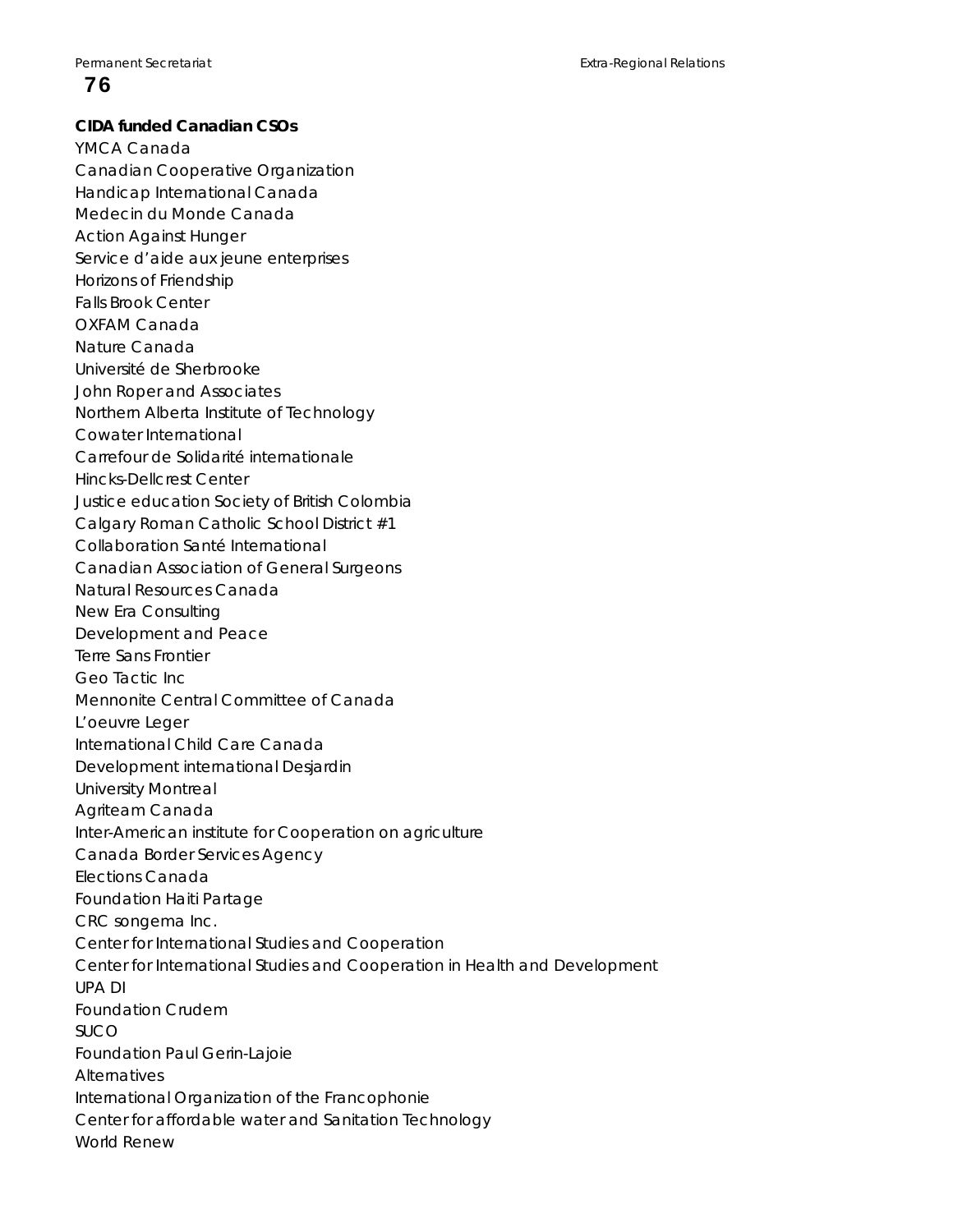# **CIDA funded Canadian CSOs**

Canadian Urban Institute Memorial University Disabled peoples international Park west School Division Calgary Board of Education School District of Mystery Lake Department of Justice Canada Parkland Class University of Calgary Mennonite Economic development associates of Canada Pueblito Canada Education international World Vision Canada World University Service of Canada

### **CIDA Funded Foreign CSOs**

Defensoría del Pueblo - Bolivia Eastern Caribbean Central Bank EQUITAS CUSO International Street Kids International International Institute for Sustainable Development International Committee of the Red Cross International Bureau for Children's Rights Plan Nagua Tatamagouche Center Government of Guatemala Hope International Development agency Government of Honduras Honduran Foundation of Agricultural Research Honduran Institute for Coffee High Commission of Canada in Jamaica Government of Nicaragua El Consorcio de Investigación económica y Social GRADE International center for the prevention of Crime International Finance Corporation Defensoría del Pueblo Embassy of Canada to Peru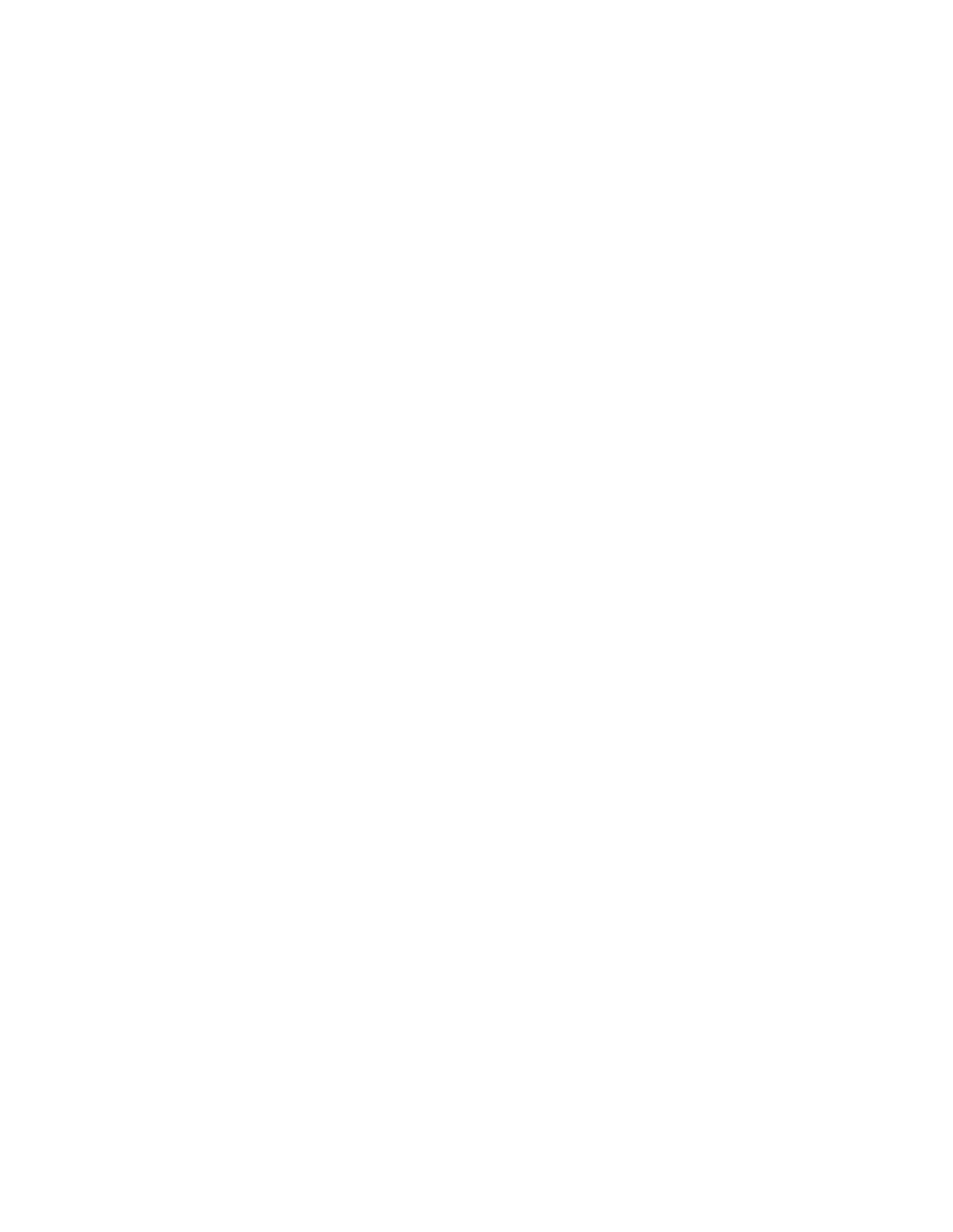*A N N E X I I I* 

**List of Canadian CSOs Operating in LAC without CIDA Support**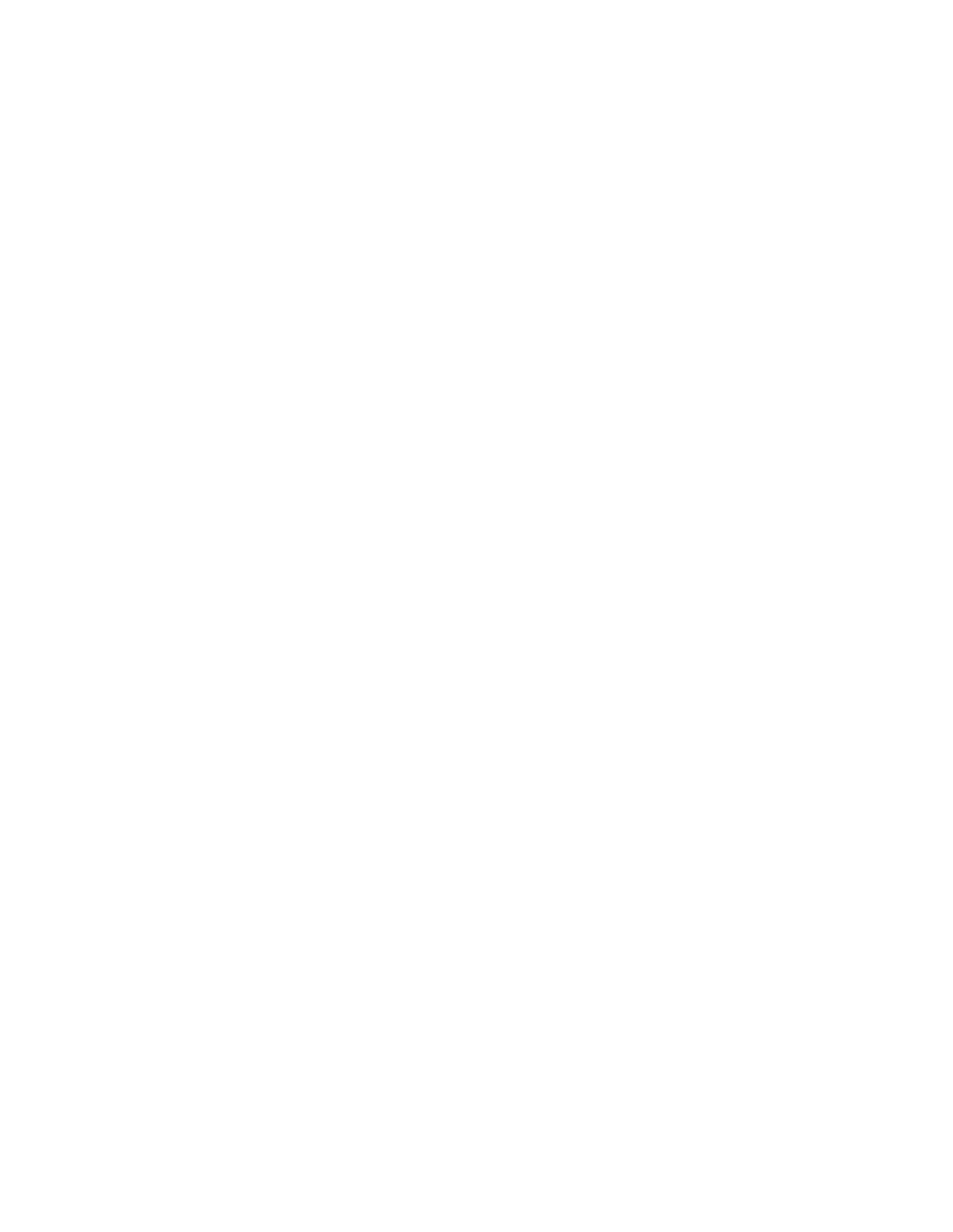# **Non CIDA funded Canadian NGO[27](#page-84-0)**

Atlantic Counsel for International Cooperation Canadian nurses Association Canadian Auto Workers Christian Children's Fund of Canada Center for International Studies and Cooperation Canadian Feed the Children Canadian Food Grains Bank Canadian Firearm Safety Course Canadian Geo-Exchange commission Canadian hunger Foundation Canadian Lutheran World Relief Canadian Society for International Health Canadian Union of Postal Workers Frontiers Foundation Federal Trade Commission The World Federation of Hemophilia The Primate's World Relief and Development Fund The Canadian Federation for Sexual Health The United Steelworkers Habitat for Humanity International Development and Relief Development Interagency commission on AIDS and Development Christian Science Journal Light up the World Match Marquis project Manitoba Counsel For International Cooperation Mining Watch Canada Public Service alliance of Canada Physicians for global survival Project ploughshares Presbyterian World Service and Development Queens Project on International Development *The Society of Obstetricians and Gynaecologists of Canada*  The Hunger Project The Presbyterian Church in Canada UNICEF Canada USC Canada VSO International

 $\overline{a}$ 

<span id="page-84-0"></span><sup>27</sup> List is non-exhaustive. Supplied by the CCIC.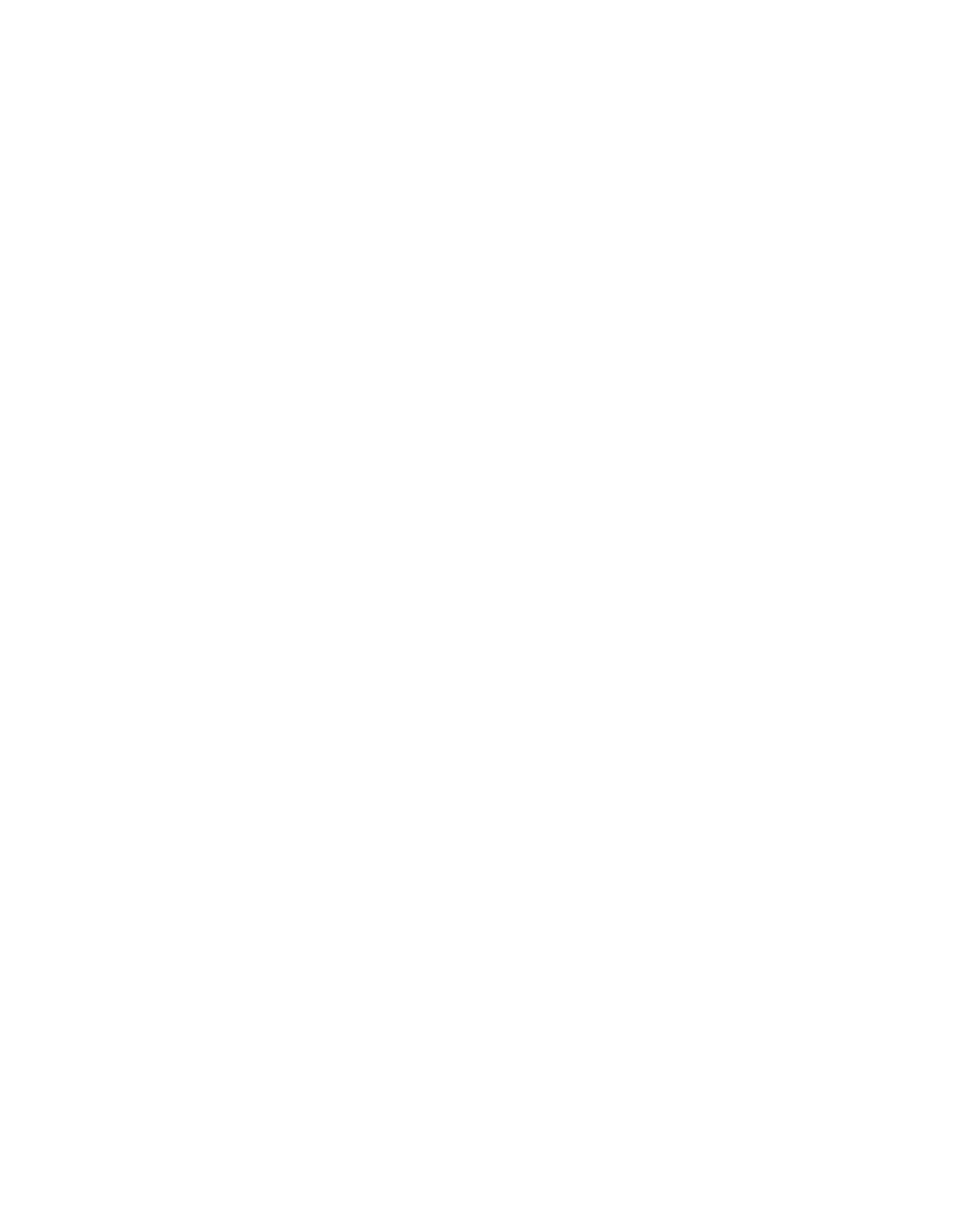**ACRONYMS**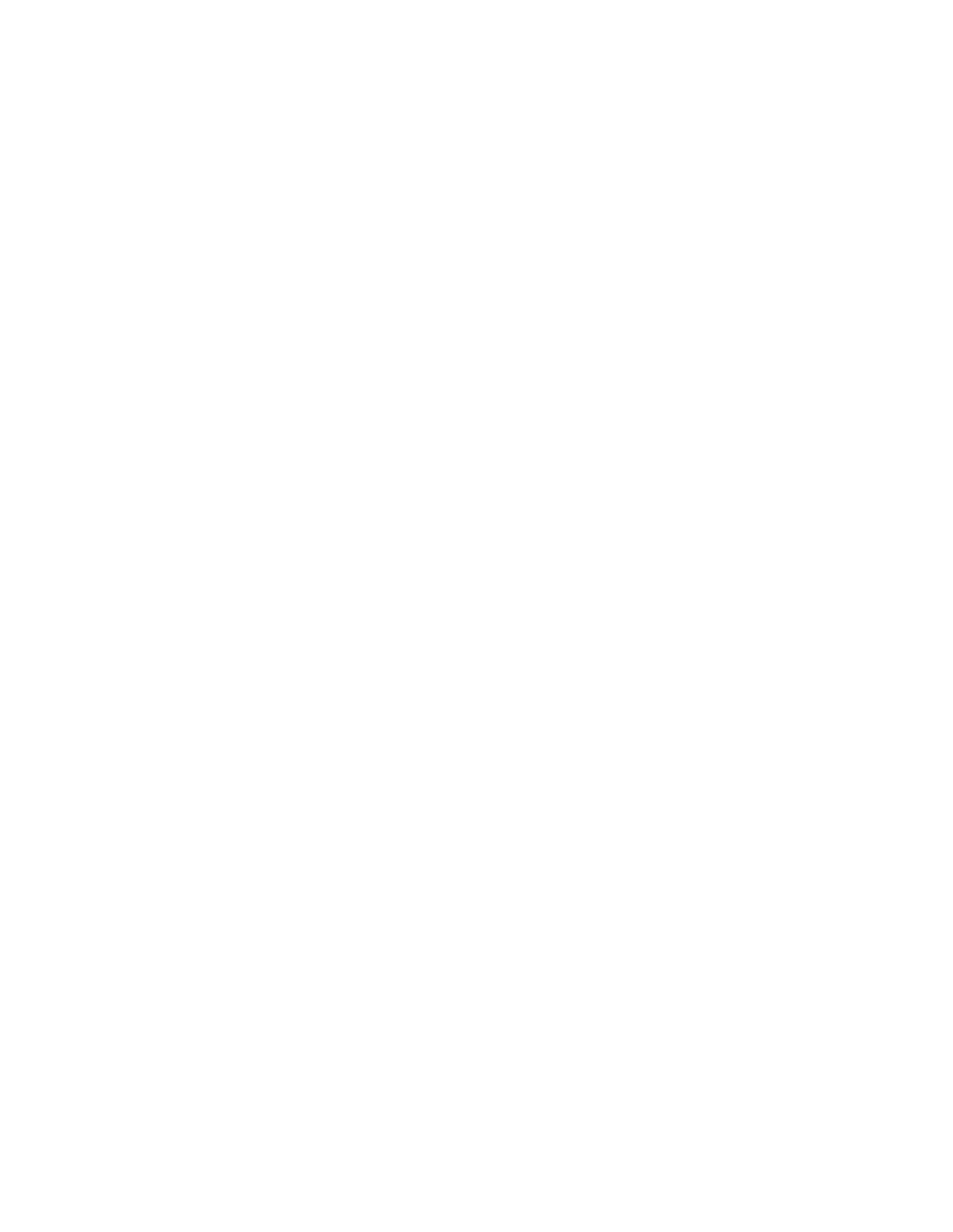85

| <b>APG</b>      | <b>Americas Policy Group</b>                                   |
|-----------------|----------------------------------------------------------------|
| CA4             | <b>Central American Four Countries</b>                         |
|                 | (Honduras, Guatemala, El Salvador and Nicaragua)               |
| CARICOM         | The Caribbean Community                                        |
| CIBC            | Canadian Imperial Bank of Commerce                             |
| <b>CICC</b>     | Canadian Council for International Co-operation                |
| <b>CIC</b>      | Citizenship and Immigration Canada                             |
| <b>CIDA</b>     | Canadian International Development Agency                      |
| <b>CIDP</b>     | Canadian International Development Platform                    |
| CSO             | <b>Civil Society Organizations</b>                             |
| <b>CSR</b>      | Corporate Social Responsibility                                |
| <b>DAC</b>      | Development Assistance Committee of the OECD                   |
| <b>DFAIT</b>    | Department of Foreign Affairs and International Trade (Canada) |
| <b>DFATD</b>    | Department of Foreign Affairs, Trade and Development (Canada)  |
| <b>DND</b>      | Department of National Defence (Canada)                        |
| <b>FCM</b>      | Federation of Canadian Municipalities                          |
| FDI             | foreign direct investment                                      |
| <b>FIPAs</b>    | Foreign Investment Protection Agreements                       |
| <b>FTAs</b>     | Free Trade Agreements                                          |
| <b>FTAA</b>     | Free Trade Area for Americas                                   |
| <b>FUNDAPEM</b> | Fundación para la Paz y la Democracia                          |
| GDP             | <b>Gross Domestic Product</b>                                  |
| <b>GNI</b>      | <b>Gross National Income</b>                                   |
| <b>HIPC</b>     | Heavily Indebted Poor Country                                  |
| <b>IATI</b>     | International Aid Transparency Initiative                      |
| <b>IAE</b>      | International Assistance Envelope                              |
| <b>IDRC</b>     | International Development Research Centre                      |
| <b>LAC</b>      | Latin American and the Caribbean                               |
| <b>MDGs</b>     | Millennium Development Goals                                   |
| NATO            | North American Treaty Organisation                             |
| NAFTA           | North American Free Trade Agreement                            |
| <b>NGOs</b>     | non-Governmental Organizations                                 |
| OAS             | Organization of American States                                |
| <b>ODA</b>      | <b>Official Development Assistance</b>                         |
| OECD            | Organisation for Economic Co-operation and Development         |
| PAHO            | Pan American Health Organization                               |
| <b>RBC</b>      | Royal Bank of Canada                                           |
| <b>RCMP</b>     | Royal Canadian Mounted Police                                  |
| <b>SMEs</b>     | Small and Medium Enterprises                                   |
| <b>WHO</b>      | World Health Organization                                      |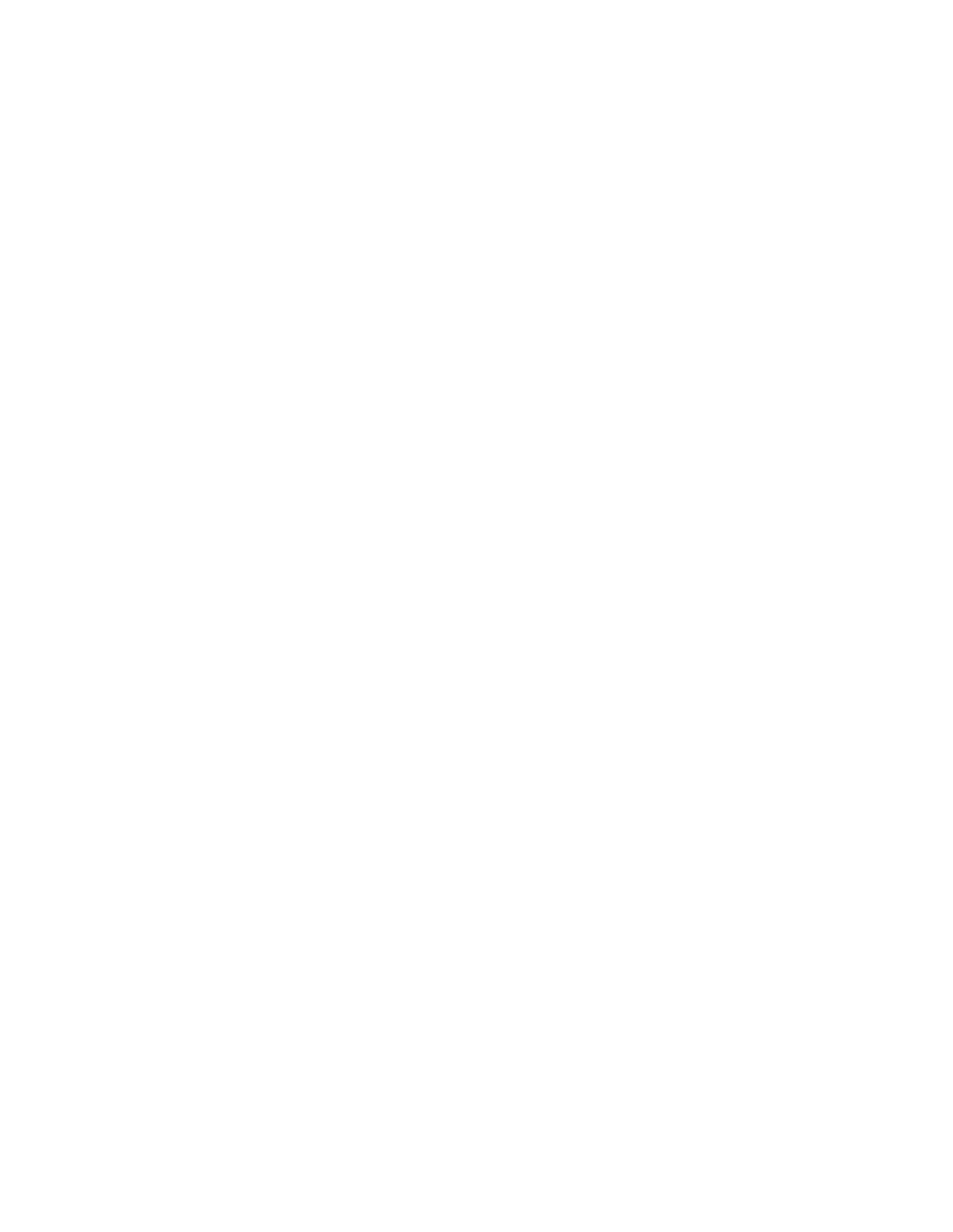#### **BIBLIOGRAPHY**

- Berthiaume, L. (2012, April). Canada to Slash Foreign Aid to 12 Poor Countries. *Postmedia News*.
- Bhushan, A. (2012, April 12). *Recent trends in foreign aid: Canada*. Retrieved June 10, 2013, from http://cidpnsi.ca/blog/recent-trends-in-foreign-aid-canada/
- Bhushan, A. (2013, forthcoming). Governing Natural Resources for Africa's Development: an analysis of data available on the Canadian International Development Platform . In T. Shaw, *Canadian International Development Report: Governing Natural Resources for Africa's Development.* Ottawa: The North-South Institute.
- Bhushan, A., & Higgins, K. (2012). Using the New Canadian International Development Platform to Enhance Understanding of Multilateral Development Cooperation. In H. Besada, & S. Kindornay, *Canadian Development Report 2011. Global Challenges: Multilateral Solutions* (pp. 115-43). Ottawa: The North-South Institute.
- Blackwell, E., & Stewart, V. (2012). CIDA and the Mining Sector: Extractive Industries as an Overseas Development Strategy. In S. Brown, *Struggling for Effectiveness: CIDA and Canadian Foreign Aid* (pp. 217-45). Kingston/Montreal: McGill/Queens University Press.
- Blatchford, A. (2013, January 8). *Haiti's PM to Canada: Give Haiti more say over Canadian Aid*. Retrieved June 17, 2013, from Maclean's: http://www2.macleans.ca/2013/01/08/haitis-pm-to-canada-give-haiti-more-sayover-canadian-aid/
- Blouin, C., Giral, D. L., & Bhushan, A. (2013). Reducing poverty and inequality in Latin America: What Role for canada. *International Journal*.
- Brickman, B. (2008, 08). *Western Canada and Latin America Existing and Potential Commercial Relationships*. Retrieved 06 2013, from Western Economic Diversification Canada: http://www.wd.gc.ca/images/cont/11103-eng.pdf
- Brown, S. (2011). Aid Effectiveness and the Framing of New Canadian Aid Initiatives. In D. Bratt, & C. J. Kukucha, *Readings in Canadian Foreign Policy: Classic Debates and New Ideas* (pp. 469-86). Toronto: Oxford University Press.
- Brown, S. (2012). Aid Effectiveness and the Framing of New Canadian Aid Initiatives. In Brown, & Stephen, *Struggling for Effectiveness: CIDA and Canadian Foreign Aid* (pp. 79-107). Montreal and Kingston: McGill-Queen's University Press.
- Bülles, A.-C., & Kindornay, S. (2013). *Beyond Aid: A Plan for Canada's International Cooperation.* Ottawa: The North- South Institute.

Canada. (2013a). Bill C-60. Canada.

Canada. (2013b, March 12). *Our Whole-of-Government Team*. Retrieved June 10, 2013, from Government of Canada: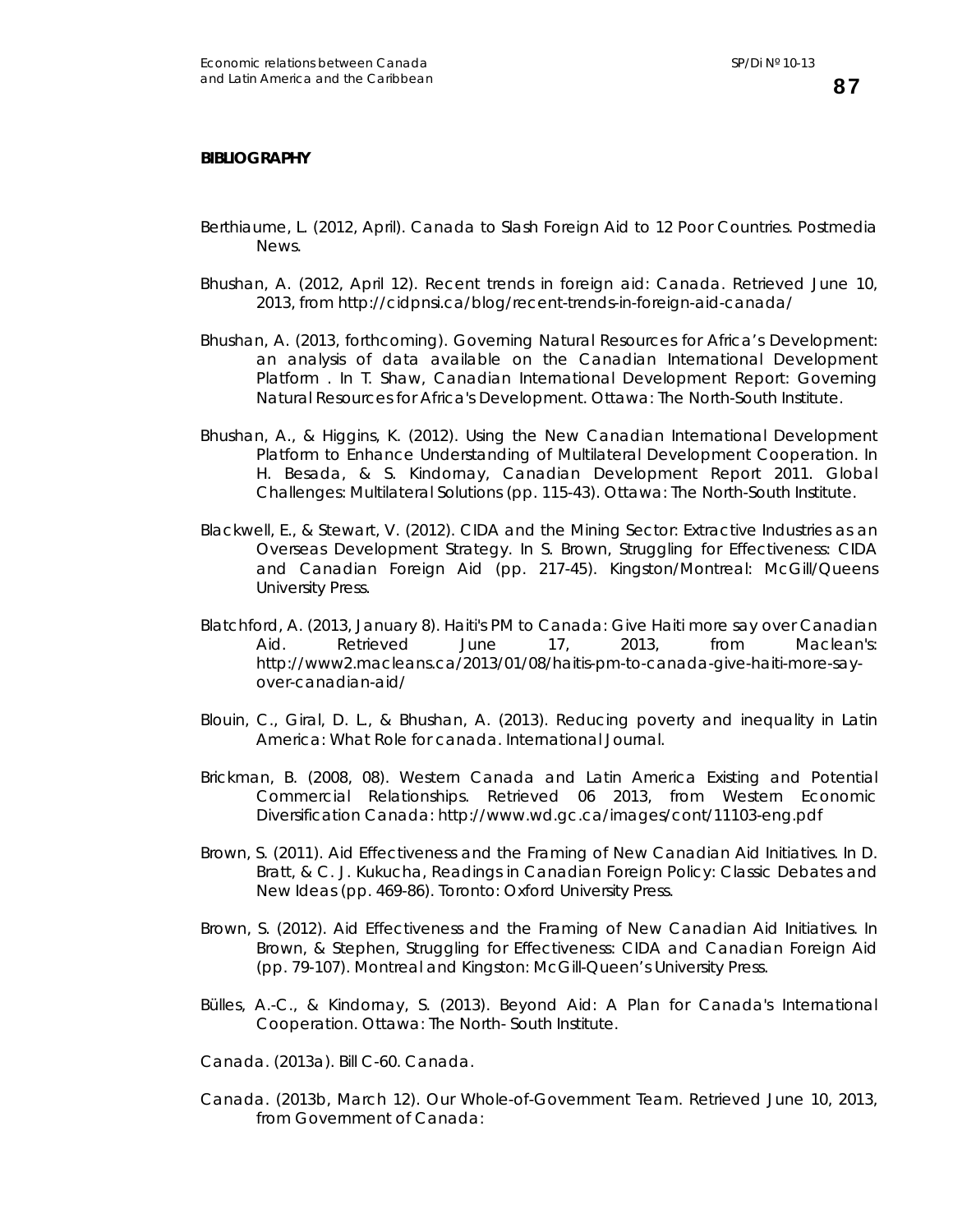ainternational.gc.ca/haiti/engagement/whole\_of\_governmentpangouvernementale.aspx?view=d

- Cayo, D. (2009). Canada Shifts Foreign Aid from the Most Needy. *Vancouver Sun*.
- CBC. (2013, March 21). *Federal Budget folds CIDA into Foreign Affairs*. Retrieved March 22, 2013, from CBC News: http://www.cbc.ca/news/story/201/03/21/pol-cidadfait-merger-advancer.html
- CCIC. (2012). *CCIC Analysis of the 2012 budget*.
- CCIC. (n.d). *Americas Policy Group*. Retrieved June 17, 2013, from http://www.ccic.ca/working\_groups/apg\_popup\_introduction\_e.php
- Chapin, P. (2013, March 25). *Why CIDA has to be brought back into the fold*. Retrieved March 25, 2013, from Ottawa Citizen: http://www.ottawacitizen.com/business/CIDA+brought+back+into+fold/8149921/ story.html#ixzz2Ofvxhz81
- CIDA. (2010, July 22). *Minister Oda Announces Next Step to CIDA's Aid Effectiveness*. Retrieved February 5, 2013, from http://www.acdi-cida.gc.ca/acdi-cida/acdicida.nsf/eng/cec-722111726-kxg
- CIDA. (2010, July 22). *Minister Oda announces next step to CIDA's Aid Effectiveness*. Retrieved August 2012, 1, from http://www.acdi-cida.gc.ca/acdi-cida/acdicida.nsf/eng/cec-722111726-kxg
- CIDA. (2010). *Report to Parliament on the Government of Canada's Official Development Assistance 2009–2010.* Gatineau: CIDA.
- CIDA. (2010a). *Canada's Aid Effectiveness Agenda: Focusing on Results.* Gatineau: CIDA.
- CIDA. (2010b, July 22). *Minister Oda Announces Next Step to CIDA's Aid Effectiveness*. Retrieved July 23, 2010, from http://www.acdi-cida.gc.ca/acdi-cida/acdicida.nsf/eng/cec-722111726-kxg
- CIDA. (2011, September 15). *About CIDA Priority Themes*. Retrieved May 30, 2013, from Canadian International Development Agency (CIDA): http://www.acdicida.gc.ca/prioritythemes
- CIDA. (2011). *Report to Parliament on the Government of Canada's Official Development Assistance 2010–2011.* Gatineau: CIDA.
- CIDA. (2012). *Report to Parliament on the Government of Canada's Official Development Assistance 2011-2012.* Gatineau: CIDA.
- CIDA. (2013). *CIDA: Bolivia*. Retrieved 05 2013, from http://www.acdi-cida.gc.ca/bolivia
- CIDA. (2013). *CIDA: Colombia*. Retrieved 05 2013, from http://www.acdicida.gc.ca/colombia
- CIDA. (2013). *CIDA: Haiti*. Retrieved 05 2013, from http://www.acdi-cida.gc.ca/acdicida/ACDI-CIDA.nsf/eng/JUD-12912349-NLX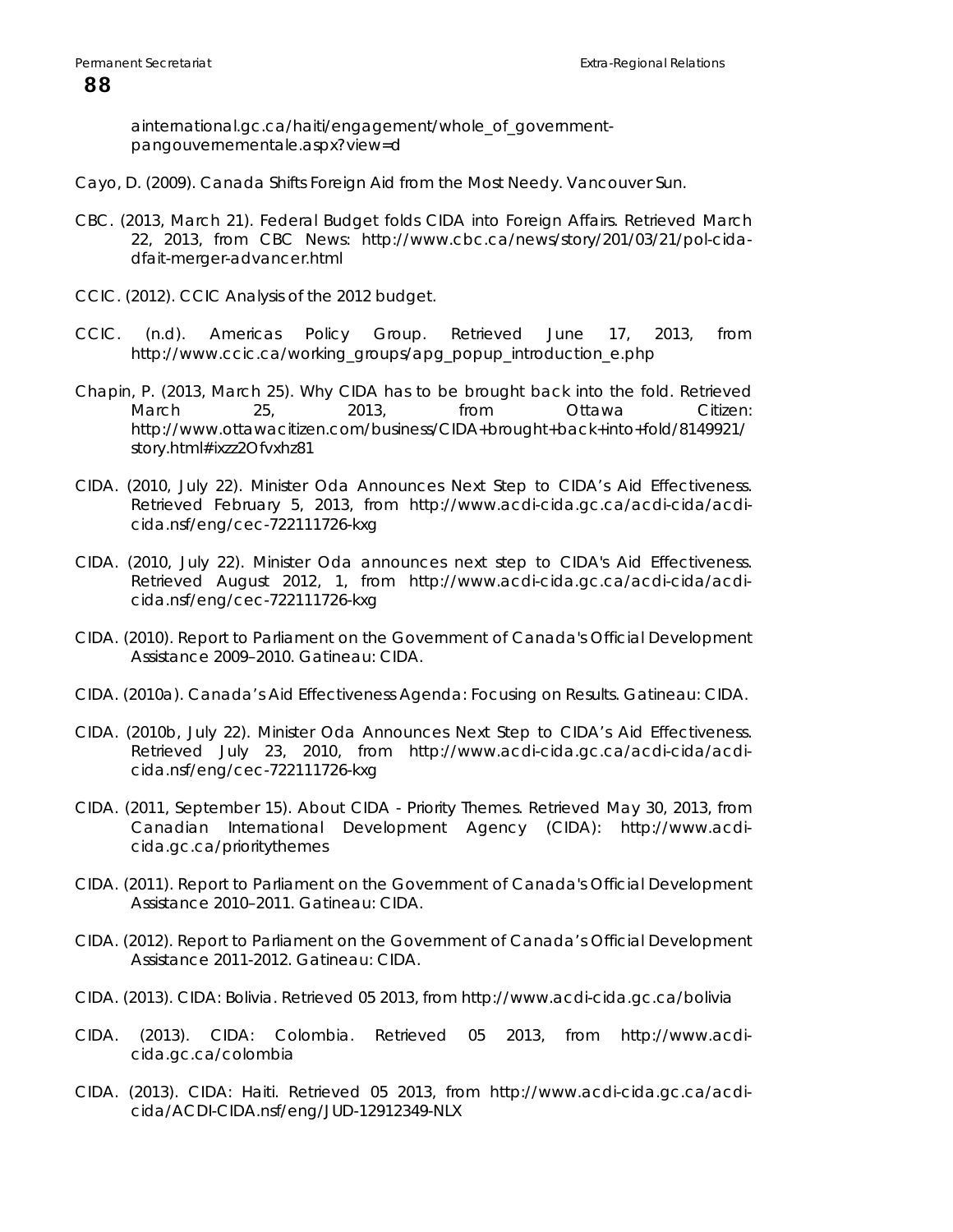- CIDA. (2013). *CIDA: Honduras*. Retrieved 05 2013, from http://www.acdi-cida.gc.ca/acdicida/ACDI-CIDA.nsf/eng/JUD-129123554-NN3
- CIDA. (2013). *CIDA: Inter-American Regional Program*. Retrieved 05 2013, from http://www.acdi-cida.gc.ca/acdi-cida/acdi-cida.nsf/eng/JUD-82413253-NF8
- CIDA. (2013). *CIDA: Peru*. Retrieved 05 2013, from http://www.acdi-cida.gc.ca/acdicida/ACDI-CIDA.nsf/eng/JUD-129124653-NUU
- CIDA. (2013). *CIDA: The Caribbean*. Retrieved 05 2013, from http://www.acdicida.gc.ca/acdi-cida/ACDI-CIDA.nsf/eng/NIC-5515822-QFX
- CIDA. (2013). *project Browser: Inter-American Regional Program*. Retrieved 05 27, 2013, from[http://www.acdi](http://www.acdi-cida.gc.ca/CIDAWEB/cpo.nsf/fWebProjListEn?ReadForm&profile=Interamericain-InterAmerican)[cida.gc.ca/CIDAWEB/cpo.nsf/fWebProjListEn?ReadForm&profile=Interamericain-](http://www.acdi-cida.gc.ca/CIDAWEB/cpo.nsf/fWebProjListEn?ReadForm&profile=Interamericain-InterAmerican)**[InterAmerican](http://www.acdi-cida.gc.ca/CIDAWEB/cpo.nsf/fWebProjListEn?ReadForm&profile=Interamericain-InterAmerican)**
- CIDA. (2013a). *CIDA: Bolivia*. Retrieved 05 2013a, from http://www.acdicida.gc.ca/bolivia
- CIDA. (2013b). *CIDA: Colombia*. Retrieved 05 2013, from http://www.acdicida.gc.ca/colombia
- CIDA. (2013c). *CIDA: Haiti*. Retrieved 05 2013c, from http://www.acdi-cida.gc.ca/acdicida/ACDI-CIDA.nsf/eng/JUD-12912349-NLX
- CIDA. (2013d). *CIDA: Honduras*. Retrieved 05 2013, from http://www.acdicida.gc.ca/acdi-cida/ACDI-CIDA.nsf/eng/JUD-129123554-NN3
- CIDA. (2013e). *CIDA: Inter-American Regional Program*. Retrieved 05 2013, from http://www.acdi-cida.gc.ca/acdi-cida/acdi-cida.nsf/eng/JUD-82413253-NF8
- CIDA. (2013f). *CIDA: Peru*. Retrieved 05 2013, from http://www.acdi-cida.gc.ca/acdicida/ACDI-CIDA.nsf/eng/JUD-129124653-NUU
- CIDA. (2013g). *CIDA: The Caribbean*. Retrieved 05 2013, from http://www.acdicida.gc.ca/acdi-cida/ACDI-CIDA.nsf/eng/NIC-5515822-QFX
- CIDA. (2013h). *project Browser: Inter-American Regional Program*. Retrieved 05 27, 2013, from http://www.acdicida.gc.ca/CIDAWEB/cpo.nsf/fWebProjListEn?ReadForm&profile=Interamericain-**InterAmerican**
- CIDP. (2013). Canada's International Development Platform. Ottawa: The North-South Institute. Retrieved 05 2013, from http://cidpnsi.ca/blog/portfolio/canadasforeign-aid/
- Department of International Trade. (2012, 03). *Notice of Intent to modernize the Canada Costa Rica Free Trade Agreement*. Retrieved 06 2013, from DFAIT: http://www.international.gc.ca/trade-agreements-accords-commerciaux/agracc/costarica/noi-modern-ai.aspx?lang=en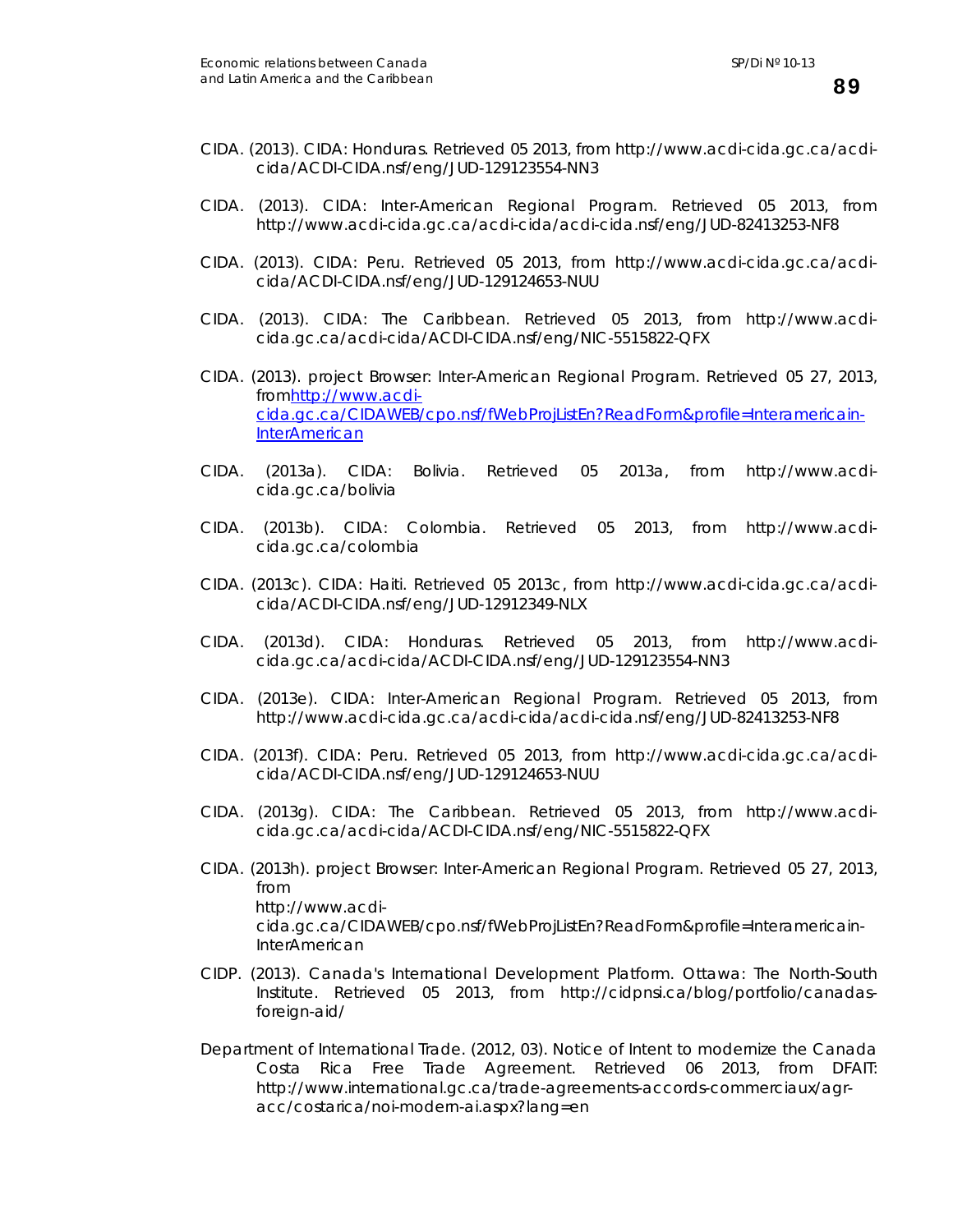- Department of International Trade. (2013a, 06). *Trade Agreements and Negotiations*. Retrieved 06 2013, from DFAIT: http://www.international.gc.ca/trade-agreementsaccords-commerciaux/agr-acc/fta-ale.aspx?lang=eng
- Department of International Trade. (2013b, 06). *Canada-Dominincan Republic Free Trade Agreement Negotiations Background Information*. Retrieved 06 2013, from DFAIT: http://www.international.gc.ca/trade-agreements-accords-commerciaux/agracc/dominican-dominicaine/info.aspx?lang=eng
- DFAIT. (2013, May 27). *Goal 2: Strengthening Security and Institutions*. Retrieved June 11, 2013, from http://www.international.gc.ca/americas-ameriques/securitysecurite.aspx?lang=eng
- Engler, I. (2009). *The Black Book of Canadian Foreign Policy.* Montreal : Frenwood Publishing.
- Environment Canada. (2011). *Enivronment Canada Quarterly Financial Report Statement Outlining Results, Risks and Significant Changes in Operations, Personnel and Programs for the Quarter Ended June 30, 2011*. Retrieved 2013, from Environment Canada: http://www.ec.gc.ca/default.asp?lang=En&n=A01CA52F-1
- Federation of Canadian Municipalities. (2013). *FCM International*. Retrieved May 30, 2013, from http://www.fcm.ca/home/programs/international.htm
- Gordon, T. (2010). *Imperialist Canada.* Toronto: Arbeiter Ring Publishing .
- Government of Ontario. (2013, 06). *Trade Facts*. Retrieved 06 2013, from http://www.sse.gov.on.ca/medt/ontarioexports/en/Pages/TradeFacts.aspx
- Government of Quebec . (2013, 06). *Export by Sector*. Retrieved 06 2013, from International Relations of Quebec: http://www.export.gouv.qc.ca/par-secteurdactivite/
- IATI (International Aid Transparency Initiative). (2012). *About IATI*. Retrieved March 14, 2012, from http://www.aidtransparency.net/about
- IDRC. (n.d). *Latin America and the Caribbean*. Retrieved June 10, 2013, from http://www.idrc.ca/EN/Regions/Latin\_America\_and\_the\_Caribbean/Pages/InThe Region.aspx
- Industry Canada. (2013, 06). *Trade Data Online*. Retrieved 06 2013, from Industry Canada Trade **Data: Experimental Data:** Proposition of the Contract of the Data: Data: Data: Data: Data: Data: Data: Data: Data: Data: Data: Data: Data: Data: Data: Data: Data: Data: Data: Data: Data: Data: Data: Data: Data: Data https://www.ic.gc.ca/app/scr/tdst/tdo/crtr.html?&productType=HS6&lang=eng
- Industry Canada. (2013). *Trade Data Online*. Retrieved 2013, from Industry Canada: http://www.ic.gc.ca/eic/site/tdo-dcd.nsf/eng/Home
- International Trade Centre. (2013). *International Trade Centre*. Retrieved 2013, from Trade Map: http://www.intracen.org/?r=1603273268
- Lupick, T. (2009). *CIDA Refocused International Aid with Foreign Policy in Mind.* Retrieved from Straight.com: http://www.straight.com/news/cida-refocused-internationalaidforeign-policy-mind.